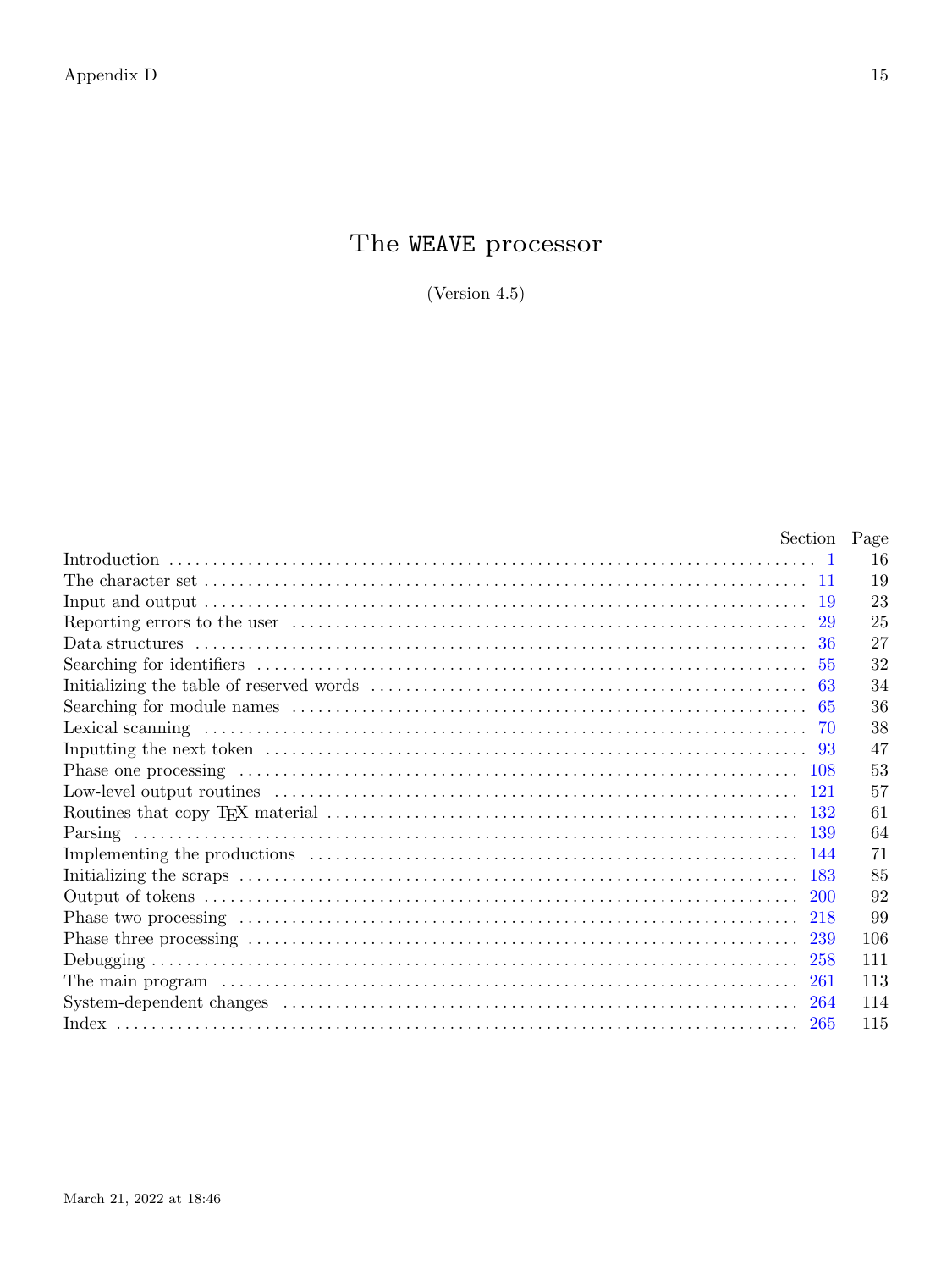<span id="page-1-0"></span>1. Introduction. This program converts a WEB file to a T<sub>E</sub>X file. It was written by D. E. Knuth in October, 1981; a somewhat similar SAIL program had been developed in March, 1979, although the earlier program used a top-down parsing method that is quite different from the present scheme.

The code uses a few features of the local Pascal compiler that may need to be changed in other installations:

- 1) Case statements have a default.
- 2) Input-output routines may need to be adapted for use with a particular character set and/or for printing messages on the user's terminal.

These features are also present in the Pascal version of TEX, where they are used in a similar (but more complex) way. System-dependent portions of WEAVE can be identified by looking at the entries for 'system dependencies' in the index below.

The "banner line" defined here should be changed whenever WEAVE is modified.

define  $banner \equiv$  ^This  $\exists$ is  $W$ EAVE,  $\exists$ Version  $\exists$ 4.5^

2. The program begins with a fairly normal header, made up of pieces that will mostly be filled in later. The WEB input comes from files web file and change file, and the T<sub>E</sub>X output goes to file tex file.

If it is necessary to abort the job because of a fatal error, the program calls the 'jump out' procedure, which goes to the label  $end_{of\_WEAVE}$ .

define end of WEAVE = 9999 { go here to wrap it up }

```
\langle Compiler directives 4 \rangle
```

```
program WEAVE (web_file, change_file, text_file);label end_of_WEAVE; { go here to finish }
 const \langle Constants in the outer block \langletype \langle11\ranglevar \langle9\rangle\langle30 \rangleprocedure initialize;
   var \langle16\ranglebegin \langle10 \rangle
```

```
end;
```
3. Some of this code is optional for use when debugging only; such material is enclosed between the delimiters debug and gubed. Other parts, delimited by stat and tats, are optionally included if statistics about WEAVE's memory usage are desired.

define  $\text{debug} \equiv \mathbf{Q} \{$  {change this to ' $\text{debug} \equiv$ ' when debugging } **define** gubed  $\equiv \text{Q}$  { change this to 'gubed  $\equiv$  ' when debugging } format  $debuq \equiv begin$ format *qubed*  $\equiv end$ define  $stat \equiv \mathcal{Q} \{$  {change this to ' $stat \equiv$ ' when gathering usage statistics } define tats  $\equiv \mathbb{Q}$  { change this to 'tats  $\equiv$ ' when gathering usage statistics } format  $stat \equiv begin$ format tats  $\equiv end$ 

4. The Pascal compiler used to develop this system has "compiler directives" that can appear in comments whose first character is a dollar sign. In production versions of WEAVE these directives tell the compiler that it is safe to avoid range checks and to leave out the extra code it inserts for the Pascal debugger's benefit, although interrupts will occur if there is arithmetic overflow.

 $\langle$  Compiler directives  $\langle 4 \rangle \equiv$  $\text{Q}$ { $\text{Q}$ &\$ $C-, A+, D-\text{Q}$ } { no range check, catch arithmetic overflow, no debug overhead } debug @{@&\$C+, D+@} gubed { but turn everything on when debugging } This code is used in section 2.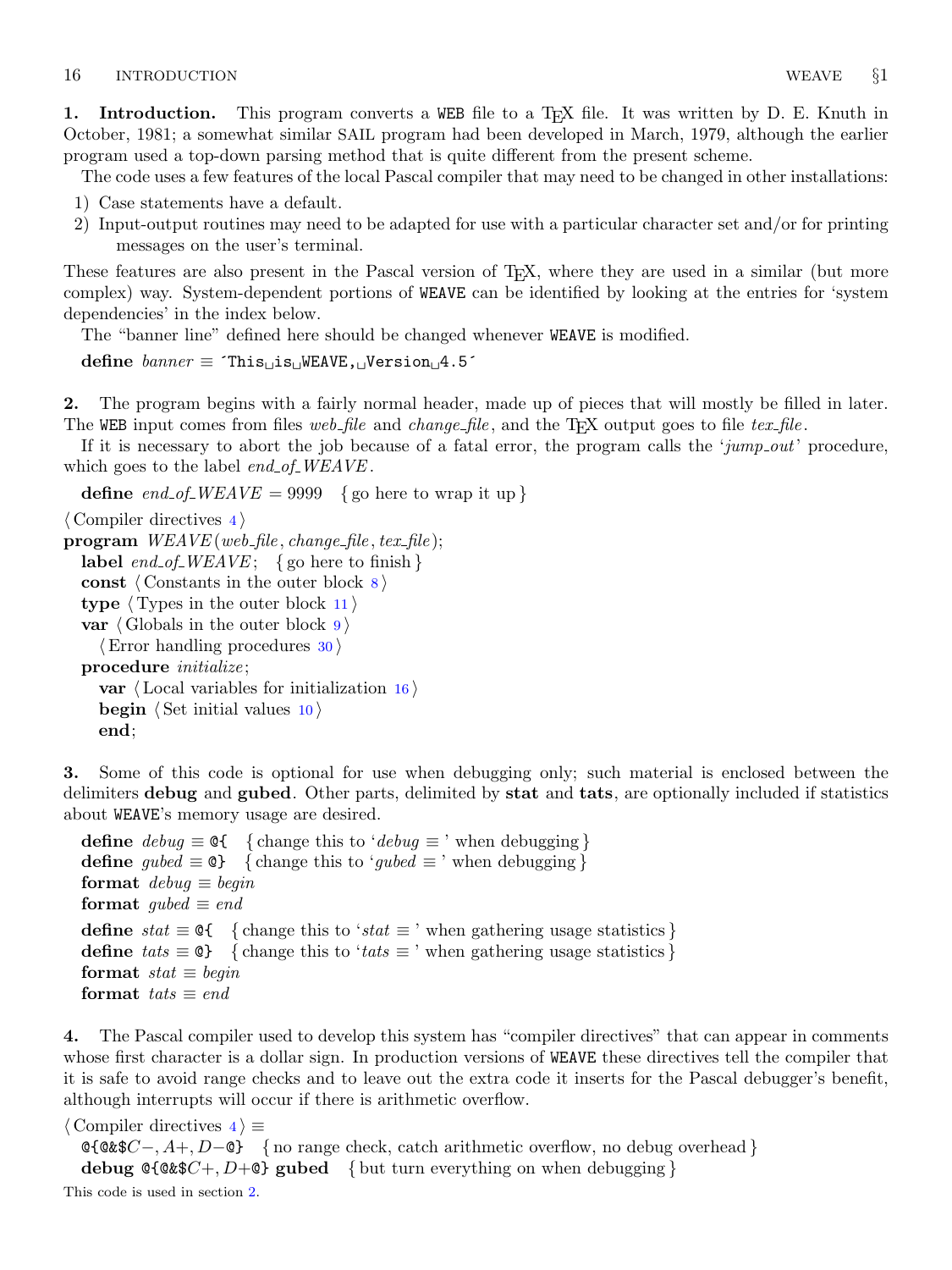5. Labels are given symbolic names by the following definitions. We insert the label 'exit:' just before the 'end' of a procedure in which we have used the 'return' statement defined below; the label 'restart' is occasionally used at the very beginning of a procedure; and the label 'reswitch' is occasionally used just prior to a case statement in which some cases change the conditions and we wish to branch to the newly applicable case. Loops that are set up with the loop construction defined below are commonly exited by going to 'done' or to 'found' or to 'not-found', and they are sometimes repeated by going to 'continue'.

**define**  $exit = 10$  { go here to leave a procedure } **define**  $\text{restart} = 20$  { go here to start a procedure again } define  $resultch = 21$  {go here to start a case statement again} define *continue* = 22 { go here to resume a loop } define  $done = 30 \{$ go here to exit a loop } define  $found = 31$  {go here when you've found it } define  $not\_found = 32$  {go here when you've found something else}

## 6. Here are some macros for common programming idioms.

define  $incr(\texttt{\#}) \equiv \texttt{\#} \leftarrow \texttt{\#} + 1$  {increase a variable by unity} define  $decr(\texttt{#}) \equiv \texttt{#} \leftarrow \texttt{#} - 1$  { decrease a variable by unity } define  $loop \equiv$  while true do { repeat over and over until a goto happens} define  $do\_nothing \equiv \{$  empty statement  $\}$ define return  $\equiv$  goto exit { terminate a procedure call } format  $return \equiv nil$ format  $loop \equiv x clause$ 

7. We assume that case statements may include a default case that applies if no matching label is found. Thus, we shall use constructions like

```
case x of
1: \langle \text{code for } x = 1 \rangle;3: \langle \text{code for } x = 3 \rangle;othercases \langle \text{code for } x \neq 1 \text{ and } x \neq 3 \rangleendcases
```
since most Pascal compilers have plugged this hole in the language by incorporating some sort of default mechanism. For example, the compiler used to develop WEB and T<sub>F</sub>X allows '*others*:' as a default label, and other Pascals allow syntaxes like 'else' or 'otherwise' or '*otherwise*:', etc. The definitions of **othercases** and endcases should be changed to agree with local conventions. (Of course, if no default mechanism is available, the case statements of this program must be extended by listing all remaining cases.)

define *othercases*  $\equiv$  *others*: { default for cases not listed explicitly } define endcases  $\equiv$  end { follows the default case in an extended case statement } format *othercases*  $\equiv$  *else* format endcases  $\equiv$  end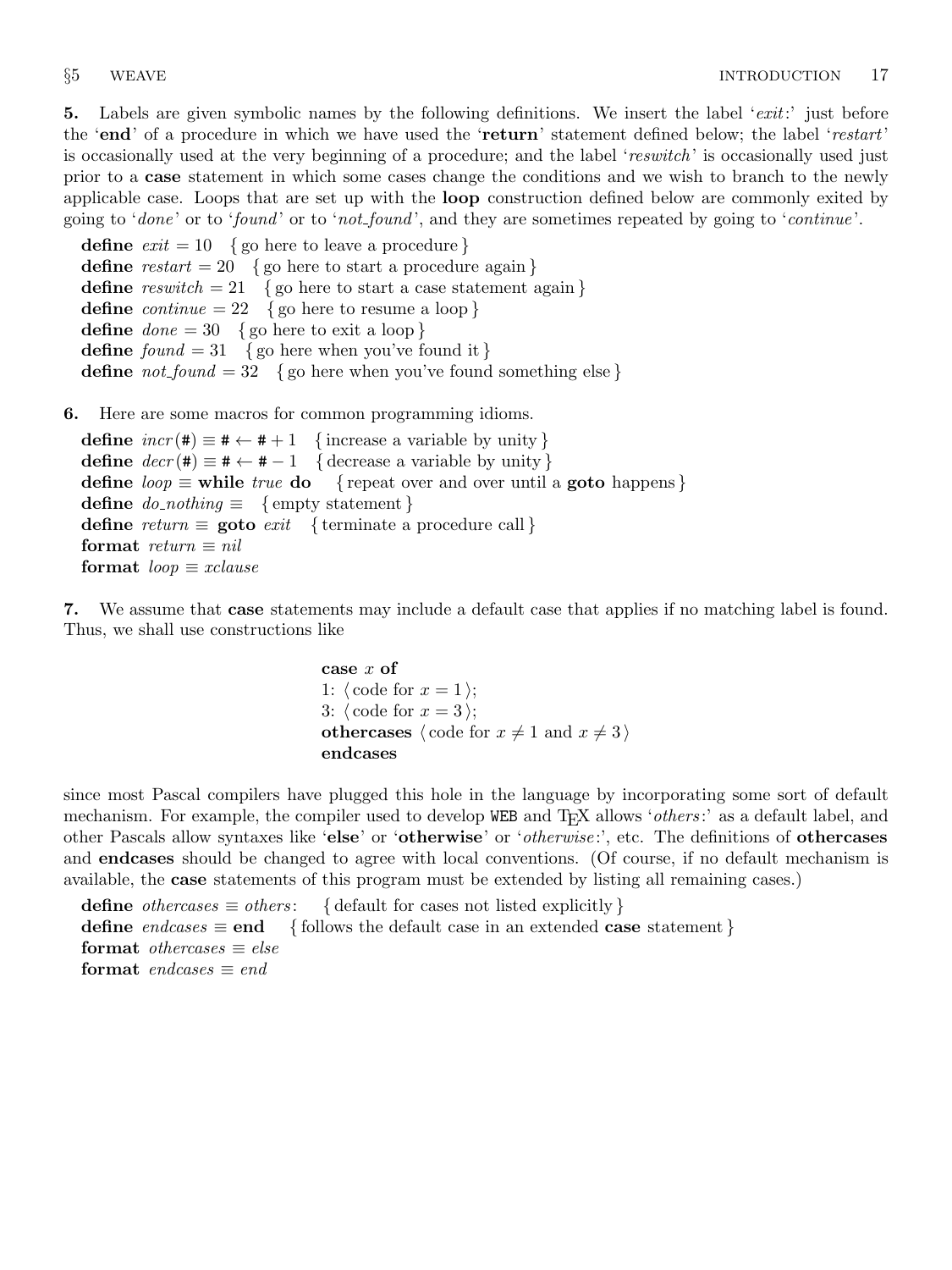<span id="page-3-0"></span>8. The following parameters are set big enough to handle T<sub>E</sub>X, so they should be sufficient for most applications of WEAVE.

 $\langle$  Constants in the outer block  $\langle$  \ender \) =

 $max\_bytes = 45000; \{1/ww \text{ times the number of bytes in identifiers, index entries, and module names; }$ must be less than  $65536$  }

 $max\_names = 5000;$  { number of identifiers, index entries, and module names; must be less than 10240 }  $max_{s}$  modules = 2000; { greater than the total number of modules } hash\_size = 353; { should be prime }  $\text{buf\_size} = 100;$  { maximum length of input line } longest\_name = 400; { module names shouldn't be longer than this }  $long_buf\_size = 500; \{buf\_size + longest\_name\}$  $line_length = 80;$  { lines of T<sub>EX</sub> output have at most this many characters, should be less than 256 }  $max\_refs = 30000;$  { number of cross references; must be less than 65536 }  $max\_toks = 30000;$  { number of symbols in Pascal texts being parsed; must be less than 65536 }  $max\_tests = 2000;$  {number of phrases in Pascal texts being parsed; must be less than 10240 }  $max\_scraps = 1000;$  { number of tokens in Pascal texts being parsed }  $stack\_size = 200; \{ number of simultaneous output levels \}$ 

This code is used in section [2](#page-1-0).

9. A global variable called *history* will contain one of four values at the end of every run: *spotless* means that no unusual messages were printed; harmless message means that a message of possible interest was printed but no serious errors were detected; error\_message means that at least one error was found; fatal\_message means that the program terminated abnormally. The value of *history* does not influence the behavior of the program; it is simply computed for the convenience of systems that might want to use such information.

**define**  $spotless = 0$  { history value for normal jobs } define harmless message  $= 1$  { history value when non-serious info was printed } define  $error\_message = 2 \{ history \ value \ when an error was \ noted\}$ define fatal message = 3 { history value when we had to stop prematurely } define mark\_harmless  $\equiv$  if history  $=$  spotless then history  $\leftarrow$  harmless\_message define  $mark_error \equiv history \leftarrow error\_message$ define  $mark\_fatal \equiv history \leftarrow fatal\_message$ 

 $\langle$  Globals in the outer block  $9 \rangle \equiv$ 

history: spotless ... fatal\_message; { how bad was this run?}

See also sections [13,](#page-5-0) [20](#page-8-0), [23,](#page-8-0) [25](#page-8-0), [27](#page-9-0), [29,](#page-10-0) [37](#page-12-0), [39,](#page-12-0) [45](#page-14-0), [48,](#page-14-0) [53](#page-16-0), [55,](#page-17-0) [63,](#page-19-0) [65](#page-21-0), [71,](#page-23-0) [73](#page-23-0), [93,](#page-32-0) [108,](#page-38-0) [114](#page-40-0), [118](#page-41-0), [121,](#page-42-0) [129,](#page-44-0) [144,](#page-56-0) [177](#page-67-0), [202](#page-77-0), [219,](#page-84-0) [229,](#page-87-0) [234,](#page-88-0) [240,](#page-91-0) [242](#page-91-0), [244](#page-92-0), [246](#page-92-0), and [258](#page-96-0).

This code is used in section [2](#page-1-0).

## 10.  $\langle$  Set initial values 10  $\rangle \equiv$

 $history \leftarrow spotless;$ 

See also sections [14](#page-6-0), [17,](#page-7-0) [18](#page-7-0), [21](#page-8-0), [26,](#page-9-0) [41](#page-12-0), [43,](#page-13-0) [49,](#page-14-0) [54](#page-16-0), [57,](#page-17-0) [94,](#page-32-0) [102](#page-35-0), [124](#page-43-0), [126](#page-43-0), [145](#page-56-0), [203,](#page-77-0) [245,](#page-92-0) [248,](#page-93-0) and [259](#page-96-0).

This code is used in section [2](#page-1-0).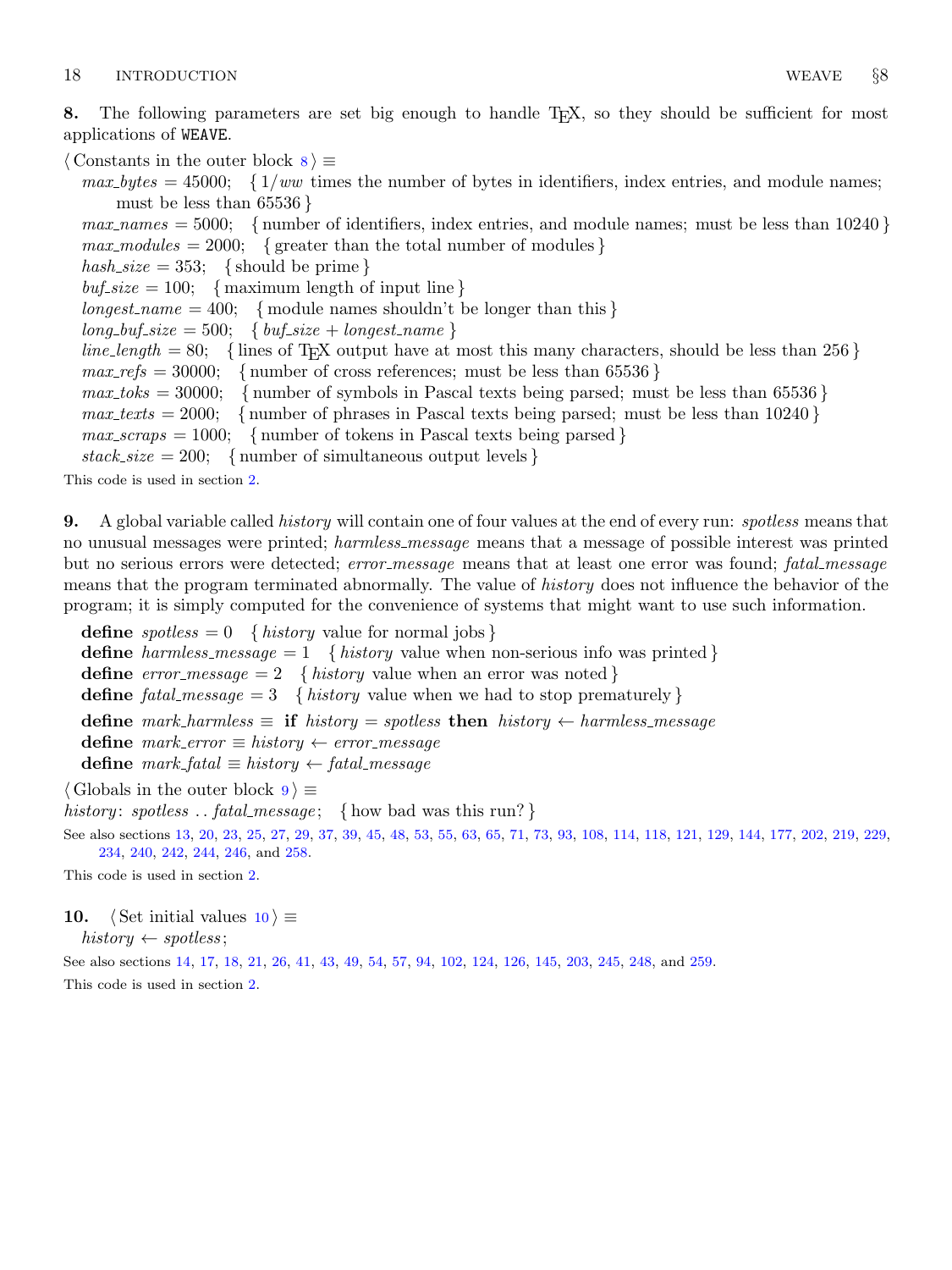<span id="page-4-0"></span>11. The character set. One of the main goals in the design of WEB has been to make it readily portable between a wide variety of computers. Yet WEB by its very nature must use a greater variety of characters than most computer programs deal with, and character encoding is one of the areas in which existing machines differ most widely from each other.

To resolve this problem, all input to WEAVE and TANGLE is converted to an internal eight-bit code that is essentially standard ASCII, the "American Standard Code for Information Interchange." The conversion is done immediately when each character is read in. Conversely, characters are converted from ASCII to the user's external representation just before they are output. (The original ASCII code was seven bits only; WEB now allows eight bits in an attempt to keep up with modern times.)

Such an internal code is relevant to users of WEB only because it is the code used for preprocessed constants like "A". If you are writing a program in WEB that makes use of such one-character constants, you should convert your input to ASCII form, like WEAVE and TANGLE do. Otherwise WEB's internal coding scheme does not affect you.

|                       | $\theta$      | 1 | $\it 2$        | 3            | $\overline{4}$ | 5         | 6                     | $\gamma$       |
|-----------------------|---------------|---|----------------|--------------|----------------|-----------|-----------------------|----------------|
| $\partial\mathcal{U}$ | $\sqcup$      | Ţ | $\mathbf H$    | #            | \$             | %         | &                     | ,              |
| $^\prime\!050$        |               | ⟩ | $\ast$         | $\ddot{}$    | ,              |           | $\bullet$             |                |
| $^\prime\!060$        | 0             | 1 | $\overline{2}$ | 3            | 4              | 5         | 6                     | $\overline{7}$ |
| $\it 070$             | 8             | 9 | $\ddot{\cdot}$ | $\vdots$     | $\,<$          | $=$       | >                     | ?              |
| $^\prime\!100$        | $\mathbb{Q}$  | A | B              | C            | D              | Ε         | F                     | G              |
| $^\prime\!110$        | Η             | I | $\bf J$        | Κ            | Г              | M         | $\rm N$               | 0              |
| $^\prime\!120$        | P             | Q | R              | S            | T              | U         | V                     | W              |
| $^\prime\!130$        | X             | Y | Z              | C            |                | J         | $\hat{\phantom{a}}$   |                |
| 140                   | $\pmb{\zeta}$ | a | b              | $\mathsf{C}$ | d              | e         | $\mathtt f$           | g              |
| $^\prime\!150$        | h             | i | j              | k            | $\mathbf{I}$   | ${\tt m}$ | $\mathbf n$           | $\circ$        |
| '160                  | p             | q | r              | S            | $\mathbf t$    | u         | $\mathbf{v}$          | W              |
| $^\prime 170$         | $\mathbf x$   | у | z              | €            |                | }         | $\tilde{\phantom{a}}$ |                |

Here is a table of the standard visible ASCII codes:

(Actually, of course, code  $\partial \mathcal{U}$  is an invisible blank space.) Code  $\partial \mathcal{U}$  was once an upward arrow ( $\uparrow$ ), and code  $137$  was once a left arrow  $(\epsilon)$ , in olden times when the first draft of ASCII code was prepared; but WEB works with today's standard ASCII in which those codes represent circumflex and underline as shown.

 $\langle$  Types in the outer block 11  $\rangle \equiv$ 

 $ASCII\_code = 0$ ...255; { eight-bit numbers, a subrange of the integers } See also sections [12](#page-5-0), [36,](#page-12-0) [38](#page-12-0), [47](#page-14-0), [52,](#page-15-0) and [201](#page-77-0).

This code is used in section [2](#page-1-0).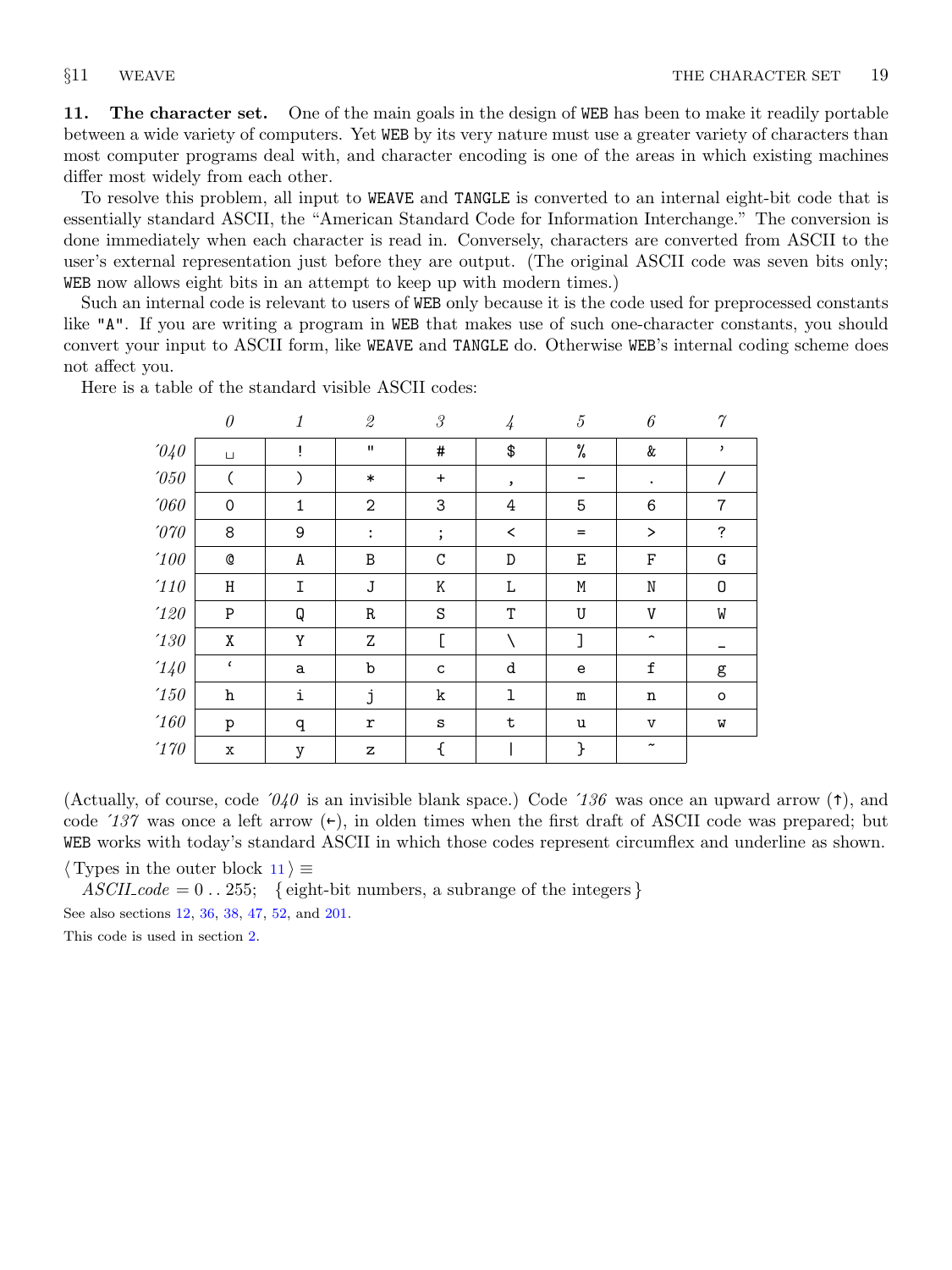<span id="page-5-0"></span>12. The original Pascal compiler was designed in the late 60s, when six-bit character sets were common, so it did not make provision for lowercase letters. Nowadays, of course, we need to deal with both capital and small letters in a convenient way, so WEB assumes that it is being used with a Pascal whose character set contains at least the characters of standard ASCII as listed above. Some Pascal compilers use the original name *char* for the data type associated with the characters in text files, while other Pascals consider *char* to be a 64-element subrange of a larger data type that has some other name.

In order to accommodate this difference, we shall use the name *text\_char* to stand for the data type of the characters in the input and output files. We shall also assume that *text\_char* consists of the elements  $chr(first.text\_char)$  through  $chr(last.text\_char)$ , inclusive. The following definitions should be adjusted if necessary.

define  $text\_char \equiv char$  { the data type of characters in text files } define first text char = 0 { ordinal number of the smallest element of text char } define *last\_text\_char* = 255 { ordinal number of the largest element of *text\_char* }  $\langle$  Types in the outer block [11](#page-4-0)  $\rangle$  + $\equiv$ 

text\_file = packed file of text\_char;

13. The WEAVE and TANGLE processors convert between ASCII code and the user's external character set by means of arrays *xord* and *xchr* that are analogous to Pascal's *ord* and *chr* functions.

| $\langle$ Globals in the outer block $9$ $\rangle + \equiv$ |                                                                                                         |
|-------------------------------------------------------------|---------------------------------------------------------------------------------------------------------|
|                                                             | <i>xord</i> : <b>array</b> [text_char] <b>of</b> ASCII_code; {specifies conversion of input characters} |
|                                                             | xchr: $array [ASCII_code]$ of $text{\_}$ ; {specifies conversion of output characters}                  |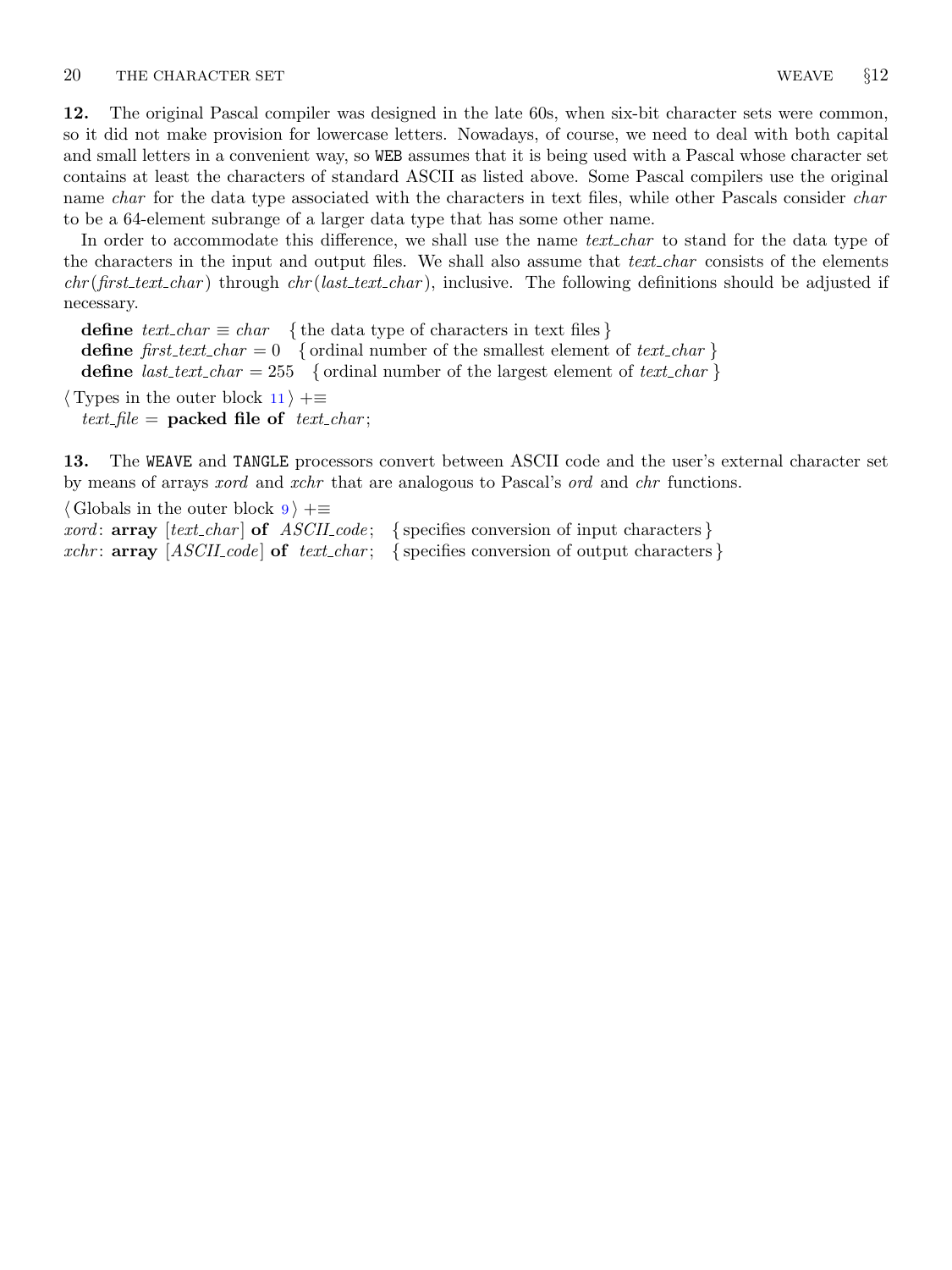<span id="page-6-0"></span>14. If we assume that every system using WEB is able to read and write the visible characters of standard ASCII (although not necessarily using the ASCII codes to represent them), the following assignment statements initialize most of the *xchr* array properly, without needing any system-dependent changes. For example, the statement  $\text{xchr}[\mathbb{Q}^{\dagger}101]:=\mathbb{A}^{\dagger}$  that appears in the present WEB file might be encoded in, say, EBCDIC code on the external medium on which it resides, but TANGLE will convert from this external code to ASCII and back again. Therefore the assignment statement XCHR[65]:=´A´ will appear in the corresponding Pascal file, and Pascal will compile this statement so that  $xchr[65]$  receives the character A in the external (char) code. Note that it would be quite incorrect to say  $xchr[@'101]:= "A",$  because "A" is a constant of type *integer*, not *char*, and because we have " $A'' = 65$  regardless of the external character set.

$$
\langle
$$
 Set initial values 10  $\rangle$  +

 $xchr\left[\left\{40\right\}\leftarrow\left\{1\right\}; xchr\left[\left\{41\right\}\leftarrow\left\{1\right\}; xchr\left[\left\{42\right\}\leftarrow\left\{1\right\}; xchr\left[\left\{43\right\}\leftarrow\left\{1\right\}; xchr\left[\left\{44\right\}\right\}\leftarrow\left\{1\right\}\right\}\right]$  $xchr['45] \leftarrow \sqrt[k]{\cdot}$ ;  $xchr['46] \leftarrow \sqrt[k]{\cdot}$ ;  $xchr['47] \leftarrow \cdots$ ;  $xchr[50] \leftarrow \checkmark$ ;  $xchr[51] \leftarrow \checkmark$ ;  $xchr[52] \leftarrow \checkmark$ ;  $xchr[53] \leftarrow \checkmark$ ;  $xchr[54] \leftarrow \checkmark$ ;  $xchr['55] \leftarrow -$ ;  $xchr['56] \leftarrow$ ;  $xchr['57] \leftarrow$ ;  $'$ ;  $xchr[60] \leftarrow 0$ ';  $xchr[61] \leftarrow 1$ ';  $xchr[62] \leftarrow 2$ ';  $xchr[63] \leftarrow 3$ ';  $xchr[64] \leftarrow 4$ ';  $xchr['65] \leftarrow 5$ ;  $xchr['66] \leftarrow 6$ ;  $xchr['67] \leftarrow 7$ ;  $xchr[70] \leftarrow$  '8';  $xchr[71] \leftarrow$  '9';  $xchr[72] \leftarrow$  ':';  $xchr[73] \leftarrow$ '; ';  $xchr[74] \leftarrow$ '';  $xchr['75] \leftarrow \{^1; xchr['76] \leftarrow^1; xchr['77] \leftarrow^1; xchr['77]$  $xchr['100] \leftarrow$   $\infty$ ;  $xchr['101] \leftarrow$   $\infty$ ;  $xchr['102] \leftarrow \infty$ ;  $xchr['103] \leftarrow \infty$ ;  $xchr['104] \leftarrow \infty$ ;  $xchr['105] \leftarrow \text{`E'}; xchr['106] \leftarrow \text{`F'}; xchr['107] \leftarrow \text{`G'};$  $xchr['110] \leftarrow \text{`H'}; xchr['111] \leftarrow \text{`I'}; xchr['112] \leftarrow \text{`J'}; xchr['113] \leftarrow \text{`K'}; xchr['114] \leftarrow \text{`L'};$  $xchr['115] \leftarrow \gamma'$ ;  $xchr['116] \leftarrow \gamma'$ ;  $xchr['117] \leftarrow \gamma'$ ;  $xchr[120] \leftarrow \text{`P'}; xchr[121] \leftarrow \text{`Q'}; xchr[122] \leftarrow \text{`R'}; xchr[123] \leftarrow \text{`S'}; xchr[124] \leftarrow \text{`T'};$  $xchr['125] \leftarrow \text{`U'}$ ;  $xchr['126] \leftarrow \text{`V'}$ ;  $xchr['127] \leftarrow \text{`W'}$ ;  $xchr['130] \leftarrow \text{`X'}; xchr['131] \leftarrow \text{`Y'}; xchr['132] \leftarrow \text{`Z'}; xchr['133] \leftarrow \text{`C'}; xchr['134] \leftarrow \text{`V'};$  $xchr['135] \leftarrow$  '];  $xchr['136] \leftarrow$  '^';  $xchr['137] \leftarrow$  '\_';  $xchr[140] \leftarrow \cdots$ ;  $xchr[141] \leftarrow a$ ;  $xchr[142] \leftarrow b$ ;  $xchr[143] \leftarrow c$ ;  $xchr[144] \leftarrow d$ ;  $xchr['145] \leftarrow \text{`e'}; xchr['146] \leftarrow \text{`f'}; xchr['147] \leftarrow \text{`g'};$  $xchr['150] \leftarrow \text{`h'}; xchr['151] \leftarrow \text{`i'}; xchr['152] \leftarrow \text{`j'}; xchr['153] \leftarrow \text{`k'}; xchr['154] \leftarrow \text{`1'};$  $xchr['155] \leftarrow \text{`m'}; xchr['156] \leftarrow \text{`n'}; xchr['157] \leftarrow \text{`o'};$  $xchr[160] \leftarrow \text{`p'}; xchr[161] \leftarrow \text{`q'}; xchr[162] \leftarrow \text{`r'}; xchr[163] \leftarrow \text{`s'}; xchr[164] \leftarrow \text{`t'};$  $xchr['165] \leftarrow \text{`u'}; xchr['166] \leftarrow \text{`v'}; xchr['167] \leftarrow \text{`w'};$  $xchr['170] \leftarrow x$ ;  $xchr['171] \leftarrow y$ ;  $xchr['172] \leftarrow z$ ;  $xchr['173] \leftarrow \{x; xchr['174] \leftarrow 1$ ;  $xchr['175] \leftarrow {\text{```}}; xchr['176] \leftarrow {\text{````}};$  $xchr[0] \leftarrow \iota : xchr[177] \leftarrow \iota :$  {these ASCII codes are not used}

15. Some of the ASCII codes below  $40$  have been given symbolic names in WEAVE and TANGLE because they are used with a special meaning.

define and  $sign = 4$  { equivalent to 'and' } **define**  $not\_sign = 5 \{$  equivalent to 'not'  $\}$ define set element sign =  $6 \{$  equivalent to 'in' } define  $tab\_mark = 11$  { ASCII code used as tab-skip } define *line\_feed* =  $12$  { ASCII code thrown away at end of line } define  $form\_feed = 74$  { ASCII code used at end of page } define carriage\_return =  $'15$  {ASCII code used at end of line} define left\_arrow = '30 { equivalent to ':='} define  $not\text{-}equal = 32$  { equivalent to '<>' } define  $less\_or\_equal = 34$  { equivalent to ' $\leq$ '} define greater\_or\_equal = '35 { equivalent to '>='} define equivalence sign =  $36 \{$  equivalent to '==' } define  $\text{or}\,\text{-}\text{sign} = 37$  { equivalent to 'or' }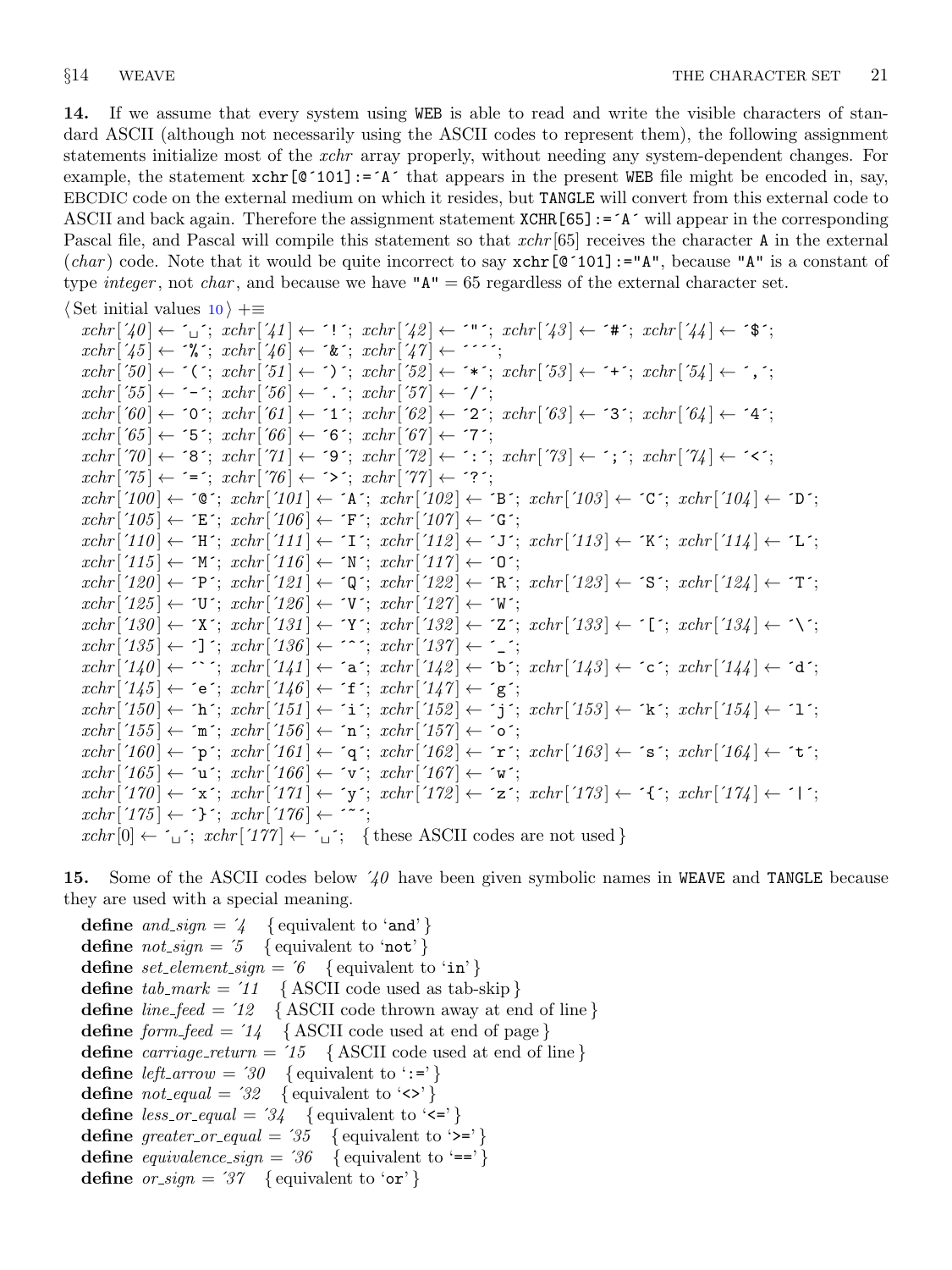<span id="page-7-0"></span>16. When we initialize the *xord* array and the remaining parts of *xchr*, it will be convenient to make use of an index variable, i.

 $\langle$  Local variables for initialization 16 $\rangle \equiv$  $i: 0 \ldots 255;$ See also sections [40](#page-12-0), [56,](#page-17-0) and [247](#page-92-0).

This code is used in section [2](#page-1-0).

17. Here now is the system-dependent part of the character set. If WEB is being implemented on a gardenvariety Pascal for which only standard ASCII codes will appear in the input and output files, you don't need to make any changes here. But if you have, for example, an extended character set like the one in Appendix C of The T<sub>E</sub>Xbook, the first line of code in this module should be changed to

for  $i \leftarrow 1$  to '37 do  $xchr[i] \leftarrow chr(i);$ 

WEB's character set is essentially identical to T<sub>E</sub>X's, even with respect to characters less than  $40$ .

Changes to the present module will make WEB more friendly on computers that have an extended character set, so that one can type things like  $\neq$  instead of  $\lt\gt$ . If you have an extended set of characters that are easily incorporated into text files, you can assign codes arbitrarily here, giving an xchr equivalent to whatever characters the users of WEB are allowed to have in their input files, provided that unsuitable characters do not correspond to special codes like *carriage\_return* that are listed above.

(The present file WEAVE.WEB does not contain any of the non-ASCII characters, because it is intended to be used with all implementations of WEB. It was originally created on a Stanford system that has a convenient extended character set, then "sanitized" by applying another program that transliterated all of the non-standard characters into standard equivalents.)

 $\langle$  Set initial values [10](#page-3-0)  $\rangle$  +≡ for  $i \leftarrow 1$  to '37 do  $xchr[i] \leftarrow \gamma$ ; for  $i \leftarrow 200$  to '377 do  $xchr[i] \leftarrow \gamma$ ;

18. The following system-independent code makes the *xord* array contain a suitable inverse to the information in *xchr*.

 $\langle$  Set initial values [10](#page-3-0)  $\rangle$  +≡ for  $i \leftarrow$  first\_text\_char to last\_text\_char do xord  $[chr(i)] \leftarrow "\sqcup"$ ; for  $i \leftarrow 1$  to '377 do xord  $[xchr[i]] \leftarrow i$ ;  $\mathit{zord}[\ulcorner\!\sqcup\!\urcorner] \leftarrow "\sqcup"$ ;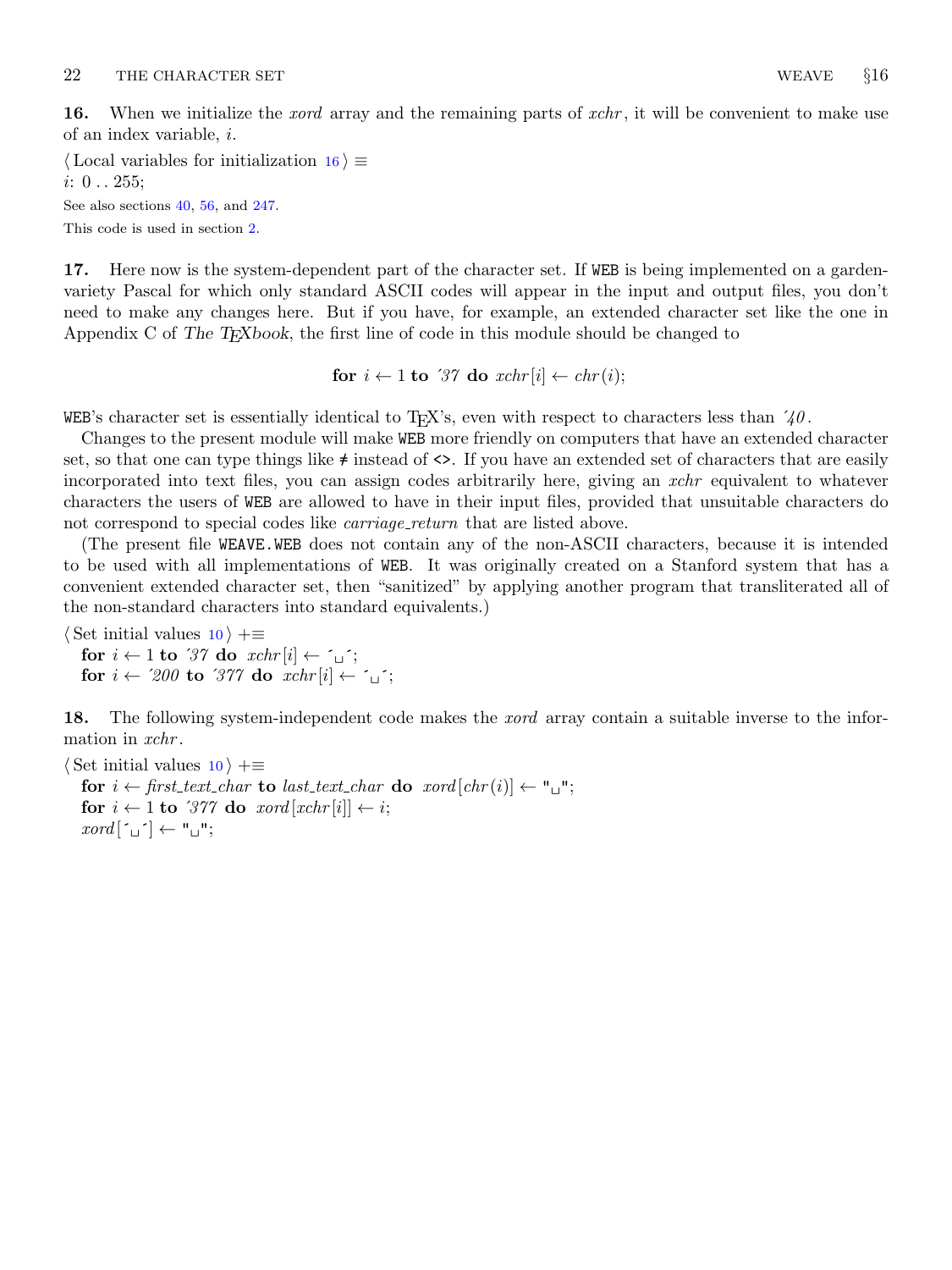<span id="page-8-0"></span>19. Input and output. The input conventions of this program are intended to be very much like those of TEX (except, of course, that they are much simpler, because much less needs to be done). Furthermore they are identical to those of TANGLE. Therefore people who need to make modifications to all three systems should be able to do so without too many headaches.

We use the standard Pascal input/output procedures in several places that TFX cannot, since WEAVE does not have to deal with files that are named dynamically by the user, and since there is no input from the terminal.

**20.** Terminal output is done by writing on file term out, which is assumed to consist of characters of type  $text_{.char}$ :

**define**  $print(\textbf{\#}) \equiv write(term\_out, \textbf{\#})$  { '*print*' means write on the terminal } **define**  $print\_ln(\texttt{\#}) \equiv write\_ln(term\_out, \texttt{\#})$  { 'print' and then start new line } define  $new\_line \equiv write\_ln(term\_out)$  { start new line } define  $print\_nl(\#) \equiv \{$  print information starting on a new line } begin new line;  $print(\#);$ end

 $\langle$  Globals in the outer block [9](#page-3-0)  $\rangle$  +=  $term\_out: text_{file};$  {the terminal as an output file}

21. Different systems have different ways of specifying that the output on a certain file will appear on the user's terminal. Here is one way to do this on the Pascal system that was used in TANGLE's initial development:

 $\langle$  Set initial values [10](#page-3-0)  $\rangle$  +≡ rewrite (term\_out,  $TTY:$ ); {send term\_out output to the terminal}

22. The update\_terminal procedure is called when we want to make sure that everything we have output to the terminal so far has actually left the computer's internal buffers and been sent.

define  $update\_terminal \equiv break(term.out)$  {empty the terminal output buffer }

23. The main input comes from web file; this input may be overridden by changes in *change* file. (If change file is empty, there are no changes.)

 $\langle$  Globals in the outer block  $9$   $\rangle$  +≡ web file: text file; { primary input }  $change$ -file: text-file; { updates }

24. The following code opens the input files. Since these files were listed in the program header, we assume that the Pascal runtime system has already checked that suitable file names have been given; therefore no additional error checking needs to be done. We will see below that WEAVE reads through the entire input twice.

```
procedure open_input; { prepare to read web_file and change_file }
  begin reset(web_file); reset(change_file);
  end;
```
**25.** The main output goes to  $text\_file$ .

 $\langle$  Globals in the outer block [9](#page-3-0)  $\rangle$  + $\equiv$  $text_{file}: text_{file}:$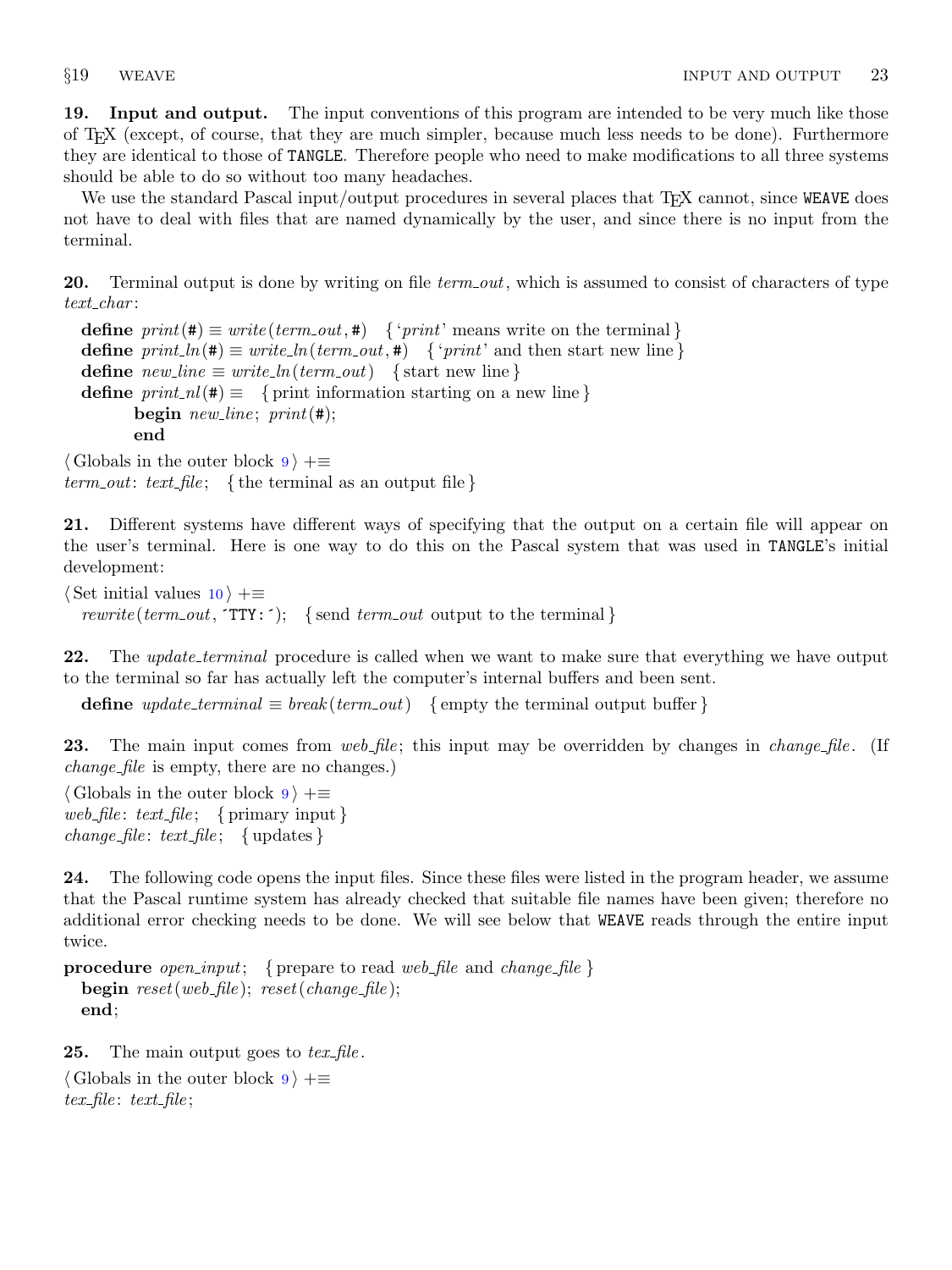<span id="page-9-0"></span>**26.** The following code opens tex-file. Since this file was listed in the program header, we assume that the Pascal runtime system has checked that a suitable external file name has been given.

 $\langle$  Set initial values [10](#page-3-0)  $\rangle$  +≡  $rewrite(text$ ;

27. Input goes into an array called *buffer*.

 $\langle$  Globals in the outer block  $9 \rangle + \equiv$  $9 \rangle + \equiv$ buffer:  $array [0..long_buf_size]$  of  $ASCII_code;$ 

28. The *input ln* procedure brings the next line of input from the specified file into the *buffer* array and returns the value true, unless the file has already been entirely read, in which case it returns false. The conventions of T<sub>E</sub>X are followed; i.e., *ASCII code* numbers representing the next line of the file are input into  $buffer[0], buffer[1], ..., buffer[limit -1]$ ; trailing blanks are ignored; and the global variable limit is set to the length of the line. The value of *limit* must be strictly less than  $buf\_size$ .

We assume that none of the ASCII code values of buffer  $|j|$  for  $0 \leq j \leq l$  imit is equal to 0, '177, line feed, form feed, or carriage return. Since buf size is strictly less than long buf size, some of WEAVE's routines use the fact that it is safe to refer to *buffer*  $\lim_{x \to a} t + 2$  without overstepping the bounds of the array.

```
function input ln(var f : text file): boolean; { inputs a line or returns false }
  var final limit: 0.. buf size; { limit without trailing blanks}
  begin limit \leftarrow 0; final limit \leftarrow 0;
  if \operatorname{cof}(f) then input_ln \leftarrow false
  else begin while \neg \text{e} \text{o} \ln(f) do
        begin buffer \left[limit\right] \leftarrow x \text{ord}[f\uparrow]; get(f); incr(limit);
        if buffer |limit - 1| \neq "\sqcup" then final_limit ← limit;
        if limit = but\_size then
           begin while \negeoln(f) do get(f);
           decr (limit); {keep buffer [buf_size] empty }
           if final limit > limit then final limit \leftarrow limit;
           print\_nl(': Input line too long'); loc \leftarrow 0; error;
           end;
        end;
     read\_ln(f); limit \leftarrow final\_limit; input ln \leftarrow true;end;
  end;
```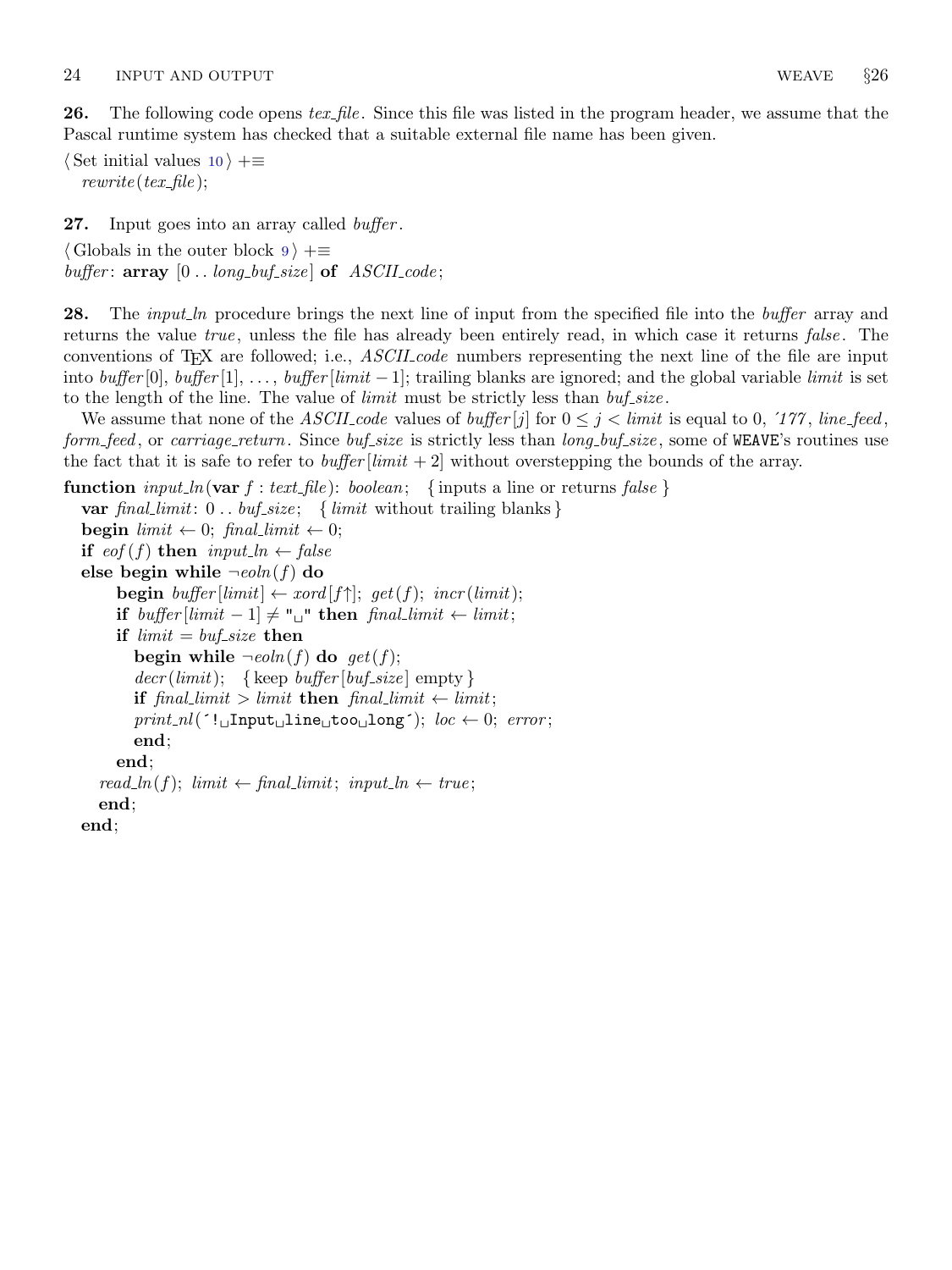<span id="page-10-0"></span>29. Reporting errors to the user. The WEAVE processor operates in three phases: first it inputs the source file and stores cross-reference data, then it inputs the source once again and produces the T<sub>EX</sub> output file, and finally it sorts and outputs the index.

The global variables *phase\_one* and *phase\_three* tell which Phase we are in.

 $\langle$  Globals in the outer block [9](#page-3-0)  $\rangle$  +≡ phase\_one: boolean; { true in Phase I, false in Phases II and III} phase\_three: boolean; { true in Phase III, false in Phases I and II}

30. If an error is detected while we are debugging, we usually want to look at the contents of memory. A special procedure will be declared later for this purpose.

```
\langle Error handling procedures 30 \rangle \equivdebug procedure debug_help; forward; gubed
See also sections 31 and 33.
This code is used in section 2.
```
**31.** The command 'err-print( $'! \text{LError}_{\text{m}}$ essage')' will report a syntax error to the user, by printing the error message at the beginning of a new line and then giving an indication of where the error was spotted in the source file. Note that no period follows the error message, since the error routine will automatically supply a period.

The actual error indications are provided by a procedure called *error*. However, error messages are not actually reported during phase one, since errors detected on the first pass will be detected again during the second.

```
define err\_print(#) \equivbegin if \neg phase\_\none then
            begin new\_line; print(\#); error;
            end;
          end
```

```
\langle Error handling procedures 30 \rangle +\equivprocedure error; { prints '.' and location of error message }
  var k, l: 0... long_buf_size; {indices into buffer }
  begin \langle Print error location based on input buffer 32;
  update\_terminal; mark\_error;debug \text{debug\_skipped} \leftarrow \text{debug\_cycle}; \text{ debug\_help}; gubed
  end;
```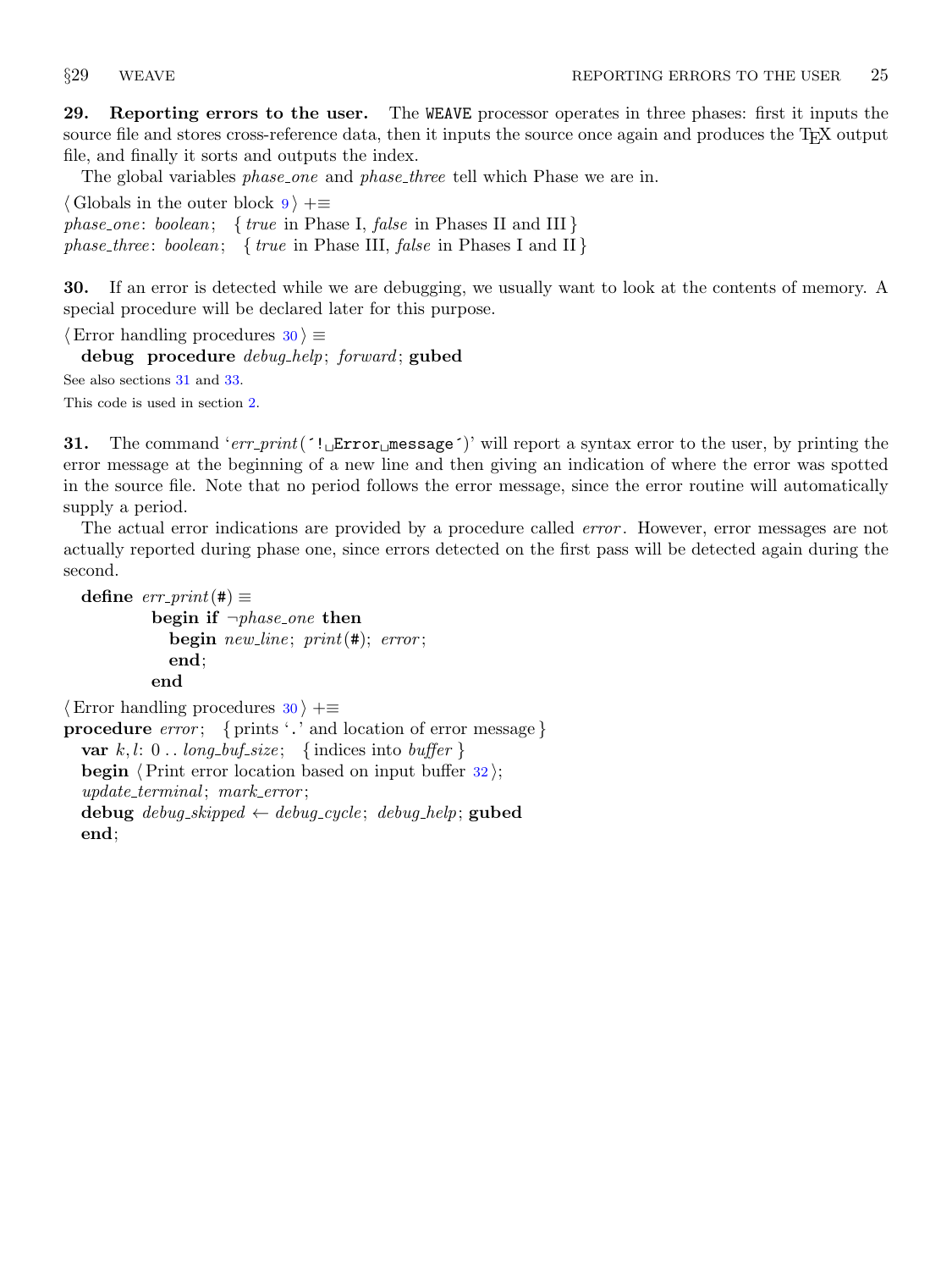<span id="page-11-0"></span>32. The error locations can be indicated by using the global variables  $loc$ , line, and changing, which tell respectively the first unlooked-at position in buffer , the current line number, and whether or not the current line is from *change-file* or web-*file*. This routine should be modified on systems whose standard text editor has special line-numbering conventions.

 $\langle$  Print error location based on input buffer  $32 \rangle \equiv$ 

begin if changing then  $print(\cdot, \text{diag}(char \text{diag}(time))$  else  $print(\cdot, \text{diag}(c))$ ;  $print\_ln($  ^1.  $\cdot$ , line : 1,  $\cdot$ ) $\cdot$ ); if  $loc \geq limit$  then  $l \leftarrow limit$ else  $l \leftarrow loc;$ for  $k \leftarrow 1$  to  $l$  do if  $buffer[k-1] = tab\_mark$  then  $print('_1')$ else  $print(xchr[buffer[k-1]]);$  { print the characters already read } new\_line; for  $k \leftarrow 1$  to l do print( $\Delta$ ); {space out the next line} for  $k \leftarrow l + 1$  to limit do print(xchr[buffer[k - 1]]); { print the part not yet read } if  $buffer[limit] = "|"$  then  $print(xchr["|"|))$ ; {end of Pascal text in module names} print( $\omega$ ); { this space separates the message from future asterisks } end

This code is used in section [31](#page-10-0).

33. The jump out procedure just cuts across all active procedure levels and jumps out of the program. This is the only non-local **goto** statement in WEAVE. It is used when no recovery from a particular error has been provided.

Some Pascal compilers do not implement non-local goto statements. In such cases the code that appears at label end of WEAVE should be copied into the jump out procedure, followed by a call to a system procedure that terminates the program.

```
define \text{fatal_error}(\#) \equivbegin new line; print(\#); error; mark fatal; jump out;
          end
\langle30 \rangle +≡
procedure jump\_out;begin goto end of WEAVE;
 end;
```
34. Sometimes the program's behavior is far different from what it should be, and WEAVE prints an error message that is really for the WEAVE maintenance person, not the user. In such cases the program says  $\mathit{confusion}(\text{'indication\_of\_where\_we\_are'})$ .

define  $confusion(\#) \equiv fatal_error('!\_IThis\_\text{can}'`t\_\text{happen}\_\text{(},\#,\`)')$ 

35. An overflow stop occurs if WEAVE's tables aren't large enough.

define  $overflow(\#) \equiv \text{fatal_error}(\{^\prime\}, \text{Sory}, \text{a}^\prime, \#, \{^\prime\}, \text{capacity}_\text{u} \text{exceeded}^\prime)$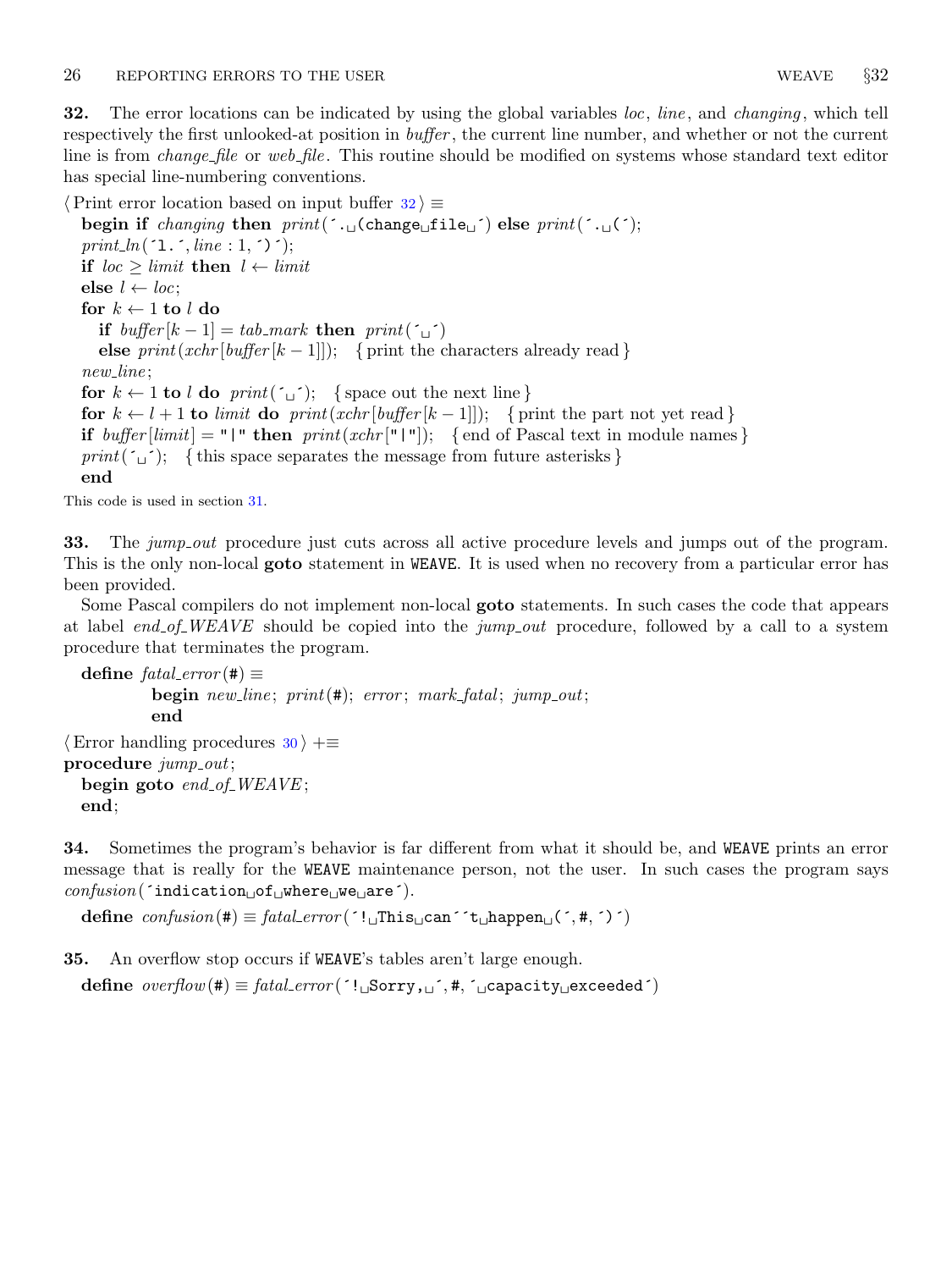<span id="page-12-0"></span>36. Data structures. During the first phase of its processing, WEAVE puts identifier names, index entries, and module names into the large *byte\_mem* array, which is packed with eight-bit integers. Allocation is sequential, since names are never deleted.

An auxiliary array byte\_start is used as a directory for byte\_mem, and the link, ilk, and xref arrays give further information about names. These auxiliary arrays consist of sixteen-bit items.

 $\langle$  Types in the outer block [11](#page-4-0)  $\rangle$  +=  $\text{eight\_bits} = 0 \dots 255; \text{ { unsigned one-byte quantity }}$ sixteen\_bits =  $0 \dots 65535$ ; {unsigned two-byte quantity}

37. WEAVE has been designed to avoid the need for indices that are more than sixteen bits wide, so that it can be used on most computers. But there are programs that need more than 65536 bytes; T<sub>E</sub>X is one of these. To get around this problem, a slight complication has been added to the data structures: byte mem is a two-dimensional array, whose first index is either 0 or 1. (For generality, the first index is actually allowed to run between 0 and  $ww - 1$ , where ww is defined to be 2; the program will work for any positive value of ww, and it can be simplified in obvious ways if  $ww = 1$ .

define  $ww = 2$  {we multiply the byte capacity by approximately this amount }

 $\langle$  Globals in the outer block [9](#page-3-0)  $\rangle$  +=

byte\_mem: packed array  $[0 \dots ww - 1, 0 \dots max_bytes]$  of ASCII\_code; {characters of names} byte\_start:  $array \t[0.3em]$  [0 . . max\_names] of sixteen\_bits; {directory into byte\_mem} link:  $array \n\{0.. \nmax\_names\}$  of sixteen bits; { hash table or tree links} ilk:  $array [0..max\_names]$  of  $s$ ixteen bits; { type codes or tree links } xref:  $array [0.. max-names]$  of sixteen bits; { heads of cross-reference lists }

**38.** The names of identifiers are found by computing a hash address h and then looking at strings of bytes signified by hash  $[h]$ , link  $[hash[h]]$ , link  $[link[hash[h]]]$ , ..., until either finding the desired name or encountering a zero.

A 'name pointer' variable, which signifies a name, is an index into byte start. The actual sequence of characters in the name pointed to by p appears in positions byte\_start[p] to byte\_start[p+ww] – 1, inclusive, in the segment of byte mem whose first index is p **mod** ww. Thus, when  $ww = 2$  the even-numbered name bytes appear in byte\_mem[0,  $*$ ] and the odd-numbered ones appear in byte\_mem[1,  $*$ ]. The pointer 0 is used for undefined module names; we don't want to use it for the names of identifiers, since 0 stands for a null pointer in a linked list.

We usually have  $byte\_start(name\_ptr + w] = byte\_ptr((name\_ptr + w) \mod ww)$  for  $0 \leq w < ww$ , since these are the starting positions for the next ww names to be stored in  $byte\_mem$ .

define  $length(\#) \equiv byte\_start[\# + ww] - byte\_start[\#]$  {the length of a name}

 $\langle$  Types in the outer block [11](#page-4-0)  $\rangle$  +≡

 $name\_ pointer = 0 \dots max\_names; \{ identities a name\}$ 

**3[9](#page-3-0).**  $\langle$  Globals in the outer block  $9 \rangle + \equiv$ name\_ptr: name\_pointer; { first unused position in byte\_start } byte\_ptr:  $array [0..ww-1]$  of  $0..max_b$  { first unused position in byte\_mem }

40. (Local variables for initialization  $16$ ) +≡ wi:  $0 \ldots ww - 1$ ; { to initialize the *byte\_mem* indices }

41.  $\langle$  Set initial values [10](#page-3-0)  $\rangle$  +≡ for  $wi \leftarrow 0$  to  $ww - 1$  do **begin** byte\_start[wi]  $\leftarrow 0$ ; byte\_ptr[wi]  $\leftarrow 0$ ; end; byte\_start  $[ww] \leftarrow 0; \{ this makes name 0 of length zero \}$  $name\_ptr \leftarrow 1;$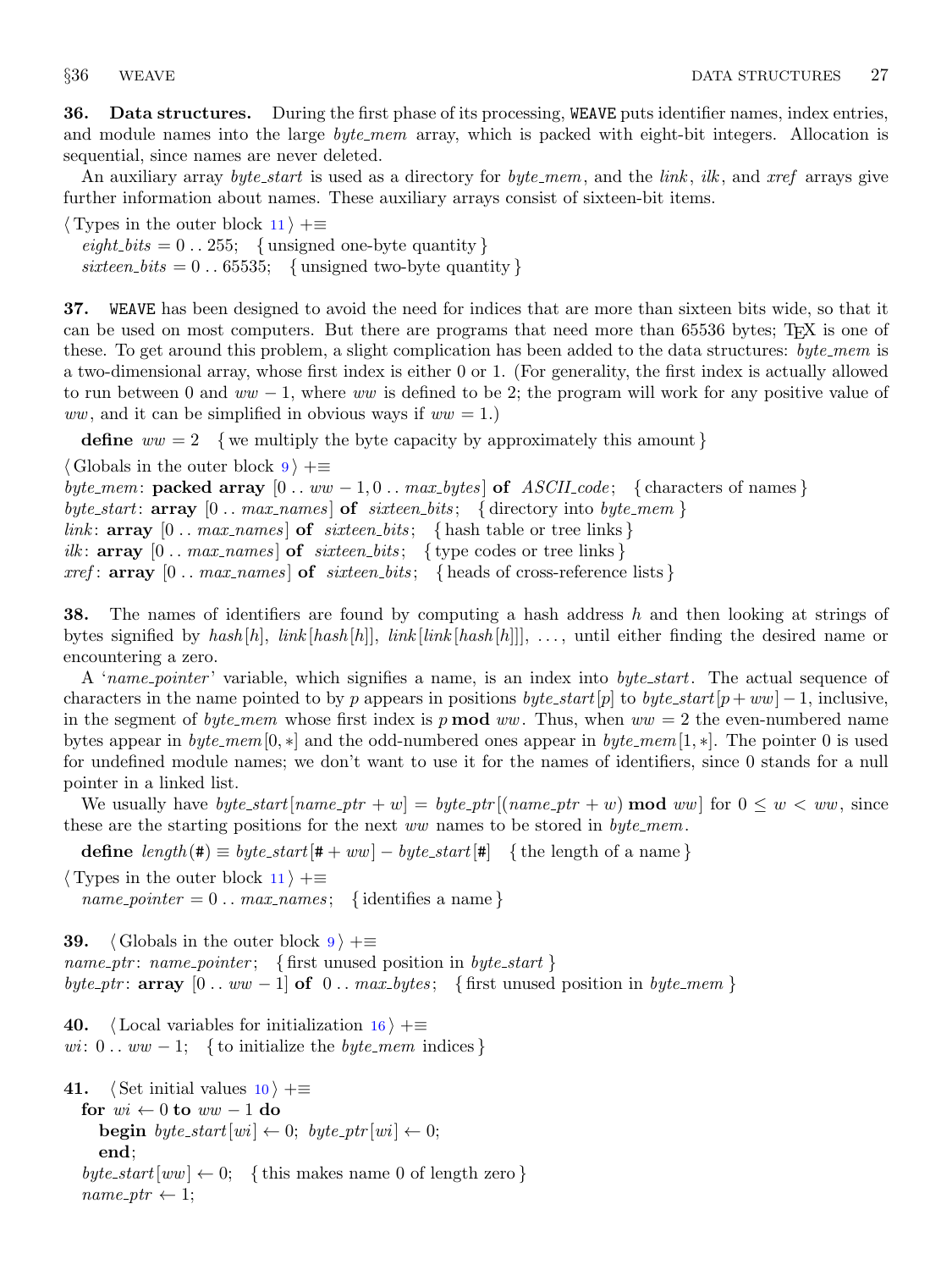<span id="page-13-0"></span>**42.** Several types of identifiers are distinguished by their  $ilk$ :

normal identifiers are part of the Pascal program and will appear in italic type.

roman identifiers are index entries that appear after  $C^{\sim}$  in the WEB file.

wildcard identifiers are index entries that appear after  $\mathbf{C}$ : in the WEB file.

typewriter identifiers are index entries that appear after @. in the WEB file.

 $array$ ,  $like$ ,  $begin, i.e.,$   $var\_like$  identifiers are Pascal reserved words whose *ilk* explains how they are to be treated when Pascal code is being formatted.

Finally, if c is an ASCII code, an *ilk* equal to  $char\_{like} + c$  denotes a reserved word that will be converted to character c.

define normal  $= 0$  { ordinary identifiers have normal ilk } define  $roman = 1$  { normal index entries have *roman* ilk } define wildcard  $= 2$  { user-formatted index entries have wildcard ilk } define typewriter = 3 { 'typewriter type' entries have typewriter ilk } **define** reserved (#)  $\equiv$  (ilk [#] > typewriter) { tells if a name is a reserved word } define  $array\_like = 4$  { $array, file, set$ } define  $begin{cases} height = 5 \\ height \end{cases}$ define  $case\_like = 6$  { case } define  $const\_like = 7$  { const, label, type } define  $div\_{like} = 8 \{ \text{div}, \text{mod} \}$ define  $do\_like = 9 \{ do, of, then \}$ define  $else\_like = 10 \{else\}$ define  $end_{like} = 11 \{end}$ define  $\text{for\_like} = 12 \quad \{\textbf{for}, \textbf{while}, \textbf{with}\}$ define  $\text{goto\_like} = 13 \{ \text{goto}, \text{packet} \}$ define  $if\_like = 14 \{if\}$ define  $\text{intercal-like} = 15$  { not used } define  $nil\_like = 16 \{nil\}$ define  $proc\_like = 17$  {function, procedure, program } define  $record\_like = 18$  {record } define  $repeat\_like = 19$  {repeat} define  $to$ -like = 20 { downto, to } define *until\_like* = 21 { until } define  $var\_like = 22 \{ var\}$ define  $loop\_like = 23$  {loop, xclause} define  $char\_like = 24$  {and, or, not, in }

43. The names of modules are stored in *byte\_mem* together with the identifier names, but a hash table is not used for them because WEAVE needs to be able to recognize a module name when given a prefix of that name. A conventional binary search tree is used to retrieve module names, with fields called *llink* and *rlink* in place of *link* and *ilk*. The root of this tree is  $\text{rlink}[0]$ .

**define**  $\text{link} \equiv \text{link}$  { left link in binary search tree for module names } **define**  $rlink \equiv ilk$  { right link in binary search tree for module names } define  $root \equiv rlink[0]$  {the root of the binary search tree for module names}  $\langle$  Set initial values [10](#page-3-0)  $\rangle$  +≡ root  $\leftarrow 0$ ; {the binary search tree starts out with nothing in it}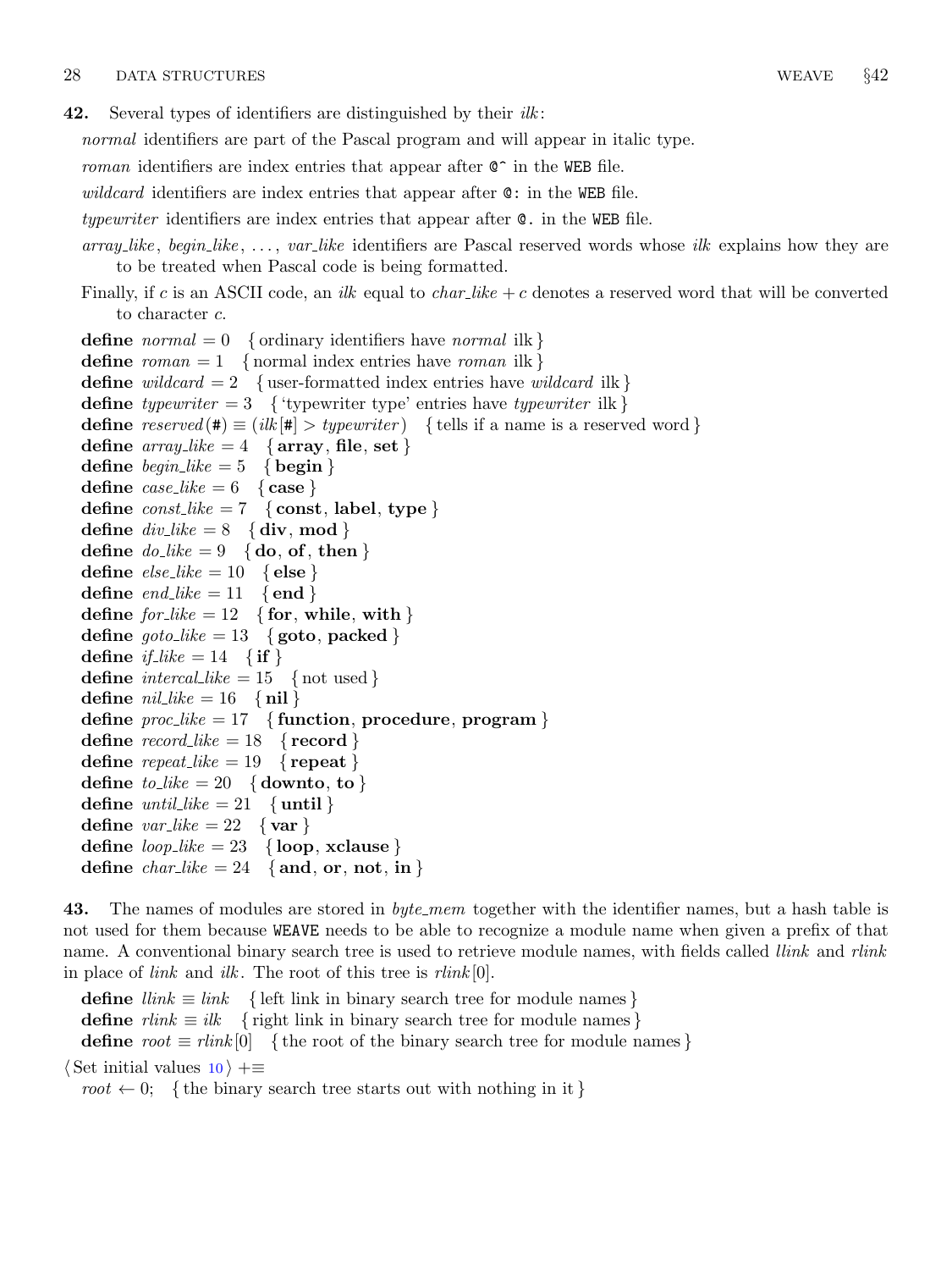<span id="page-14-0"></span>44. Here is a little procedure that prints the text of a given name on the user's terminal.

**procedure**  $print_id(p : name\_pointer);$  { print identifier or module name}

var  $k: 0$ ...  $max_b \, y \, t \in \{ \text{index into } byte\_mem \}$ w:  $0 \ldots ww - 1$ ; { row of *byte\_mem* } begin if  $p \geq name\_ptr$  then  $print('IMPOSSIBLE')$ else begin  $w \leftarrow p \mod{ww}$ ; for  $k \leftarrow byte\_start[p]$  to byte\_start $[p + ww] - 1$  do print(xchr[byte\_mem[w, k]]); end; end;

45. We keep track of the current module number in *module\_count*, which is the total number of modules that have started. Modules which have been altered by a change file entry have their *changed module* flag turned on during the first phase.

 $\langle$  Globals in the outer block  $9 \rangle + \equiv$  $9 \rangle + \equiv$  $module\_count: 0 \dots max\_modules; \{ the current module number \}$ changed module: **packed array**  $[0 \t{.} \t{max_{modules}}]$  of boolean; { is it changed?} *change\_exists: boolean*; { has any module changed?}

46. The other large memory area in WEAVE keeps the cross-reference data. All uses of the name  $p$  are recorded in a linked list beginning at  $\mathit{xref}[p]$ , which points into the  $\mathit{xmem}$  array. Entries in  $\mathit{xmem}$  consist of two sixteen-bit items per word, called the *num* and *xlink* fields. If x is an index into xmem, reached from name p, the value of  $num(x)$  is either a module number where p is used, or it is def-flag plus a module number where p is defined; and  $xlink(x)$  points to the next such cross reference for p, if any. This list of cross references is in decreasing order by module number. The current number of cross references is  $xref_{\text{p}}/tr$ .

The global variable *xref\_switch* is set either to *def\_flag* or to zero, depending on whether the next cross reference to an identifier is to be underlined or not in the index. This switch is set to  $def\_flag$  when  $\mathbb{Q}!$ or @d or @f is scanned, and it is cleared to zero when the next identifier or index entry cross reference has been made. Similarly, the global variable mod\_xref\_switch is either def\_flag or zero, depending on whether a module name is being defined or used.

define  $num(\#) \equiv xmem[\#].num-field$ define  $xlink(\textbf{\#}) \equiv xmem[\textbf{\#}].xlink\_field$ **define**  $def_{flag} = 10240$  {must be strictly larger than  $max_{modules}$ }

47.  $\langle$  Types in the outer block [11](#page-4-0)  $\rangle$  +  $xref_number = 0 \dots max_refs;$ 

48. (Globals in the outer block  $9$ ) +≡

 $xmem: array [xref_number] of packed record$  $num\_field: \: sixteen\_bits; \quad \{ \text{module number plus zero or } def\_flag \: \}$  $xlink_{\text{field}}: \text{ sixteen\_bits};$  { pointer to the previous cross reference } end;

 $xref\_ptr:~xref\_number$ ; {the largest occupied position in  $xmem$ }  $xref\_switch$ ,  $mod\_xref\_switch$ : 0...  $def\_flag$ ; { either zero or  $def\_flag$ }

49. (Set initial values  $10$ ) +≡

 $xref_ptr \leftarrow 0; xref-switch \leftarrow 0; mod_xref-switch \leftarrow 0; num(0) \leftarrow 0; xref[0] \leftarrow 0;$ { cross references to undefined modules }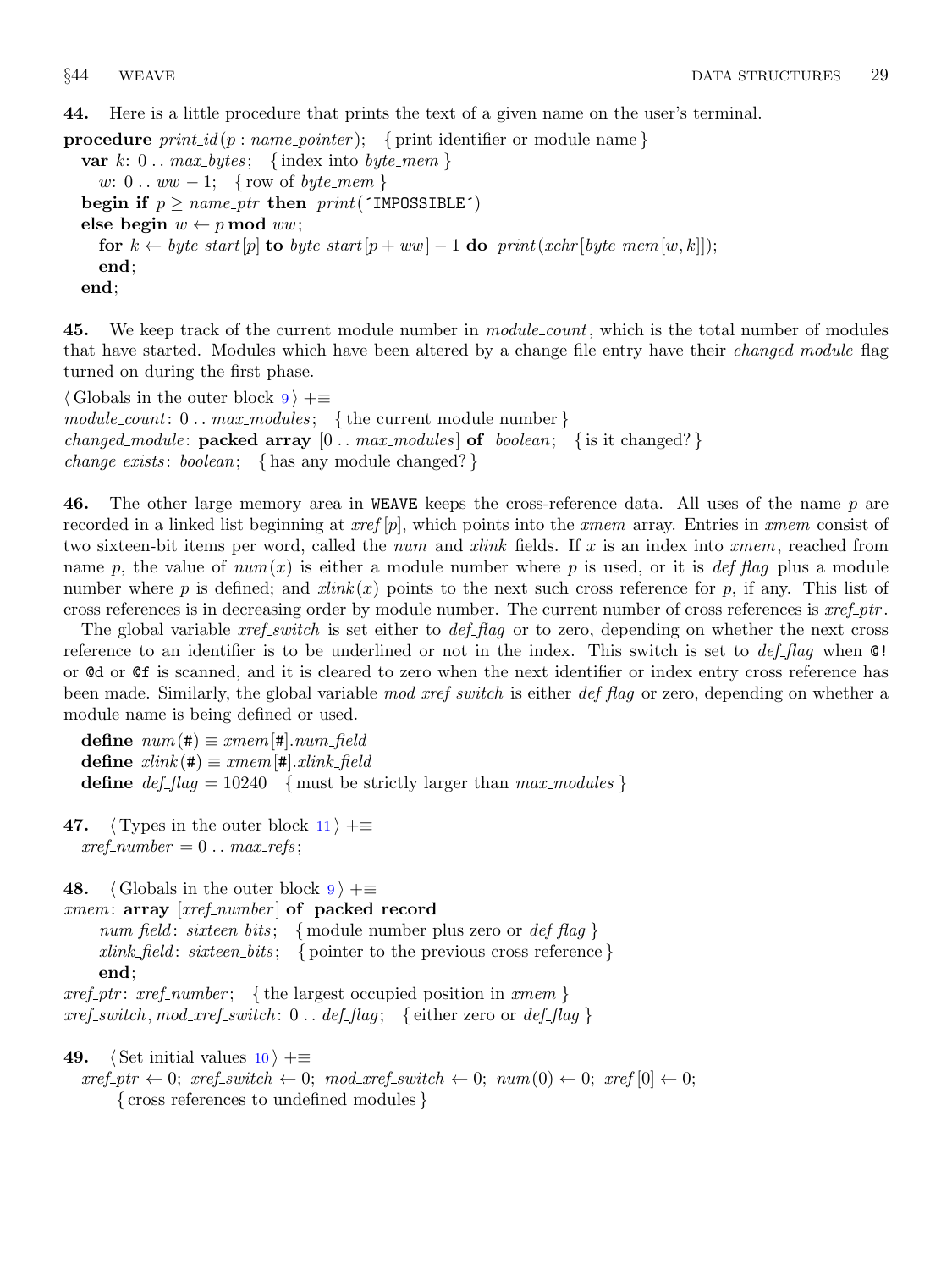<span id="page-15-0"></span>50. A new cross reference for an identifier is formed by calling  $new\_xref$ , which discards duplicate entries and ignores non-underlined references to one-letter identifiers or Pascal's reserved words.

```
define append_xref (#) \equivif xref_ptr = max_refs then overflow('cross_preference'))else begin \text{incr}(\text{xref\_ptr}); \text{ num}(\text{xref\_ptr}) \leftarrow \#;end
procedure new\_xref(p:name\_pointer);label exit;
  var q: xref_number; { pointer to previous cross reference }
     m, n: sixteen bits; { new and previous cross-reference value}
  begin if (reserved(p) \vee (byte-start[p] + 1 = byte.start[p + ww])) \wedge (xref-switch = 0) then return;
  m \leftarrow module_count + xref-switch; xref-switch \leftarrow 0; q \leftarrow xref[p];if q > 0 then
     begin n \leftarrow num(q);if (n = m) \vee (n = m + def_{\text{diag}}) then return
     else if m = n + def_{\text{diag}} then
          begin num(q) \leftarrow m; return;
          end;
     end;
  append\_xref(m); xlink(xref\_ptr) \leftarrow q; xref[p] \leftarrow xref\_ptr;exit: end;
```
51. The cross reference lists for module names are slightly different. Suppose that a module name is defined in modules  $m_1, \ldots, m_k$  and used in modules  $n_1, \ldots, n_l$ . Then its list will contain  $m_1 + \text{def\_flag},$  $m_k + def_flag, \ldots, m_2 + def_flag, n_l, \ldots, n_1$ , in this order. After Phase II, however, the order will be  $m_1 + def_{\mathit{f}} flag, \ldots, m_k + def_{\mathit{f}} flag, n_1, \ldots, n_l.$ 

```
procedure new\_mod\_xref(p:name\_pointer);var q, r: \; xref_number; \; \{ \; pointers \; to \; previous \; cross \; references \}begin q \leftarrow \text{rref}[p]; r \leftarrow 0;if q > 0 then
     begin if mod\_xref\_switch = 0 then
        while num(q) > def_{\mathcal{A}} do
            begin r \leftarrow q; q \leftarrow xlink(q);
           end
     else if num(q) \geq def_{\mathcal{A}} then
           begin r \leftarrow q; q \leftarrow xlink(q);
           end;
     end;
   append\_xref(module\_count + mod\_xref\_switch); xlink(xref\_ptr) \leftarrow q; mod\_xref\_switch \leftarrow 0;if r = 0 then \operatorname{rref}[p] \leftarrow \operatorname{rref}\_ptrelse xlink(r) \leftarrow xref\_ptr;end;
```
52. A third large area of memory is used for sixteen-bit 'tokens', which appear in short lists similar to the strings of characters in *byte\_mem*. Token lists are used to contain the result of Pascal code translated into T<sub>EX</sub> form; further details about them will be explained later. A *text-pointer* variable is an index into  $tok\_start$ .

```
\langle11 \rangle +≡
  text pointer = 0. max texts; { identifies a token list}
```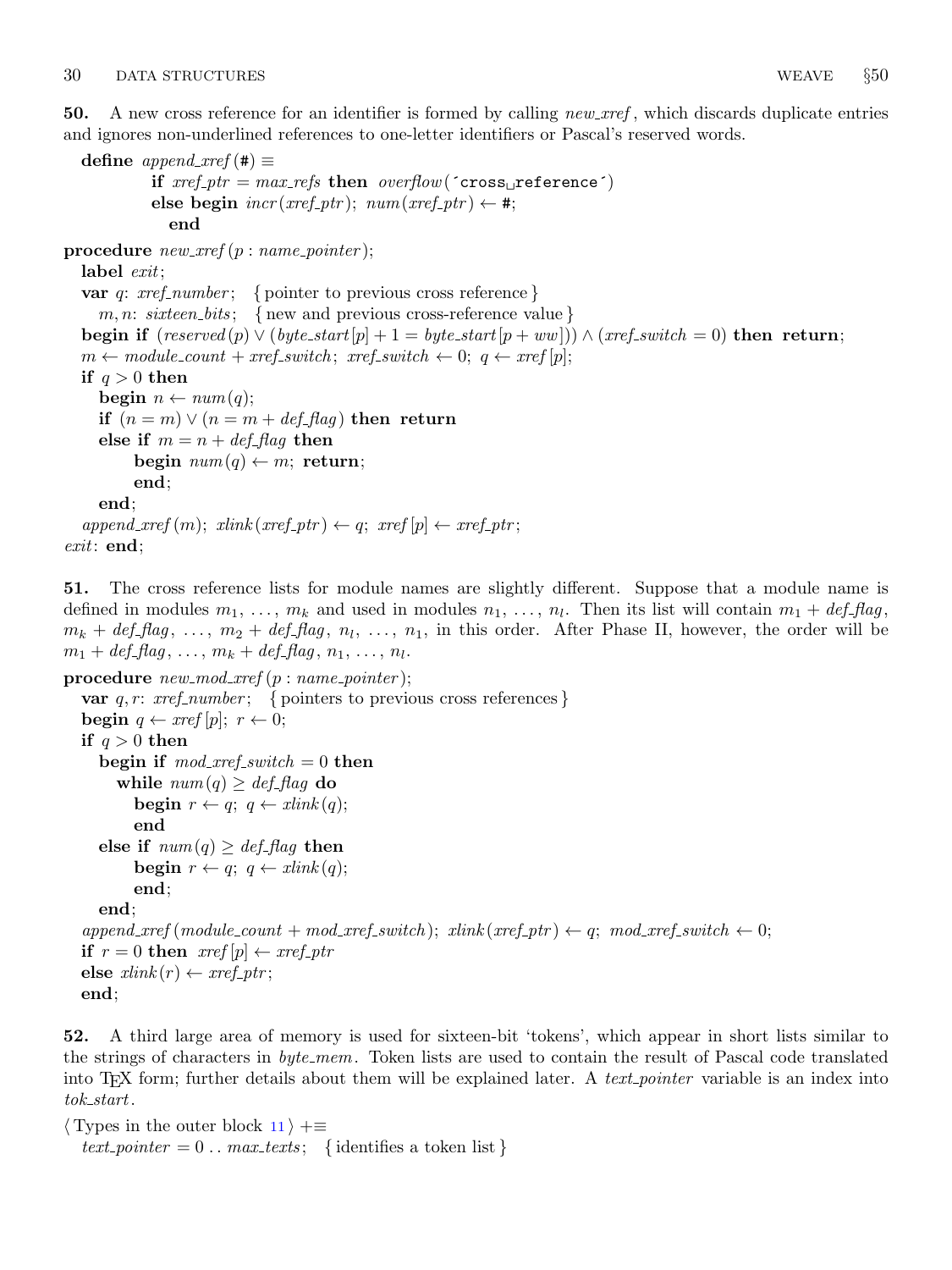<span id="page-16-0"></span>53. The first position of tok\_mem that is unoccupied by replacement text is called tok\_ptr, and the first unused location of tok start is called text ptr. Thus, we usually have tok start  $[text\_tr] = tok_prt$ .

 $\langle$  Globals in the outer block [9](#page-3-0)  $\rangle$  +≡ tok\_mem: packed array  $[0 \tldots \t{max\_toks}]$  of sixteen\_bits; {tokens} tok\_start:  $array \ [text{text-pointer}]$  of sixteen\_bits; {directory into tok\_mem} text-ptr: text-pointer; { first unused position in tok-start }  $tok\_ptr: 0...max\_toks; \{ first unused position in tok\_mem \}$ stat  $max\_tok\_ptr$ ,  $max\_txt\_ptr$ : 0... $max\_toks$ ; { largest values occurring } tats

```
54. \langle10 \rangle +≡
```

```
tok\_ptr \leftarrow 1; text\_ptr \leftarrow 1; tok\_start[0] \leftarrow 1; tok\_start[1] \leftarrow 1;stat max\_tok\_ptr \leftarrow 1; max\_txt\_ptr \leftarrow 1; tats
```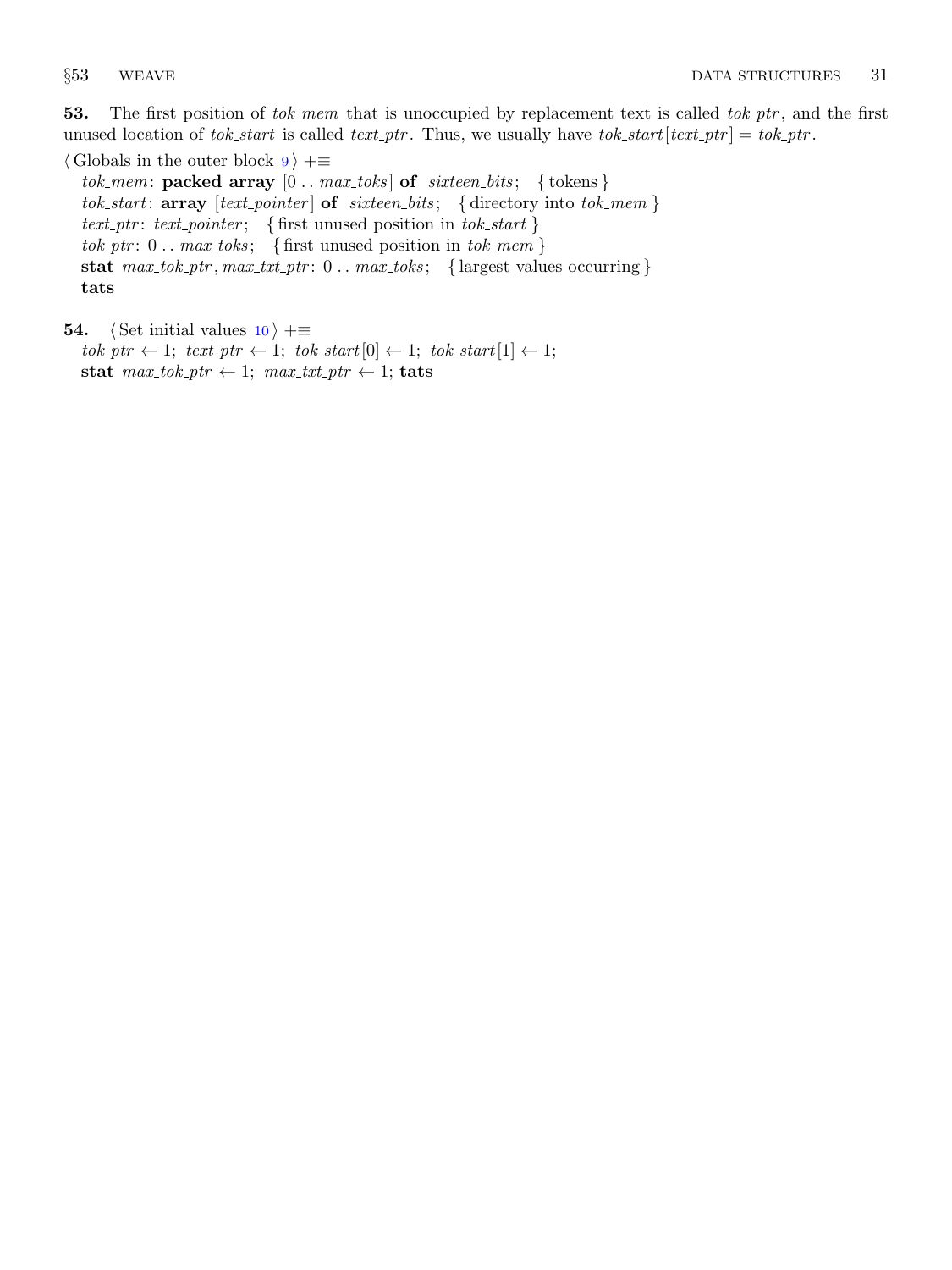<span id="page-17-0"></span>55. Searching for identifiers. The hash table described above is updated by the *id-lookup* procedure, which finds a given identifier and returns a pointer to its index in *byte\_start*. The identifier is supposed to match character by character and it is also supposed to have a given *ilk* code; the same name may be present more than once if it is supposed to appear in the index with different typesetting conventions. If the identifier was not already present, it is inserted into the table.

Because of the way WEAVE's scanning mechanism works, it is most convenient to let *id*-lookup search for an identifier that is present in the *buffer* array. Two other global variables specify its position in the buffer: the first character is *buffer*  $(id\_first]$ , and the last is *buffer*  $(id\_loc - 1]$ .

 $\langle$  Globals in the outer block  $9 \rangle + \equiv$  $9 \rangle + \equiv$ *id\_first*:  $0 \ldots \log_b{buf\_size}$ ; {where the current identifier begins in the buffer } id loc:  $0 \ldots \text{long_buf\_size}$ ; { just after the current identifier in the buffer } hash:  $array [0..hash_size]$  of  $s$ ixteen bits; { heads of hash lists }

56. Initially all the hash lists are empty.

 $\langle$  Local variables for initialization [16](#page-7-0)  $\rangle$  +≡ h: 0... hash\_size; {index into hash-head array }

57.  $\langle$  Set initial values [10](#page-3-0)  $\rangle$  +≡ for  $h \leftarrow 0$  to hash\_size  $-1$  do hash  $[h] \leftarrow 0$ ;

**58.** Here now is the main procedure for finding identifiers (and index entries). The parameter  $t$  is set to the desired *ilk* code. The identifier must either have *ilk*  $= t$ , or we must have  $t = normal$  and the identifier must be a reserved word.

**function** id\_lookup(t: eight\_bits): name\_pointer; { finds current identifier } label  $found;$ var i:  $0 \dots \text{long_buf\_size}$ ; {index into buffer }

h:  $0 \ldots hash\_size; \{ hash code\}$ k:  $0 \ldots \text{max_bytes};$  {index into byte\_mem} w:  $0 \ldots ww - 1$ ; { row of *byte\_mem* } l: 0...  $long_buf\_size$ ; { length of the given identifier } p: name\_pointer; { where the identifier is being sought } **begin**  $l \leftarrow id\_loc - id\_first;$  { compute the length }  $\langle$  Compute the hash code h 59 $\rangle$ ; (Compute the name location  $p \, \epsilon \,$ [60](#page-18-0)); if  $p = name\_ptr$  then  $\langle$  Enter a new name into the table at position p [62](#page-18-0) $\rangle$ ;  $id\_lookup \leftarrow p;$ end;

59. A simple hash code is used: If the sequence of ASCII codes is  $c_1c_2 \ldots c_n$ , its hash value will be

 $(2^{n-1}c_1 + 2^{n-2}c_2 + \cdots + c_n) \text{ mod } hash\_size.$ 

 $\langle$  Compute the hash code h 59  $\rangle \equiv$  $h \leftarrow \text{buffer} [\text{id\_first}]$ ;  $i \leftarrow \text{id\_first} + 1$ ; while  $i < i$ d loc do **begin**  $h \leftarrow (h + h + \text{buffer}[i]) \text{ mod } \text{hash\_size}; \text{incr}(i);$ end

This code is used in section 58.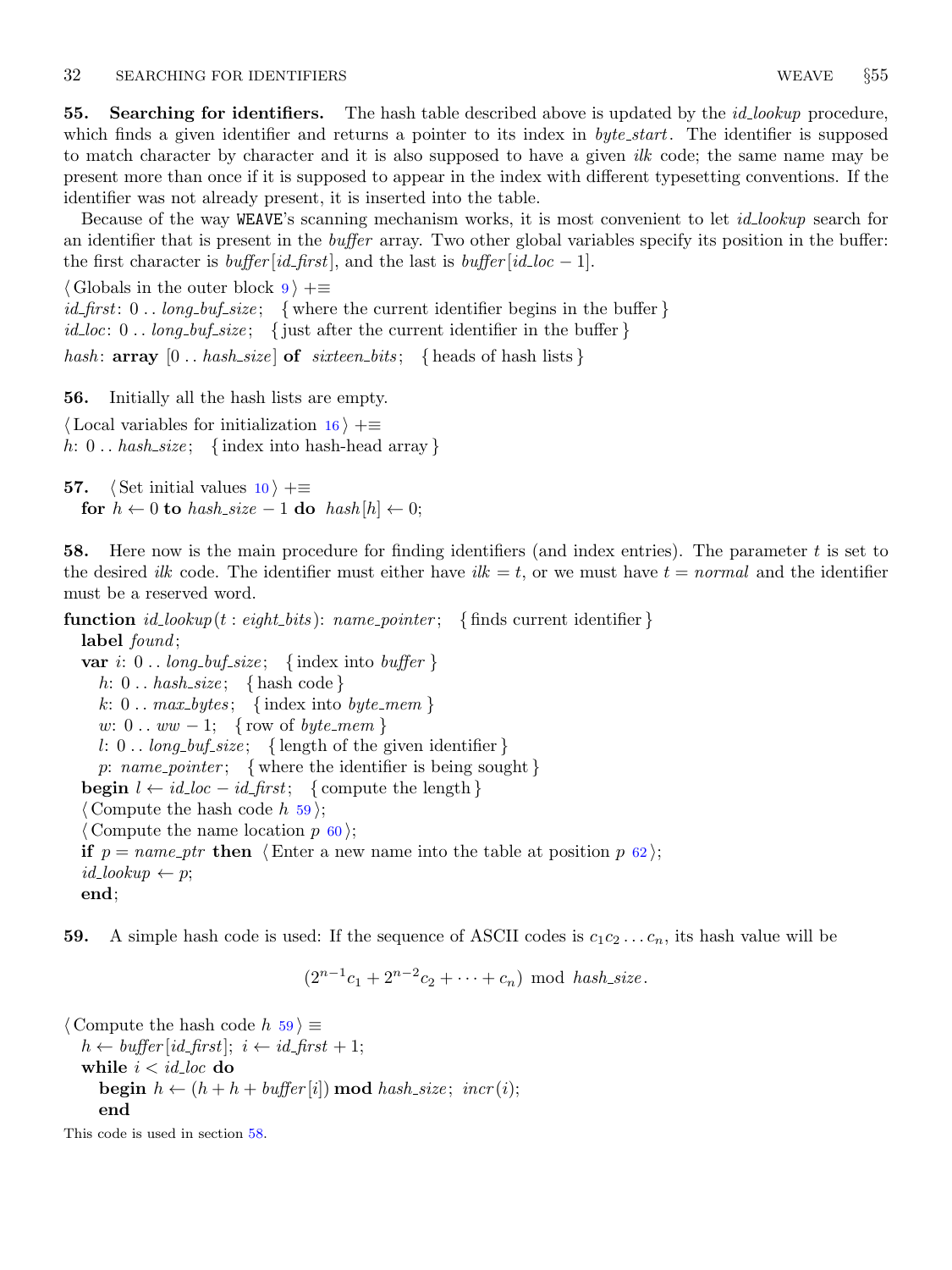<span id="page-18-0"></span>60. If the identifier is new, it will be placed in position  $p = name\_ptr$ , otherwise p will point to its existing location.

 $\langle$  Compute the name location  $p \, 60 \rangle \equiv$  $p \leftarrow hash[h];$ while  $p \neq 0$  do **begin if**  $(length(p) = l) \wedge ((ilk[p] = t) \vee ((t = normal) \wedge reserved(p)))$  then (Compare name p with current identifier, **goto** found if equal 61);  $p \leftarrow link[p];$ end;  $p \leftarrow name\_ptr; \text{ { the current identifier is new }}$  $link[p] \leftarrow hash[h]$ ;  $hash[h] \leftarrow p$ ; {insert p at beginning of hash list} found:

This code is used in section [58](#page-17-0).

**61.**  $\langle$  Compare name p with current identifier, goto *found* if equal 61  $\rangle \equiv$ **begin**  $i \leftarrow id_{\text{first}}; k \leftarrow byte_{\text{start}}[p]; w \leftarrow p \mod{ww};$ while  $(i < id\_loc) \wedge (buffer[i] = byte\_mem[w, k])$  do begin  $\text{incr}(i)$ ;  $\text{incr}(k)$ ; end; if  $i = id\_loc$  then goto  $found$ ; { all characters agree } end

This code is used in section 60.

62. When we begin the following segment of the program,  $p = name\_ptr$ .

 $\langle$  Enter a new name into the table at position p 62  $\rangle$  ≡ begin  $w \leftarrow name\_ptr \mod ww;$ if byte\_ptr[w] + l > max\_bytes then overflow('byte\_memory'); if name\_ptr + ww > max\_names then overflow('name');  $i \leftarrow id\_first; k \leftarrow byte\_ptr[w];$  {get ready to move the identifier into byte\_mem} while  $i < i d$ <sub>-loc</sub> do **begin** byte\_mem[w, k]  $\leftarrow$  buffer[i]; incr(k); incr(i); end;  $byte\_ptr[w] \leftarrow k$ ;  $byte\_start[name\_ptr + ww] \leftarrow k$ ;  $incr(name\_ptr)$ ;  $ilk[p] \leftarrow t$ ;  $xref[p] \leftarrow 0$ ; end

This code is used in section [58](#page-17-0).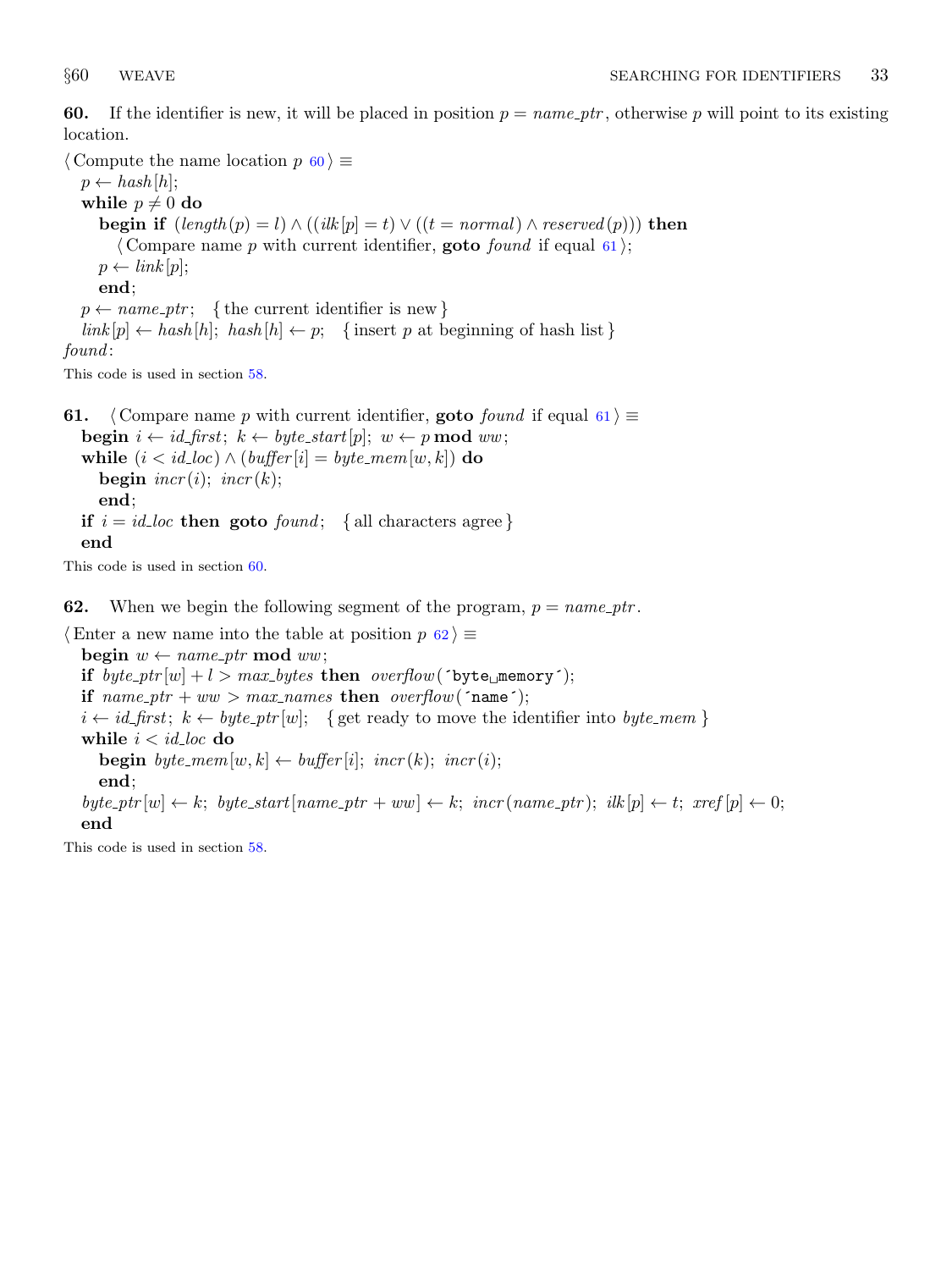<span id="page-19-0"></span>63. Initializing the table of reserved words. We have to get Pascal's reserved words into the hash table, and the simplest way to do this is to insert them every time WEAVE is run. A few macros permit us to

do the initialization with a compact program. define  $sid9(\texttt{#}) \equiv buffer[9] \leftarrow \texttt{#}; \text{ cur_name} \leftarrow id\_lookup$ define  $sid8(\texttt{#}) \equiv buffer[8] \leftarrow \texttt{#}; sid9$ define  $sid7(\texttt{#}) \equiv buffer[7] \leftarrow \texttt{#}; sid8$ define  $sid6 (\#) \equiv buffer[6] \leftarrow *, sid7$ define  $sid5 (\#) \equiv buffer[5] \leftarrow *, sid6$ define  $sid\! \#) \equiv buffer[4] \leftarrow *, \ sid5$ define  $sid3(\#) \equiv buffer[3] \leftarrow *, sid4$ define  $sid2 (\#) \equiv buffer[2] \leftarrow *, sid3$ define  $sid1 (\#) \equiv buffer[1] \leftarrow *, sid2$ define  $id2 \equiv id\_first \leftarrow 8$ ;  $sid8$ define  $id3 \equiv id$  first  $\leftarrow 7$ ; sid7 define  $id4 \equiv id\_first \leftarrow 6$ ;  $sid6$ define  $id5 \equiv id\_first \leftarrow 5$ ;  $sid5$ define  $id6 \equiv id\_first \leftarrow 4$ ;  $sid4$ define  $id7 \equiv id\_first \leftarrow 3$ ;  $sid3$ define  $id8 ≡ id_first ← 2$ ;  $sid2$ define  $id9 \equiv id\_first$  ← 1;  $sid1$ 

 $\langle$  Globals in the outer block [9](#page-3-0)  $\rangle$  +=

 $cur_name: name\_pointer; \{ points to the identifier just inserted\}$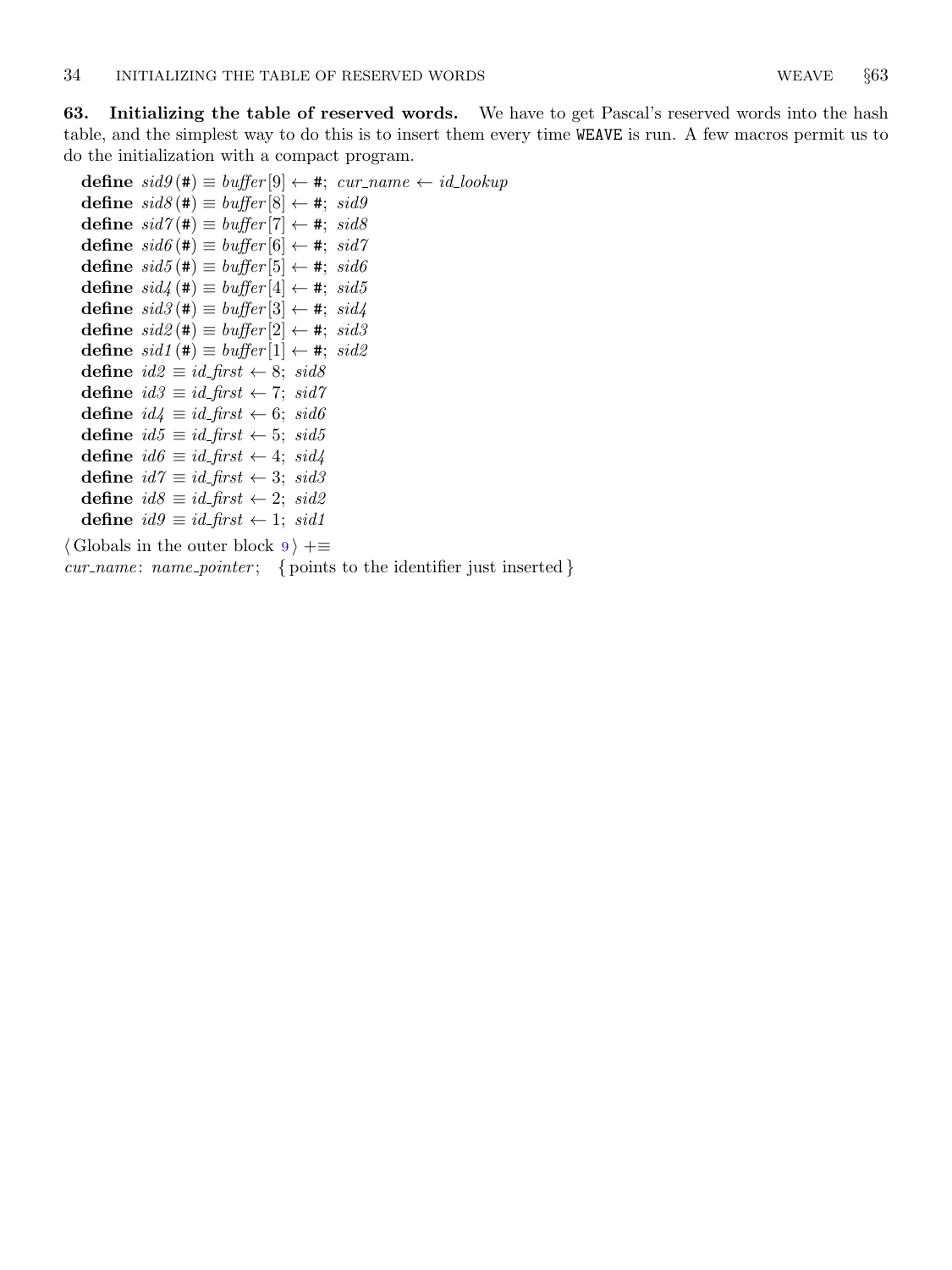64. The intended use of the macros above might not be immediately obvious, but the riddle is answered by the following:

```
\langle Store all the reserved words 64\rangle \equivid\_loc \leftarrow 10;id3 ("a")("n")("d")(char_like + and_sign);
  id5("a")("r")("r")("a")("y")(<i>array\_like</i>);id5("b")("e")("g")("i")("n")(<i>begin-like</i>);
  id_4 ("c")("a")("s")("e")(case_like);
  id5("c")("o")("n")("s")("t")(<i>const</i><sub>-like</sub>);id3 ("d")("i")("v")(div\_like);
  id2 ("d")("o")(do_like);
  id6 ("d")("o")("w")("n")("t")("o")(to")(to);
  id_4 ("e")("1")("s")("e")(else\_like);
  id3 ("e")("n")("d")(end_{like});
  id_4 ("f")("i")("1")("e")(array_like);
  id3 ("f")("o")("r")(for<sub>-</sub>like);
  id8("f")("u")("n")("c")("t")("i")("o")("n")(<i>proc_like</i>);id\mathcal{U}(\mathbf{``g''})(\mathbf{``o''})(\mathbf{``t''})(\mathbf{``o''})(goto\_like);id2 ("i")("f")(if_like);
  id2("i")("n")(char-like + set_{element\_sign});id5 ("1")("a")("b")("e")("1")(const-like);
  id3 ("m")("o")("d")(div\_like);
  id3("n")("i")("l")(nil\_like);id3("n")("o")("t")(char\_like + not\_sign);id2 ("o")("f")(do_like);
  id2 ("o")("r")(char_like + or_sign);
  id6("p")("a")("c")("k")("e")("d")({<i>goto-like</i>)};id9("p")("r")("o")("c")("e")("d")("d")("u")("r")("e")(<i>proc\_like</i>);id7("p")("r")("o")("g")("r")("a")("m")(<i>proc_like</i>);id6("r")("e")("c")("o")("r")("d")(<i>record-like</i>);id6("r")("e")("p")("e")("a")("t")(<i>repeat\_like</i>);id3 ("s")("e")("t")(array\_like);
  id_4 ("t")("h")("e")("n")(do<sub>-like</sub>);
  id2 ("t")("o")(to_like);
  id_4 ("t")("y")("p")("e")(const_like);
  id5("u")("n")("t")("i")("l")("l")(until-like);id3("v")("a")("r")(var\_like);id5("w")("h")("i")("l")("e")(for-like);id_4 ("w")("i")("t")("h")(for like);
  id7("x")("c")("1")("a")("u")("s")("e")(<i>loop\_like</i>);
```
This code is used in section [261.](#page-98-0)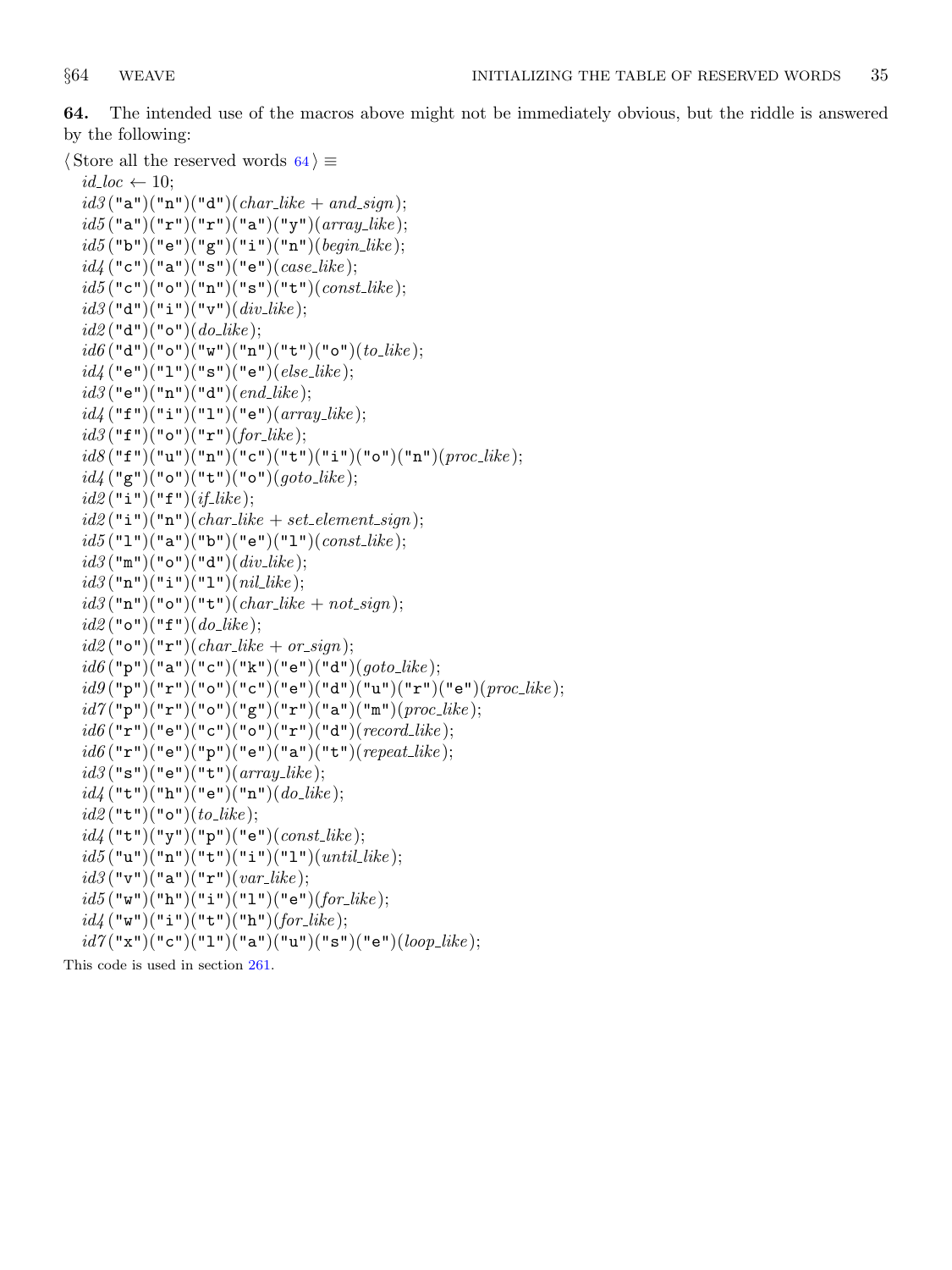<span id="page-21-0"></span>**65.** Searching for module names. The mod-lookup procedure finds the module name mod-text [1.1] in the search tree, after inserting it if necessary, and returns a pointer to where it was found.

```
\langle Globals in the outer block 9 \rangle +≡
mod\_text: array [0..longest_name] of ASCII\_code; {name being sought for }
```
66. According to the rules of WEB, no module name should be a proper prefix of another, so a "clean" comparison should occur between any two names. The result of mod<sub>-lookup</sub> is 0 if this prefix condition is violated. An error message is printed when such violations are detected during phase two of WEAVE.

define  $less = 0$  {the first name is lexicographically less than the second } define  $equal = 1$  { the first name is equal to the second } define greater  $= 2$  {the first name is lexicographically greater than the second} define  $prefix = 3$  {the first name is a proper prefix of the second} define  $extension = 4$  { the first name is a proper extension of the second} **function**  $mod\_lookup (l: sixteen\_bits): name\_ pointer; \{ finds module name\}$ label *found*; var c: less ... extension; { comparison between two names } j:  $0 \ldots$  longest\_name; {index into mod\_text} k:  $0 \ldots \text{max_bytes};$  {index into byte\_mem} w:  $0 \ldots ww - 1$ ; { row of *byte\_mem* } p: name\_pointer; { current node of the search tree } q: name\_pointer; { father of node  $p$  } **begin**  $c \leftarrow \text{greater}; q \leftarrow 0; p \leftarrow \text{root};$ while  $p \neq 0$  do **begin**  $\langle$  Set variable c to the result of comparing the given name to name p [68](#page-22-0) $\rangle$ ;  $q \leftarrow p;$ if  $c = less$  then  $p \leftarrow$  llink [q] else if  $c = greater$  then  $p \leftarrow$  rlink [q] else goto  $found;$ end;  $\langle$  Enter a new module name into the tree 67 $\rangle$ ; found: if  $c \neq equal$  then begin  $err\_print($  '!  $\Box$ Incompatible $\Box$ section $\Box$ names');  $p \leftarrow 0$ ; end;  $mod\_lookup \leftarrow p;$ end; **67.**  $\langle$  Enter a new module name into the tree 67  $\rangle \equiv$  $w \leftarrow name\_ptr \mod ww; k \leftarrow byte\_ptr[w];$ if  $k + l > max_b$  bytes then overflow ('byte memory'); if  $name\_ptr > max\_names - ww$  then  $overflow('name');$  $p \leftarrow name\_ptr;$ if  $c = less$  then  $\text{link}[q] \leftarrow p$ else  $\text{rlink }[q] \leftarrow p$ ;  $\text{link}[p] \leftarrow 0; \text{ rlink}[p] \leftarrow 0; \text{ xref}[p] \leftarrow 0; \text{ c} \leftarrow \text{ equal};$ for  $j \leftarrow 1$  to l do byte\_mem[w,  $k + j - 1$ ]  $\leftarrow \text{mod}\text{.text}[j]$ ;  $byte\_ptr[w] \leftarrow k + l$ ;  $byte\_start(name\_ptr + ww] \leftarrow k + l$ ;  $incr(name\_ptr)$ ;

This code is used in section 66.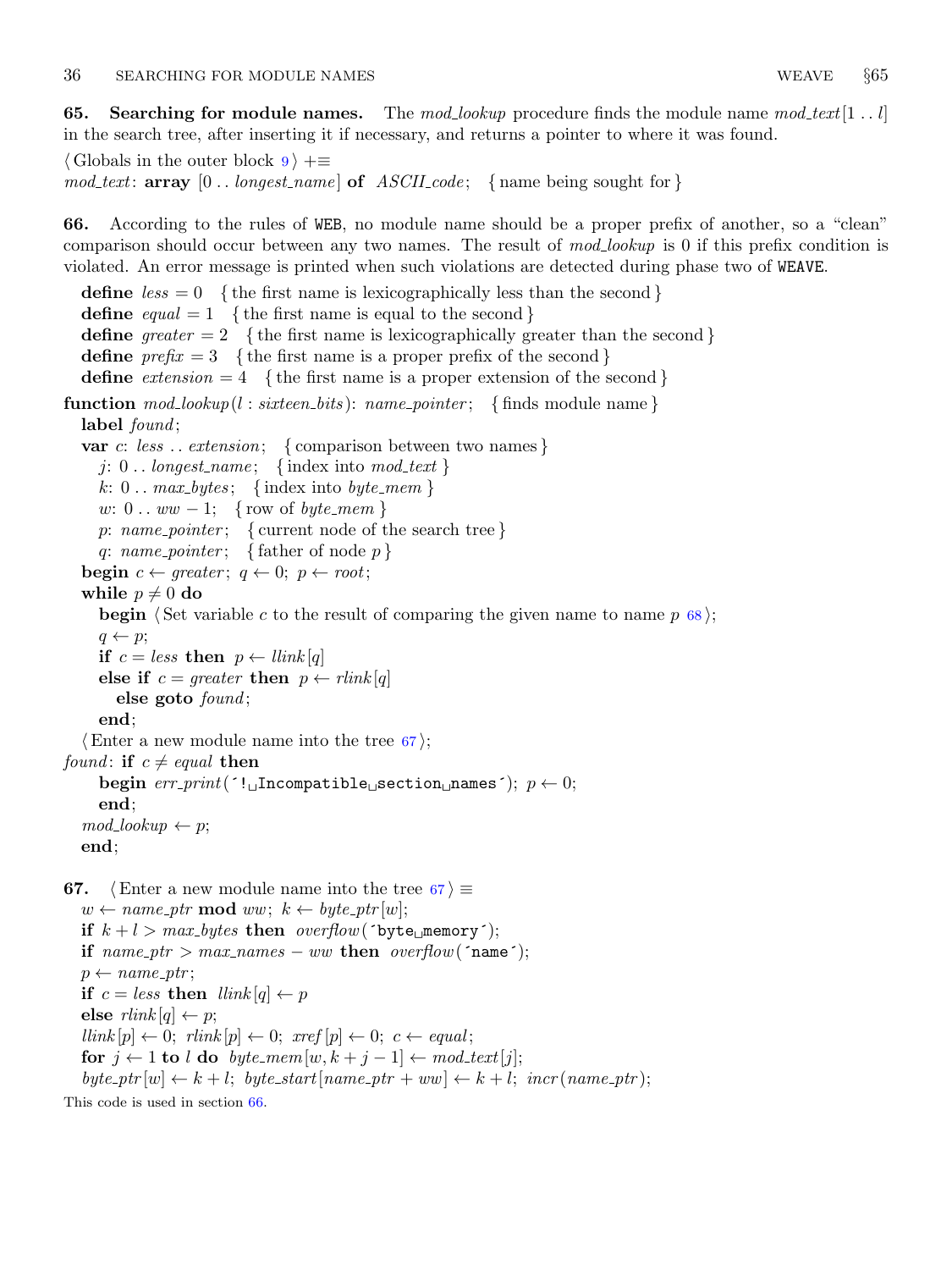```
68. Set variable c to the result of comparing the given name to name p \, 68 i \equivbegin k \leftarrow byte\_start[p]; w \leftarrow p \mod ww; c \leftarrow equal; j \leftarrow 1;
  while (k < byte\_start[p + ww]) \wedge (j \leq l) \wedge (mod\_text[j] = byte\_mem[w, k]) do
     begin \text{incr}(k); \text{incr}(j);
     end;
  if k = byte\_start[p + ww] then
     if j > l then c \leftarrow equalelse c \leftarrow extensionelse if j > l then c \leftarrow prefixelse if mod\_text[j] < byte\_mem[w, k] then c \leftarrow lesselse c \leftarrow greater;
  end
```
This code is used in sections [66](#page-21-0) and 69.

**69.** The prefix lookup procedure is supposed to find exactly one module name that has  $mod\_text[1..l]$  as a prefix. Actually the algorithm silently accepts also the situation that some module name is a prefix of  $mod\_text[1...l]$ , because the user who painstakingly typed in more than necessary probably doesn't want to be told about the wasted effort.

Recall that error messages are not printed during phase one. It is possible that the *prefix lookup* procedure will fail on the first pass, because there is no match, yet the second pass might detect no error if a matching module name has occurred after the offending prefix. In such a case the cross-reference information will be incorrect and WEAVE will report no error. However, such a mistake will be detected by the TANGLE processor.

**function**  $prefix\_lookup(l : sixteen\_bits)$ :  $name\_pointer$ ; {finds name extension}

```
var c: less ... extension; { comparison between two names }
  count: 0 \ldots \text{max\_names}; {the number of hits}
  j: 0... longest_name; {index into mod_text}
  k: 0 \ldots \text{max_b}{\text{y}} { index into byte_mem }
  w: 0 \ldots ww - 1; { row of byte_mem }
  p: name_pointer; { current node of the search tree }
  q: name_pointer; { another place to resume the search after one branch is done }
  r: name_pointer; { extension found }
begin q \leftarrow 0; p \leftarrow root; count \leftarrow 0; r \leftarrow 0; { begin search at root of tree }
while p \neq 0 do
  begin \langle Set variable c to the result of comparing the given name to name p 68;
  if c = less then p \leftarrow llink [p]
  else if c = greater then p \leftarrow rlink [p]
     else begin r \leftarrow p; incr(count); q \leftarrow rlink[p]; p \leftarrow llink[p];
       end;
  if p = 0 then
     begin p \leftarrow q; q \leftarrow 0;
     end;
  end;
if count \neq 1 then
  if count = 0 then err\_print( '! Name does not match'
  else err\_print( '!
\DeltaAmbiguous
prefix<sup>'</sup>);
prefix\_lookup \leftarrow r; {the result will be 0 if there was no match}
end;
```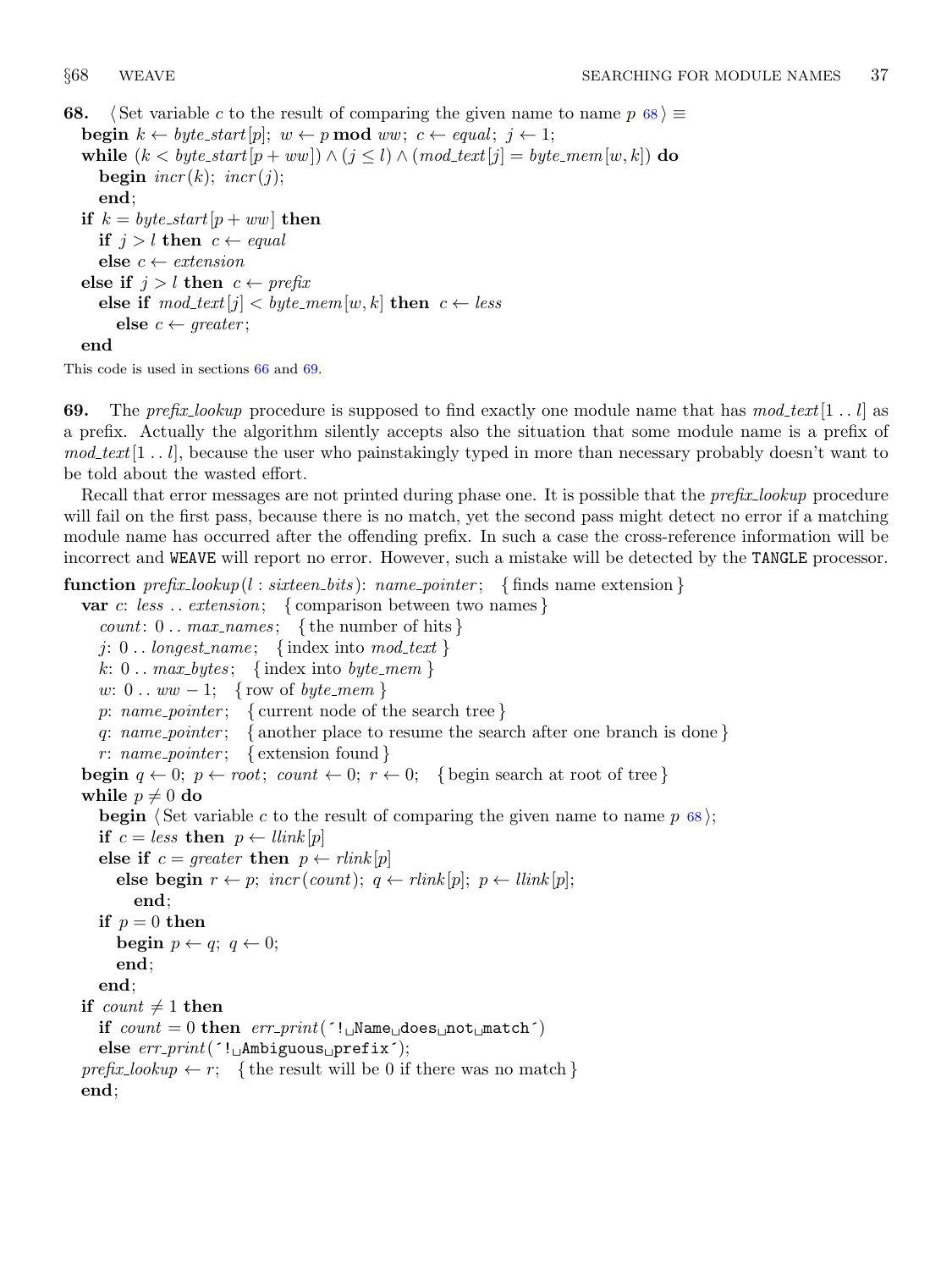<span id="page-23-0"></span>70. Lexical scanning. Let us now consider the subroutines that read the WEB source file and break it into meaningful units. There are four such procedures: One simply skips to the next ' $\mathbb{Q}_U$ ' or ' $\mathbb{Q}^*$ ' that begins a module; another passes over the T<sub>E</sub>X text at the beginning of a module; the third passes over the T<sub>E</sub>X text in a Pascal comment; and the last, which is the most interesting, gets the next token of a Pascal text.

**71.** But first we need to consider the low-level routine *get line* that takes care of merging *change-file* into web file. The get line procedure also updates the line numbers for error messages.

 $\langle$  Globals in the outer block  $9 \rangle + \equiv$  $9 \rangle + \equiv$ 

ii: integer; { general purpose for loop variable in the outer block } *line: integer*; {the number of the current line in the current file } other line: integer; { the number of the current line in the input file that is not currently being read }  $temp\_line:integer; \{ used when interchanging line with other-line \}$  $limit: 0$ .  $long_buf_size$ ; {the last character position occupied in the buffer}  $loc: 0$ ..  $long_buf_size$ ; {the next character position to be read from the buffer }  $input\_has\_ended:boolean; \{ \text{ if } true, \text{ there is no more input } \}$ *changing: boolean;* { if true, the current line is from *change\_file* }  $change\_pending:boolean;$ 

{ if true, the current change is not yet recorded in *changed\_module*  $[module\_count]$  }

72. As we change changing from true to false and back again, we must remember to swap the values of line and other-line so that the err-print routine will be sure to report the correct line number.

define change\_changing  $\equiv$  changing  $\leftarrow$  ¬changing; temp\_line  $\leftarrow$  other\_line; other\_line  $\leftarrow$  line;  $line \leftarrow temp\_line \{ line \leftrightarrow other\_line \}$ 

**73.** When changing is false, the next line of change file is kept in change buffer  $[0 \dots changeLimit]$ , for purposes of comparison with the next line of web file. After the change file has been completely input, we set *change\_limit*  $\leftarrow 0$ , so that no further matches will be made.

 $\langle$  Globals in the outer block [9](#page-3-0)  $\rangle$  +≡ change\_buffer:  $array [0..$  buf\_size of  $ASCII\_code;$ change limit:  $0$ .. buf-size; {the last position occupied in change-buffer}

74. Here's a simple function that checks if the two buffers are different.

function *lines\_dont\_match*: *boolean*;

label *exit*; var k:  $0 \ldots \text{buf\_size}$ ; {index into the buffers} **begin** lines\_dont\_match  $\leftarrow$  true; if change\_limit  $\neq$  limit then return; if  $limit > 0$  then for  $k \leftarrow 0$  to limit  $-1$  do if change\_buffer  $|k| \neq \text{buffer}[k]$  then return;  $lines\_dont\_match \leftarrow false;$ exit: end;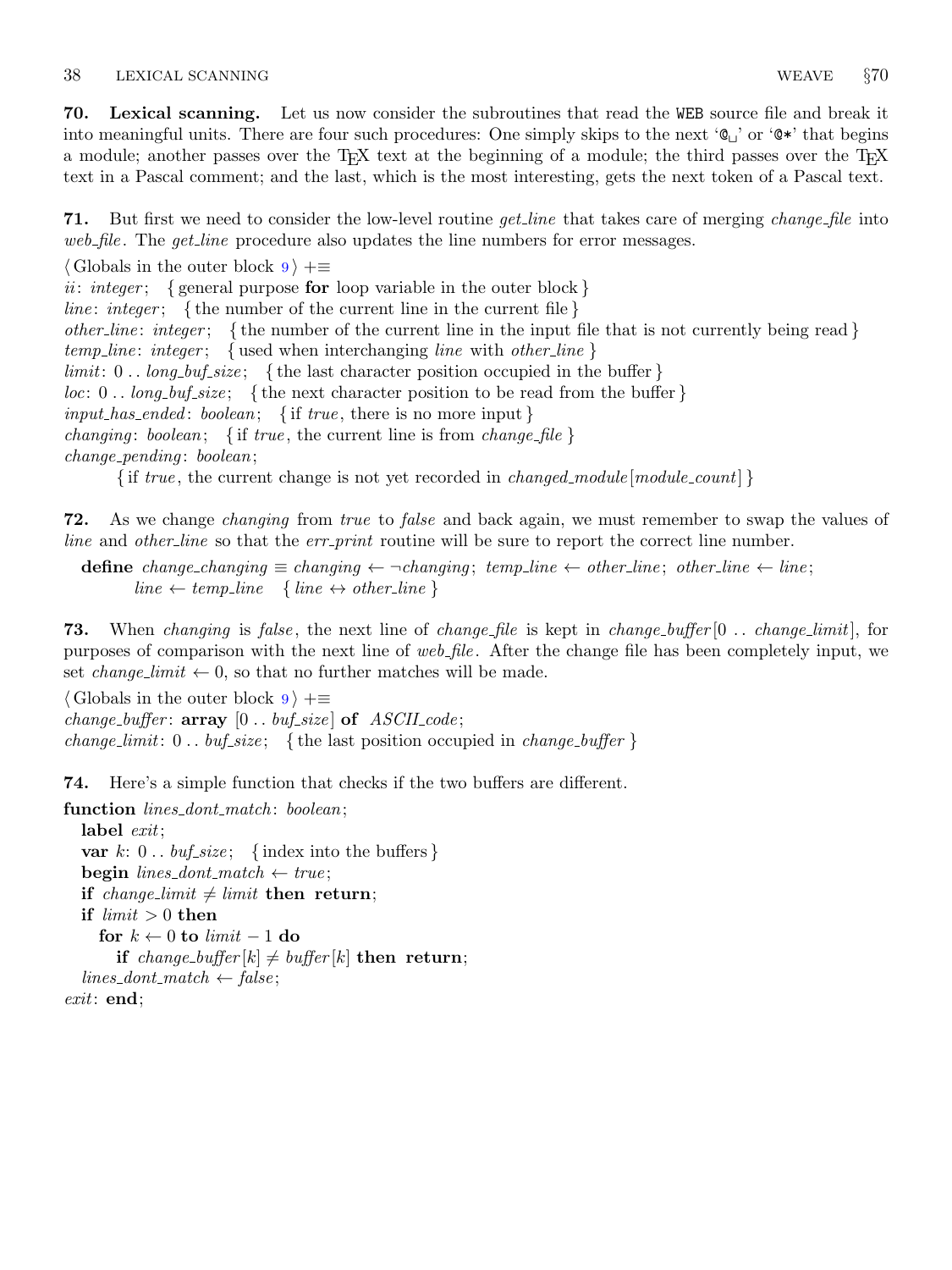<span id="page-24-0"></span>**75.** Procedure *prime\_the\_change\_buffer* sets *change\_buffer* in preparation for the next matching operation. Since blank lines in the change file are not used for matching, we have  $(charge\_limit = 0) \land \neg changing$  if and only if the change file is exhausted. This procedure is called only when *changing* is true; hence error messages will be reported correctly.

procedure  $prime$ -the-change-buffer;

label *continue*, *done*, *exit*;

var k:  $0 \ldots \text{buf\_size}$ ; {index into the buffers}

**begin** change limit  $\leftarrow 0$ ; {this value will be used if the change file ends }

 $\langle$  Skip over comment lines in the change file; return if end of file  $\langle$  76 $\rangle$ ;

Skip to the next nonblank line; return if end of file  $77$ ;

(Move buffer and limit to change buffer and change limit  $78$ );

exit: end;

76. While looking for a line that begins with @x in the change file, we allow lines that begin with @, as long as they don't begin with @y or @z (which would probably indicate that the change file is fouled up).

 $\langle$  Skip over comment lines in the change file; return if end of file 76 $\rangle \equiv$ 

loop begin  $\text{incr}(line);$ 

if  $\neg input\_ln(change\_file)$  then return; if  $limit < 2$  then goto *continue*; if buffer  $[0] \neq$  " $\mathbb{Q}$ " then goto continue; if  $(buffer[1] \geq "X") \wedge (buffer[1] \leq "Z")$  then  $buffer[1] \leftarrow buffer[1] + "z" - "Z"$ ; {lowercasify } if  $buffer[1] = "x" then go to done;$ if  $(buffer[1] = "y") \vee (buffer[1] = "z")$  then begin  $loc \leftarrow 2$ ;  $err\_print($  '! Where is the matching  $\&$ ?'); end;  $continue: end;$ done:

This code is used in section 75.

77. Here we are looking at lines following the @x.

```
\langle Skip to the next nonblank line; return if end of file 77 \equivrepeat \text{incr}(\text{line});
     if \neg input\_ln(change\_file) then
       begin err\_print( '! Change file ended after \& '); return;
       end;
  until limit > 0;
```
This code is used in section 75.

**78.** (Move buffer and limit to change buffer and change limit  $78$ )  $\equiv$ **begin** change\_limit  $\leftarrow$  limit; if  $limit > 0$  then for  $k \leftarrow 0$  to limit  $-1$  do change\_buffer[k]  $\leftarrow$  buffer[k]; end

This code is used in sections 75 and [79](#page-25-0).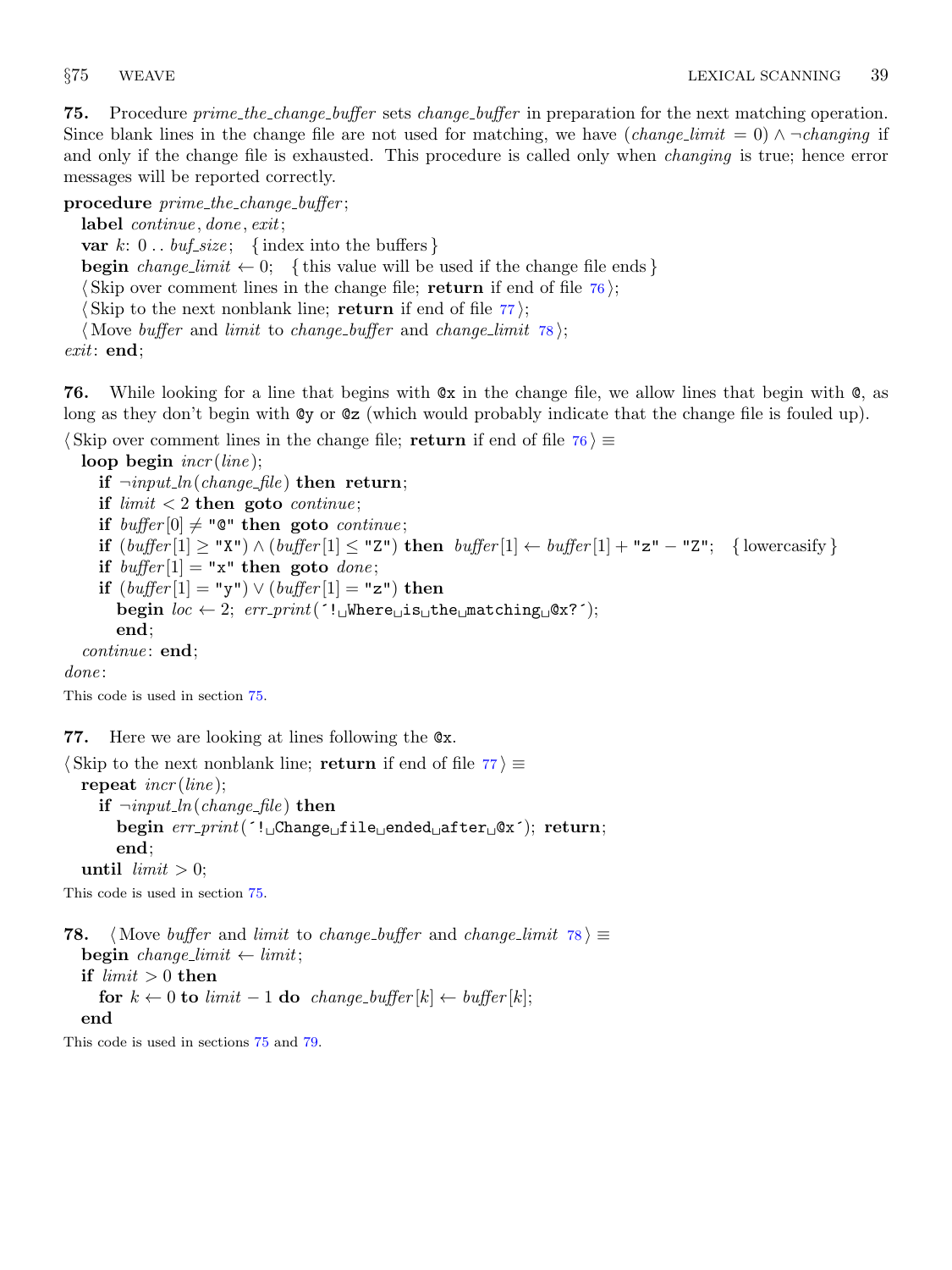<span id="page-25-0"></span>79. The following procedure is used to see if the next change entry should go into effect; it is called only when *changing* is false. The idea is to test whether or not the current contents of *buffer* matches the current contents of change buffer . If not, there's nothing more to do; but if so, a change is called for: All of the text down to the @y is supposed to match. An error message is issued if any discrepancy is found. Then the procedure prepares to read the next line from *change-file*.

When a match is found, the current module is marked as changed unless the first line after the  $\alpha x$  and after the  $\mathsf{dy}$  both start with either  $\mathsf{dx}$  or  $\mathsf{dy}$  (possibly preceded by whitespace).

```
define if module start then make change pending (#) \equiv loc \leftarrow 0; buffer [limit] \leftarrow "!";
         while (buffer[loc] = "\sqcup") \vee (buffer[loc] = tab\_mark) do incr(loc);buffer[limit] \leftarrow "\sqcup";
         if buffer[loc] = "Q" thenif (buffer[loc + 1] = "\r") \vee (buffer[loc + 1] = "\r") \vee (buffer[loc + 1] = tab\_mark) then
              change pending \leftarrow #
procedure check change; { switches to change file if the buffers match }
  label exit;
  var n: integer; {the number of discrepancies found }
    k: 0 \ldots \text{buf\_size}; {index into the buffers}
  begin if lines_dont_match then return;
  change\_pending \leftarrow false;if \neg changed\_module[module\_count] then
    begin if_module_start_then_make_change_pending (true);
    if ¬change\_pending then changed_module [module\_count] ← true;
    end;
  n \leftarrow 0;loop begin change_changing; { now it's true }
    incr (line);if \neg input\_ln(change\_file) then
       begin err print(´! Change file ended before @y´); change limit ← 0; change changing ;
            {false again }
       return;
       end;
     If the current line starts with \mathbb{Q}_Y, report any discrepancies and return 80\};
     (Move buffer and limit to change buffer and change limit 78);
     change_changing; { now it's false }
    incr (line);
    if \neg input\_ln(web_{\textit{file}}) then
       begin err\_print('! WEB file ended during a change'); input\_has\_ended \leftarrow true; return;
       end;
    if lines_dont_match then \text{incr}(n);
    end;
exit: end;
```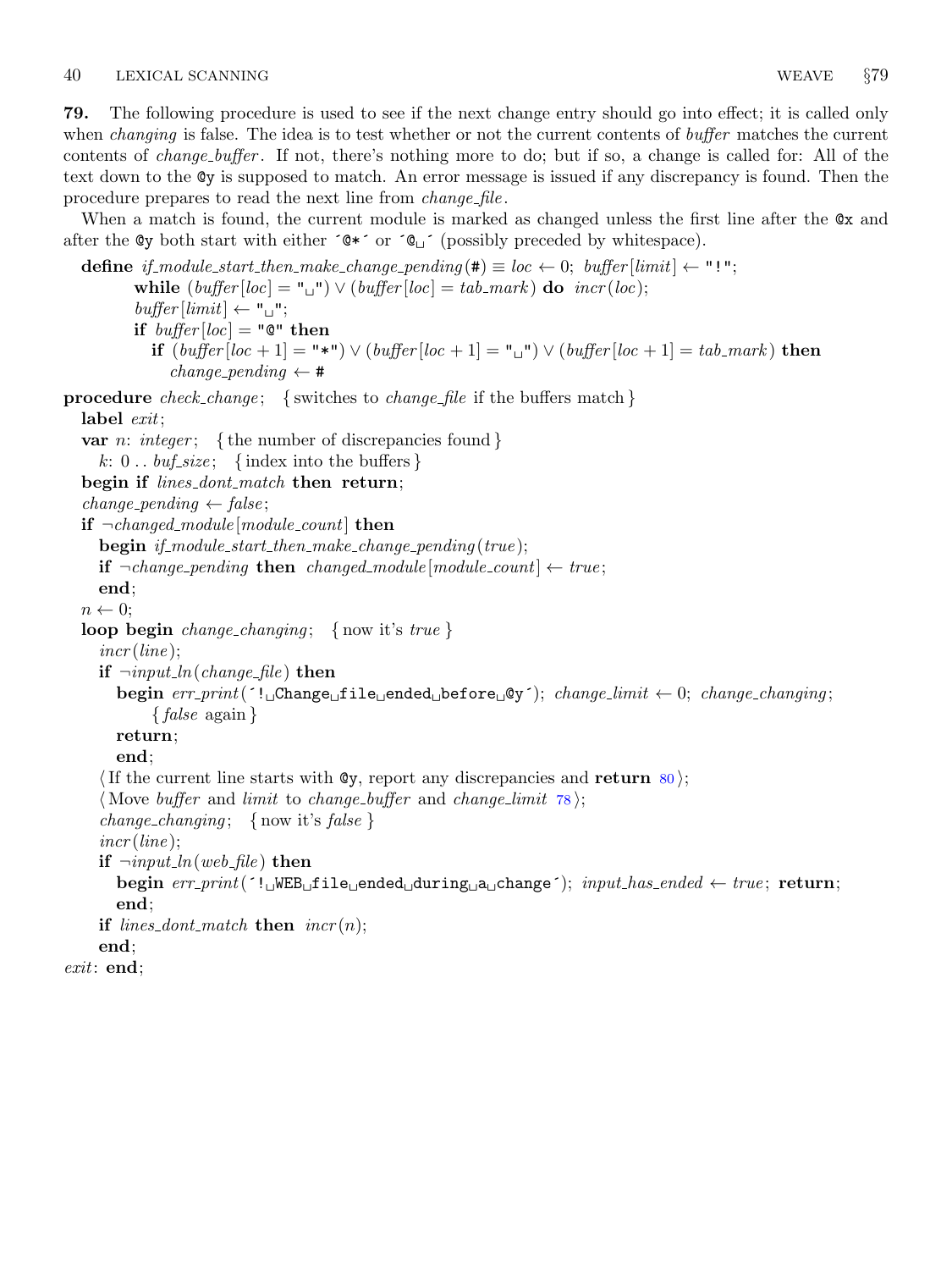<span id="page-26-0"></span>80.  $\langle$  If the current line starts with @y, report any discrepancies and return 80  $\rangle \equiv$ 

if  $limit > 1$  then if  $buffer[0] = "Q" then$ begin if  $(buffer[1] \ge "X") \wedge (buffer[1] \le "Z")$  then  $buffer[1] \leftarrow buffer[1] + "z" - "Z";$ { lowercasify } if  $(buffer[1] = "x") \vee (buffer[1] = "z")$  then begin  $loc \leftarrow 2$ ;  $err\_print($  '! Where is the matching  $\circ$ y?'); end else if  $buffer[1] = "y"$  then begin if  $n > 0$  then begin  $loc \leftarrow 2$ ;  $err\_print($  ( $!$  Hmm...  $\text{I}, n : 1, \text{I of the } preceding \text{ of } timespace$  failed  $\text{to } time$  for  $\text{in }$ end; return; end; end

This code is used in section [79](#page-25-0).

81. The reset input procedure, which gets WEAVE ready to read the user's WEB input, is used at the beginning of phases one and two.

procedure reset\_input;

**begin** open\_input; line  $\leftarrow 0$ ; other\_line  $\leftarrow 0$ ;  $changing \leftarrow true; prime\_the\_change\_buffer; change\_changing;$  $limit \leftarrow 0; loc \leftarrow 1; buffer[0] \leftarrow "u"; input\_has\_ended \leftarrow false;$ end;

82. The get line procedure is called when  $loc > limit$ ; it puts the next line of merged input into the buffer and updates the other variables appropriately. A space is placed at the right end of the line.

```
procedure get\_line; {inputs the next line}
 label restart;
 begin restart: if changing then \langle84\rangle;
 if \neg changing then
    begin \langle Read from web file and maybe turn on changing 83;
    if changing then goto restart;
    end;
  loc \leftarrow 0; buffer [limit] \leftarrow "\Box";
 end;
```
83.  $\langle$  Read from web file and maybe turn on changing 83 i ≡ begin  $\text{incr}(line);$ **if**  $\neg input\_ln(web\_file)$  **then**  $input\_has\_ended ← true$ else if  $change\_limit > 0$  then check change; end

This code is used in section 82.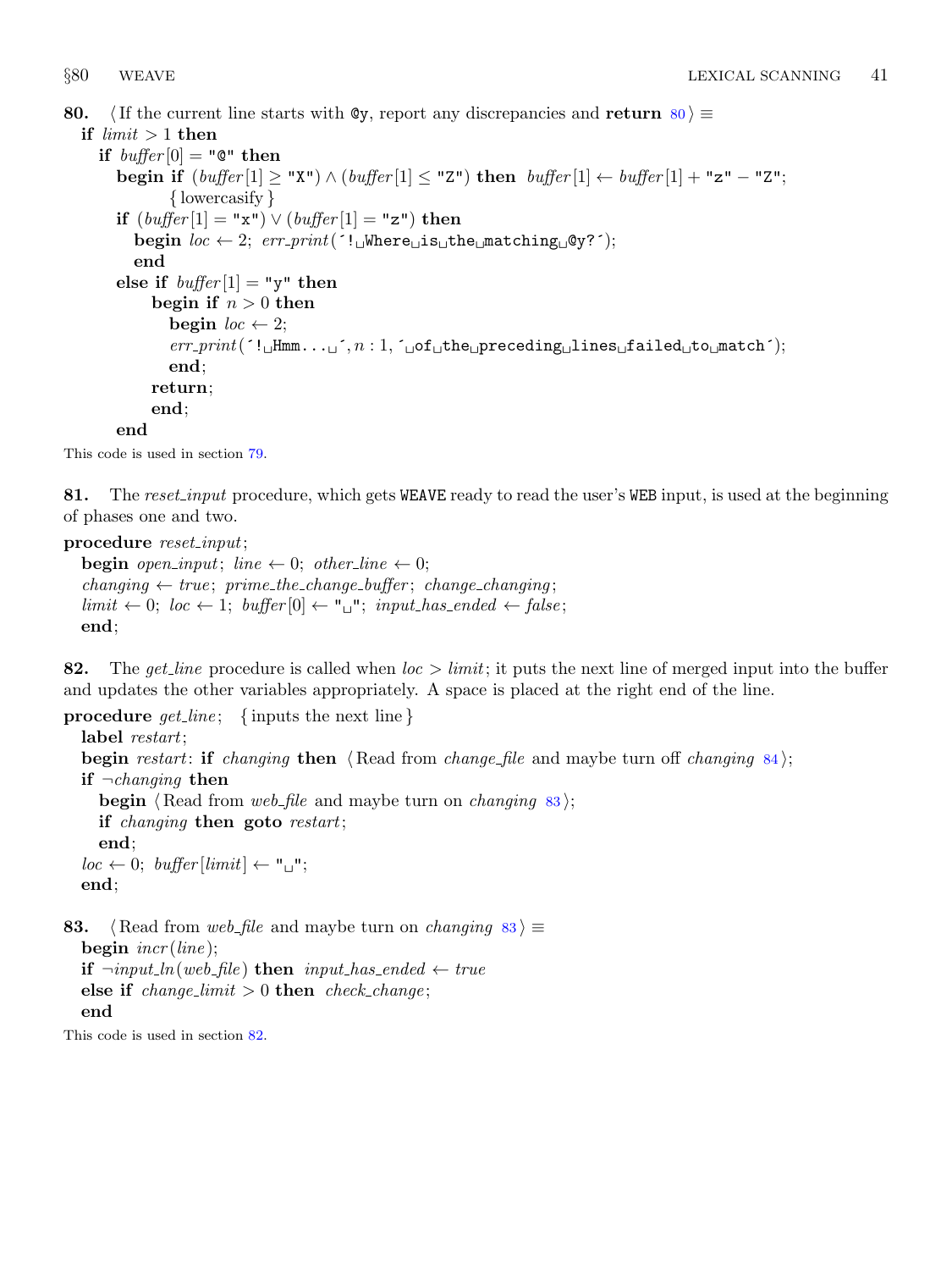<span id="page-27-0"></span>84.  $\langle$  Read from *change\_file* and maybe turn off *changing* 84 $\rangle \equiv$ begin  $\text{incr}(\text{line})$ ; if  $\neg input\_ln(change\_file)$  then begin  $err\_print$ ( $'! \Box$ Change $\Box$ file $\Box$ ended $\Box$ without $\Box$ @z $')$ ; buffer $[0] \leftarrow "0"$ ; buffer $[1] \leftarrow "z"$ ; limit  $\leftarrow 2$ ; end; if  $limit > 0$  then { check if the change has ended } begin if *change\_pending* then begin if\_module\_start\_then\_make\_change\_pending(false); if change pending then **begin** changed\_module  $[module\_count] \leftarrow true$ ; change\_pending  $\leftarrow false$ ; end; end;  $buffer$  [limit]  $\leftarrow$  " $\sqcup$ "; if  $buffer[0] = "Q" then$ begin if  $(\text{buffer}[1] \geq "X") \wedge (\text{buffer}[1] \leq "Z")$  then  $\text{buffer}[1] \leftarrow \text{buffer}[1] + "z" - "Z";$ { lowercasify } if  $(buffer[1] = "x") \vee (buffer[1] = "y")$  then begin  $loc \leftarrow 2$ ;  $err\_print('!\cup \text{Where} \cup \text{is} \cup \text{the} \cup \text{matching} \cup \text{@z?}$ ; end else if  $buffer[1] = "z"$  then begin prime\_the\_change\_buffer; change\_changing; end; end; end; end This code is used in section [82](#page-26-0).

85. At the end of the program, we will tell the user if the change file had a line that didn't match any relevant line in  $web$ -file.

```
\langle Check that all changes have been read 85 \geif change_limit \neq 0 then { changing is false }
     begin for ii \leftarrow 0 to change_limit – 1 do buffer [ii] \leftarrow change_buffer [ii];
     limit \leftarrow change\_limit; changing \leftarrow true; line \leftarrow other\_line; loc \leftarrow change\_limit;
     err\_print( '!
\BoxChange\Boxfile\Boxentry\Boxdid\Boxnot\Boxmatch\Box;
     end
```
This code is used in section [261.](#page-98-0)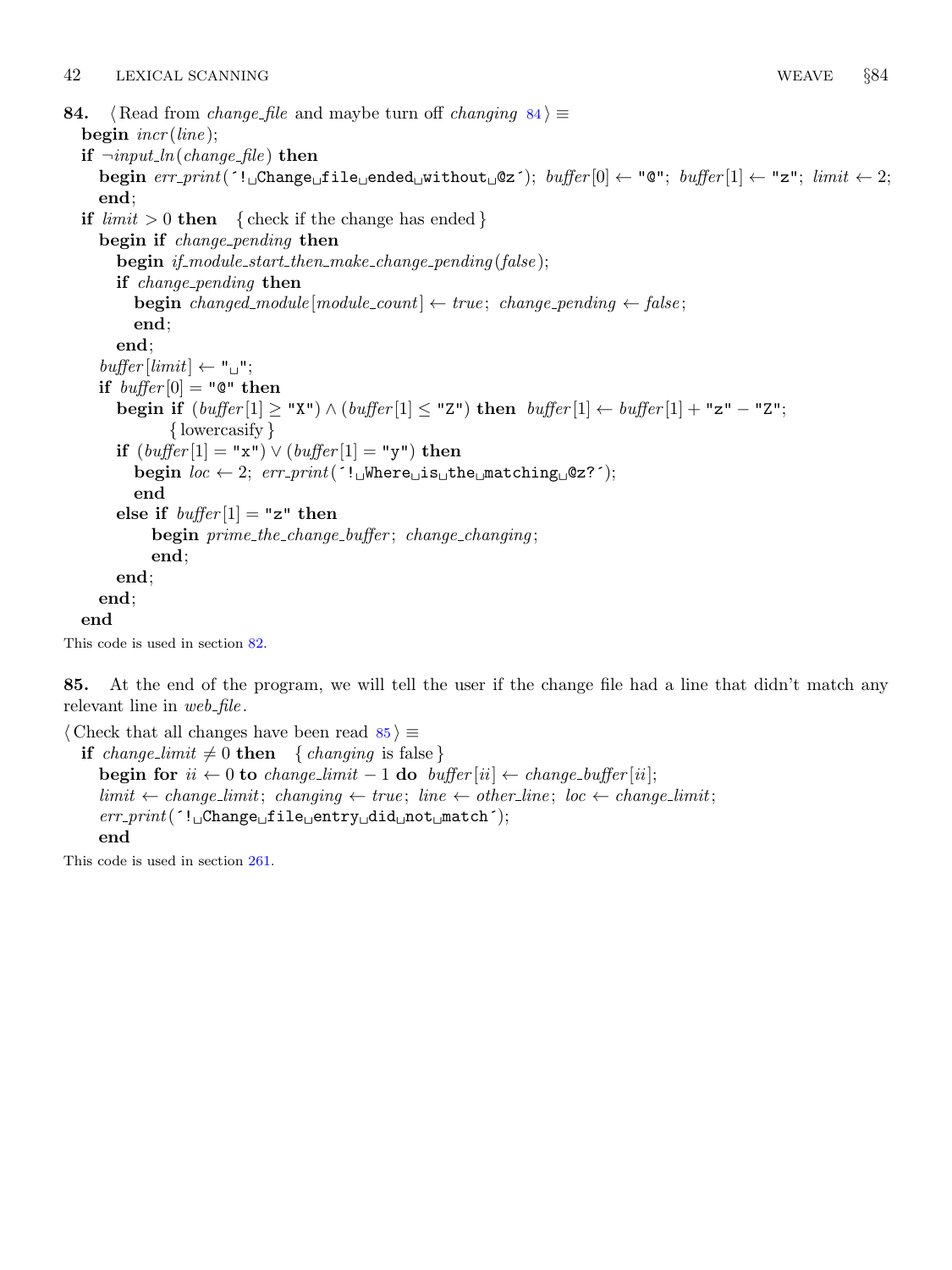86. Control codes in WEB, which begin with  $\mathcal{C}$ , are converted into a numeric code designed to simplify WEAVE's logic; for example, larger numbers are given to the control codes that denote more significant milestones, and the code of new module should be the largest of all. Some of these numeric control codes take the place of ASCII control codes that will not otherwise appear in the output of the scanning routines.

define *ignore* =  $0 \{ \text{control code of no interest to WEAVE } \}$ define verbatim =  $2 \{$  extended ASCII alpha will not appear } define  $force\_line = 3$  { extended ASCII beta will not appear } define *begin\_comment* =  $'11$  { ASCII tab mark will not appear } define  $end\_comment = '12$  {ASCII line feed will not appear} define  $\text{octal} = 14$  { ASCII form feed will not appear } define  $hex = 75$  { ASCII carriage return will not appear } define  $double\_dot = 40$  {ASCII space will not appear except in strings } define *no-underline* =  $'175$  { this code will be intercepted without confusion } **define** underline =  $'176$  { this code will be intercepted without confusion } define  $param = 177$  {ASCII delete will not appear} define  $xref\_roman = 203$  {control code for ' $\mathbb{C}^{\sim}$ '} define  $\text{xref\_wildcard} = 204$  { control code for '0:' } define  $xref\_typewriter = '205$  { control code for '0.'} define  $TeX\_string = 206$  { control code for ' $\mathfrak{E}$ '} define  $check\_sum = '207$  {control code for ' $\circ$ \$'} define  $join = 210$  { control code for ' $@k$ '} define thin space = '211 { control code for ' $\emptyset$ ,' } define  $math_{math}$  = '212 { control code for '0'} define  $line\_break = 213$  { control code for ' $\mathcal{Q}'$  } **define** big\_line\_break = '214 { control code for ' $\mathbb{Q}$ #' } define *no\_line\_break* =  $215$  { control code for  $\Theta^+$ } **define**  $pseudo\_semi = '216$  { control code for ' $\mathbb{Q}$ ;' } define  $format = 217$  { control code for ' $\mathfrak{E}$ f' } define  $definition = '220$  {control code for ' $\mathcal{A}'$ } define  $begin{aligned} \text{define } \text{begin} - \text{Pascal} = 221 \end{aligned}$  { control code for 'Op' } define  $module\_name = '222$  { control code for ' $\mathbb{C}$ '} define  $new_model = 223$  {control code for  $\mathcal{C}$  and  $\mathcal{C}$ \*}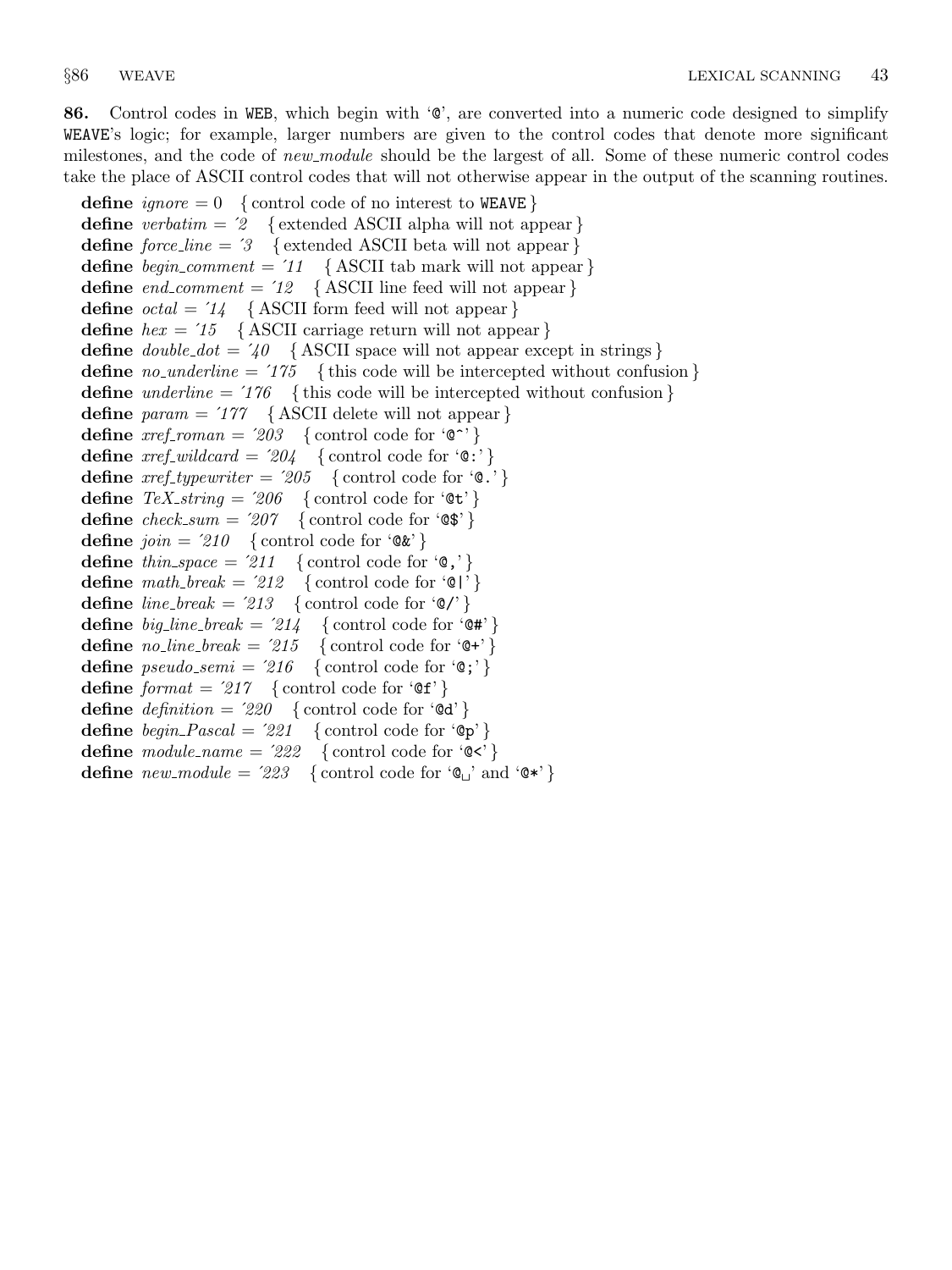87. Control codes are converted from ASCII to WEAVE's internal representation by the *control code* routine.

```
function control\_code(c : ASCII\_code): eight\_bits; \{ convert\ c\ after\ @\}begin case c of
  "\mathbb{C}": control_code \leftarrow "\mathbb{C}"; { 'quoted' at sign }
  "'": control\_code \leftarrow octal; { precedes octal constant }
  """": control\_code \leftarrow hex; { precedes hexadecimal constant }
  "\mathbf{\$}": control_code \leftarrow check_sum; { precedes check sum constant}
  "\Box", tab_mark, "*": control_code \leftarrow new_module; { beginning of a new module }
  "=": control\_code \leftarrow verbatim;"\": control_code \leftarrow force_line;
  "D", "d": control\_code \leftarrow definition; \{ macro definition\}"F", "f": control\_code \leftarrow format; { format definition }
  "{\{\cdot\}}: control\_code \leftarrow begin\_comment; \{begin} comment delimiter }
  "}": control_code \leftarrow end_comment; { end-comment delimiter }
  "P", "p": control\_code \leftarrow begin\_Pascal; { Pascal text in unnamed module }
  "\&": control_code \leftarrow join; { concatenate two tokens}
  "\leq": control_code \leftarrow module_name; { beginning of a module name}
  ">": begin err print(´! Extra @>´); control code ← ignore ;
     end; { end of module name should not be discovered in this way }
  "T", "t": control\_code \leftarrow TeX\_string; \{ TFX \text{ box within Pascal}\}"!": control_code \leftarrow underline; { set definition flag }
  "?": control_code \leftarrow no_underline; { reset definition flag }
  "<sup>*</sup>": control_code \leftarrow xref_roman; { index entry to be typeset normally }
  ":": control_code \leftarrow xref_wildcard; {index entry to be in user format}
  ".": control\_code \leftarrow xref\_typewriter; \{ index entry to be in typewriter type \}",": control\_code \leftarrow thin\_space; { puts extra space in Pascal format }
  "|": control_code \leftarrow math_break; { allows a break in a formula }
  "/": control\_code \leftarrow line\_break; \{ forces end-of-line in Pascal format \}"#": control_code \leftarrow big\_linebreak; { forces end-of-line and some space besides }
  "+": control_code \leftarrow no_line_break; { cancels end-of-line down to single space}
  ";": control\_code \leftarrow pseudo.sem; { acts like a semicolon, but is invisible }
  \langle Special control codes allowed only when debugging 88othercases begin err\_print('! \cupUnknown\cupcontrol\cupcode´); control code ← ignore;
     end
  endcases;
  end;
```
88. If WEAVE is compiled with debugging commands, one can write @2, @1, and @0 to turn tracing fully on, partly on, and off, respectively.

 $\langle$  Special control codes allowed only when debugging 88  $\rangle \equiv$ debug "0", "1", "2": begin tracing  $\leftarrow c$  – "0"; control\_code  $\leftarrow$  ignore; end; gubed

This code is used in section 87.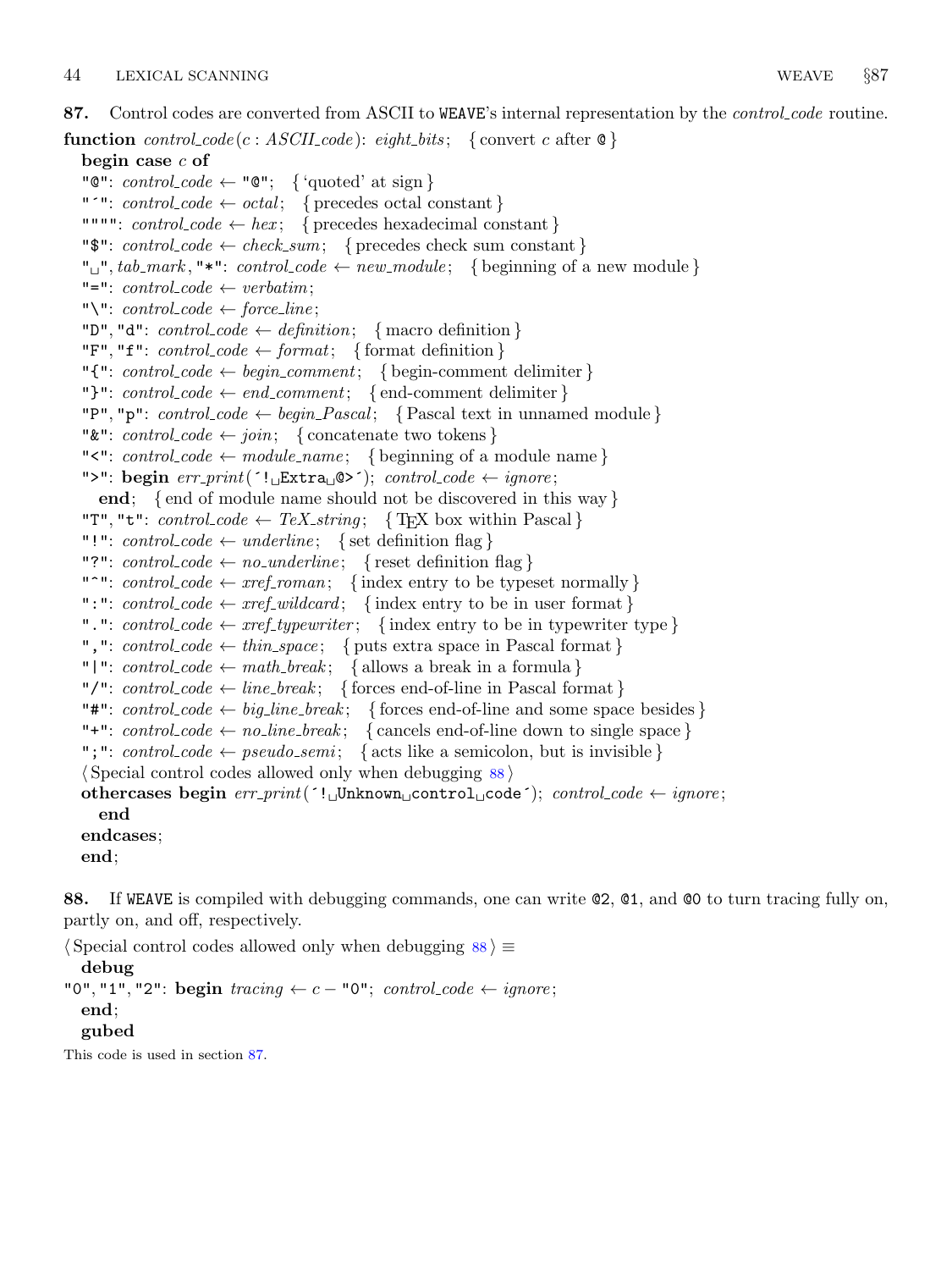89. The skip limbo routine is used on the first pass to skip through portions of the input that are not in any modules, i.e., that precede the first module. After this procedure has been called, the value of input has ended will tell whether or not a new module has actually been found.

procedure  $skip$ -limbo; { skip to next module }

```
label exit;
  var c: ASCILcode; { character following \&}
  begin loop
    if loc > limit then
       begin get line;
       if input_has_ended then return;
       end
    else begin buffer[limit + 1] \leftarrow "Q";while buffer[loc] \neq "@" do incr(loc);if loc \leq limit then
          begin loc \leftarrow loc + 2; c \leftarrow buffer[loc - 1];
         if (c = "\sqcup"') \vee (c = tab\_mark) \vee (c = "\blackcap") then return;
          end;
       end;
exit: end;
```
90. The *skip TeX* routine is used on the first pass to skip through the T<sub>EX</sub> code at the beginning of a module. It returns the next control code or '|' found in the input. A new module is assumed to exist at the very end of the file.

```
function skip\_Step\_Text: eight_bits; { skip past pure T<sub>E</sub>X code}
  label done;
  var c: eight_bits; { control code found }
  begin loop
     begin if loc > limit then
       begin get_line;
       if input_has_ended then
          begin c \leftarrow new\_module; goto done;
          end;
       end;
     buffer[limit + 1] \leftarrow "Q";repeat c \leftarrow \text{buffer} [\text{loc}]; \text{incr} (\text{loc});if c = "|" then goto done;
     until c = "Q";if loc < limit then
       begin c \leftarrow control\_code(buffer[loc]); incr(loc); goto done;
       end;
     end;
done: skip\_Text \leftarrow c;end;
```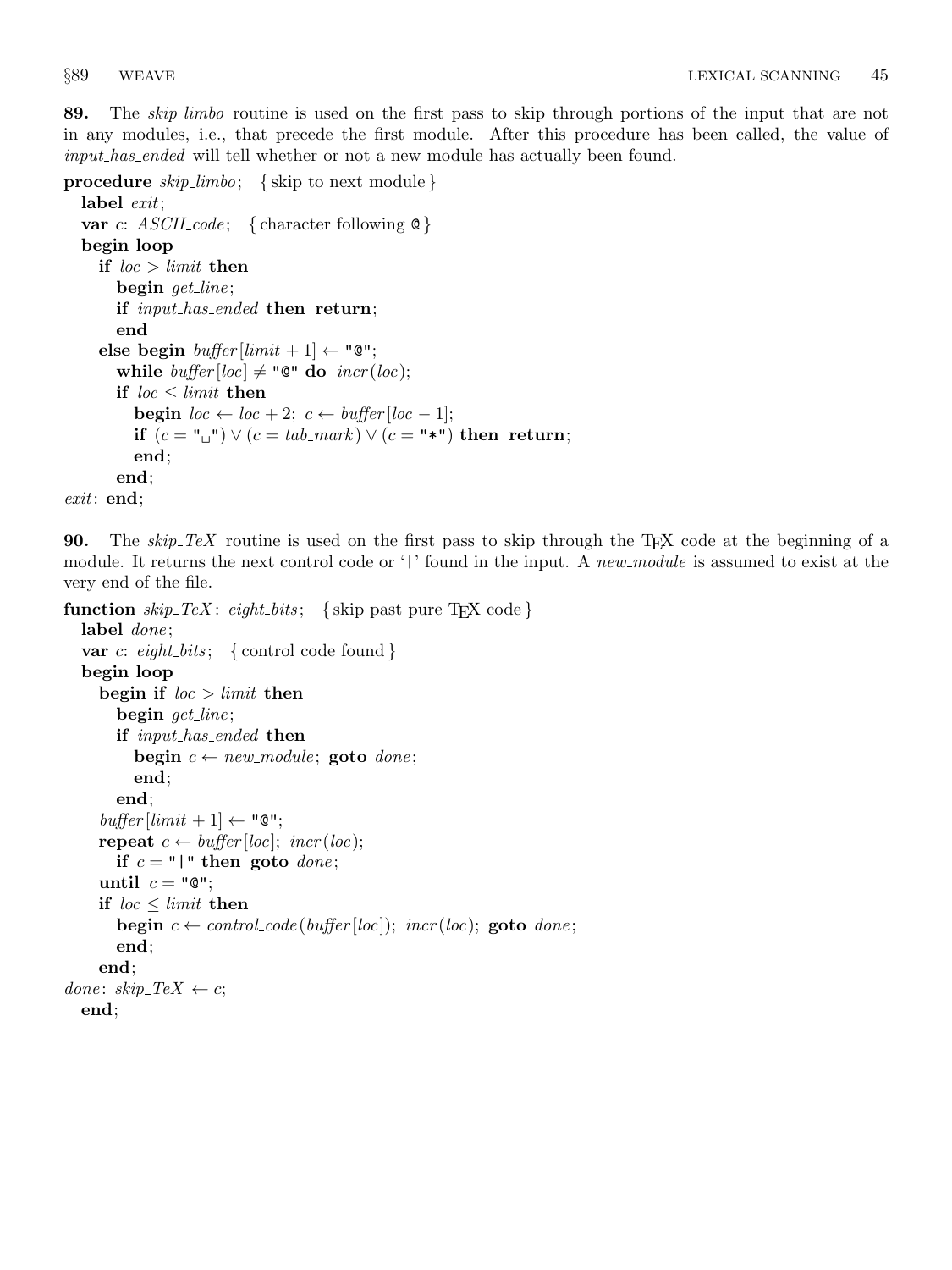**91.** The skip comment routine is used on the first pass to skip through T<sub>E</sub>X code in Pascal comments. The bal parameter tells how many left braces are assumed to have been scanned when this routine is called, and the procedure returns a corresponding value of bal at the point that scanning has stopped. Scanning stops either at a '|' that introduces Pascal text, in which case the returned value is positive, or it stops at the end of the comment, in which case the returned value is zero. The scanning also stops in anomalous situations when the comment doesn't end or when it contains an illegal use of  $\mathcal{C}$ . One should call skip\_comment(1) when beginning to scan a comment.

```
function skip_{\text{skip}} comment(bal : eight_bits): eight_bits; { skips T<sub>E</sub>X code in comments }
  label done;
  var c: ASCH\_{code}; {the current character}
  begin loop
     begin if loc > limit then
        begin get line;
        if input_has_ended then
           begin bal \leftarrow 0; goto done;
           end; { an error message will occur in phase two }
        end;
     c \leftarrow \text{buffer} [\text{loc}]; \ \text{incr} (\text{loc});if c = "\mid" then goto done;
     (Do special things when c = "\mathbb{Q}", "\", "{", "}"; goto done at end 92);
     end;
done: skip\_component \leftarrow bal;end;
92. \langle Do special things when c = "@", "\"\,", "\{"\,", "\}"\,; goto done at end 92 \rangle \equivif c = "Q" then
     begin c \leftarrow \text{buffer} [\text{loc}];if (c \neq "\sqcup") \land (c \neq tab\_mark) \land (c \neq "\star") then incr(loc)else begin decr(loc); bal \leftarrow 0; goto done;
        end { an error message will occur in phase two }
     end
  else if (c = "\Psi) \wedge (buffer[loc] \neq "\mathcal{Q}") then incr(loc)else if c = "\{\mathbf{t}\text{ then } \text{incr}(\text{bal})\}else if c = "}' then
              begin decr (bal);
```
if  $bal = 0$  then goto  $done$ ;

end

This code is used in section 91.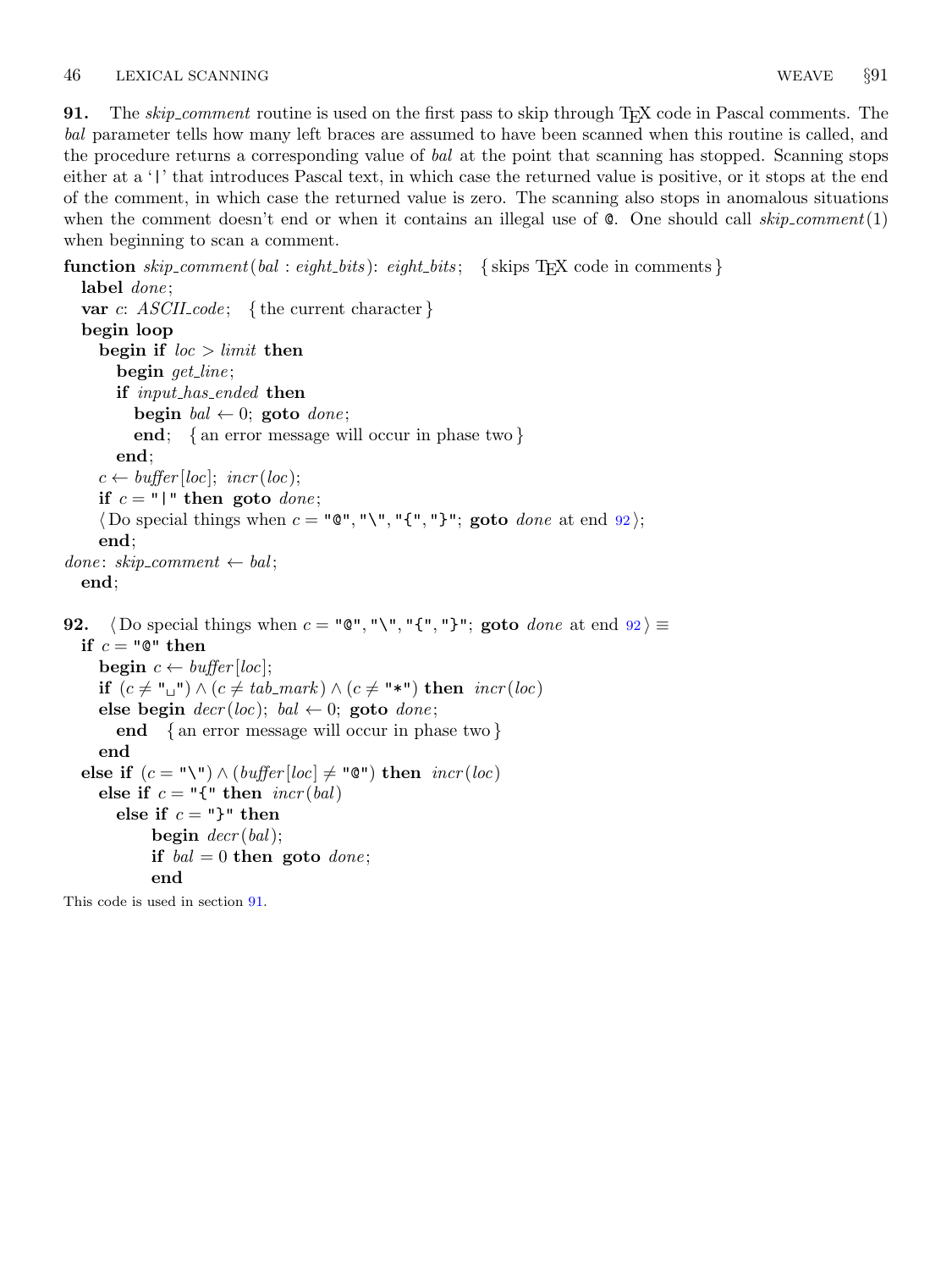<span id="page-32-0"></span>93. Inputting the next token. As stated above, WEAVE's most interesting lexical scanning routine is the get-next function that inputs the next token of Pascal input. However, get-next is not especially complicated.

The result of get next is either an ASCII code for some special character, or it is a special code representing a pair of characters (e.g., ':=' or '..'), or it is the numeric value computed by the *control code* procedure, or it is one of the following special codes:

exponent: The 'E' in a real constant.

- identifier: In this case the global variables *id\_first* and *id\_loc* will have been set to the appropriate values needed by the *id\_lookup* routine.
- string: In this case the global variables *id\_first* and *id\_loc* will have been set to the beginning and endingplus-one locations in the buffer. The string ends with the first reappearance of its initial delimiter; thus, for example,

## ´This isn´´t a single string´

will be treated as two consecutive strings, the first being  $\tau$ his isn<sup> $\cdot$ </sup>.

Furthermore, some of the control codes cause  $qet.next$  to take additional actions:

- $xref_{normal}$ ,  $xref_{wildcard}$ ,  $xref_{ypewriter}$ ,  $T\in X_{string}$ : The values of id first and id loc will be set so that the string in question appears in *buffer* [id\_first . . (id\_loc - 1)].
- module name: In this case the global variable cur module will point to the byte start entry for the module name that has just been scanned.

If get next sees ' $\mathbb{Q}$ !' or ' $\mathbb{Q}$ ?', it sets xref switch to def flag or zero and goes on to the next token.

A global variable called scanning hex is set true during the time that the letters A through F should be treated as if they were digits.

define  $\text{exponent} = 200 \quad \{\text{E or } \text{e following a digit}\}\$ define  $string = 201$  {Pascal string or WEB precomputed string} define *identifier* =  $202 \quad$  {Pascal identifier or reserved word }

 $\langle$  Globals in the outer block  $9 \rangle + \equiv$  $9 \rangle + \equiv$ 

 $cur\_module: name\_pointer; \{ name of module just scanned\}$ scanning hex: boolean; { are we scanning a hexadecimal constant?}

**94.**  $\langle$  Set initial values [10](#page-3-0)  $\rangle$  +≡ scanning hex  $\leftarrow$  false;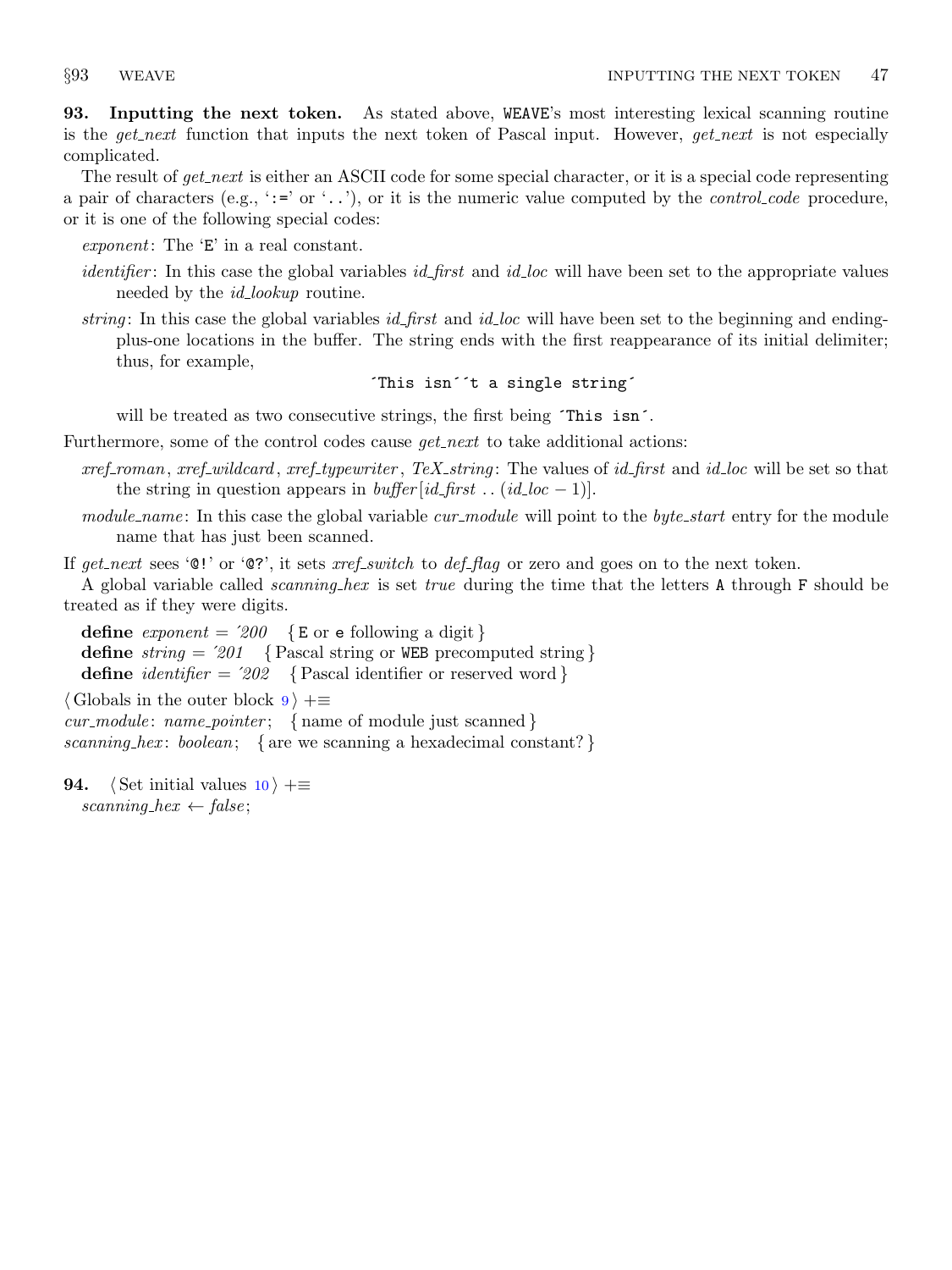<span id="page-33-0"></span>95. As one might expect, get next consists mostly of a big switch that branches to the various special cases that can arise.

define  $up\_to(\texttt{\#}) \equiv \texttt{\#} - 24, \texttt{\#} - 23, \texttt{\#} - 22, \texttt{\#} - 21, \texttt{\#} - 20, \texttt{\#} - 19, \texttt{\#} - 18, \texttt{\#} - 17, \texttt{\#} - 16, \texttt{\#} - 15, \texttt{\#} - 14, \texttt{\#} - 13,$  $# -12, # -11, # -10, # -9, # -8, # -7, # -6, # -5, # -4, # -3, # -2, # -1, #$ 

function get next: eight bits; { produces the next input token }

```
label restart, done, found;
```
var c: eight\_bits; { the current character }

d: eight\_bits; { the next character }

j, k: 0... longest\_name; {indices into mod\_text}

begin restart: if  $loc > limit$  then

begin get\_line;

if *input\_has\_ended* then

begin  $c \leftarrow new\_module$ ; goto found;

end;

end;

 $c \leftarrow \text{buffer} [\text{loc}]; \ \text{incr} (\text{loc});$ 

if scanning hex then  $\langle$  Go to found if c is a hexadecimal digit, otherwise set scanning hex  $\leftarrow$  false 96 $\rangle$ ; case c of

"A",  $up\_to$  ("Z"), "a",  $up\_to$  ("z"):  $\langle$  Get an identifier [98](#page-34-0) $\rangle$ ;

"'", """":  $\langle$  Get a string  $99 \rangle$  $99 \rangle$ ;

" $\mathbb{C}$ ":  $\langle$  Get control code and possible module name  $100$ ;

 $\langle$  Compress two-symbol combinations like ':=' [97](#page-34-0)}

" $\Box$ ", tab\_mark: goto restart; {ignore spaces and tabs}

"}": begin  $err\_print($ '! $_{L}Extra_{L}$ }'); goto  $restart;$ 

end;

othercases if  $c \geq 128$  then goto *restart* { ignore nonstandard characters }

else do nothing

endcases;

found: debug if trouble\_shooting then debug\_help; gubed

 $get.next \leftarrow c$ ;

end;

**96.** (Go to found if c is a hexadecimal digit, otherwise set scanning hex ← false  $96 \ge$ if  $((c \geq "0") \land (c \leq "9") \lor ((c \geq "A") \land (c \leq "F")$  then goto found else scanning hex  $\leftarrow$  false

This code is used in section 95.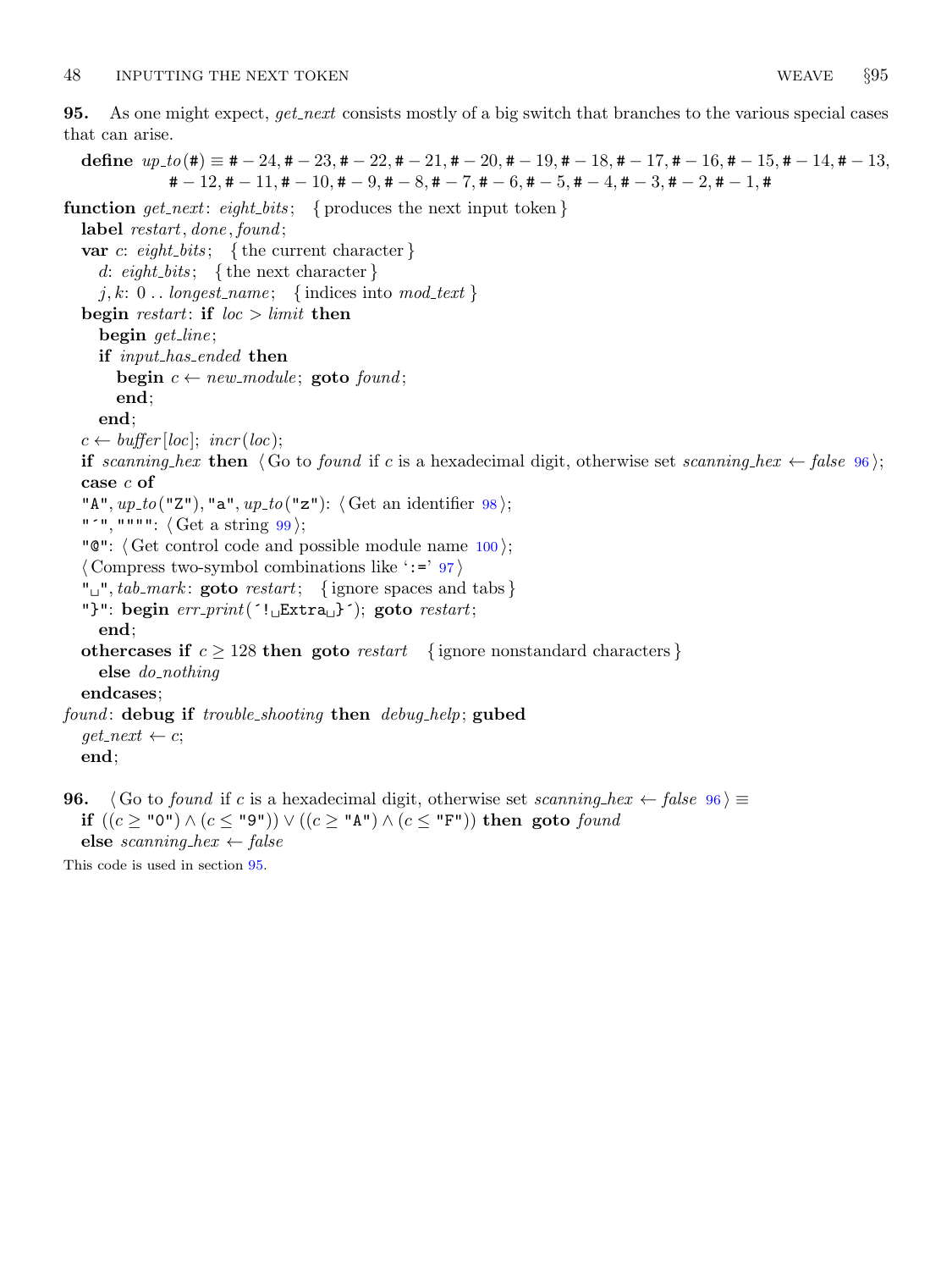<span id="page-34-0"></span>**97.** Note that the following code substitutes  $\mathcal{C}\{$  and  $\mathcal{C}\}$  for the respective combinations '(\*' and '\*)'. Explicit braces should be used for T<sub>E</sub>X comments in Pascal text.

```
define compress(\#) \equivbegin if loc \leq limit then
             begin c \leftarrow \#; incr(loc);end;
          end
```
 $\langle$  Compress two-symbol combinations like ':=' 97  $\rangle \equiv$ ".": if  $buffer[loc] = "$ ." then  $compress(double\_dot)$ else if  $buffer[loc] = "$ " then  $compress("]$ "); ":": if  $buffer[loc] = "=" then \ compress(leftarrow);$ "=": if  $buffer[loc] = "=" then compress(equivalence\_sign);$ ">": if  $buffer[loc] = "=" then compress(greater_or_equal);$ " $\leq$ ": if buffer  $[loc] =$  "=" then compress (less\_or\_equal) else if  $buffer[loc] = ">"$  then  $compress(not\_equal);$ "(": if  $buffer[loc] =$ "\*" then  $compress(begin\_comment)$ else if  $buffer[loc] = "." then compress("["");$ "\*": if  $buffer[loc] = "$ " then  $compress(end_{comment});$ 

This code is used in section [95](#page-33-0).

```
98. \langle Get an identifier 98 \rangle \equivbegin if ((c = "E") \lor (c = "e") \land (loc > 1) then
     if (buffer[loc - 2] ≤ "9") ∧ (buffer[loc - 2] ≥ "0") then c ← exponent;if c \neq exponent then
     begin decr(loc); id\_first \leftarrow loc;repeat \text{incr}(loc); d \leftarrow \text{buffer}(loc);until ((d < "0") \lor ((d > "9") \land (d < "A") \lor ((d > "Z") \land (d < "a") \lor (d > "z") \land (d ≠ "_").c \leftarrow identifier; id\_loc \leftarrow loc;end;
  end
```
This code is used in section [95](#page-33-0).

99. A string that starts and ends with single or double quote marks is scanned by the following piece of the program.

```
\langle Get a string 99 \rangle \equivbegin id\_first \leftarrow loc - 1;
  repeat d \leftarrow buffer[loc]; incr(loc);
      if loc > limit then
        begin err\_print( '! String constant didn<sup>\leq</sup>t end\leq); loc \leftarrow limit; d \leftarrow c;
        end;
  until d = c;
   id\_loc \leftarrow loc; c \leftarrow string;end
```
This code is used in section [95](#page-33-0).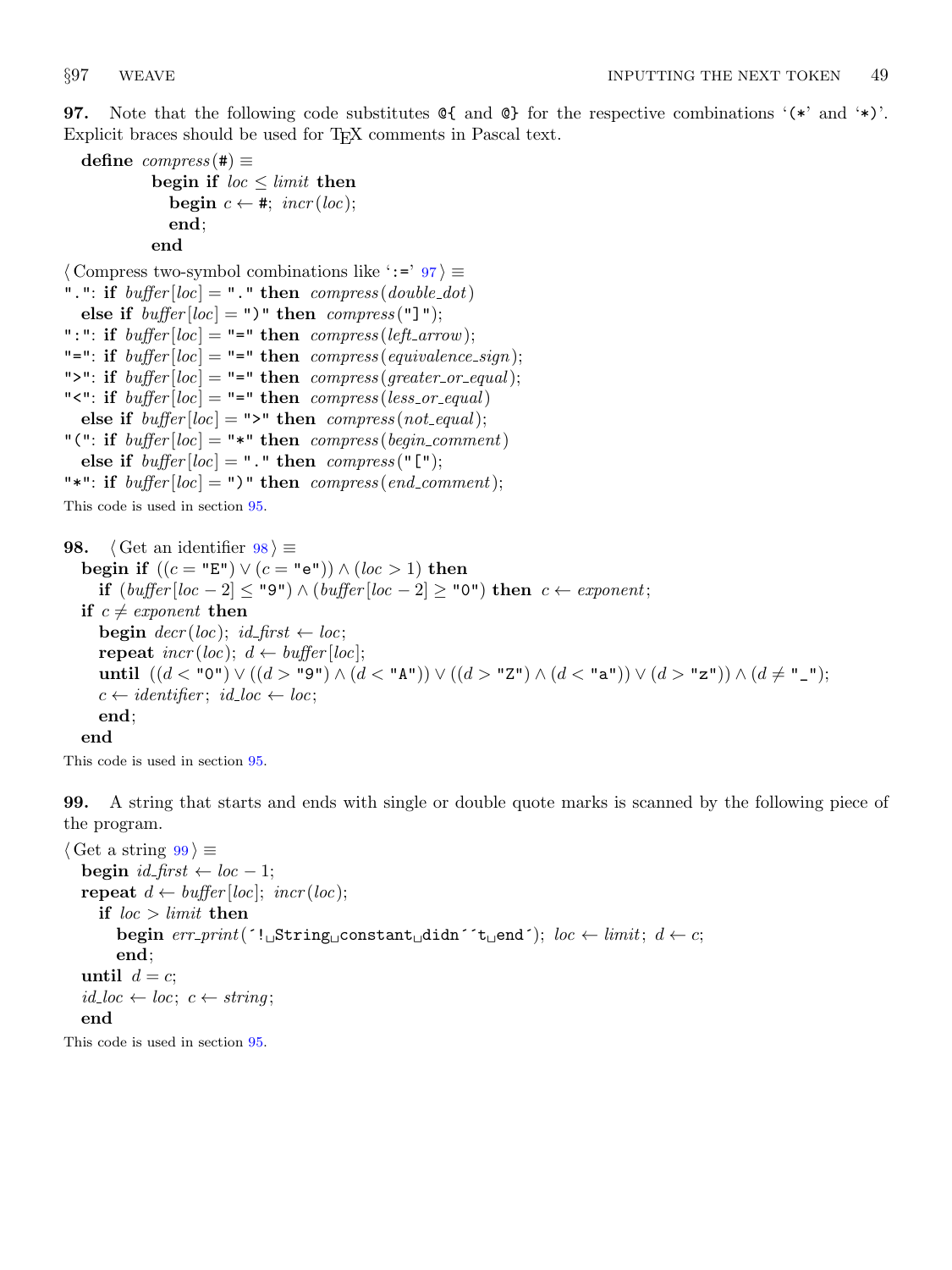<span id="page-35-0"></span>100. After an @ sign has been scanned, the next character tells us whether there is more work to do.

 $\langle$  Get control code and possible module name  $100 \rangle \equiv$ **begin**  $c \leftarrow control\_code(buffer[loc]);$   $incr(loc);$ if  $c = *underline*$  then begin  $\text{xref\_switch} \leftarrow \text{def\_flag}$ ; goto  $\text{restart}$ ; end else if  $c = no\_underline$  then begin  $\text{xref\_switch} \leftarrow 0$ ; goto restart; end else if  $(c \leq TeX\_{string}) \wedge (c \geq xref\_{roman})$  then  $\langle$  Scan to the next  $\otimes$  [106](#page-37-0) $\rangle$ else if  $c = hex$  then scanning hex  $\leftarrow true$ else if  $c = module_name$  then  $\langle$  Scan the module name and make *cur module* point to it 101 $\rangle$ else if  $c = verbatim$  then  $\langle$  Scan a verbatim string [107](#page-37-0) $\rangle$ ; end

This code is used in section [95](#page-33-0).

101. The occurrence of a module name sets *xref\_switch* to zero, because the module name might (for example) follow var.

 $\langle$  Scan the module name and make *cur\_module* point to it 101  $\rangle \equiv$ 

**begin**  $\langle$  Put module name into  $mod\_text[1 .. k]$  [103](#page-36-0) $\rangle$ ; if  $k > 3$  then begin if  $(mod\_text[k] = "."]) \wedge (mod\_text[k-1] = "."]) \wedge (mod\_text[k-2] = "."])$  then  $cur\_module \leftarrow prefix\_lookup(k-3)$ else  $cur_model \leftarrow mod\_lookup(k);$ end else  $cur\_module \leftarrow mod\_lookup(k);$  $xref\_switch \leftarrow 0;$ end

This code is used in section 100.

102. Module names are placed into the *mod<sub>-text</sub>* array with consecutive spaces, tabs, and carriage-returns replaced by single spaces. There will be no spaces at the beginning or the end. (We set  $mod\_text[0] \leftarrow$ " to facilitate this, since the mod-lookup routine uses  $mod\_text[1]$  as the first character of the name.)

 $\langle$  Set initial values [10](#page-3-0)  $\rangle$  +≡  $mod\_text[0] \leftarrow "\sqcup"$ ;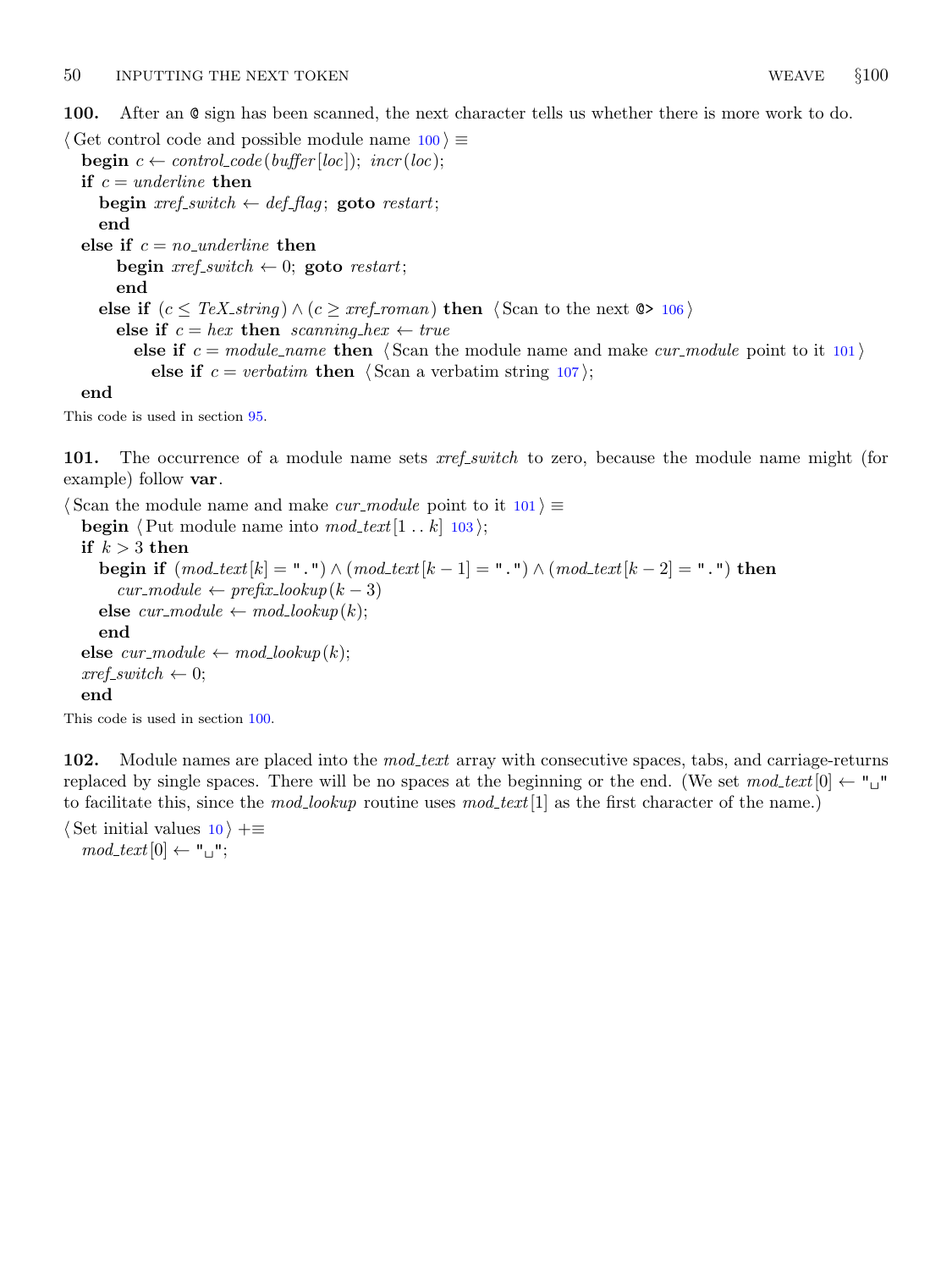**103.**  $\langle$  Put module name into mod\_text[1 . . k]  $103 \rangle \equiv$  $k \leftarrow 0$ ; loop begin if  $loc > limit$  then begin get\_line; if input\_has\_ended then begin  $err\_print$ <sup>( $\cdot$ !</sup> $\cup$ Input $\cup$ ended $\cup$ in $\cup$ section $\cup$ name $\cdot$ ); loc  $\leftarrow$  1; goto done; end; end;  $d \leftarrow \text{buffer} [\text{loc}]$ ; (If end of name, **goto** done 104);  $incr(loc);$ if  $k <$  longest\_name – 1 then  $\text{incr}(k)$ ; if  $(d = "_1") \vee (d = tab\_mark)$  then begin  $d \leftarrow "\sqcup"$ ; if  $mod\_text[k-1] = "^"$  then  $decr(k);$ end;  $mod\_text[k] \leftarrow d;$ end; *done:*  $\langle$  Check for overlong name 105 $\rangle$ ; if  $(mod\_text[k] = "\sqcup"') \wedge (k > 0)$  then  $decr(k)$ This code is used in section [101.](#page-35-0) 104. (If end of name, goto done  $104$ )  $\equiv$ if  $d = "Q"$  then begin  $d \leftarrow \text{buffer} [\text{loc} + 1];$ if  $d =$ ">" then begin  $loc \leftarrow loc + 2$ ; goto  $done$ ; end; if  $(d = "\sqcup") \vee (d = tab\_mark) \vee (d = "\star")$  then begin  $err\_print($  '! $_$ Section name didn 't end'); goto  $done$ ; end;  $incr(k); \text{ mod\_text}[k] \leftarrow \text{``} \text{@''}; \text{ } incr(loc); \text{ } \{ \text{ now } d = buffer[loc] \text{ again } \}$ end

This code is used in section 103.

105.  $\langle$  Check for overlong name 105  $\rangle \equiv$ if  $k ≥ longer_name - 2$  then  $begin *begin min\_nl*(<sup>-!</sup> <sub>L</sub>Section<sub>u</sub>name<sub>u</sub> too<sub>u</sub> long: <sub>u</sub>');$ for  $j \leftarrow 1$  to 25 do print(xchr[mod\_text[j]]);  $print(\ulcorner \ldots \ulcorner); mark_harmless;$ end

This code is used in section 103.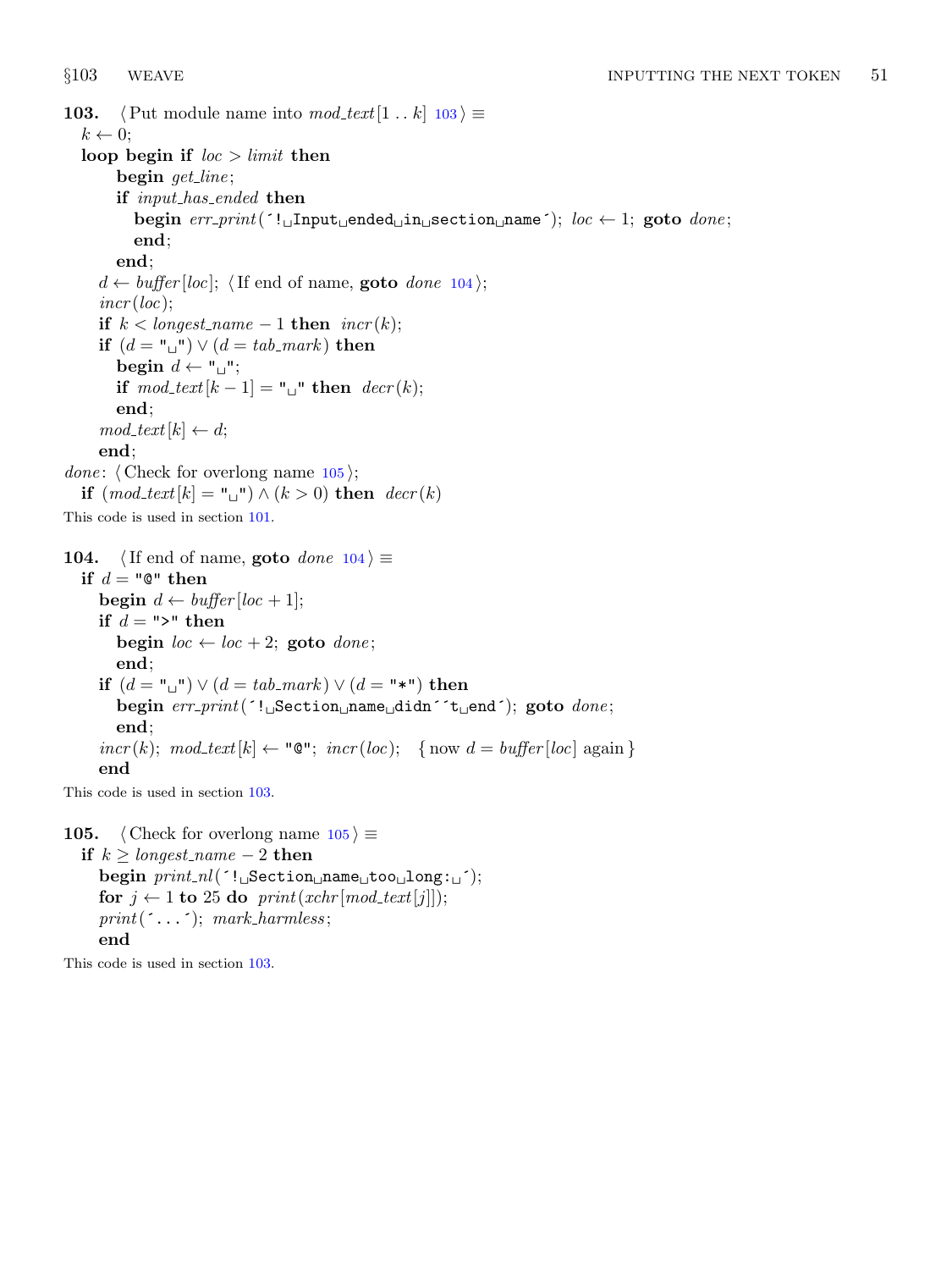```
106. \langle Scan to the next \circ ≥ 106\rangle \equivbegin id\_first \leftarrow loc; buffer[limit + 1] \leftarrow "Q";while buffer[loc] \neq "@" do incr(loc);id\_loc \leftarrow loc;if loc > limit then
      begin err\_print( '!\text{UControll}_\text{U}text\text{Udist}_\text{U}didn´ 't\text{Uend}'); loc \leftarrow limit;end
  else begin loc \leftarrow loc + 2;
```

```
end;
end
```
This code is used in section [100.](#page-35-0)

107. A verbatim Pascal string will be treated like ordinary strings, but with no surrounding delimiters. At the present point in the program we have  $buffer[loc - 1] = verbatim$ ; we must set *id\_first* to the beginning of the string itself, and *id loc* to its ending-plus-one location in the buffer. We also set loc to the position just after the ending delimiter.

if  $buffer[loc - 1] \neq ">"$  then  $err\_print('![Content\_codes\_are\_forbidden\_in\_control\_text$ ');

 $\langle$  Scan a verbatim string 107 $\rangle \equiv$ begin  $id\_first \leftarrow loc; incr(loc); buffer[limit + 1] \leftarrow "Q"; buffer[limit + 2] \leftarrow ">";$ while  $(buffer[loc] \neq "Q") \vee (buffer[loc + 1] \neq ">")$  do  $incr(loc);$ if  $loc \geq limit$  then  $err\_print($ '! Verbatim string didn''t end');  $id\_loc \leftarrow loc; loc \leftarrow loc + 2;$ end

This code is used in section [100.](#page-35-0)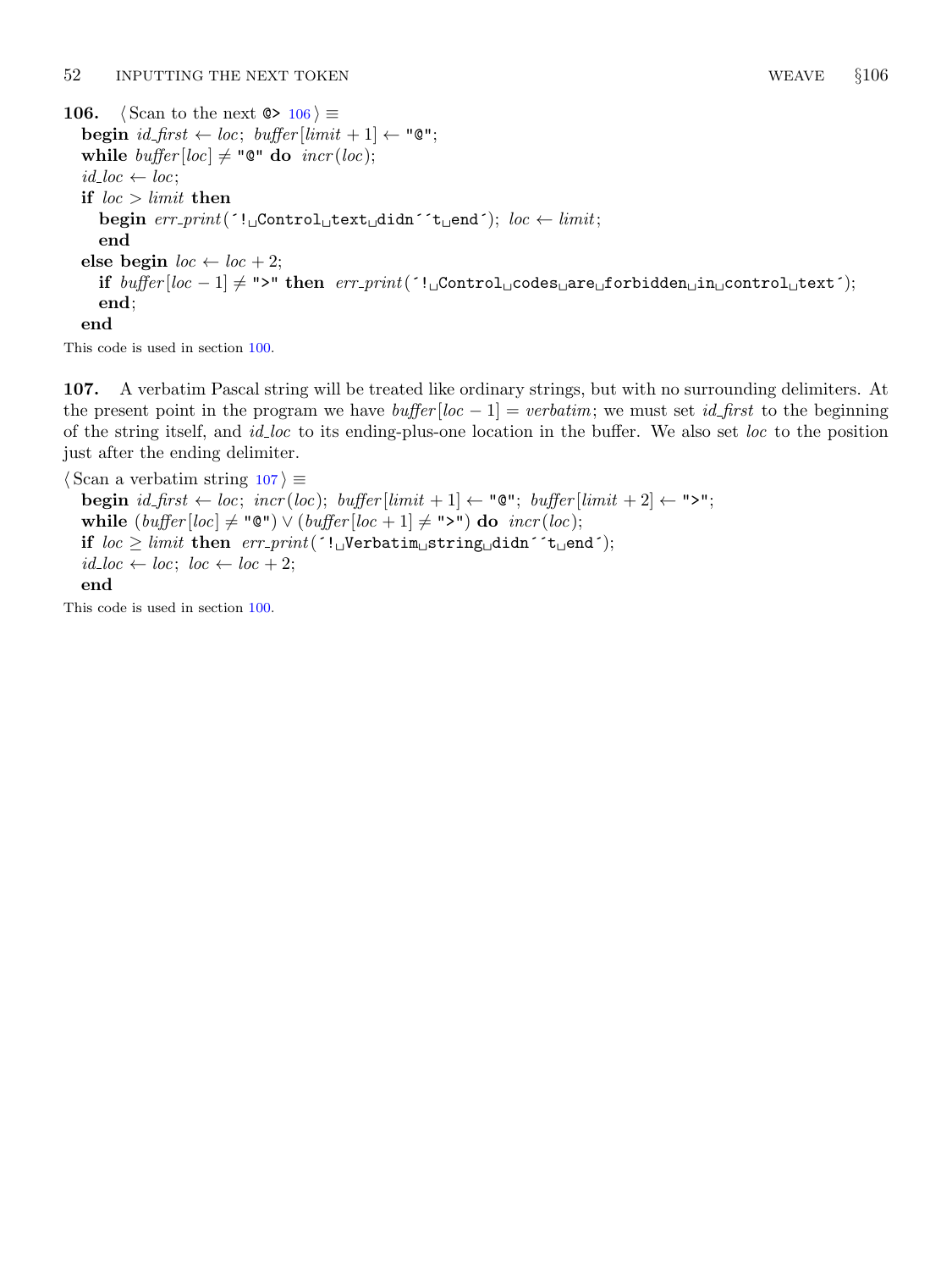<span id="page-38-0"></span>108. Phase one processing. We now have accumulated enough subroutines to make it possible to carry out WEAVE's first pass over the source file. If everything works right, both phase one and phase two of WEAVE will assign the same numbers to modules, and these numbers will agree with what TANGLE does.

The global variable *next control* often contains the most recent output of *get next*; in interesting cases, this will be the control code that ended a module or part of a module.

 $\langle$  Globals in the outer block [9](#page-3-0)  $\rangle$  += next\_control: eight\_bits; { control code waiting to be acting upon }

109. The overall processing strategy in phase one has the following straightforward outline.

 $\langle$  Phase I: Read all the user's text and store the cross references  $109$   $\equiv$ phase\_one  $\leftarrow$  true; phase\_three  $\leftarrow$  false; reset\_input; module\_count  $\leftarrow$  0; changed\_module [0]  $\leftarrow$  false; skip\_limbo; change\_exists  $\leftarrow$  false;

while  $\neg input\_has\_ended$  do  $\langle$  Store cross reference data for the current module 110 $\rangle$ ; changed module  $[module\_count] \leftarrow change\_exists$ ; { the index changes if anything does }  $phase\_one \leftarrow false;$  { prepare for second phase }

 $\langle$  Print error messages about unused or undefined module names [120](#page-41-0) $\rangle$ ;

This code is used in section [261.](#page-98-0)

110. Store cross reference data for the current module  $110$  i ≡  $beginingumber$  incr(module\_count); if  $module\_count = max_{models}$  then  $overflow('section_{\text{un}})$ ; changed module  $[module\_count] \leftarrow changing; \{$  it will become true if any line changes  $\}$ if  $buffer[loc - 1] =$  "\*" then **begin** print( $\checkmark$ , module count : 1); update terminal; { print a progress report } end;  $\langle$  Store cross references in the T<sub>EX</sub> part of a module [113](#page-40-0) $\rangle$ ;

 $\langle$  Store cross references in the definition part of a module [115](#page-40-0) $\rangle$ ;

 $\langle$  Store cross references in the Pascal part of a module [117](#page-41-0) $\rangle$ ;

```
if changed\_module[module\_count] then change\_exists \leftarrow true;end
```
This code is used in section 109.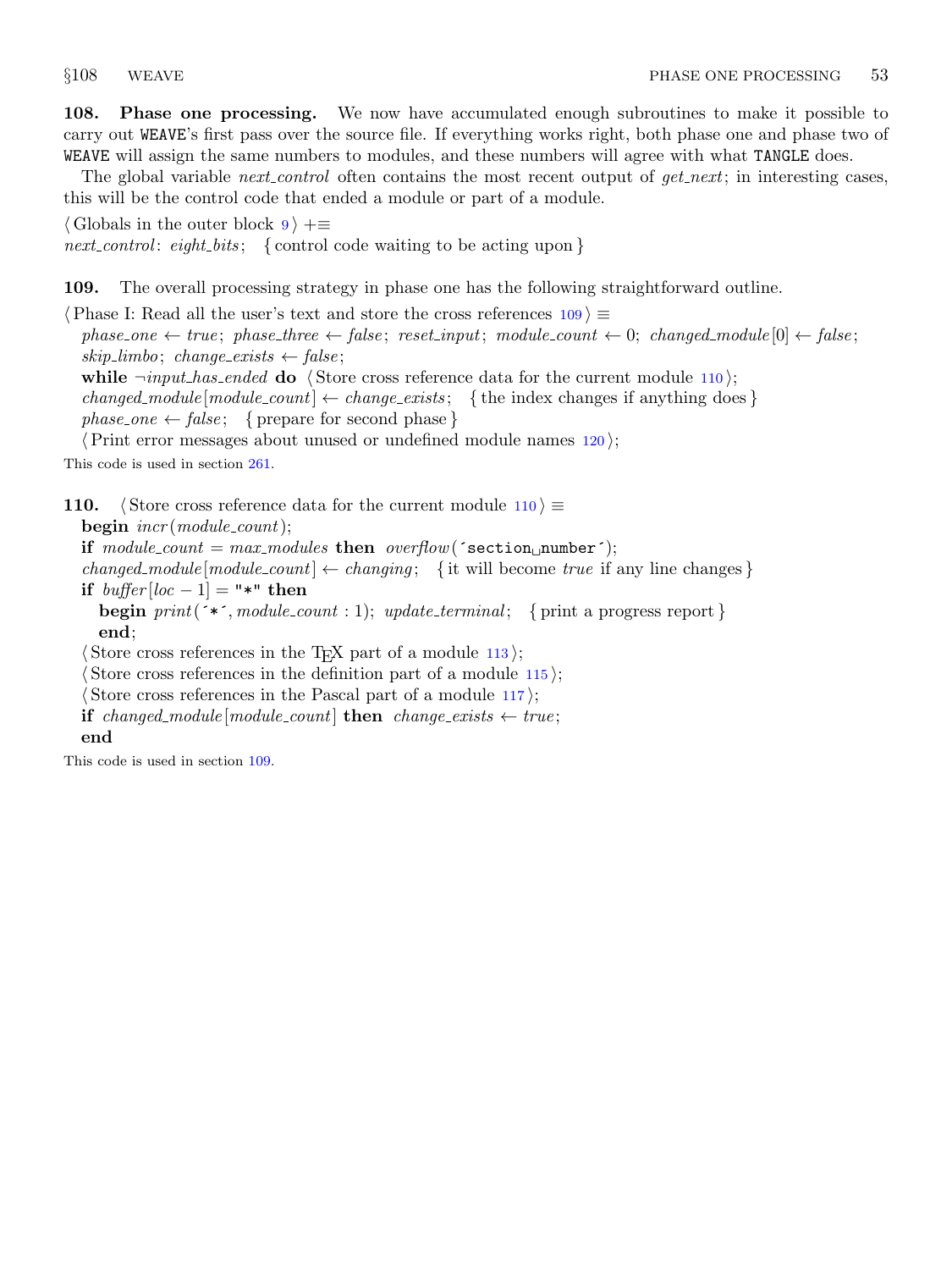111. The *Pascal xref* subroutine stores references to identifiers in Pascal text material beginning with the current value of next control and continuing until next control is '{' or '|', or until the next "milestone" is passed (i.e., next control  $\geq$  format). If next control  $\geq$  format when Pascal xref is called, nothing will happen; but if *next\_control* = "|" upon entry, the procedure assumes that this is the '|' preceding Pascal text that is to be processed.

The program uses the fact that our internal code numbers satisfy the relations  $xref_{\text{r}} = identifier +$ roman and xref wildcard = identifier + wildcard and xref typewriter = identifier + typewriter and normal = 0. An implied  $\mathfrak{e}$ !' is inserted after **function**, **procedure**, **program**, and **var**.

procedure  $Pascal\_xref$ ; { makes cross references for Pascal identifiers } label *exit*;

```
var p: name_pointer; { a referenced name }
  begin while next_{control} < format do
     begin if (next_{control} \geq identifier) \land (next_{control} \leq xref_{typewriter}) then
       begin p \leftarrow id\_lookup(next-control - identifier); new\_xref(p);if (ilk[p] = proc\_like) ∨ (ilk[p] = var\_like) then xref\_switch \leftarrow def\_flag; \{implied \, '@!'\}end;
     next_{control} \leftarrow get_{next};if (next_{control} = "\mid") \vee (next_{control} = "\mid") then return;
     end;
exit: end;
```
112. The *outer\_xref* subroutine is like *Pascal\_xref* but it begins with *next\_control*  $\neq$  "|" and ends with  $next-control \geq format$ . Thus, it handles Pascal text with embedded comments.

```
procedure outer_xref; { extension of Pascal\_xref }
  var bal: eight_bits; { brace level in comment }
  begin while next_control \lt format do
    if next-control \neq "{" then Pascal_xref
    else begin bal \leftarrow skip\_comment(1); next\_control \leftarrow "\mid";
       while bal > 0 do
         begin Pascal_xref;
         if next-control = "\n" then bal \leftarrow skip\_comment(bal)else bal \leftarrow 0; { an error will be reported in phase two }
         end;
       end;
  end;
```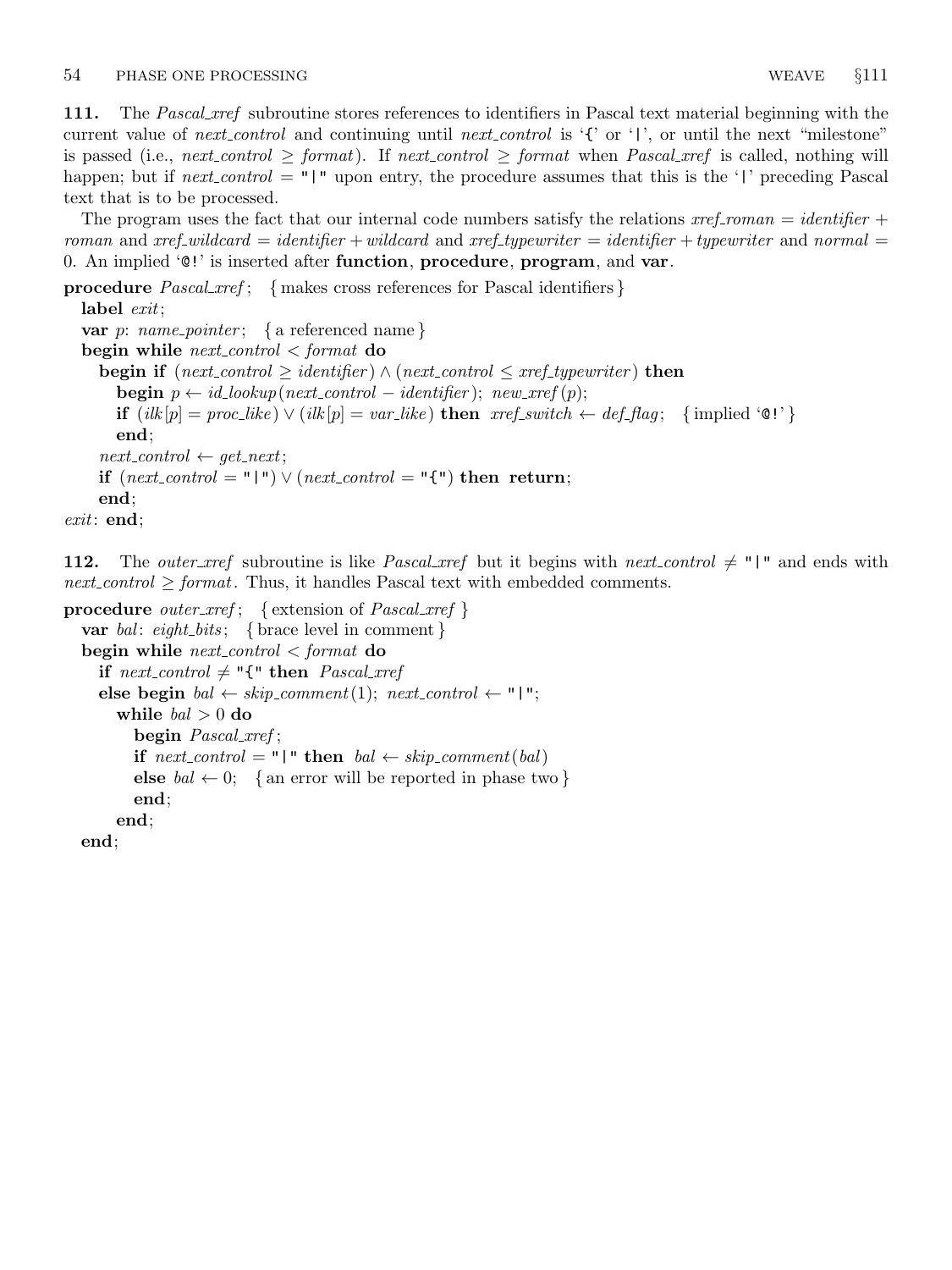<span id="page-40-0"></span>113. In the TEX part of a module, cross reference entries are made only for the identifiers in Pascal texts enclosed in  $| \dots |$ , or for control texts enclosed in  $\mathbb{C}^{\dots} \mathbb{Q}$  or  $\mathbb{Q} \dots \mathbb{Q}$  or  $\mathbb{Q} \dots \mathbb{Q}$ .

 $\langle$  Store cross references in the T<sub>E</sub>X part of a module 113 $\rangle \equiv$ 

repeat  $next-control \leftarrow skip\_Text;$ case next\_control of underline:  $xref\_switch \leftarrow def\_flag;$  $no\_underline: xref\_switch \leftarrow 0;$ " $|$  ":  $Pascal\_xref;$  $xref_{normal}, xref_{wild}, xref_{typewriter}, module_{name}: \textbf{begin} loc \leftarrow loc - 2;$  $next\_control \leftarrow get\_next; \{ scan to \, \textcircled{>}$ if next\_control  $\neq$  module\_name then new\_xref (id\_lookup(next\_control – identifier)); end; othercases *do\_nothing* endcases; until next\_control  $\geq$  format This code is used in section [110.](#page-38-0)

114. During the definition and Pascal parts of a module, cross references are made for all identifiers except reserved words; however, the identifiers in a format definition are referenced even if they are reserved. The TEX code in comments is, of course, ignored, except for Pascal portions enclosed in | . . . |; the text of a module name is skipped entirely, even if it contains | . . . | constructions.

The variables *lhs* and *rhs* point to the respective identifiers involved in a format definition.

 $\langle$  Globals in the outer block  $9 \rangle + \equiv$  $9 \rangle + \equiv$  $\{ this, rhs: name\_ pointer; \{ indices into byte\_start \ for format identifiers \}$ 

**115.** When we get to the following code we have *next\_control*  $\geq$  *format*.

```
\langle Store cross references in the definition part of a module 115\rangle \equivwhile next control \leq definition do \{format \ or \ definition\}begin \text{xref\_switch} \leftarrow \text{def\_flag}; \{ \text{implied } \mathcal{Q}! \}if next_control = definition then next_control \leftarrow get_next
     else \langle116\rangle;
     outer xref ;
     end
```
This code is used in section [110.](#page-38-0)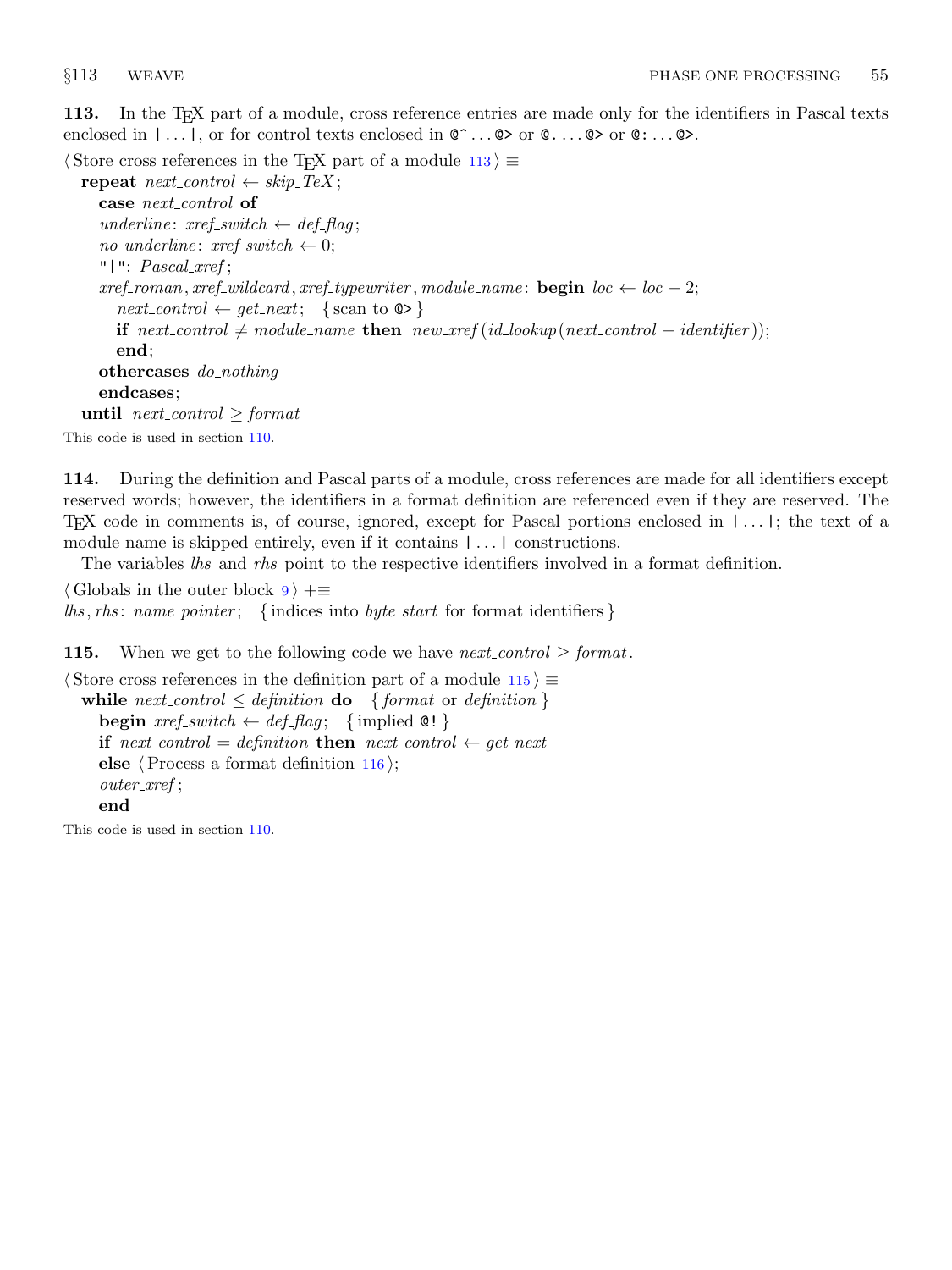<span id="page-41-0"></span>116. Error messages for improper format definitions will be issued in phase two. Our job in phase one is to define the *ilk* of a properly formatted identifier, and to fool the new *xref* routine into thinking that the identifier on the right-hand side of the format definition is not a reserved word.

 $\langle$  Process a format definition 116  $\rangle \equiv$ begin  $next_{control} \leftarrow get_{next};$ if next-control  $=$  identifier then **begin**  $\mathit{lhs} \leftarrow \mathit{id\_lookup}(\mathit{normal}); \mathit{ilks} \leftarrow \mathit{normal}; \mathit{new\_xref}(\mathit{lhs}); \mathit{next\_control} \leftarrow \mathit{get\_next};$ if next-control  $=$  equivalence sign then begin next\_control  $\leftarrow$  get\_next; if next-control  $=$  identifier then **begin**  $rhs \leftarrow id\_lookup(normal);$   $ilk[ths] \leftarrow ik[rhs];$   $ilk[rhs] \leftarrow normal;$   $new\_xref(rhs);$  $ilk[rhs] \leftarrow ilk[lhs]; next-control \leftarrow get.next;$ end; end; end; end

This code is used in section [115.](#page-40-0)

```
117. Finally, when the T<sub>E</sub>X and definition parts have been treated, we have next control \geq begin Pascal.
```

```
\langle Store cross references in the Pascal part of a module 117\rangle \equiv
```

```
if next\_control \leq module\_name then { begin_Pascal or module_name }
  begin if next\_control = begin\_Pascal then mod\_xref\_switch \leftarrow 0else mod\_xref\_switch \leftarrow def\_flag;repeat if next-control = module_name then new_model\_xref(cur_model);next_{control} \leftarrow get_{next}; outer_{xref};until next_{control} > module_{name};end
```
This code is used in section [110.](#page-38-0)

After phase one has looked at everything, we want to check that each module name was both defined and used. The variable *cur\_xref* will point to cross references for the current module name of interest.

```
\langle9 \rangle +\equivcur\_xref : xref_number; \{ \text{temporary cross reference pointer} \}
```
119. The following recursive procedure walks through the tree of module names and prints out anomalies.

**procedure**  $\text{mod}\_\text{check}(p:\text{name\_pointer});$  { print anomalies in subtree p}

```
begin if p > 0 then
  begin mod\_check(llink[p]);
  cur\_xref \leftarrow xref[p];if num(cur\_xref) < def_{}</math>begin print\_nl('! \Delta$Wever \Delta$dever<sub>1</sub>defined:\Delta<sup>'</sup>); print_1(i'); print(''); mark_harmless;
     end;
  while num(cur\_xref) \geq def\_flag do cur\_xref \leftarrow xlink(cur\_xref);if cur\_xref = 0 then
     begin print\_nl('! \text{``Newer}_\text{``used':}\text{''$''$}; print_id(p); print('~$''$); mark\_harmless$~$end;
  mod\_check(rlink[p]);
  end;
end;
```
**120.**  $\langle$  Print error messages about unused or undefined module names 120  $\rangle \equiv \text{mod-check(root)}$ This code is used in section [109.](#page-38-0)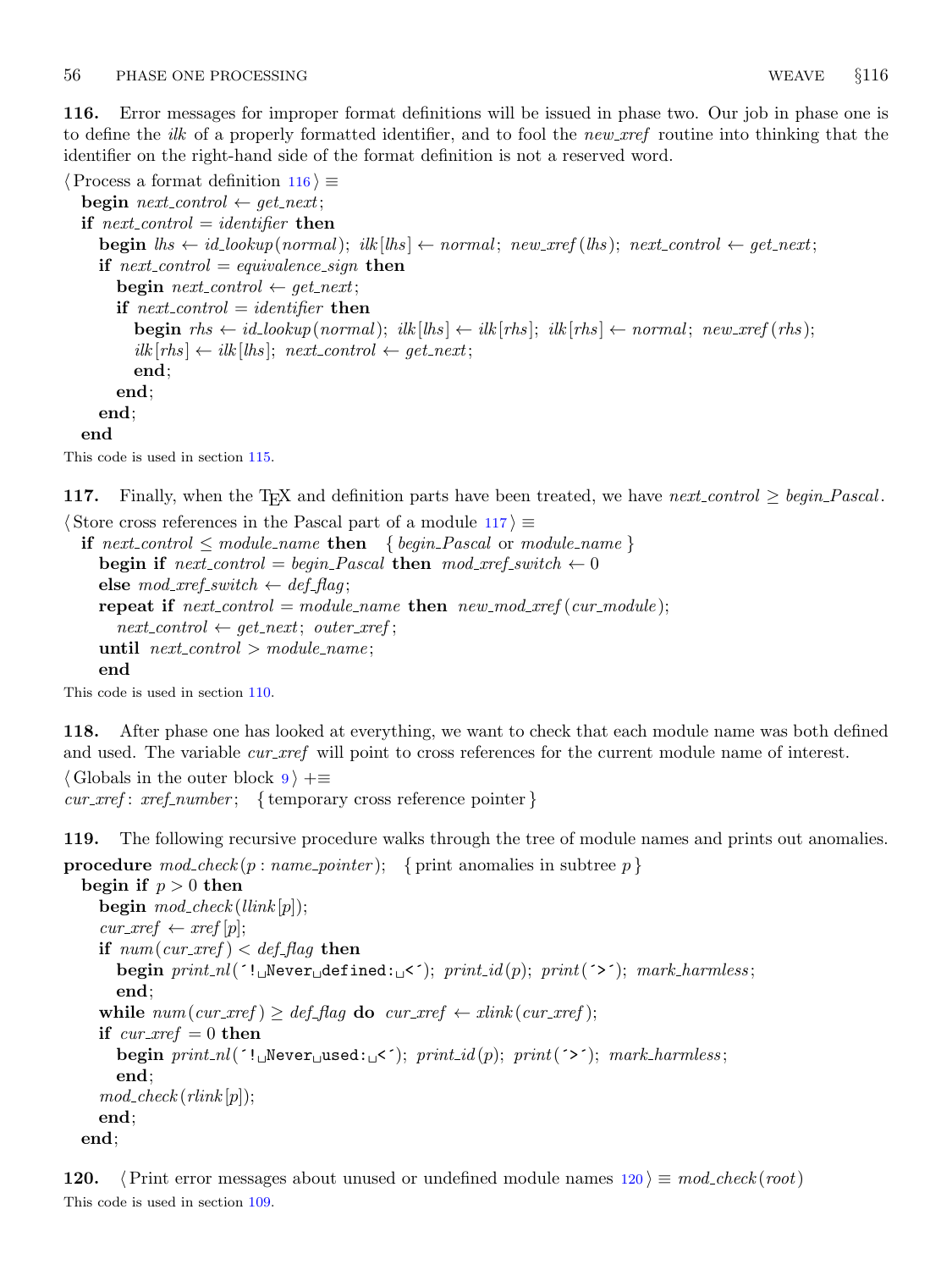121. Low-level output routines. The T<sub>EX</sub> output is supposed to appear in lines at most *line-length* characters long, so we place it into an output buffer. During the output process, *out line* will hold the current line number of the line about to be output.

 $\langle$  Globals in the outer block  $9 \rangle + \equiv$  $9 \rangle + \equiv$  $out_buf$ : array  $[0..$  line\_length of ASCII\_code; { assembled characters }  $out\_ptr: 0$ .. line\_length; { number of characters in out\_buf }  $out\_line:integer; \{ coordinates of next line to be output \}$ 

122. The *flush\_buffer* routine empties the buffer up to a given breakpoint, and moves any remaining characters to the beginning of the next line. If the *per cent* parameter is *true*, a " $\mathbf{w}$ " is appended to the line that is being output; in this case the breakpoint  $b$  should be strictly less than *line-length*. If the *per-cent* parameter is *false*, trailing blanks are suppressed. The characters emptied from the buffer form a new line of output; if the carryover parameter is true, a "%" in that line will be carried over to the next line (so that TEX will ignore the completion of commented-out text).

```
procedure flush_buffer(b: eight_bits; per-cent, carry over : boolean);{ outputs out_buf [1 \tldots b], where b \leq out\_ptr }
  label done, found;
  var j, k: 0.. line_length;
  begin j \leftarrow b;
  if \neg per-cent then { remove trailing blanks }
     loop begin if j = 0 then goto done;
       if out_buf [j] \neq " " then goto done;
       decr(j);end;
done: for k \leftarrow 1 to j do write (tex_file, xchr [out_buf [k]]);
  if per_cent then write(text\_file, xchr["\%"]);write\_ln(text\_file); incr(out_line);
  if carryover then
     for k \leftarrow 1 to j do
       if out_buf [k] = "\mathcal{N}" then
          if (k = 1) ∨ (out_buf[k-1] ≠ "\"\) then { comment mode should be preserved}
            begin out_buf [b] \leftarrow "%"; decr(b); goto found;
            end;
found: if (b < out\_ptr) then
     for k \leftarrow b + 1 to out_ptr do out_buf [k - b] \leftarrow out_b(f[k]);
  out\_ptr \leftarrow out\_ptr - b;end;
```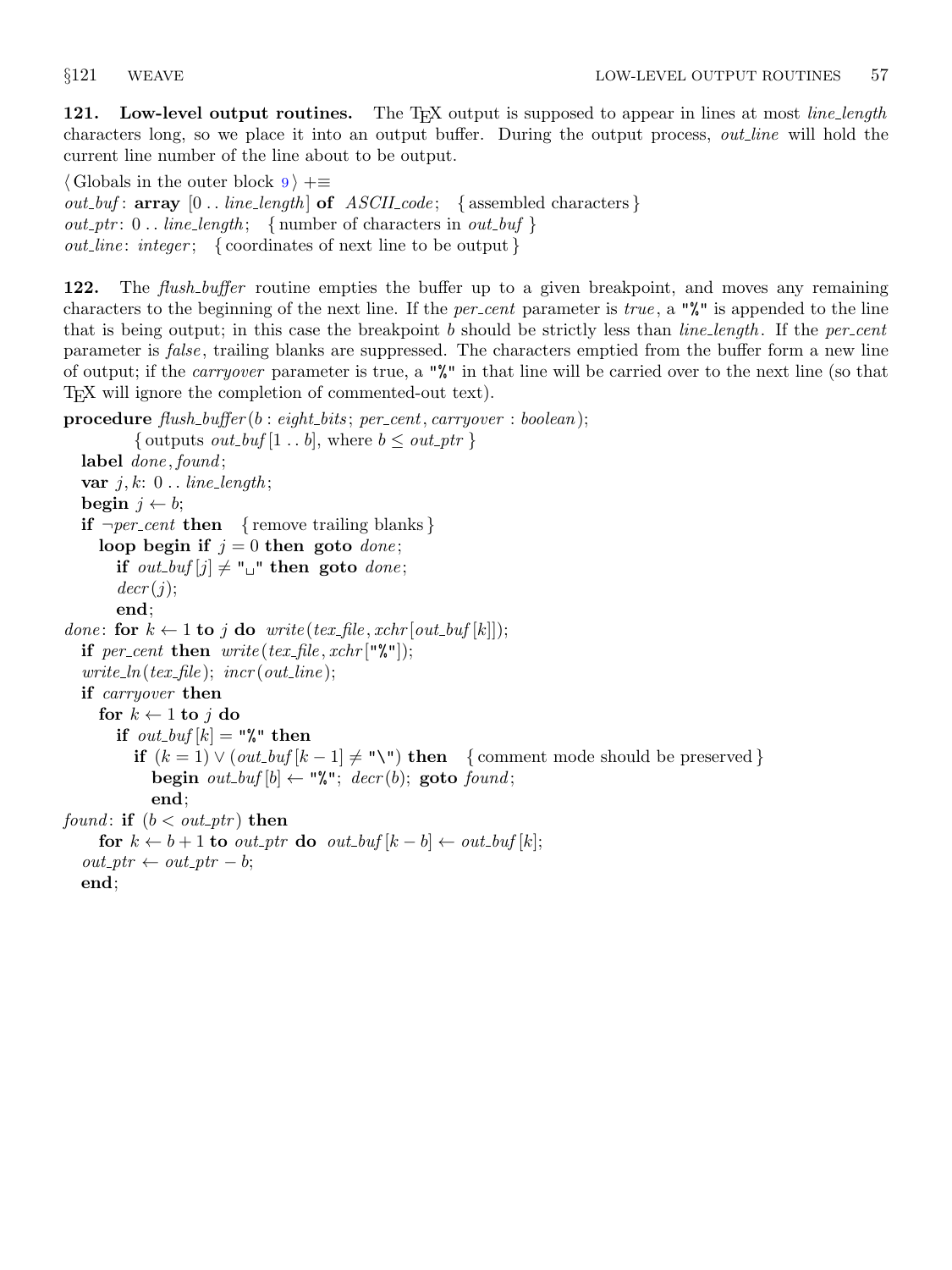123. When we are copying T<sub>E</sub>X source material, we retain line breaks that occur in the input, except that an empty line is not output when the  $T_F X$  source line was nonempty. For example, a line of the  $T_F X$  file that contains only an index cross-reference entry will not be copied. The *finish line* routine is called just before *get\_line* inputs a new line, and just after a line break token has been emitted during the output of translated Pascal text.

**procedure** finish line; { do this at the end of a line }

label *exit*; var  $k: 0$ ..  $\text{buf\_size}$ ; {index into  $\text{buffer}$ } begin if  $out\_ptr > 0$  then  $flush\_buffer(out\_ptr, false, false)$ else begin for  $k \leftarrow 0$  to *limit* do if  $(buffer[k] \neq "\sqcup"') \wedge (buffer[k] \neq tab\_mark)$  then return;  $flush_buffer(0, false, false);$ end; exit: end;

124. In particular, the *finish line* procedure is called near the very beginning of phase two. We initialize the output variables in a slightly tricky way so that the first line of the output file will be '\input webmac'.

 $\langle$  Set initial values [10](#page-3-0)  $\rangle$  +≡  $out\_ptr \leftarrow 1; out\_line \leftarrow 1; out\_buf[1] \leftarrow "c"; write(text\_file, \l^input_webma');$ 

**125.** When we wish to append the character c to the output buffer, we write 'out(c)'; this will cause the buffer to be emptied if it was already full. Similarly, ' $out2(c_1)(c_2)$ ' appends a pair of characters. A line break will occur at a space or after a single-nonletter TEX control sequence.

```
define oot(\#) \equivif out ptr = line length then break out;
           \text{incr}(out\_ptr); \text{ out\_buf}[\text{out\_ptr}] \leftarrow \#;define \omega \omega t \cdot t \equiv \omega \omega t \cdot t end
define \cot 2(\#) \equiv \cot(\#) \cot 1define \omega \omega t \mathcal{E}(\#) \equiv \omega \omega t (\#) \omega \omega t \mathcal{E}define \cot 4 (\#) \equiv \cot (\#) \, \cot 3define \omega \omega t_5(\textbf{t}) \equiv \omega \omega t(\textbf{t}) \omega t_4define out \equiv begin oot1define out2 \equiv begin oot2define out3 \equiv begin oot3define out4 \equiv begin oot4define out5 \equiv begin oot5
```
126. The *break out* routine is called just before the output buffer is about to overflow. To make this routine a little faster, we initialize position 0 of the output buffer to '\'; this character isn't really output.

 $\langle$  Set initial values [10](#page-3-0)  $\rangle$  +≡  $out\_buf[0] \leftarrow "\U";$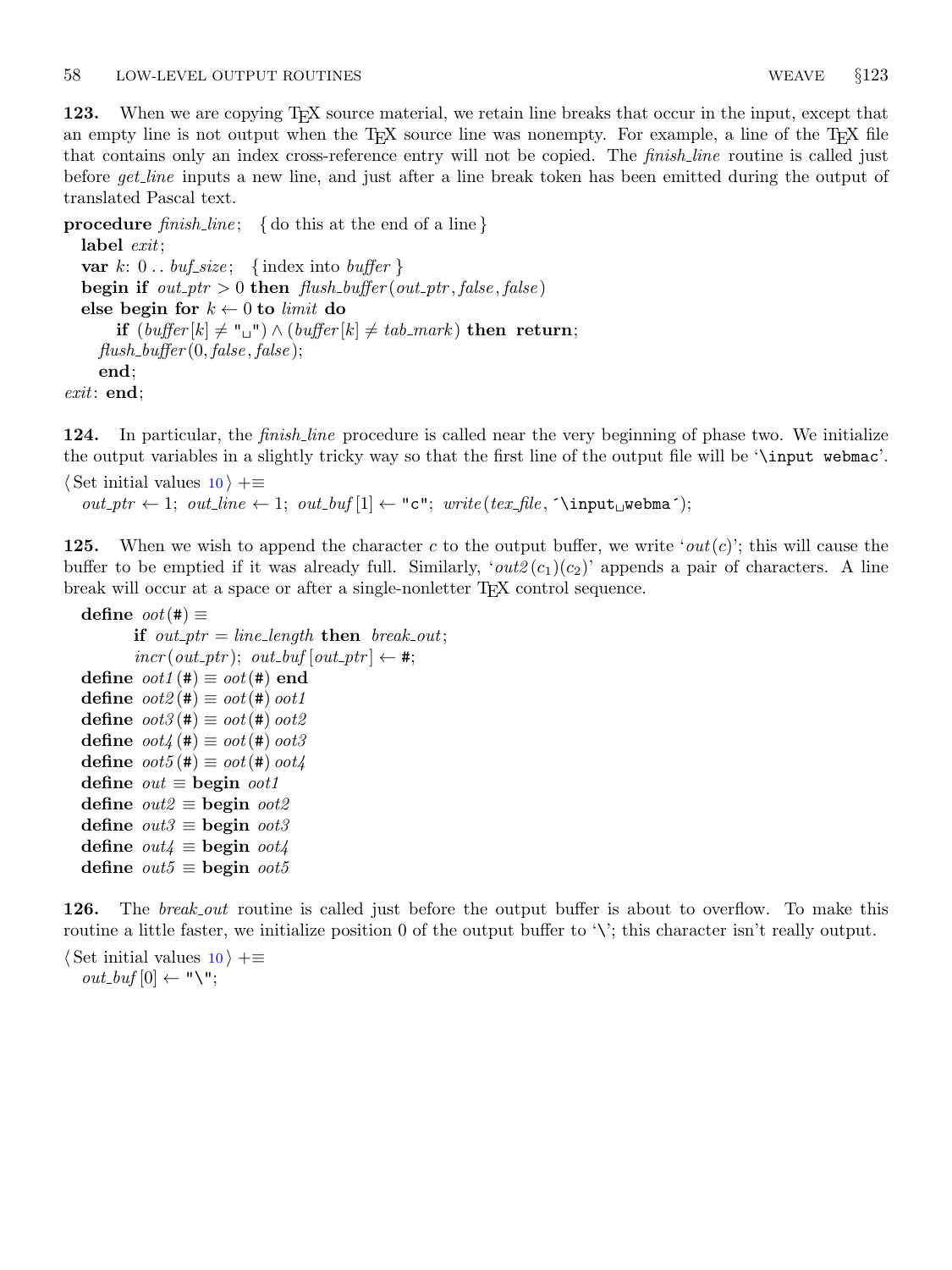127. A long line is broken at a blank space or just before a backslash that isn't preceded by another backslash. In the latter case, a "%" is output at the break.

**procedure** *break\_out*; {finds a way to break the output line }

label *exit*; var  $k: 0$ .. line\_length; {index into *out\_buf* } d:  $ASCII\_{code}; \{ character from the buffer\}$ begin  $k \leftarrow out\_ptr;$ loop begin if  $k = 0$  then  $\langle$  Print warning message, break the line, return 128 $\rangle$ ;  $d \leftarrow out_buf[k];$ if  $d = "\sqcup"$  then begin  $\text{flush\_buffer}(k, \text{false}, \text{true})$ ; return; end; if  $(d = "\" \wedge (out_buf[k-1] \neq "\" \wedge")$  then { in this case  $k > 1$  } begin  $\text{flush_buffer}(k-1,\text{true},\text{true})$ ; return; end;  $decr(k);$ end; exit: end;

128. We get to this module only in unusual cases that the entire output line consists of a string of backslashes followed by a string of nonblank non-backslashes. In such cases it is almost always safe to break the line by putting a "%" just before the last character.

 $\langle$  Print warning message, break the line, return 128 $\rangle \equiv$ begin  $print\_nl$ ( $'!$  Line had to be broken (output 1. $', out\_line : 1$ ); print  $ln('):')$ ; for  $k \leftarrow 1$  to  $out\_ptr - 1$  do  $print(xchr[out\_buf[k]]);$  $new\_line; mark\_harmless; flush\_buffer(out\_ptr-1, true, true);$  return; end

This code is used in section 127.

129. Here is a procedure that outputs a module number in decimal notation.

 $\langle$  Globals in the outer block  $9 \rangle + \equiv$  $9 \rangle + \equiv$ *dig*: **array**  $[0 \, . \, 4]$  of  $[0 \, . \, . \, 9; \, 4]$  digits to output  $\}$ 

**130.** The number to be converted by out mod is known to be less than  $def_{flag}$ , so it cannot have more than five decimal digits. If the module is changed, we output  $\forall *$  just after the number.

```
procedure out_mod(m : integer); { output a module number}
  var k: 0 \ldots 5; \{index into dig \}a: integer; {\{ accumulator }
  begin k \leftarrow 0; a \leftarrow m;
  repeat \text{dig}[k] \leftarrow a \mod 10; \ a \leftarrow a \text{ div } 10; \ \text{incr}(k);until a = 0;
  repeat decr(k); out(dig[k] + "0");
  until k = 0;
  if changed_module [m] then out 2(\mathbb{T}\setminus\mathbb{T})(\mathbb{T}*^{\mathbb{T}});
  end;
```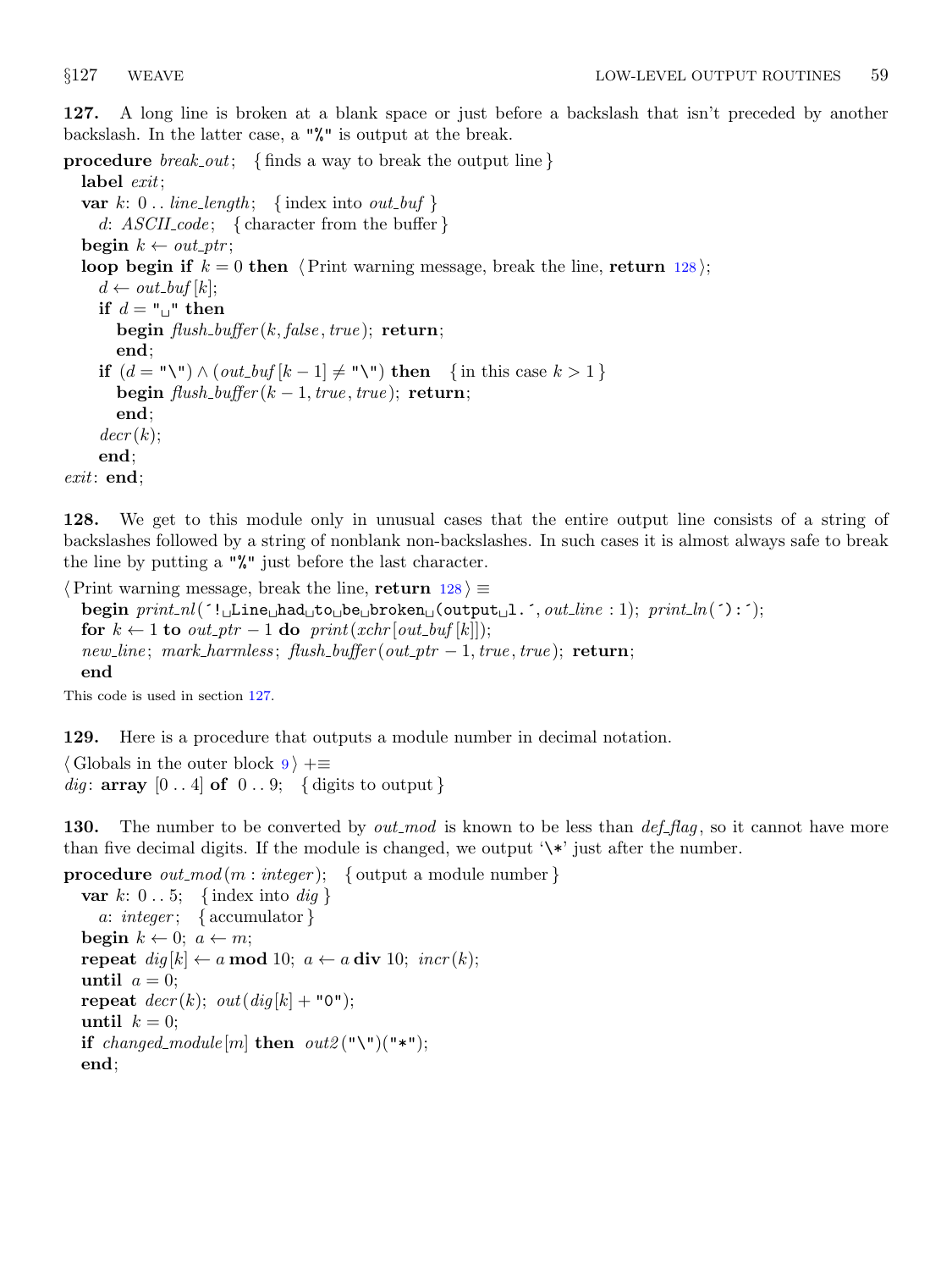131. The *out name* subroutine is used to output an identifier or index entry, enclosing it in braces.

```
procedure out_name(p:name\_pointer); { outputs a name }
  var k: 0... max_b \; \{ \text{index into } byte\_mem \}w: 0 \ldots ww - 1; { row of byte_mem }
  begin out("{\{\}'<sub>1</sub>; w \leftarrow p \mod ww;for k \leftarrow byte\_start[p] to byte_start[p + ww] - 1 do
    begin if byte\_mem[w, k] = " then out("\\ "out(byte\_mem[w, k]);end;
  out("}");
  end;
```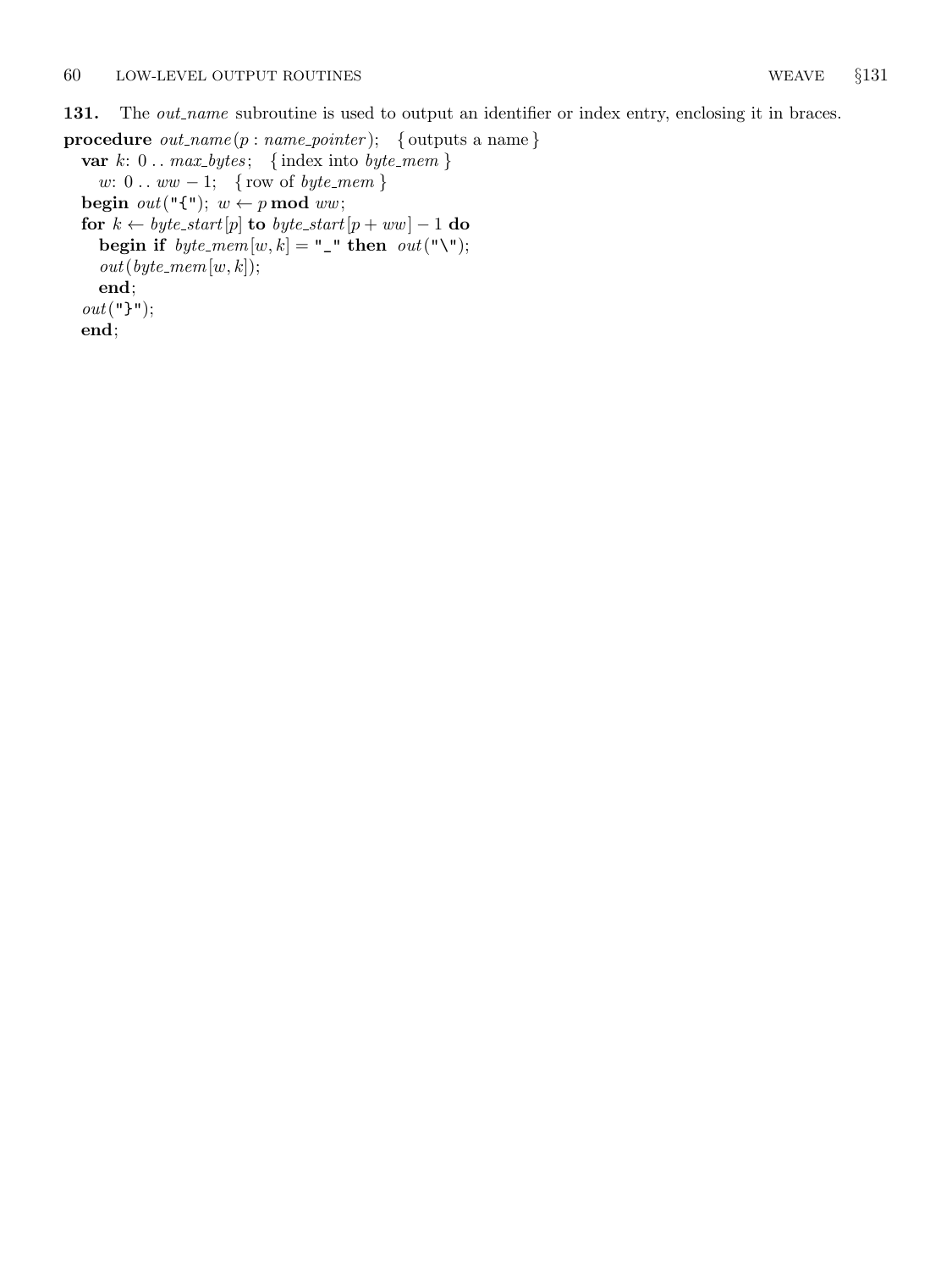<span id="page-46-0"></span>132. Routines that copy T<sub>E</sub>X material. During phase two, we use the subroutines copy\_limbo,  $copy\_Text$ , and  $copy\_comment$  in place of the analogous skip limbo, skip TeX, and skip comment that were used in phase one.

The *copy-limbo* routine, for example, takes  $T_F X$  material that is not part of any module and transcribes it almost verbatim to the output file. No '@' signs should occur in such material except in '@@' pairs; such pairs are replaced by singletons.

```
procedure copy\_limbo; {copy T<sub>E</sub>X code until the next module begins }
  label exit;
  var c: ASCH\_{code}; { character following \& sign }
  begin loop
    if loc > limit then
       begin finish_line; get_line;
      if input_has_ended then return;
       end
    else begin buffer[limit + 1] \leftarrow "Q"; (Copy up to control code, return if finished 133);
       end;
exit: end;
```

```
133. \langle Copy up to control code, return if finished 133 \equivwhile buffer[loc] \neq "@" dobegin out(buffer[loc]); incr(loc);
     end;
  if loc \leq limit then
     begin loc \leftarrow loc + 2; c \leftarrow buffer[loc - 1];
     if (c = "\sqcup") \vee (c = tab\_mark) \vee (c = "\sqcup") then return;
     out("@");if c \neq "@" then err\_print( (!\BoxDouble\Box@\Boxrequired\Boxoutside\Boxof\Boxsections \Box);
     end
```
This code is used in section 132.

134. The  $copy\_TeX$  routine processes the T<sub>E</sub>X code at the beginning of a module; for example, the words you are now reading were copied in this way. It returns the next control code or '|' found in the input.

```
function copy\_TeX: eight_bits; {copy pure T<sub>EX</sub> material}
  label done;
  var c: eight_bits; { control code found }
  begin loop
    begin if loc > limit then
       begin finish_line; get_line;
       if input_has_ended then
         begin c \leftarrow new\_module; goto done;
         end;
       end;
    buffer |limit + 1| \leftarrow "\mathbb{Q}"; \langle Copy up to '|' or control code, goto done135\rangle;
    end;
done: copy\_TeX \leftarrow c;end;
```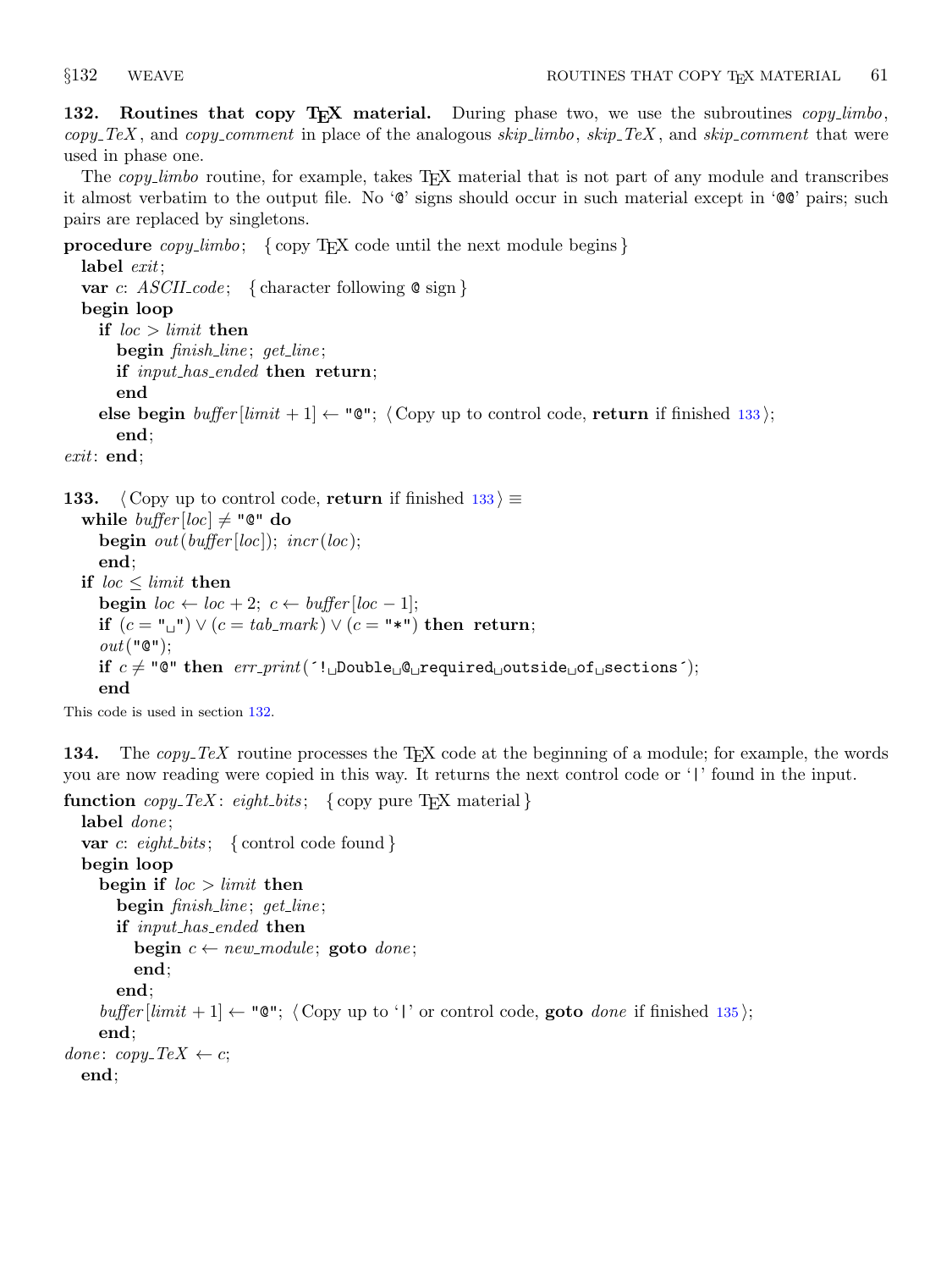<span id="page-47-0"></span>135. We don't copy spaces or tab marks into the beginning of a line. This makes the test for empty lines in finish line work.

 $\langle$  Copy up to '|' or control code, **goto** done if finished 135  $\rangle \equiv$ repeat  $c \leftarrow buffer[loc]$ ; incr(loc); if  $c = "|"$  then goto *done*; if  $c \neq$  "@" then begin  $out(c)$ ; if  $(out\_ptr = 1) \wedge ((c = "_"') \vee (c = tab\_mark))$  then  $decr(out\_ptr);$ end; until  $c = "\mathbb{Q}"$ ; if  $\textit{loc} \leq \textit{limit}$  then begin  $c \leftarrow control\_code(buffer[loc])$ ; incr(loc); goto done; end

This code is used in section [134.](#page-46-0)

136. The *copy\_comment* uses and returns a brace-balance value, following the conventions of *skip\_comment* above. Instead of copying the T<sub>EX</sub> material into the output buffer, this procedure copies it into the token memory. The abbreviation  $app\_tok(t)$  is used to append token t to the current token list, and it also makes sure that it is possible to append at least one further token without overflow.

```
define app\_tok (#) \equivbegin if tok\_ptr + 2 > max\_toks then overflow('token');
            tok\_mem[tok\_ptr] \leftarrow #; incr(tok\_ptr);end
function copy_{\mathit{comment}(bal : eight\_bits): eight\_bits; \{ copies \, \text{Tr}X \, code \, in \, comments\}label done;
  var c: ASCII\_code; \{ current character being copied\}begin loop
    begin if loc > limit then
       begin get_line;
       if input_has_ended then
         begin err\_print('! \text{uInput} \text{uended} \text{uim} \text{mid-comment'}138);
         end;
      end;
    c \leftarrow \text{buffer} [\text{loc}]; \ \text{incr} (\text{loc});if c = "|" then goto done;
    app\_tok(c); \langle Copy special things when 137;
    end;
done: copy_comment \leftarrow bal;
  end;
```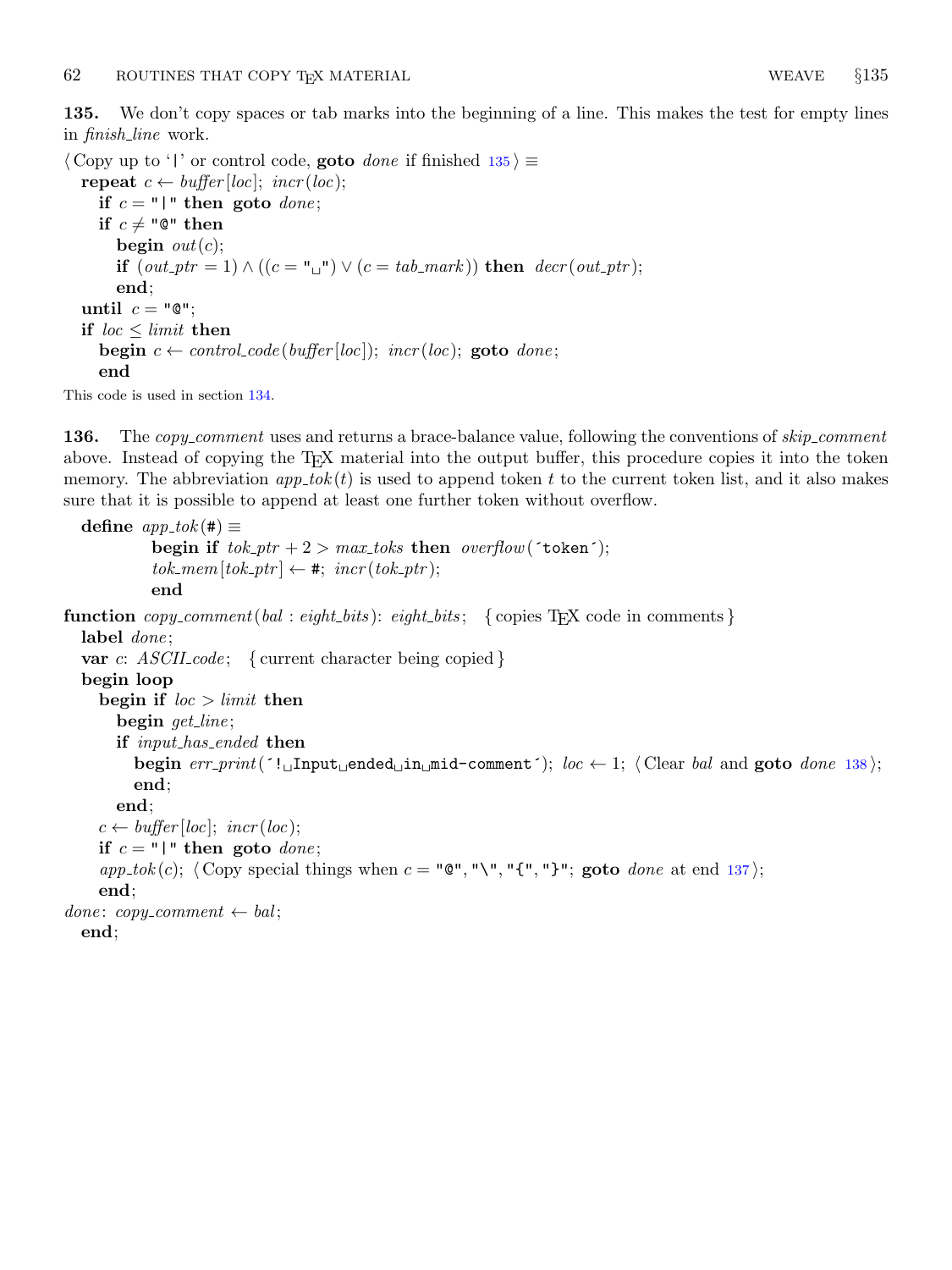```
137. \langle Copy special things when c = "\mathbb{C}", "\", "{", "}"; goto done at end 137\rangle \equivif c = "\mathbb{Q}" then
     begin \text{incr}(loc);
     if buffer[loc-1] ≠ "\mathbb{Q}" then
       begin err\_print('! Illegal use \sigmaf \alphae\sigmain comment'); loc \leftarrow loc -2; decr(tok ptr);
        \langle Clear bal and goto done 138\rangle;
       end;
     end
  else if (c = "\"\) \wedge (buffer[loc] \neq "\") then
       begin app\_tok(buffer[loc]); incr(loc);
        end
     else if c = "{" then <math>incr(bal)</math>
       else if c = "}" then
             begin decr(bal);if bal = 0 then goto done;
             end
```
This code is used in section [136.](#page-47-0)

138. When the comment has terminated abruptly due to an error, we output enough right braces to keep TEX happy.

 $\langle$  Clear *bal* and **goto** done 138  $\rangle \equiv$  $app\_tok("_1")$ ; { this is done in case the previous character was '\' } repeat  $app\_tok("}$ ");  $decr(bal);$ until  $bal = 0;$ goto *done*;

This code is used in sections [136](#page-47-0) and 137.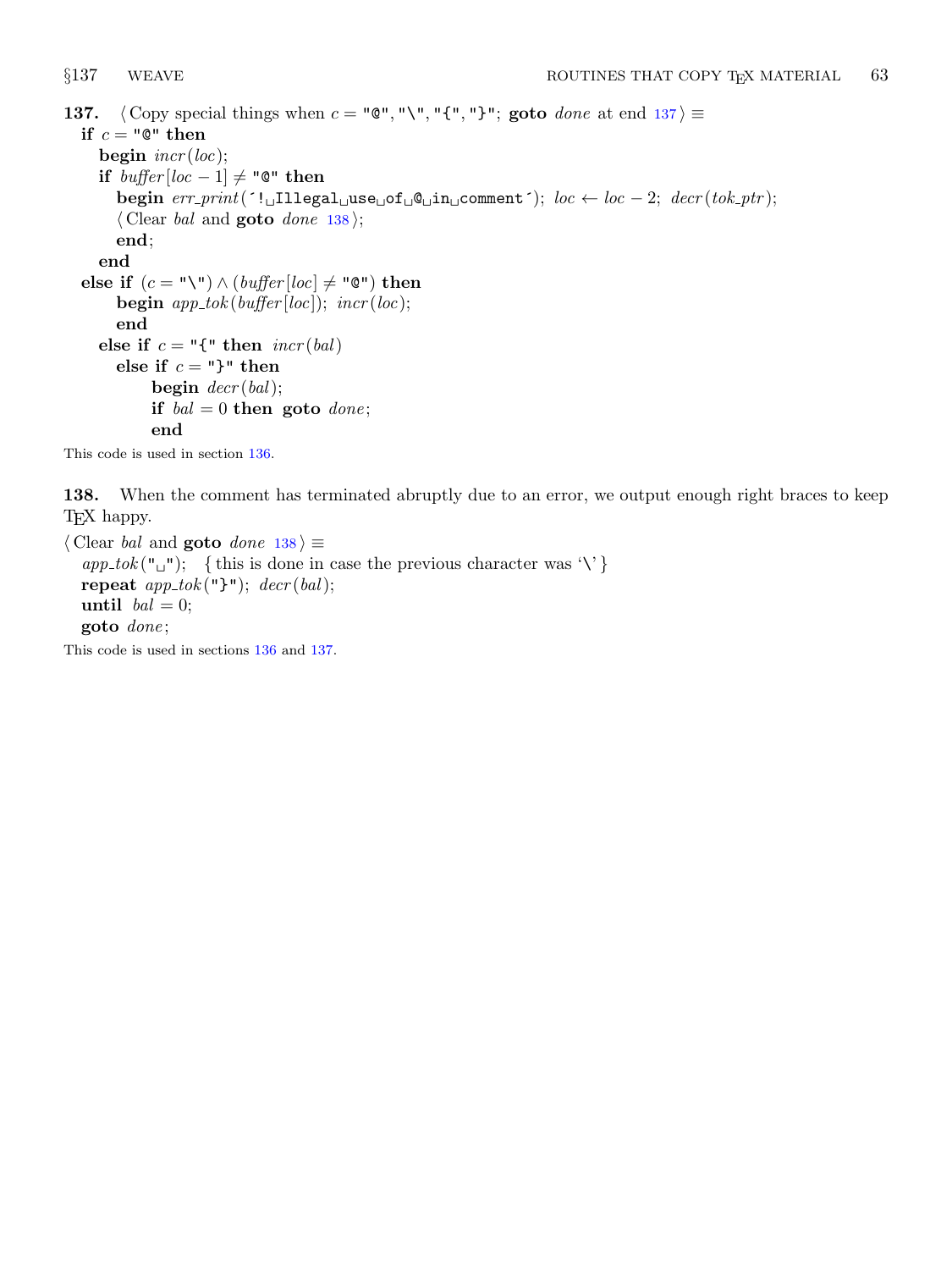139. Parsing. The most intricate part of WEAVE is its mechanism for converting Pascal-like code into TEX code, and we might as well plunge into this aspect of the program now. A "bottom up" approach is used to parse the Pascal-like material, since WEAVE must deal with fragmentary constructions whose overall "part of speech" is not known.

At the lowest level, the input is represented as a sequence of entities that we shall call *scraps*, where each scrap of information consists of two parts, its *category* and its *translation*. The category is essentially a syntactic class, and the translation is a token list that represents T<sub>E</sub>X code. Rules of syntax and semantics tell us how to combine adjacent scraps into larger ones, and if we are lucky an entire Pascal text that starts out as hundreds of small scraps will join together into one gigantic scrap whose translation is the desired TEX code. If we are unlucky, we will be left with several scraps that don't combine; their translations will simply be output, one by one.

The combination rules are given as context-sensitive productions that are applied from left to right. Suppose that we are currently working on the sequence of scraps  $s_1 s_2 \ldots s_n$ . We try first to find the longest production that applies to an initial substring  $s_1 s_2 \ldots$ ; but if no such productions exist, we try to find the longest production applicable to the next substring  $s_2 s_3 \dots$ ; and if that fails, we try to match  $s_3 s_4 \dots$ , etc.

A production applies if the category codes have a given pattern. For example, one of the productions is

open math semi  $\rightarrow$  open math

and it means that three consecutive scraps whose respective categories are *open*, math, and *semi* are converted to two scraps whose categories are *open* and math. This production also has an associated rule that tells how to combine the translation parts:

$$
O_2 = O_1
$$
  

$$
M_2 = M_1 S \setminus, opt 5
$$

This means that the *open* scrap has not changed, while the new math scrap has a translation  $M_2$  composed of the translation  $M_1$  of the original math scrap followed by the translation S of the semi scrap followed by  $\lambda$ , followed by 'opt' followed by '5'. (In the T<sub>E</sub>X file, this will specify an additional thin space after the semicolon, followed by an optional line break with penalty 50.) Translation rules use subscripts to distinguish between translations of scraps whose categories have the same initial letter; these subscripts are assigned from left to right.

WEAVE also has the production rule

## $semi \rightarrow termination$

(meaning that a semicolon can terminate a Pascal statement). Since productions are applied from left to right, this rule will be activated only if the *semi* is not preceded by scraps that match other productions; in particular, a *semi* that is preceded by '*open math*' will have disappeared because of the production above, and such semicolons do not act as statement terminators. This incidentally is how WEAVE is able to treat semicolons in two distinctly different ways, the first of which is intended for semicolons in the parameter list of a procedure declaration.

The translation rule corresponding to semi  $\rightarrow$  terminator is

$$
T = S
$$

but we shall not mention translation rules in the common case that the translation of the new scrap on the right-hand side is simply the concatenation of the disappearing scraps on the left-hand side.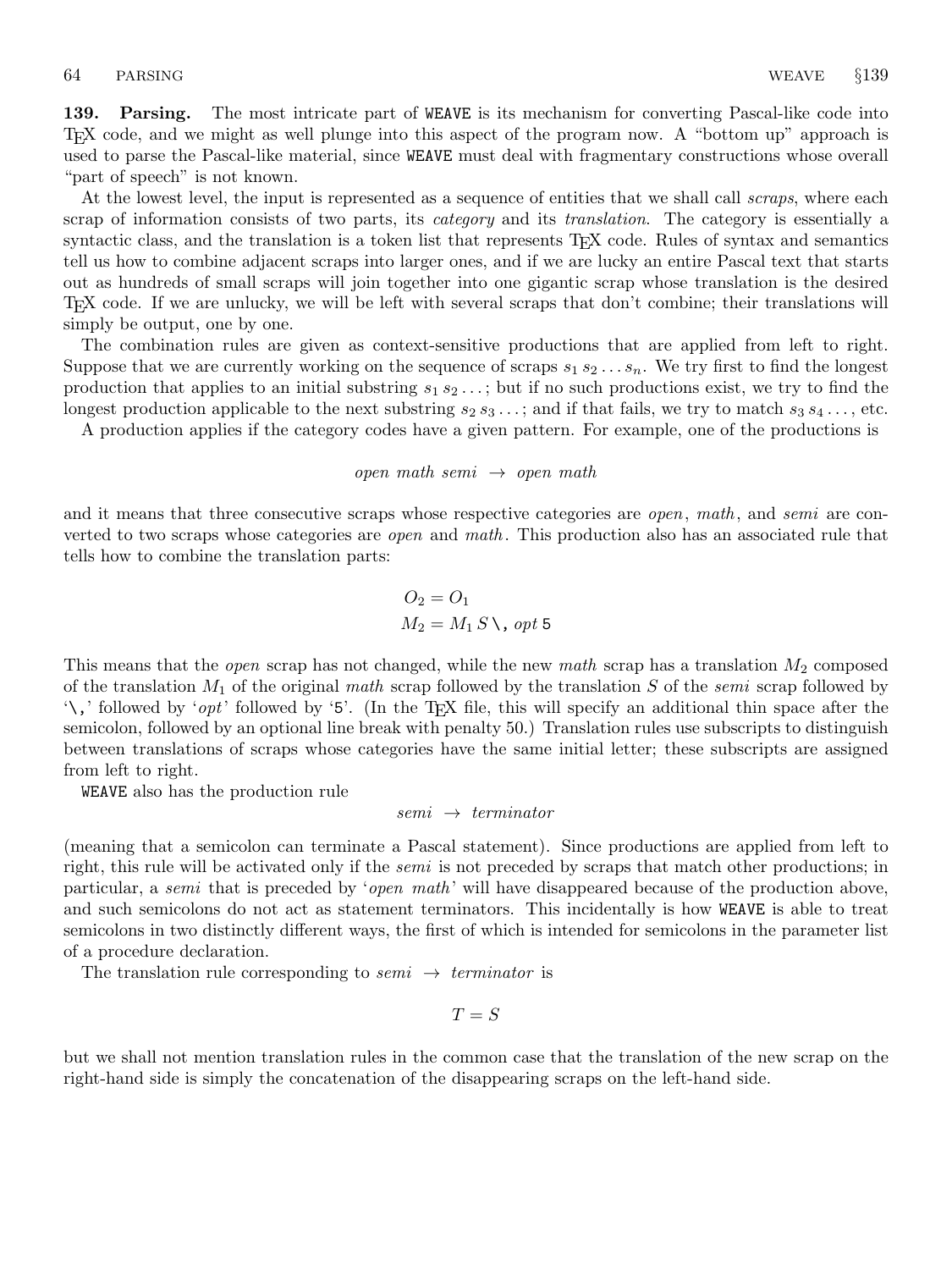140. Here is a list of the category codes that scraps can have.

define  $simp = 1$  {the translation can be used both in horizontal mode and in math mode of T<sub>E</sub>X } define  $math = 2$  {the translation should be used only in T<sub>E</sub>X math mode} define  $\text{intro} = 3$  { a statement is expected to follow this, after a space and an optional break } **define**  $open = 4$  { denotes an incomplete parenthesized quantity to be used in math mode } define beginning  $= 5$  { denotes an incomplete compound statement to be used in horizontal mode } define  $close = 6$  {ends a parenthesis or compound statement} define  $alpha = 7$  { denotes the beginning of a clause} define  $omega = 8$  { denotes the ending of a clause and possible comment following } **define**  $semi = 9$  { denotes a semicolon and possible comment following it } define  $\text{terminator} = 10$  { something that ends a statement or declaration } define  $s$ tmt = 11 { denotes a statement or declaration including its terminator } define  $\text{cond} = 12$  { precedes an if clause that might have a matching else } define  $clause = 13$  { precedes a statement after which indentation ends } define  $\text{colon} = 14$  { denotes a colon } define  $exp = 15$  { stands for the E in a floating point constant } **define**  $proc = 16$  { denotes a procedure or program or function heading } **define** case\_head = 17 { denotes a case statement or record heading } **define** record head = 18 { denotes a record heading without indentation } **define** var head = 19 { denotes a variable declaration heading } define  $\text{else} = 20 \{ \text{else} \}$ define  $casey = 21$  { case } define  $\textit{mod\_scrap} = 22$  { denotes a module name} debug procedure  $print\_cat(c : eight\_bits);$  {symbolic printout of a category } begin case  $c$  of  $simp: print('simp');$  $math: print('math$ ;  $\textit{intro}: \textit{print}(\texttt{`intro'});$  $open: print(\texttt{open}^*)$ ; beginning:  $print('begining$ ;  $close: print('close');$ alpha:  $print('alpha)$ ;  $omega: print('omega')$ ;  $semi: print(\texttt{'semi'});$  $terminator: print('terninator');$ stmt:  $print('stmt');$ cond:  $print('cond');$  $clause: print('clause');$  $colon: print('colon)$ ;  $exp: print('exp');$ proc:  $print('proc');$  $case\_head:$   $print('casehead');$  $record\_head: print('recordhead');$  $var\_head:$   $print('variable')$ ;  $else: print('else');$ casey:  $print('casey');$  $mod\_scrap: print('module');$ othercases print(´UNKNOWN´) endcases; end; gubed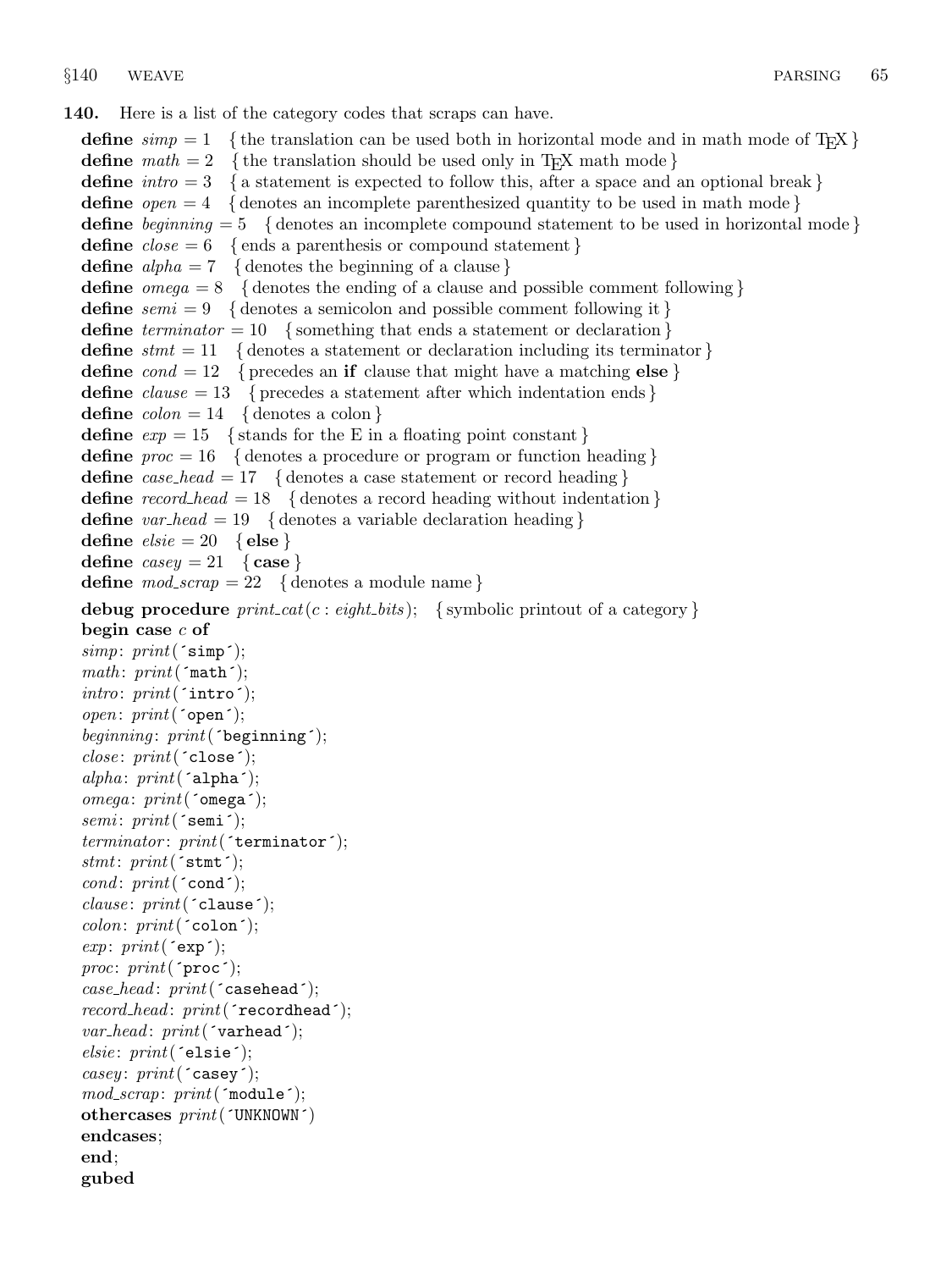141. The token lists for translated T<sub>E</sub>X output contain some special control symbols as well as ordinary characters. These control symbols are interpreted by WEAVE before they are written to the output file.

break space denotes an optional line break or an en space;

force denotes a line break;

big force denotes a line break with additional vertical space;

opt denotes an optional line break (with the continuation line indented two ems with respect to the normal starting position)—this code is followed by an integer  $n$ , and the break will occur with penalty 10n;

backup denotes a backspace of one em;

cancel obliterates any break space or force or big force tokens that immediately precede or follow it and also cancels any backup tokens that follow it;

indent causes future lines to be indented one more em;

outdent causes future lines to be indented one less em.

All of these tokens are removed from the T<sub>E</sub>X output that comes from Pascal text between  $|\dots|$  signs; break space and force and big force become single spaces in this mode. The translation of other Pascal texts results in T<sub>E</sub>X control sequences  $\1, \2, \3, \4, \5, \6, \7$  corresponding respectively to *indent*, *outdent*, opt, backup, break space, force, and big force. However, a sequence of consecutive  $\cdot \cdot \cdot$ , break space, force, and/or *big-force* tokens is first replaced by a single token (the maximum of the given ones).

The tokens math rel, math bin, math op will be translated into  $\mathrm{I}, \mathcal{I}, \mathcal{I}$ , and  $\mathrm{I}, \mathcal{I}$ respectively. Other control sequences in the T<sub>E</sub>X output will be '\\{ ...}' surrounding identifiers, '\\&{ ...}' surrounding reserved words,  $\{\cdot\}, \{\ldots\}$  surrounding strings,  $\{\mathsf{C}\{\ldots\}$  force surrounding comments, and  $\forall$ Xn:  $\dots \forall$ X' surrounding module names, where *n* is the module number.

define  $math\_bin = 203$ define  $math_{\text{math}}$   $\text{rel} = 204$ define  $math_op = '205$ define  $big\{_0 = '206 \quad \{\text{like } cancel, \text{ also overvides spaces}\}\$ **define** cancel =  $207$  { overrides backup, break\_space, force, big\_force } define  $\text{indent} = \text{cancel} + 1$  { one more tab  $(\lambda 1)$ } define *outdent* = cancel + 2 { one less tab  $(\2)$ } define  $opt = cancel + 3$  { optional break in mid-statement (\3) } define  $\mathit{backward} = \mathit{cancel} + 4$  { stick out one unit to the left  $(\lambda 4)$ } define  $break\_space = cancel + 5$  { optional break between statements (\5) } define  $force = cancel + 6$  { forced break between statements  $(\Diamond 6)$ } define  $big-force = cancel + 7$  {forced break with additional space (\7)} define end translation  $= big-force + 1$  { special sentinel token at end of list }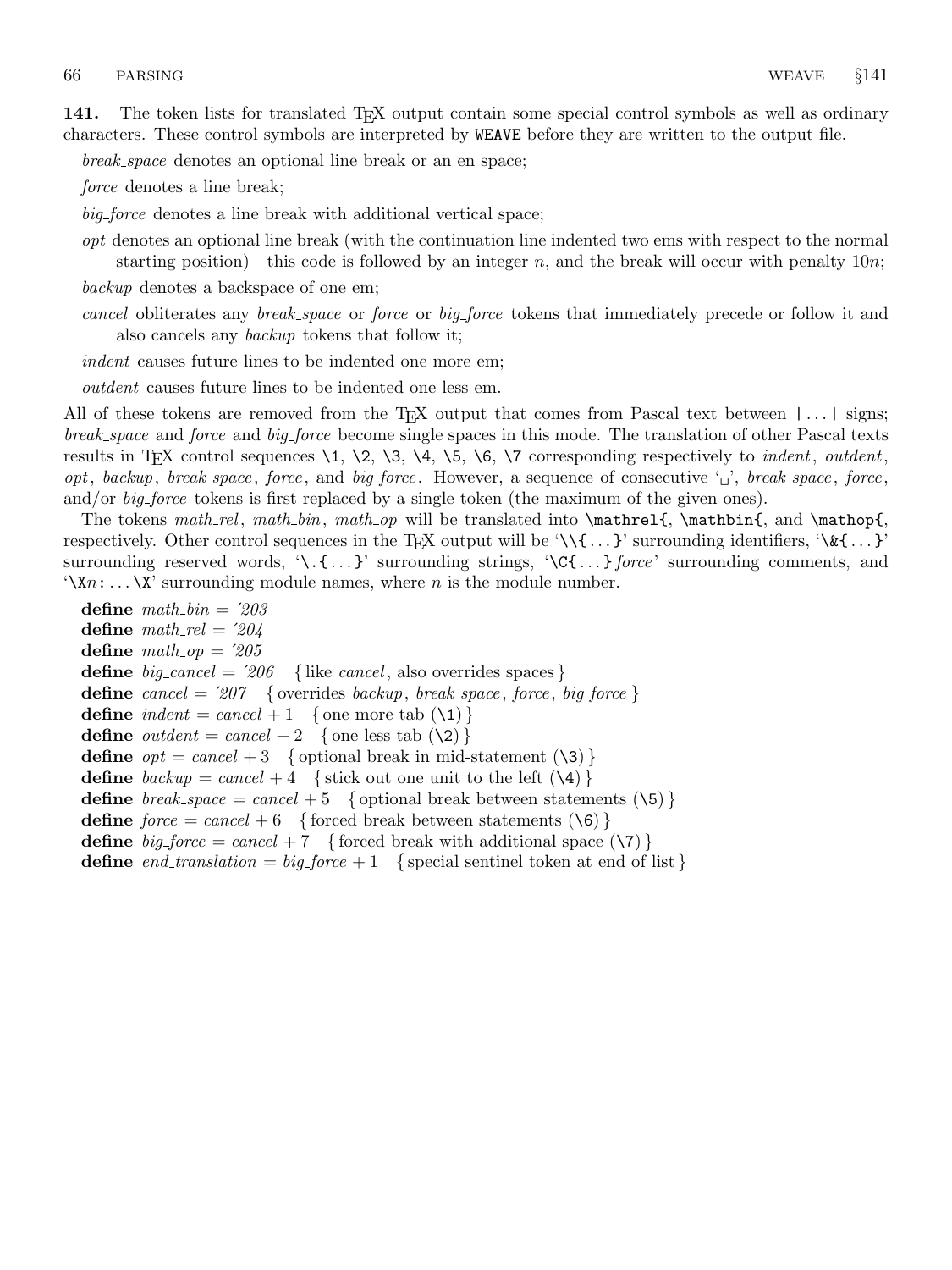142. The raw input is converted into scraps according to the following table, which gives category codes followed by the translations. Sometimes a single item of input produces more than one scrap. (The symbol '\*\*' stands for '\&{identifier}', i.e., the identifier itself treated as a reserved word. In a few cases the category is given as 'comment'; this is not an actual category code, it means that the translation will be treated as a comment, as explained below.)

| <>                       | $math: \X$                                                       |
|--------------------------|------------------------------------------------------------------|
| $\leq$                   | $math: \Leftrightarrow$                                          |
| >=                       | $math: \ \ G$                                                    |
| $: =$                    | $math: \ X$                                                      |
| $==$                     | $math: \S$                                                       |
| (*                       | $math: \Bbb{R}$                                                  |
| $\ast$ )                 | $math: \ \T$                                                     |
| $\mathcal{L}$ .          | $open:$ [                                                        |
| $\cdot$ )                | $close:$ ]                                                       |
| " string "               | $simp: \backslash$ . {" modified string"}                        |
| 'string'                 | $simp: \{\\\}$ modified string $\{\}$                            |
| $Q = string Q$           | $simp: \{-\}$ modified string }                                  |
| #                        | $math: \setminus$ #                                              |
| \$                       | $math: \S$                                                       |
|                          | $math: \mathcal{L}$                                              |
| %                        | $math: \aleph$                                                   |
| $\overline{ }$           | $math: \setminus$ <sup>-</sup>                                   |
| $\overline{\mathcal{L}}$ | open: (                                                          |
| )                        | $close:$ )                                                       |
| $\Gamma$                 | $open:$ [                                                        |
| J                        | $close:$ ]                                                       |
| $\ast$                   | $math: \simeq$                                                   |
|                          | math: , opt 9                                                    |
|                          | $math: \times$                                                   |
|                          | $simp:$ .                                                        |
|                          | $\mathop{colon}$ :                                               |
|                          | semi:                                                            |
| identifier               | $simp: \{\cdot\}$ identifier }                                   |
| E in constant            | $exp: \ \Epsilon$                                                |
| $\text{digit } d$        | simp: d                                                          |
| other character $c$      | math: c                                                          |
| and                      | $math: \forall w$                                                |
| array                    | alpha: $**$                                                      |
| begin                    | beginning: force $**$ cancel<br>$\int$ <i>intro</i> :            |
| case                     | alpha: $force**$<br>casey:                                       |
| const                    | $intro: force\ backup$                                           |
| div                      | $math: math: math\_bin **$                                       |
| do                       | $omega: **$                                                      |
| downto                   | $math: math\_rel ** }$                                           |
| else                     | terminator: elsie: force backup **                               |
| end                      | terminator: close: force **                                      |
| file                     | $alpha: **$                                                      |
| for                      | $alpha: force**$                                                 |
| function                 | proc: force backup ** cancel intro: indent $\setminus_{\square}$ |
| goto                     | $intro: **$                                                      |
| if                       | $cond:$ $alpha: force**$                                         |
| in                       | $math: \infty$                                                   |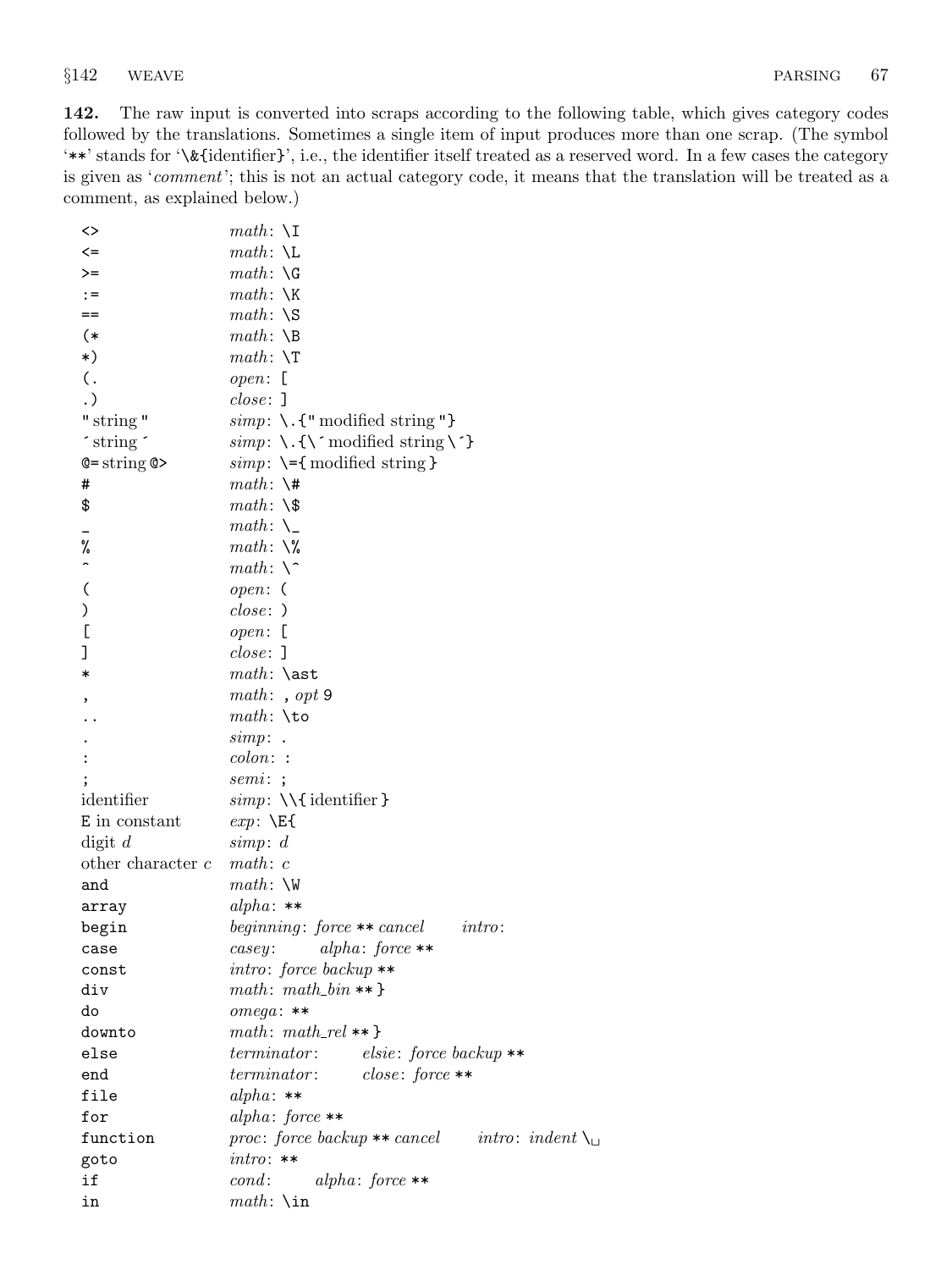| label                                             | $intro: force\ backup$                                                     |
|---------------------------------------------------|----------------------------------------------------------------------------|
| mod                                               | $math: math\_bin **$                                                       |
| nil                                               | $simp:**$                                                                  |
| not                                               | $math: \mathcal{R}$                                                        |
| of                                                | $omega: **$                                                                |
| or                                                | $math: \forall$                                                            |
| packed                                            | $intro: **$                                                                |
| procedure                                         | proc: force backup $**$ cancel<br><i>intro</i> : <i>indent</i> $\setminus$ |
| program                                           | $proc: force\ backup** cancel$<br><i>intro</i> : <i>indent</i> $\setminus$ |
| record                                            | $record\_head:$ **<br>$\text{in} \mathit{tr} \alpha$ :                     |
| repeat                                            | beginning: force indent $**$ cancel<br>intro:                              |
| set                                               | alpha: $**$                                                                |
| then                                              | $omega: **$                                                                |
| to                                                | $math: math\_rel ** }$                                                     |
| type                                              | $intro: force\ backup **$                                                  |
| until                                             | terminator<br>$close: force \, backup**$<br><i>clause:</i>                 |
| var                                               | var_head: force backup ** cancel<br>intro:                                 |
| while                                             | alpha: force $**$                                                          |
| with                                              | alpha: force $**$                                                          |
| xclause                                           | alpha: force $\mathcal{N}^{\sim}$<br>$omega$ : **                          |
| $\mathsf{C}^{\scriptscriptstyle\mathsf{I}}$ const | $simp: \Q{const}$                                                          |
| $Q''$ const                                       | $simp: \H{const}$                                                          |
| Q\$                                               | $simp: \setminus$                                                          |
| Ø١                                                | $simp: \Delta$                                                             |
| C.                                                | math: $\setminus$ ,                                                        |
| $Qt$ stuff $Q>$                                   | $simp: \hbox{\texttt{stuff}}$                                              |
| $@<$ module $@>$                                  | $mod\_scrap: \ \Xn: module \X$                                             |
| @#                                                | comment: big_force                                                         |
| ©/                                                | comment: force                                                             |
| @ l                                               | simp: opt 0                                                                |
| Q+                                                | comment: big_cancel $\setminus$ big_cancel                                 |
| @;                                                | semi:                                                                      |
| Q&                                                | $math: \setminus J$                                                        |
| @ſ                                                | $math: \Delta$                                                             |
| @}                                                | $math: \ \T$                                                               |

When a string is output, certain characters are preceded by  $\forall$  signs so that they will print properly.

A comment in the input will be combined with the preceding omega or semi scrap, or with the following terminator scrap, if possible; otherwise it will be inserted as a separate terminator scrap. An additional "comment" is effectively appended at the end of the Pascal text, just before translation begins; this consists of a cancel token in the case of Pascal text in | . . . |, otherwise it consists of a force token.

From this table it is evident that WEAVE will parse a lot of non-Pascal programs. For example, the reserved words 'for' and 'array' are treated in an identical way by WEAVE from a syntactic standpoint, and semantically they are equivalent except that a forced line break occurs just before 'for'; Pascal programmers may well be surprised at this similarity. The idea is to keep WEAVE's rules as simple as possible, consistent with doing a reasonable job on syntactically correct Pascal programs. The production rules below have been formulated in the same spirit of "almost anything goes."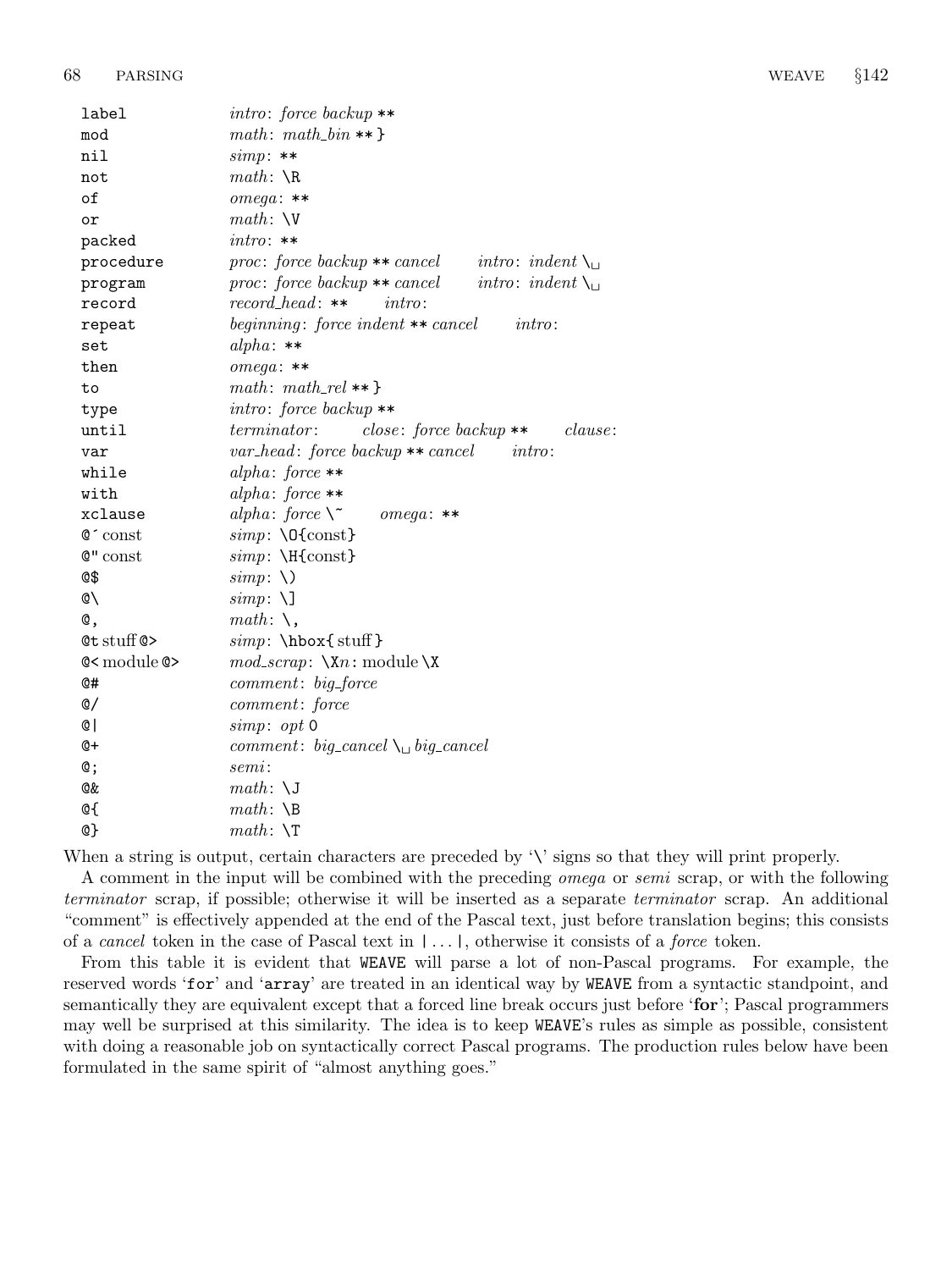143. Here is a table of all the productions. The reader can best get a feel for how they work by trying them out by hand on small examples; no amount of explanation will be as effective as watching the rules in action. Parsing can also be watched by debugging with '@2'.

Production categories [[translations] Remarks Remarks 1 alpha math colon  $\rightarrow$  alpha math e.g., case v : boolean of 2 alpha math omega  $\rightarrow$  clause  $\llbracket C = A_{\sqcup} \$   $\parallel M \$   $\sqcup$  indent  $O \rrbracket$  e.g., while  $x > 0$  do 3 alpha omega  $\rightarrow$  clause  $\llbracket C = A_{\sqcup} \text{ indent } O \rrbracket$  e.g., file of  $4 \text{ alpha} \sin p \rightarrow \text{alpha} \text{ math}$ 5 beginning close (terminator or stmt)  $\rightarrow$  stmt compound statement ends 6 beginning stmt  $\rightarrow$  beginning  $\llbracket B_2 = B_1$  break space  $S \rrbracket$  compound statement grows  $\gamma$  case\_head casey clause  $\rightarrow$  case\_head  $\left[\begin{bmatrix} C_4 = C_1 \text{ }outdent \text{ } C_2 \text{ } C_3 \end{bmatrix}\right]$  variant records 8 case head close terminator  $\rightarrow$  stmt  $\mathbb{I}S = C_1$  cancel outdent  $C_2 T \mathbb{I}$  end of case statement 9 case head stmt  $\rightarrow$  case head  $\llbracket C_2 = C_1$  force S $\llbracket C_2 = C_2 \rrbracket$  case statement grows  $10 \text{ case } y \text{ clause } \rightarrow \text{ case } head$  beginning of case statement 11 clause stmt  $\Rightarrow$  stmt  $[S_2 = C \ break\space_2]$  cancel outdent force  $]$  end of controlled statement 12 cond clause stmt elsie  $\to$  clause  $\llbracket C_3 = C_1 C_2$  break space  $SE_{\sqcup}$  cancel  $\llbracket$  complete conditional 13 cond clause stmt  $\rightarrow$  stmt  $[S_2 = C_1 C_2 \, break\_space \, S_1 \, cancel \, outdent \, force$  incomplete conditional  $14 \text{ else} \rightarrow \text{intro}$  unmatched else 15 exp math  $simp^* \to math \quad [M_2 = EM_1 S]$  signed exponent  $16 \exp \text{sim}p^* \rightarrow \text{math}$   $[M = ES]$  unsigned exponent 17 intro stmt  $\Rightarrow$  stmt  $[S_2 = I_u \text{ opt 7 cancel } S_1]$  labeled statement, etc. 18 math close  $\rightarrow$  stmt close  $\llbracket S = \frac{1}{2} M \frac{1}{2} \rrbracket$  end of field list 19 math colon  $\rightarrow$  intro  $\llbracket I = \text{force backup } \$M \$C \rrbracket$  compound label 20 math  $math \rightarrow math$ 21 math simp  $\rightarrow$  math simple concatenation 22 math stmt  $\rightarrow$  stmt  $\llbracket S_2 = \text{M} \text{ $} \text{`} \text{`} \text{`}$  indent break space  $S_1$  cancel outdent force  $\llbracket$  macro or type definition 23 math terminator  $\rightarrow$  stmt  $[S = $M $ T]$  statement involving math  $24 \text{ mod\_scrap}$  (terminator or semi)  $\rightarrow$  stmt  $\llbracket S = M \text{ T}$  force  $\llbracket$  module like a statement  $25 \text{ mod\_scrap} \rightarrow \text{simp}$  module unlike a statement 26 open case\_head close  $\rightarrow$  math  $[M = O \$  cancel  $C_1$  cancel outdent  $\mathcal{Z}_2$  case in field list 27 open close  $\rightarrow$  math  $[M = O \setminus C]$  empty set [] 28 open math case\_head close  $\rightarrow$  math  $[M_2 = OM_1 \$  cancel  $C_1$  cancel outdent  $C_2$  case in field list 29 open math close  $\rightarrow$  math parenthesized group  $30 \text{ open } \text{math}$  colon in parentheses colon in parentheses 31 open math proc intro  $\rightarrow$  open math  $[M_2 = M_1 \text{ math\_op} \text{ cancel } P]$  procedure in parentheses 32 open math semi  $\rightarrow$  open math  $[M_2 = M_1 S \setminus , opt 5]$  semicolon in parentheses 33 open math var\_head intro  $\rightarrow$  open math  $[M_2 = M_1 \text{ math\_op} \text{ cancel } V]$  var in parentheses 34 open proc intro  $\rightarrow$  open math  $\|M = \text{math}$  open cancel P  $\|$  procedure in parentheses 35 open simp  $\rightarrow$  open math convert to math mode 36 open stmt close  $\rightarrow$  math  $\|M = O \$  cancel S cancel  $\mathcal{F}$   $\subset$  field list 37 open var head intro  $\rightarrow$  open math  $[M = math\_op \text{ cancel } V]$  var in parentheses 38 proc beginning close terminator  $\rightarrow$  stmt  $\parallel S = P$  cancel outdent  $BCT \parallel$  end of procedure declaration 39 proc stmt  $\rightarrow$  proc  $[P_2 = P_1$  break space S|| procedure declaration grows 40 record head intro casey  $\rightarrow$  casey  $\llbracket C_2 = R I_{\sqcup}$  cancel  $C_1 \rrbracket$  record case ... 41 record head  $\rightarrow$  case head  $\llbracket C = \text{indent } R \text{ cancel} \rrbracket$  other **record** structures  $42 semi \rightarrow termination$  semicolon after statement  $43 \, \text{simp close} \rightarrow \text{stmt close}$  end of field list  $44 \, \text{simp colon} \rightarrow \text{intro} \quad [I = \text{force backup } SC] \quad \text{simple label}$  $45 \, \text{simp } \, \text{math} \rightarrow \, \text{math}$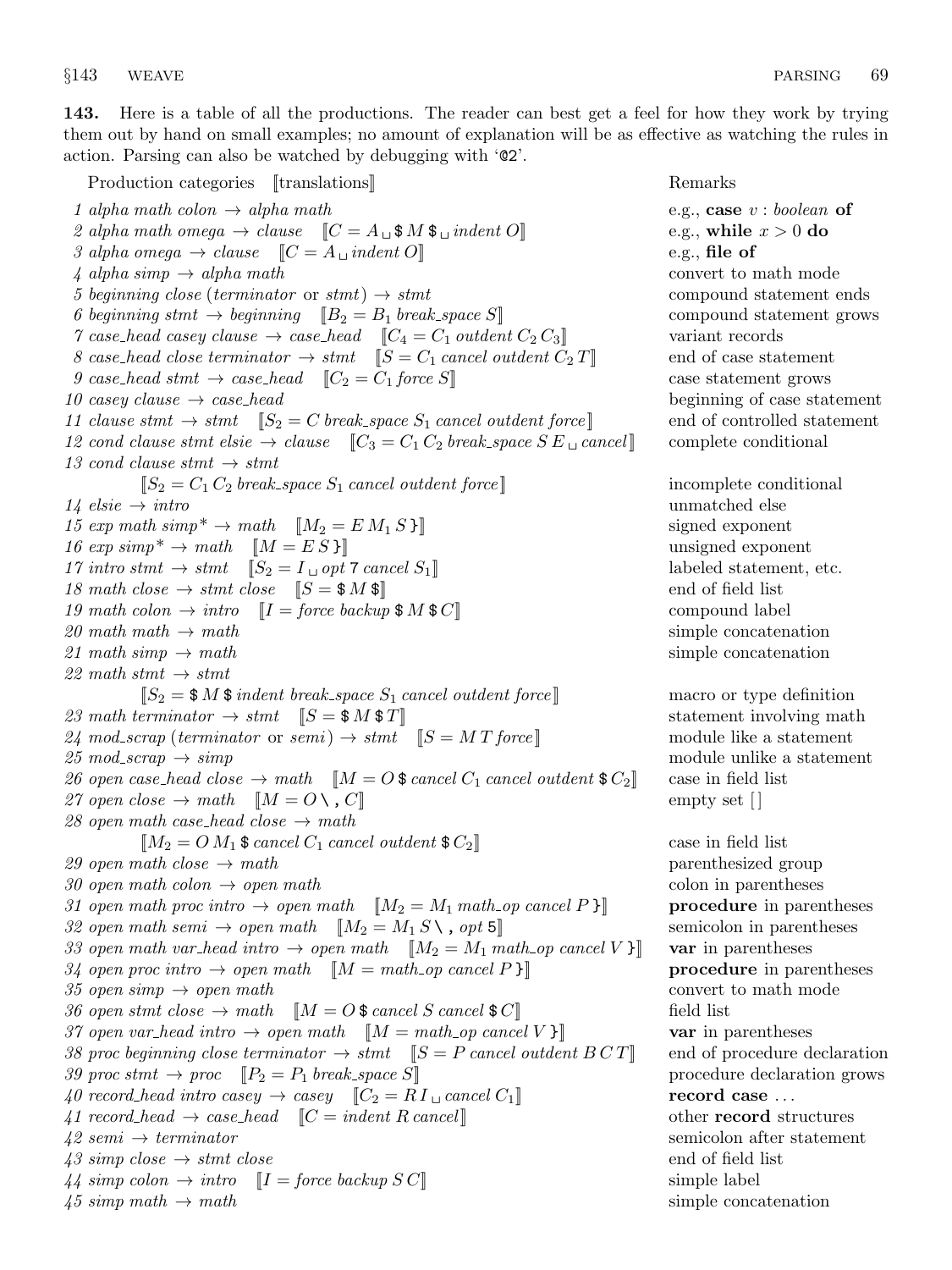$46 \, \text{simp mod\_scrap} \rightarrow \text{mod\_scrap}$  in emergencies  $47 \, \text{simp} \rightarrow \text{simp}$  simp  $\rightarrow$  simp  $48 \, \text{simp term}$  terminator  $\rightarrow$  stmt simple statement 49 stmt stmt  $\rightarrow$  stmt  $[S_3 = S_1 \text{ break} \text{ space } S_2]$  adjacent statements  $50 \; termination \rightarrow smt$  empty statement 51 var head beginning  $\rightarrow$  stmt beginning end of variable declarations 52 var head math colon  $\rightarrow$  var head intro  $[I = $M $C]$  variable declaration  $53 \text{ var}\_\text{head} \sim \text{var}\_\text{head} \text{ intro}$  variable declaration  $54$  var head stmt  $\rightarrow$  var head  $[V_2 = V_1 \, break\, space \, S]$  variable declarations grow

Translations are not specified here when they are simple concatenations of the scraps that change. For example, the full translation of 'open math colon  $\rightarrow$  open math' is  $O_2 = O_1$ ,  $M_2 = M_1C$ .

The notation 'simp\*', in the exp-related productions above, stands for a simp scrap that isn't followed by another simp.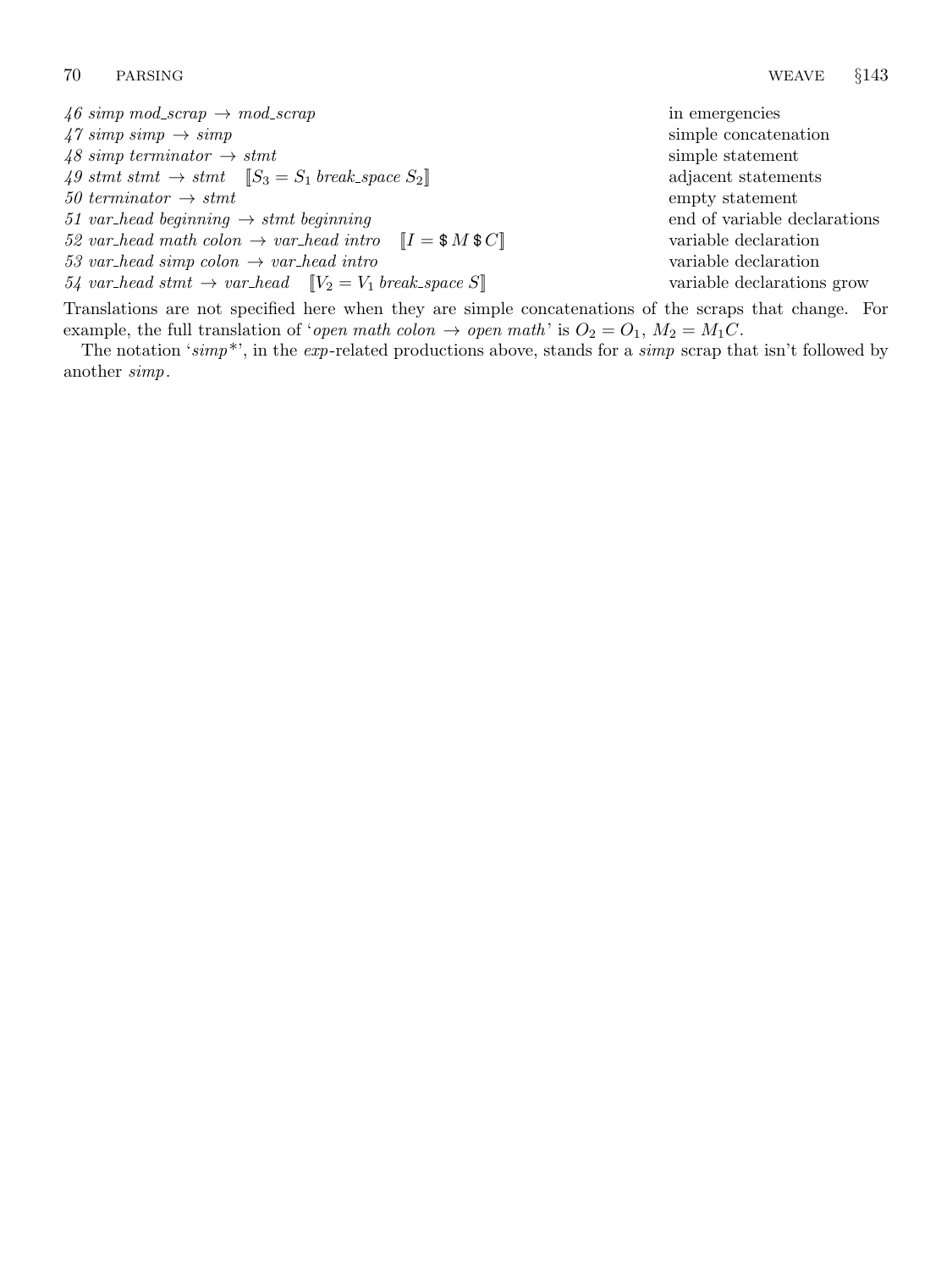144. Implementing the productions. When Pascal text is to be processed with the grammar above, we put its initial scraps  $s_1 \ldots s_n$  into two arrays  $cat[1 \ldots n]$  and  $trans[1 \ldots n]$ . The value of  $cat[k]$  is simply a category code from the list above; the value of  $trans[k]$  is a text pointer, i.e., an index into tok\_start. Our production rules have the nice property that the right-hand side is never longer than the left-hand side. Therefore it is convenient to use sequential allocation for the current sequence of scraps. Five pointers are used to manage the parsing:

- pp (the parsing pointer) is such that we are trying to match the category codes  $cat[pp] cat[pp + 1]$ ... to the left-hand sides of productions.
- $scrap\_base$ ,  $lo\_\_ptr$ ,  $hi\_\_ptr$ , and  $scrap\_\_ptr$  are such that the current sequence of scraps appears in positions scrap base through lo ptr and hi ptr through scrap ptr, inclusive, in the cat and trans arrays. Scraps located between scrap base and lo ptr have been examined, while those in positions  $\geq h$  ptr have not yet been looked at by the parsing process.

Initially scrap ptr is set to the position of the final scrap to be parsed, and it doesn't change its value. The parsing process makes sure that  $l_o$ -ptr  $\geq pp+3$ , since productions have as many as four terms, by moving scraps from  $hi\_ptr$  to lo\_ptr. If there are fewer than  $pp + 3$  scraps left, the positions up to  $pp + 3$ are filled with blanks that will not match in any productions. Parsing stops when  $pp = lo_p \text{tr} + 1$  and  $hi_{\mathcal{P}}tr = scrap_{\mathcal{P}}tr + 1.$ 

The trans array elements are declared to be of type  $0$ . . 10239 instead of type text-pointer, because the final sorting phase of WEAVE uses this array to contain elements of type *name pointer*. Both of these types are subranges of 0 . . 10239.

```
\langle9 \rangle +=
cat: array [0.. max\text{-}scraps] of eight-bits; { category codes of scraps }
trans: \arg \left[0 \dots \max\_{scraps}\right] of 0 \dots 10239; {translation texts of scraps}
pp: 0 \ldots max\_scraps; { current position for reducing productions }
scrap_base: 0 \ldots max\_scraps; { beginning of the current scrap sequence }
scrap ptr: 0 \ldots max scraps; { ending of the current scrap sequence}
lo_p tr: 0.. max_scraps; { last scrap that has been examined }
hi_ptr: 0.. max_scraps; { first scrap that has not been examined }
  stat max\_scr_ptr: 0...max\_scraps; \{largest value assumed by <i>scrap\_ptr</i> \}tats
```

```
145. (Set initial values 10) +≡
  scrap\_base \leftarrow 1; \; scrap\_ptr \leftarrow 0;stat max\_scr\_ptr \leftarrow 0; tats
```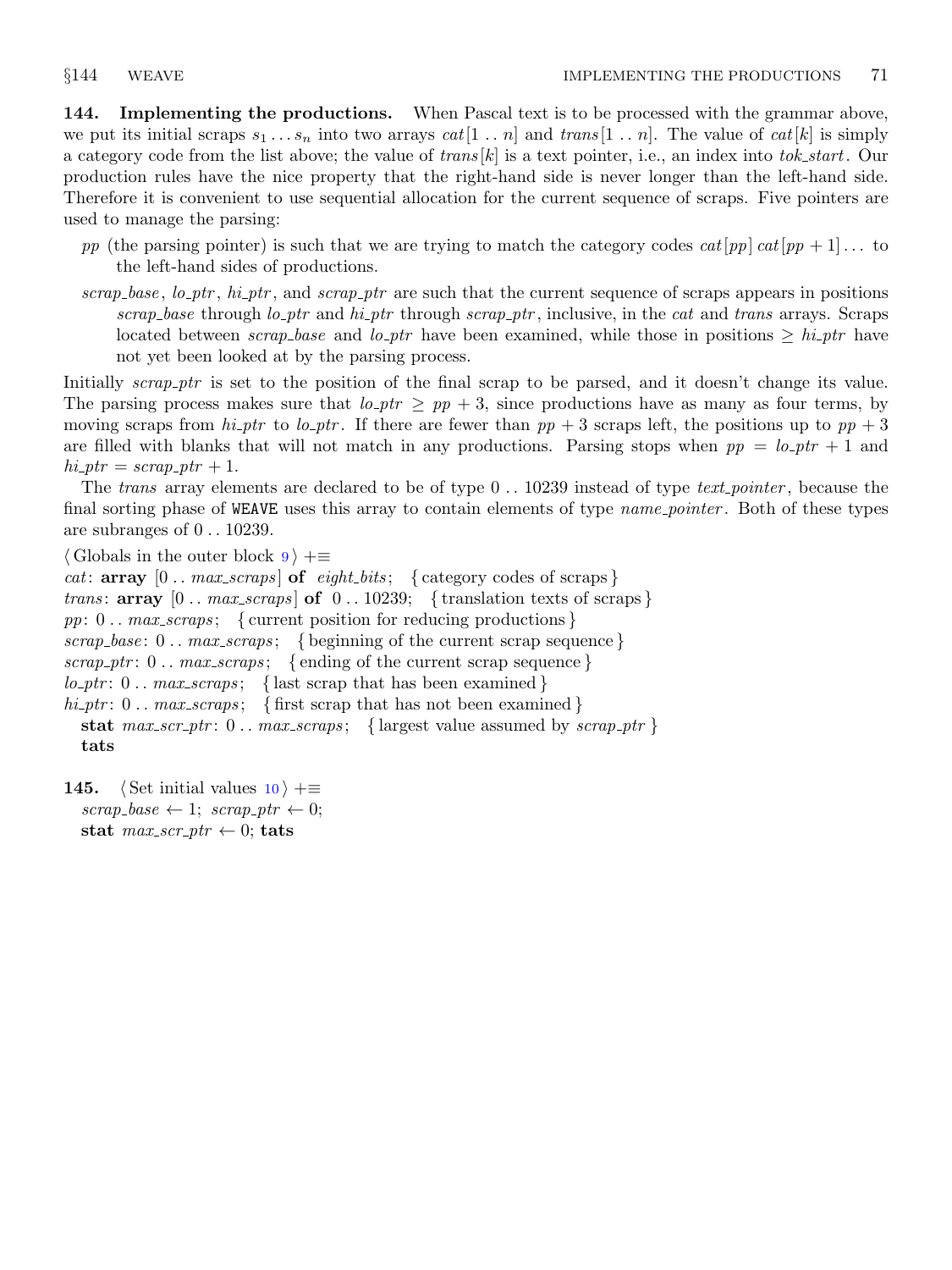<span id="page-57-0"></span>146. Token lists in tok\_mem are composed of the following kinds of items for T<sub>E</sub>X output.

- ASCII codes and special codes like *force* and  $math_{\text{math}$  represent themselves;
- *id\_flag* + p represents \\{identifier p};
- res\_flag + p represents  $\&$  (identifier p};
- $mod\_flag + p$  represents module name p;
- $tok$ - $flag + p$  represents token list number p;
- *inner\_tok\_flag* + p represents token list number p, to be translated without line-break controls.

define  $id$ -flag = 10240 { signifies an identifier } define  $res\_flag = id\_flag + id\_flag$  { signifies a reserved word } define  $\textit{mod\_flag} = \textit{res\_flag} + \textit{id\_flag}$  { signifies a module name} define  $tok_{\text{f}}$  = mod\_flag + id\_flag { signifies a token list } define inner\_tok\_flag  $\equiv$  tok\_flag + id\_flag { signifies a token list in '|... |' } define  $\text{brace} = x \text{chr}[\text{``} \{\text{``} \} \text{~} \{\text{this avoids possible Pascal compiler confusion}\}$ define  $rbrace \equiv xchr[$ "}"] { because these braces might occur within comments } debug procedure  $print\_text(p: text\_pointer);$  { prints a token list} var j:  $0 \ldots max\_toks; \{ index into tok\_mem \}$ r: 0..  $id_{\mathcal{A}} = 1$ ; { remainder of token after the flag has been stripped off } begin if  $p \geq text\_ptr$  then  $print('BAD')$ else for  $j \leftarrow tok\_start[p]$  to  $tok\_start[p+1] - 1$  do begin  $r \leftarrow tok\_mem[j] \mod id\_flag;$ case tok\_mem[j] div id\_flag of 1: **begin**  $print(\land\land\land\allowbreak)$ ;  $branch(\land\land\land\allowbreak)$ ;  $print(\space_1\allowbreak\};\allowbreak)$ end; { $id_{\mathcal{A}}$ flag} 2: begin  $print(\land \& \land three); print_id(r); print(rbrace);$ end; {  $res\_flag$  } 3: begin  $print(\checkmark\;); print(i); print(\checkmark\;);$ end; { $mod\_flag$ } 4:  $print('[\lceil', r : 1, \rceil]')$ ; {  $tok_flag$  } 5:  $print('|\llbracket [\cdot, r : 1, \cdot] \rrbracket |')$ ; { inner\_tok\_flag } othercases  $\langle$  Print token r in symbolic form [147](#page-58-0) $\rangle$ endcases; end; end; gubed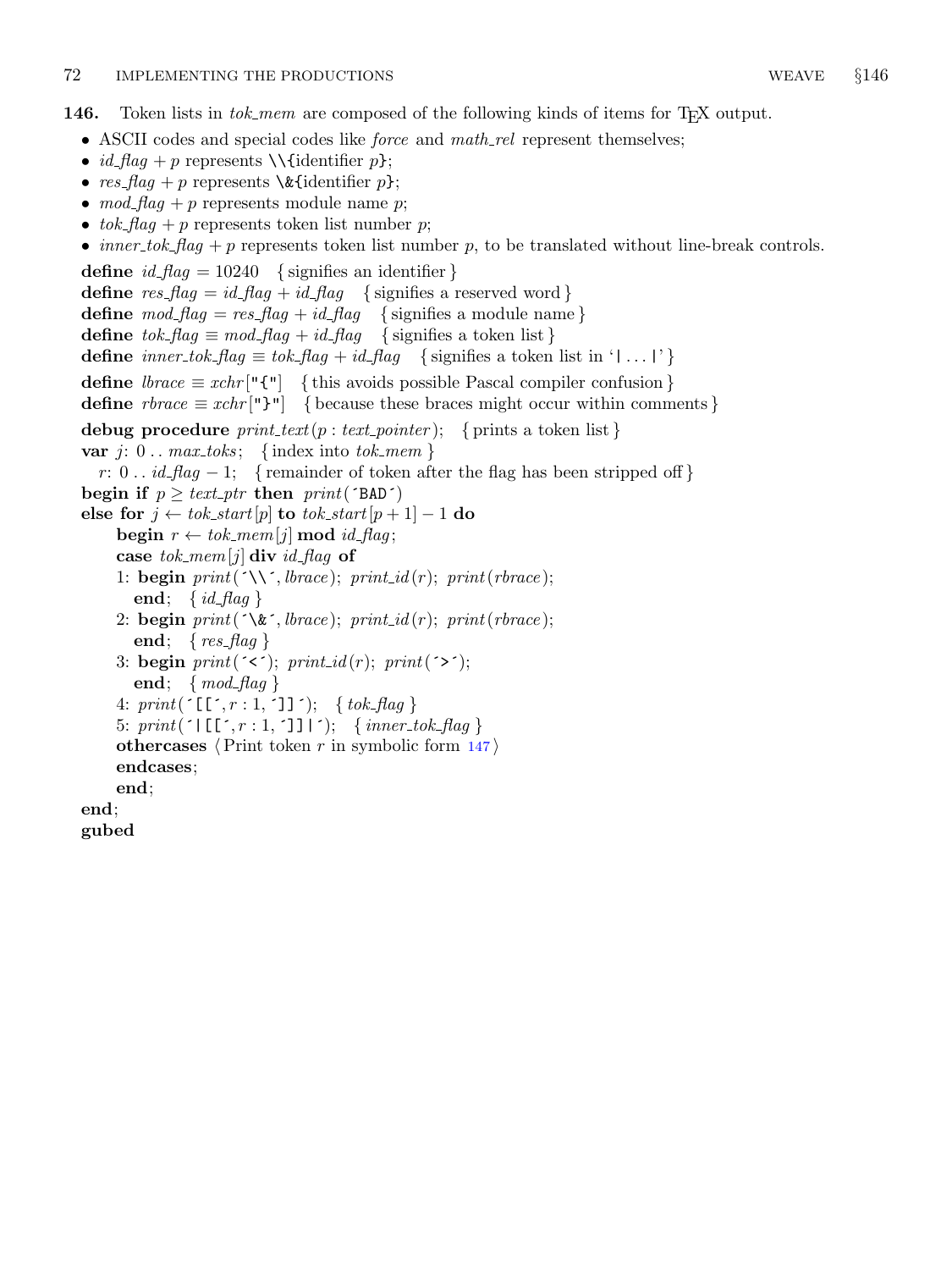```
147. \langle Print token r in symbolic form 147\rangle \equivcase r of
  math\_bin: print(\text{'math}, \text{brace});math\_rel: print(\`\mathtt{hrel}', \mathit{black});math\_op: print(\text{'\mathchar` and \mathchar`)!}big\_cancel: print('[cancel]');cancel: print('[cancel]');\; \; \mathit{indent} \; \; \; \; \; \mathit{print}(\; \texttt{'Indent}]\; \; \texttt{')};outdent: print('[outdent]');
  \mathit{backup}: \mathit{print}(\texttt{`[backup]'});opt: print('[opt]');break\_space: print('[break]');force: print('[force]');big_force: print('[fforce]');end\_translation: print('[quit]');othercases print(xchr[r])endcases
```
This code is used in section [146.](#page-57-0)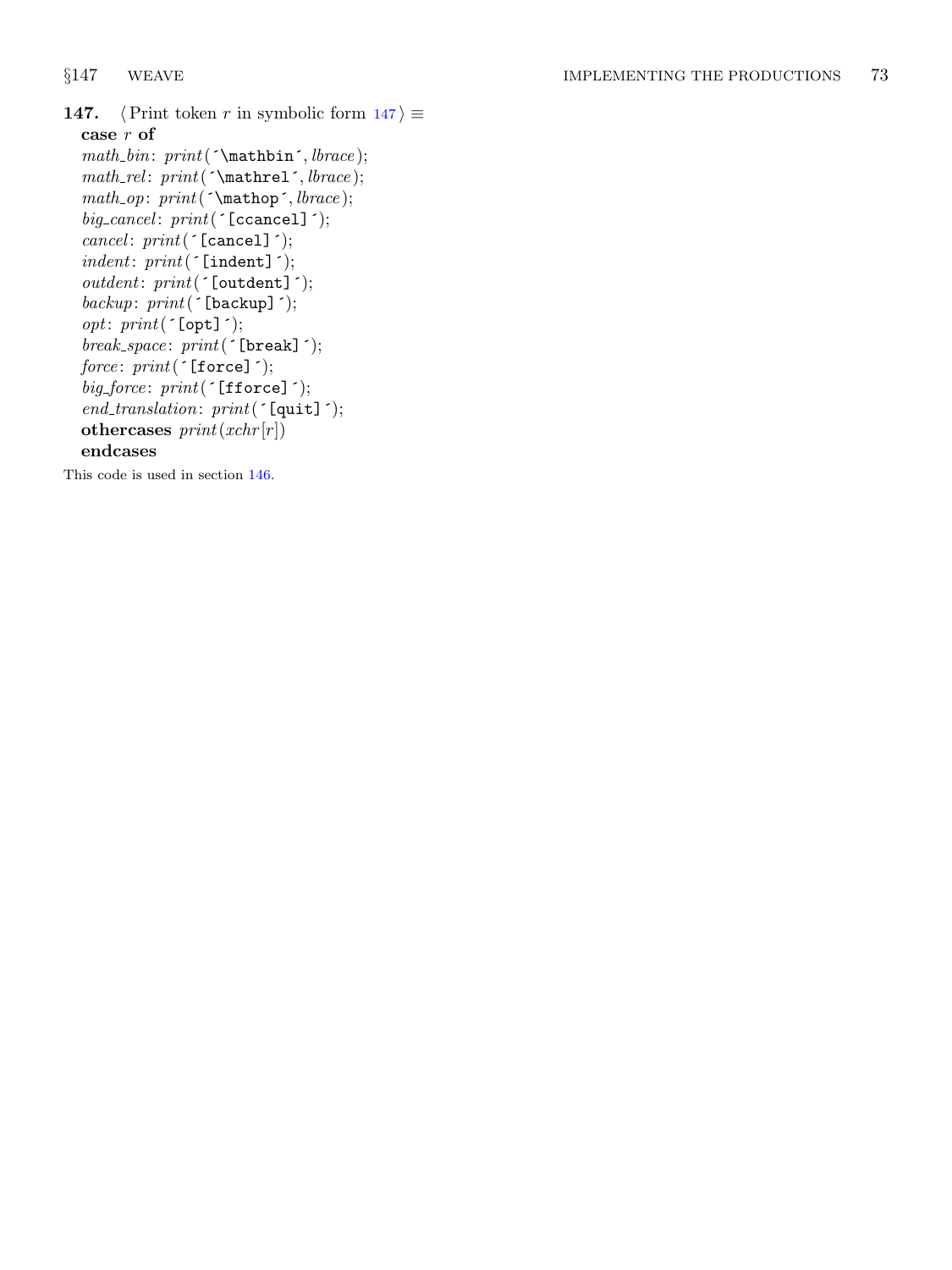148. The production rules listed above are embedded directly into the WEAVE program, since it is easier to do this than to write an interpretive system that would handle production systems in general. Several macros are defined here so that the program for each production is fairly short.

All of our productions conform to the general notion that some k consecutive scraps starting at some position j are to be replaced by a single scrap of some category c whose translation is composed from the translations of the disappearing scraps. After this production has been applied, the production pointer pp should change by an amount d. Such a production can be represented by the quadruple  $(j, k, c, d)$ . For example, the production 'simp math  $\rightarrow$  math' would be represented by ' $(pp, 2, math, -1)$ '; in this case the pointer pp should decrease by 1 after the production has been applied, because some productions with math in their second positions might now match, but no productions have math in the third or fourth position of their left-hand sides. Note that the value of  $d$  is determined by the whole collection of productions, not by an individual one. Consider the further example 'var-head math colon  $\rightarrow$  var-head intro', which is represented by  $(pp + 1, 2, intro, +1)$ ; the +1 here is deduced by looking at the grammar and seeing that no matches could possibly occur at positions  $\leq pp$  after this production has been applied. The determination of d has been done by hand in each case, based on the full set of productions but not on the grammar of Pascal or on the rules for constructing the initial scraps.

We also attach a serial number to each production, so that additional information is available when debugging. For example, the program below contains the statement 'reduce  $(pp + 1, 2, intro, +1)(52)$ ' when it implements the production just mentioned.

Before calling *reduce*, the program should have appended the tokens of the new translation to the tok\_mem array. We commonly want to append copies of several existing translations, and macros are defined to simplify these common cases. For example,  $app2(pp)$  will append the translations of two consecutive scraps, trans  $[pp]$ and  $trans[pp + 1]$ , to the current token list. If the entire new translation is formed in this way, we write 'squash  $(j, k, c, d)$ ' instead of 'reduce  $(j, k, c, d)$ '. For example, 'squash  $(pp, 2, math, -1)$ ' is an abbreviation for  $\langle app2(pp); reduce(pp, 2, math, -1)'.$ 

The code below is an exact translation of the production rules into Pascal, using such macros, and the reader should have no difficulty understanding the format by comparing the code with the symbolic productions as they were listed earlier.

Caution: The macros app, app1, app2, and app3 are sequences of statements that are not enclosed with begin and end, because such delimiters would make the Pascal program much longer. This means that it is necessary to write begin and end explicitly when such a macro is used as a single statement. Several mysterious bugs in the original programming of WEAVE were caused by a failure to remember this fact. Next time the author will know better.

```
define production(\texttt{\#}) \equivdebug \text{prod}(\texttt{\#})gubed;
        goto found
define reduce (\#) \equiv red (\#); productiondefine production\_end (#) \equivdebug \text{prod}(\texttt{\#})gubed;
        goto found ;
        end
define squash(\#) \equivbegin sq(\texttt{\#}); production_end
define app(\#) \equiv tok\_mem[tok\_ptr] \leftarrow #; incr(tok\_ptr){this is like app\_tok, but it doesn't test for overflow }
define app1 (\#) \equiv tok\_mem [tok\_ptr] \leftarrow tok\_flag + trans [\#]; incr (tok\_ptr)define app2 (\#) \equiv app1 (\#); app1 (\# + 1)define app3 (\#) \equiv app2 (\#); app1 (\# + 2)
```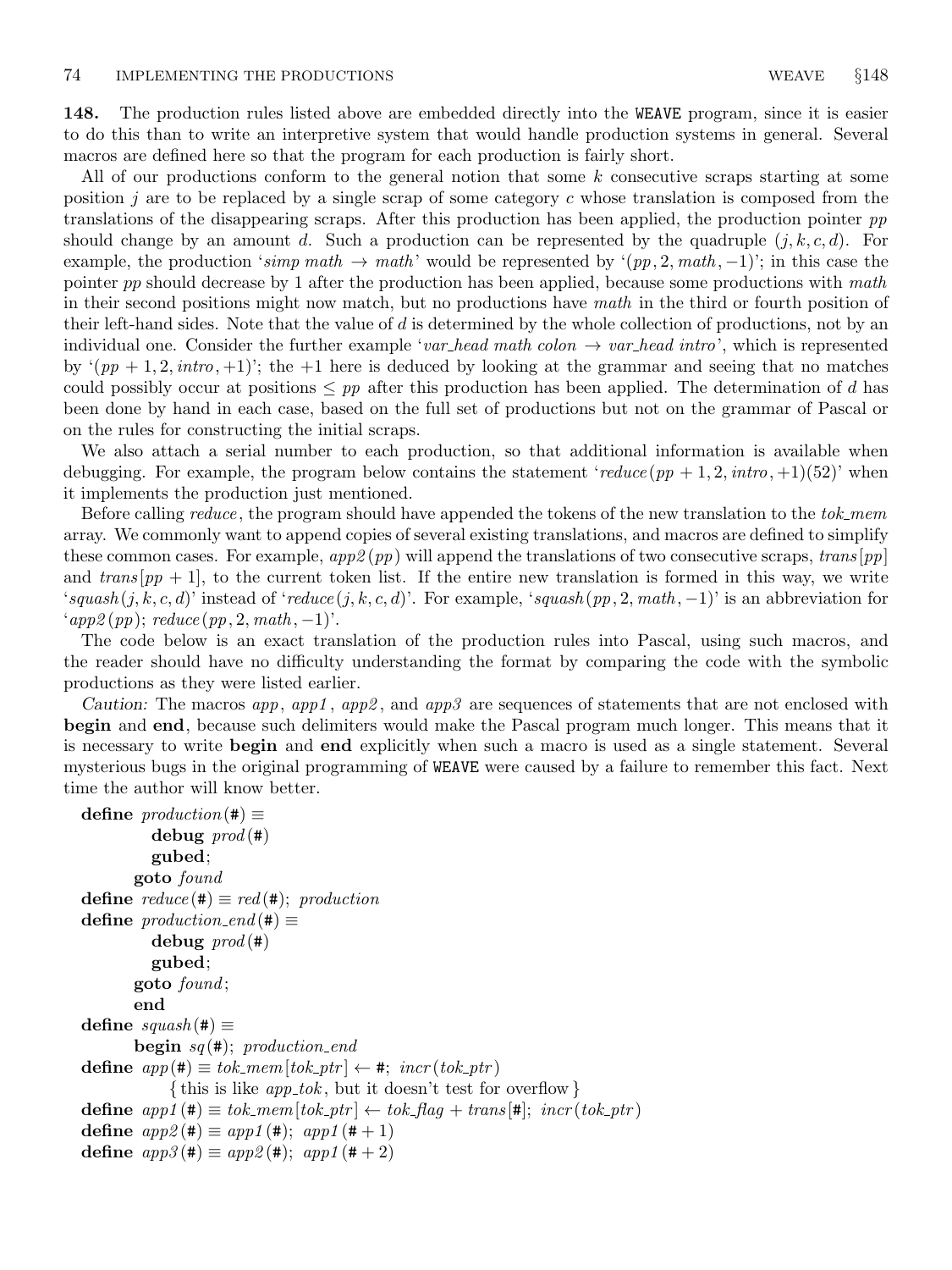<span id="page-60-0"></span>149. Let us consider the big case statement for productions now, before looking at its context. We want to design the program so that this case statement works, so we might as well not keep ourselves in suspense about exactly what code needs to be provided with a proper environment.

The code here is more complicated than it need be, since some popular Pascal compilers are unable to deal with procedures that contain a lot of program text. The *translate* procedure, which incorporates the case statement here, would become too long for those compilers if we did not do something to split the cases into parts. Therefore a separate procedure called *five cases* has been introduced. This auxiliary procedure contains approximately half of the program text that translate would otherwise have had. There's also a procedure called *alpha\_cases*, which turned out to be necessary because the best two-way split wasn't good enough. The procedure could be split further in an analogous manner, but the present scheme works on all compilers known to the author.

 $\langle$  Match a production at pp, or increase pp if there is no match 149 $\rangle \equiv$ 

```
if cat[pp] \leq alpha then
  if cat[pp] < alpha then five cases else alpha cases
```

```
else begin case cat[pp] of
  case_head: \langle153\rangle;
  casey: \langle154\rangle;
  clause: \langle Cases for clause155\rangle;
  cond: \langle156\rangle;
  elsie: \langle157\rangle;
  exp: \langle158\rangle;
  161 \rangle;proc: \langle164\rangle;
  record head: \langle165\rangle;
  semi: \langle166\rangle;
  stmt: \langle168\rangle;
  terminator: \langle169\rangle;
  var_head: \langle170\rangle;
  othercases do_nothing
  endcases;
  incr(pp); { if no match was found, we move to the right }
```
found: end

This code is used in section [175.](#page-67-0)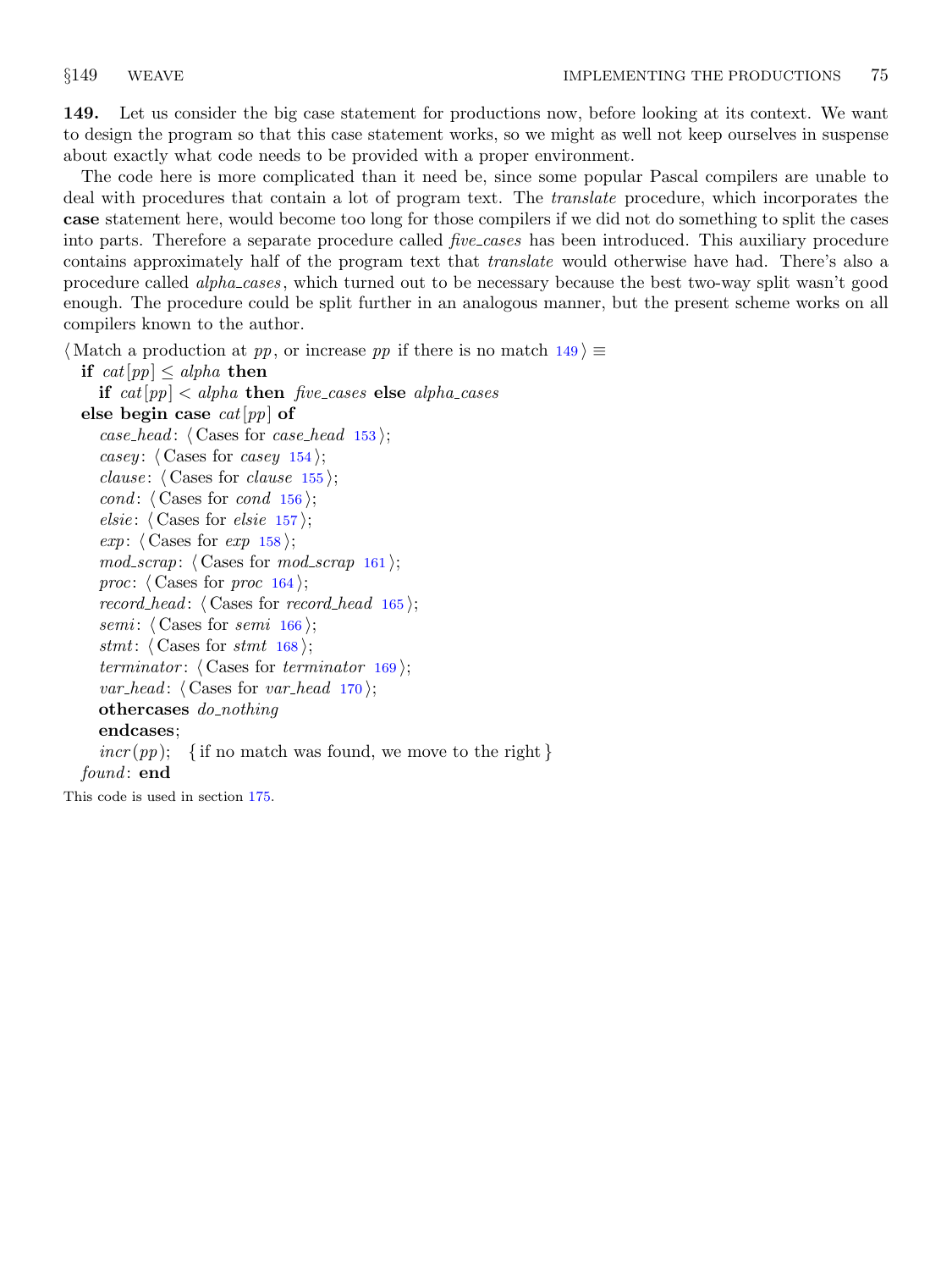<span id="page-61-0"></span>150. Here are the procedures that need to be present for the reason just explained.

```
\langle Declaration of subprocedures for translate 150 \rangle \equivprocedure five\text{-}cases; { handles almost half of the syntax }
  label found;
  begin case cat[pp] of
  beginning: \langle Cases for beginning 152\rangle;
  intro: \langle159\rangle;
  math: \langle160\rangle;
  open: \langle Cases for open162\rangle;
  167 \rangle;othercases do_nothing
  endcases;
  incr(pp); { if no match was found, we move to the right }
found: end:procedure alpha_cases;
  label found;
  begin \langle Cases for alpha 151\rangle;
  incr(pp); { if no match was found, we move to the right }
found: end;
```
This code is used in section [179.](#page-68-0)

151. Now comes the code that tries to match each production starting with a particular type of scrap. Whenever a match is discovered, the *squash* or *reduce* macro will cause the appropriate action to be performed, followed by goto found .

 $\langle$  Cases for *alpha* 151 $\rangle \equiv$ if  $cat[pp + 1] = math$  then begin if  $cat[pp + 2] = colon$  then  $squash(pp + 1, 2, math, 0)(1)$ else if  $cat[pp + 2] = omega$  then begin app1 (pp); app(" $\mathbf{u}$ "); app(" $\mathbf{\hat{s}}$ "); app1 (pp + 1); app(" $\mathbf{\hat{s}}$ "); app(" $\mathbf{u}$ "); app(indent);  $app1 (pp + 2);$   $reduce (pp, 3, clause, -2)(2);$ end; end else if  $cat[pp + 1] = omega$  then begin app1 (pp); app(" $\sqcup$ "); app(indent); app1 (pp + 1); reduce (pp, 2, clause, -2)(3); end else if  $cat[pp + 1] = simp$  then  $squash(pp + 1, 1, math, 0)(4)$ This code is used in section 150. 152. (Cases for beginning  $152$ )  $\equiv$ if  $cat[pp + 1] = close$  then begin if  $(cat[pp + 2] = terminalor) \vee (cat[pp + 2] = stmt)$  then squash  $(pp, 3, stmt, -2)(5)$ ; end else if  $cat[pp + 1] = stmt$  then

begin app1 (pp); app(break\_space); app1 (pp + 1); reduce (pp, 2, beginning, -1)(6);

end

This code is used in section 150.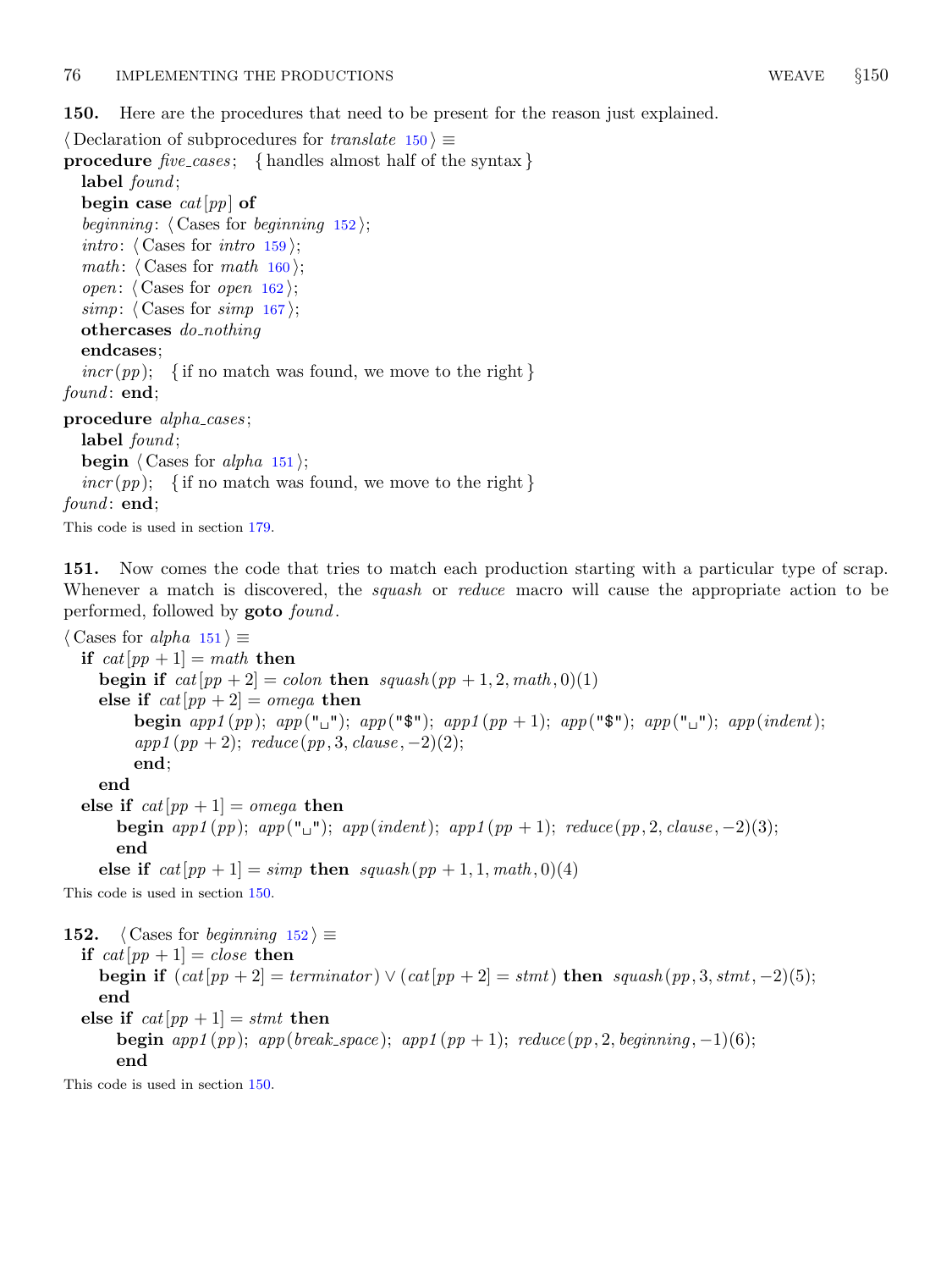<span id="page-62-0"></span>153. (Cases for *case\_head*  $153$ )  $\equiv$ if  $cat[pp + 1] = casey$  then begin if  $cat[pp + 2] = clause$  then **begin** app1(pp); app(outdent); app2(pp + 1); reduce(pp, 3, case\_head, 0)(7); end; end else if  $cat[pp + 1] = close$  then begin if  $cat[pp + 2] = termination$  then begin app1 (pp); app(cancel); app(outdent); app2 (pp + 1); reduce (pp, 3, stmt, -2)(8); end; end else if  $cat[pp + 1] = stmt$  then begin  $app1(pp)$ ;  $app(force)$ ;  $app1(pp + 1)$ ;  $reduce(pp, 2, case\_head, 0)(9)$ ; end This code is used in section [149.](#page-60-0) 154. (Cases for casey  $154$ )  $\equiv$ if  $cat[pp + 1] = clause$  then  $squash(pp, 2, case\_head, 0)(10)$ This code is used in section [149.](#page-60-0) 155.  $\langle$  Cases for *clause* 155 $\rangle \equiv$ if  $cat[pp + 1] = stmt$  then begin app1 (pp); app(break\_space); app1 (pp + 1); app(cancel); app(outdent); app(force);  $reduce(pp, 2, stmt, -2)(11);$ end This code is used in section [149.](#page-60-0) 156.  $\langle$  Cases for *cond* 156  $\rangle \equiv$ if  $(cat[pp + 1] = clause) \wedge (cat[pp + 2] = stmt)$  then if  $cat[pp + 3] = elsie$  then begin app2(pp); app(break\_space); app2(pp + 2); app(" $\Box$ "); app(cancel);  $reduce(pp, 4, clause, -2)(12);$ end else begin  $app2(pp)$ ;  $app(break-space)$ ;  $app1(pp + 2)$ ;  $app(cancel)$ ;  $app(outdent)$ ;  $app(force)$ ;  $reduce(pp, 3, stmt, -2)(13);$ end This code is used in section [149.](#page-60-0)

157. (Cases for *elsie* 157)  $\equiv$  $squash(pp, 1, intro, -3)(14)$ This code is used in section [149.](#page-60-0)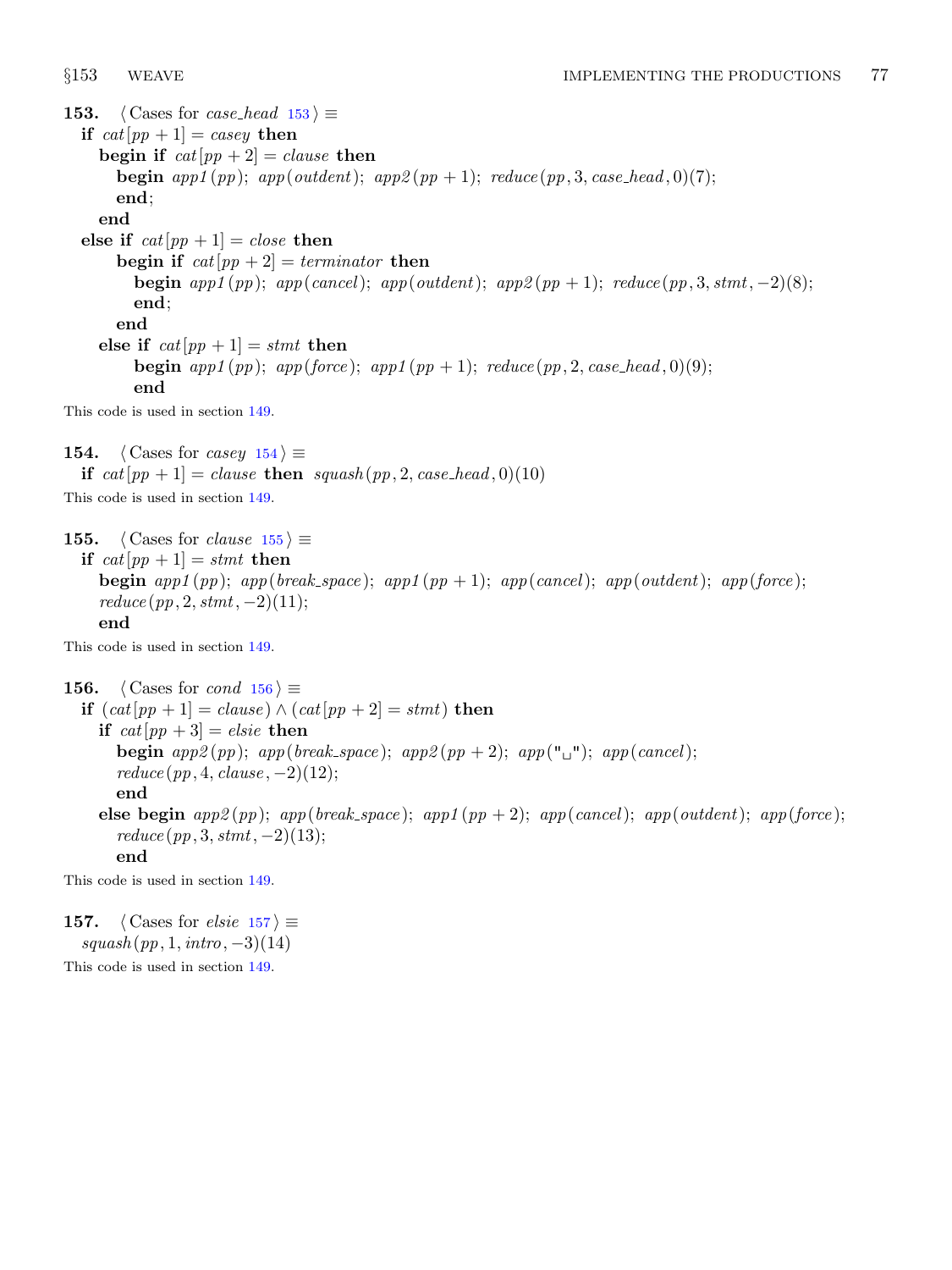<span id="page-63-0"></span>158.  $\langle$  Cases for  $exp\ 158 \rangle \equiv$ if  $cat[pp + 1] = math$  then begin if  $cat[pp + 2] = simp$  then if  $cat[pp + 3] \neq simp$  then begin  $app3(pp)$ ;  $app("}$ ");  $reduce(pp, 3, math, -1)(15)$ ; end; end else if  $cat[pp + 1] = simp$  then if  $cat[pp + 2] \neq simp$  then begin  $app2(pp)$ ;  $app("}")$ ;  $reduce(pp, 2, math, -1)(16)$ ;

$$
\operatorname{end}
$$

This code is used in section [149.](#page-60-0)

159.  $\langle$  Cases for *intro* 159  $\rangle \equiv$ if  $cat[pp + 1] = stmt$  then begin app1 (pp); app(" $\sqcup$ "); app(opt); app("7"); app(cancel); app1 (pp + 1);  $reduce(pp, 2, stmt, -2)(17);$ end

This code is used in section [150.](#page-61-0)

160.  $\langle$  Cases for math 160  $\rangle \equiv$ if  $cat[pp + 1] = close$  then begin  $app("$")$ ;  $app1(pp)$ ;  $app("$")$ ;  $reduce(pp, 1, stmt, -2)(18)$ ; end else if  $cat[pp + 1] = colon$  then begin app(force); app(backup); app(" $\mathcal{F}$ "); app1(pp); app(" $\mathcal{F}$ "); app1(pp + 1);  $reduce (pp, 2, intro, -3)(19);$ end else if  $cat[pp + 1] = math$  then  $squash(pp, 2, math, -1)(20)$ else if  $cat[pp + 1] = simp$  then  $squash(pp, 2, math, -1)(21)$ else if  $cat[pp + 1] = stmt$  then begin app(" $\mathfrak{F}$ "); app( $(pp)$ ; app(" $\mathfrak{F}$ "); app(indent); app(break\_space); app1(pp + 1);  $app(cancel); app(outdent); app(force); reduce(pp, 2, stmt, -2)(22);$ end else if  $cat[pp + 1] = termination$  then begin app("\$"); app1(pp); app("\$"); app1(pp + 1); reduce  $(pp, 2, \text{stmt}, -2)(23)$ ; end

This code is used in section [150.](#page-61-0)

161.  $\langle$  Cases for mod\_scrap 161  $\rangle \equiv$ if  $(cat[pp + 1] = termination) \vee (cat[pp + 1] = semi)$  then begin  $app2(pp)$ ;  $app(force)$ ;  $reduce(pp, 2, stmt, -2)(24)$ ; end else  $squash(pp, 1, simp, -2)(25)$ 

This code is used in section [149.](#page-60-0)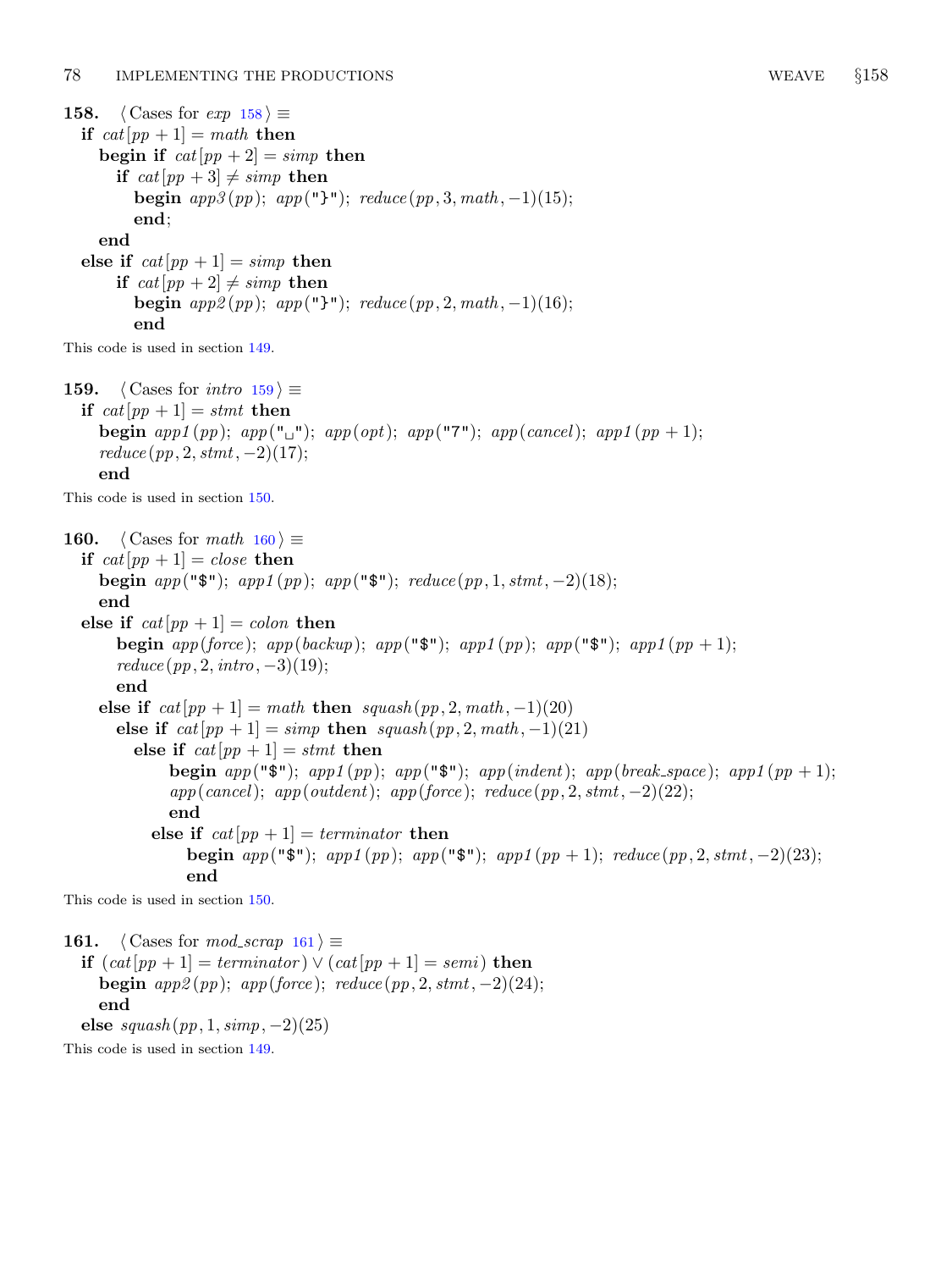<span id="page-64-0"></span>162. (Cases for *open* 162)  $\equiv$ if  $(cat[pp + 1] = case\_head) \wedge (cat[pp + 2] = close)$  then begin app1 (pp); app(" $\mathcal{F}$ "); app(cancel); app1 (pp + 1); app(cancel); app(outdent); app(" $\mathcal{F}$ ");  $app1(pp+2);$  reduce  $(pp, 3, math, -1)(26);$ end else if  $cat[pp + 1] = close$  then begin app1 (pp); app("\"); app(","); app1 (pp + 1); reduce (pp, 2, math, -1)(27); end else if  $cat[pp + 1] = math$  then  $\langle$  Cases for open math 163 $\rangle$ else if  $cat[pp + 1] = proc$  then begin if  $cat[pp + 2] = intro$  then begin app(math\_op); app(cancel); app1(pp + 1); app("}"); reduce(pp + 1, 2, math, 0)(34); end; end else if  $cat[pp + 1] = simp$  then  $squash(pp + 1, 1, math, 0)$ (35) else if  $(cat[pp + 1] = stmt) \wedge (cat[pp + 2] = close)$  then begin app1 (pp); app(" $\mathfrak{F}$ "); app(cancel); app1 (pp + 1); app(cancel); app(" $\mathfrak{F}$ ");  $app1(pp+2);$   $reduce(pp, 3, math, -1)(36);$ end else if  $cat[pp + 1] = var\_head$  then begin if  $cat[pp + 2] = intro$  then begin  $app(math\_op);$   $app(cancel);$   $app1(pp+1);$   $app("]^"$ ;  $reduce (pp + 1, 2, math, 0) (37);$ end; end This code is used in section [150.](#page-61-0) 163.  $\langle$  Cases for *open math* 163 $\rangle \equiv$ **begin if**  $(cat[pp + 2] = case\_head) \wedge (cat[pp + 3] = close)$  then begin app2(pp); app(" $\mathfrak{F}$ "); app(cancel); app1(pp + 2); app(cancel); app(outdent); app(" $\mathfrak{F}$ ");  $app1 (pp + 3);$   $reduce (pp, 4, math, -1)(28);$ end else if  $cat[pp + 2] = close$  then  $squash(pp, 3, math, -1)(29)$ else if  $cat[pp + 2] = colon$  then  $squash(pp + 1, 2, math, 0)(30)$ else if  $cat[pp + 2] = proc$  then begin if  $cat[pp + 3] = intro$  then begin  $app1(pp+1)$ ;  $app(math\_op)$ ;  $app(cancel)$ ;  $app1(pp+2)$ ;  $app("]<sup>n</sup>$ ;  $reduce (pp + 1, 3, math, 0)(31);$ end; end else if  $cat[pp + 2] = semi$  then begin  $app2(pp + 1); app("\\"); app("","); app(opt); app("5");$  $reduce (pp + 1, 2, math, 0) (32);$ end else if  $cat[pp + 2] = var\_head$  then begin if  $cat[pp + 3] = intro$  then begin  $app1(pp+1)$ ;  $app(math\_op)$ ;  $app(cancel)$ ;  $app1(pp+2)$ ;  $app("Y")$ ;  $reduce (pp + 1, 3, math, 0) (33);$ end; end;

## end

This code is used in section 162.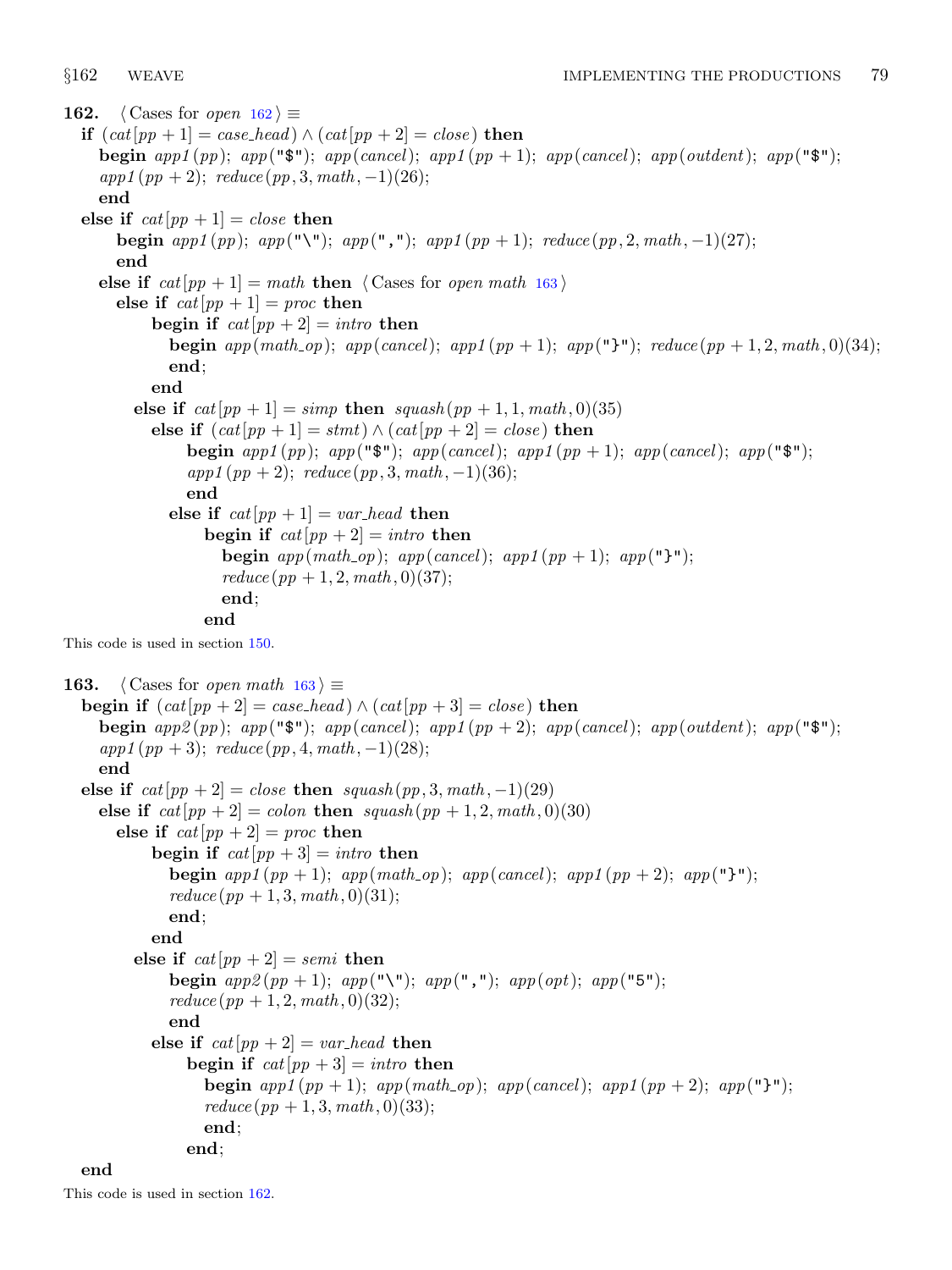<span id="page-65-0"></span>164. (Cases for *proc*  $164$ )  $\equiv$ if  $cat[pp + 1] = beginning$  then begin if  $(cat[pp + 2] = close) \wedge (cat[pp + 3] = termination)$  then begin app1(pp); app(cancel); app(outdent); app3(pp + 1); reduce(pp, 4, stmt, -2)(38); end; end else if  $cat[pp + 1] = stmt$  then begin app1 $(pp)$ ; app(break\_space); app1 $(pp + 1)$ ; reduce  $(pp, 2, proc, -2)(39)$ ; end This code is used in section [149.](#page-60-0) 165. (Cases for record head  $165 \equiv$ if  $(cat[pp + 1] = intro) \wedge (cat[pp + 2] = casey)$  then begin app2(pp); app(" $\sqcup$ "); app(cancel); app1(pp + 2); reduce(pp, 3, casey, -2)(40); end else begin  $app(indent)$ ;  $app1(pp)$ ;  $app(cancel)$ ;  $reduce(pp, 1, case\_head, 0)(41)$ ; end This code is used in section [149.](#page-60-0)

166. (Cases for semi  $166$ )  $\equiv$  $squash(pp, 1, termination, -3)(42)$ This code is used in section [149.](#page-60-0)

167. (Cases for simp  $167$ )  $\equiv$ if cat[pp + 1] = close then squash  $(pp, 1, \text{stmt}, -2)(43)$ else if  $cat[pp + 1] = colon$  then **begin** app(force); app(backup); app2(pp); reduce(pp, 2, intro,  $-3$ )(44); end else if  $cat[pp + 1] = math$  then  $squash(pp, 2, math, -1)(45)$ else if  $cat[pp + 1] = mod\_scrap$  then  $squash(pp, 2, mod\_scrap, 0)$ (46) else if  $cat[pp + 1] = simp$  then  $squash(pp, 2, simp, -2)(47)$ else if  $cat[pp + 1] = terminateor$  then  $squash(pp, 2, stmt, -2)(48)$ This code is used in section [150.](#page-61-0)

168. (Cases for stmt  $168$ )  $\equiv$ if  $cat[pp + 1] = stmt$  then begin app1 (pp); app(break\_space); app1 (pp + 1); reduce (pp, 2, stmt, -2)(49); end

This code is used in section [149.](#page-60-0)

169.  $\langle$  Cases for terminator 169 $\rangle \equiv$  $squash(pp, 1, stmt, -2)(50)$ 

This code is used in section [149.](#page-60-0)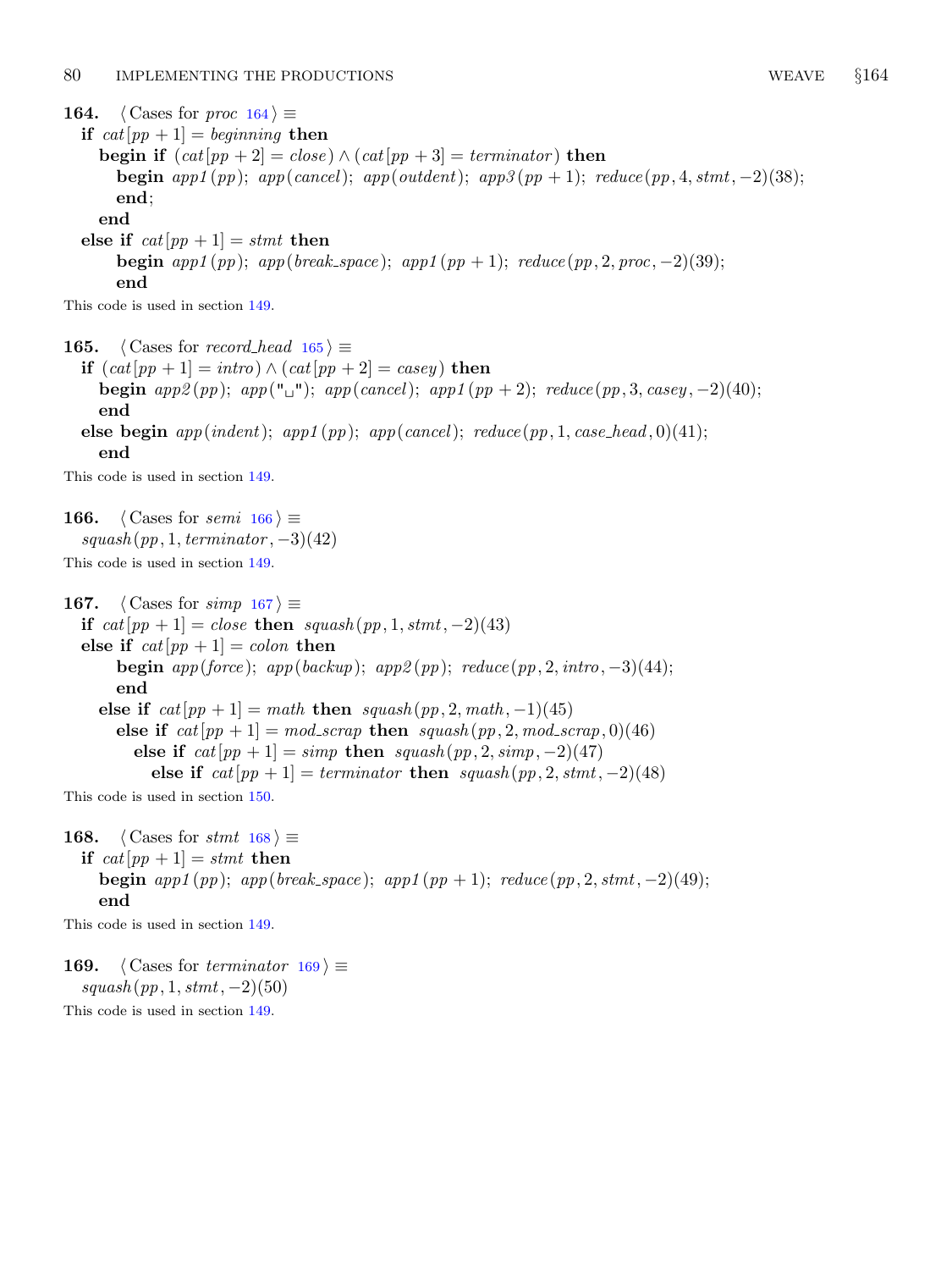<span id="page-66-0"></span>170.  $\langle$  Cases for *var\_head* 170  $\rangle \equiv$ if  $cat[pp + 1] = beginning$  then  $squash(pp, 1, stmt, -2)(51)$ else if  $cat[pp + 1] = math$  then begin if  $cat[pp + 2] = colon$  then begin app("\\,\\,\app1(pp + 1); app("\\,\\\,\app1(pp + 2); reduce (pp + 1, 2, intro, +1)(52); end; end else if  $cat[pp + 1] = simp$  then begin if  $cat[pp + 2] = colon$  then  $squash(pp + 1, 2, intro, +1)(53);$ end else if  $cat[pp + 1] = stmt$  then begin app1 (pp); app(break\_space); app1 (pp + 1); reduce (pp, 2, var\_head, -2)(54); end

This code is used in section [149.](#page-60-0)

171. The 'freeze\_text' macro is used to give official status to a token list. Before saying freeze\_text, items are appended to the current token list, and we know that the eventual number of this token list will be the current value of  $text\_ptr$ . But no list of that number really exists as yet, because no ending point for the current list has been stored in the tok-start array. After saying freeze-text, the old current token list becomes legitimate, and its number is the current value of  $text\_ptr - 1$  since  $text\_ptr$  has been increased. The new current token list is empty and ready to be appended to. Note that freeze\_text does not check to see that text ptr hasn't gotten too large, since it is assumed that this test was done beforehand.

define  $\text{freeze}\text{.text} \equiv \text{incr}(\text{text}\text{.ptr})$ ;  $\text{tok}\text{.start}[\text{text}\text{.ptr}] \leftarrow \text{tok}\text{.ptr}$ 

172. The 'reduce' macro used in our code for productions actually calls on a procedure named 'red', which makes the appropriate changes to the scrap list.

```
procedure red(j: sixteen_bits; k: eight_bits; c: eight_bits; d: integer);
  var i: 0.. max_scraps; {index into scrap memory}
  begin cat[j] \leftarrow c; trans[j] \leftarrow text\_ptr; freeze_text;
  if k > 1 then
     begin for i \leftarrow j + k to lo_ptr do
        begin cat[i - k + 1] \leftarrow cat[i]; trans[i - k + 1] \leftarrow trans[i];end;
     lo_{\text{-}} ptr \leftarrow lo_{\text{-}} ptr - k + 1;end;
  \langle Change pp to max(scrap_base,pp+d) 173\rangle;
  end;
```

```
173. \langle \text{Change } pp \text{ to } \max(\text{scrap\_base}, pp+d) \text{ } 173 \rangle \equivif pp + d \geq scrap\_base then pp \leftarrow pp + delse pp \leftarrow scrap\_base
```
This code is used in sections 172 and [174.](#page-67-0)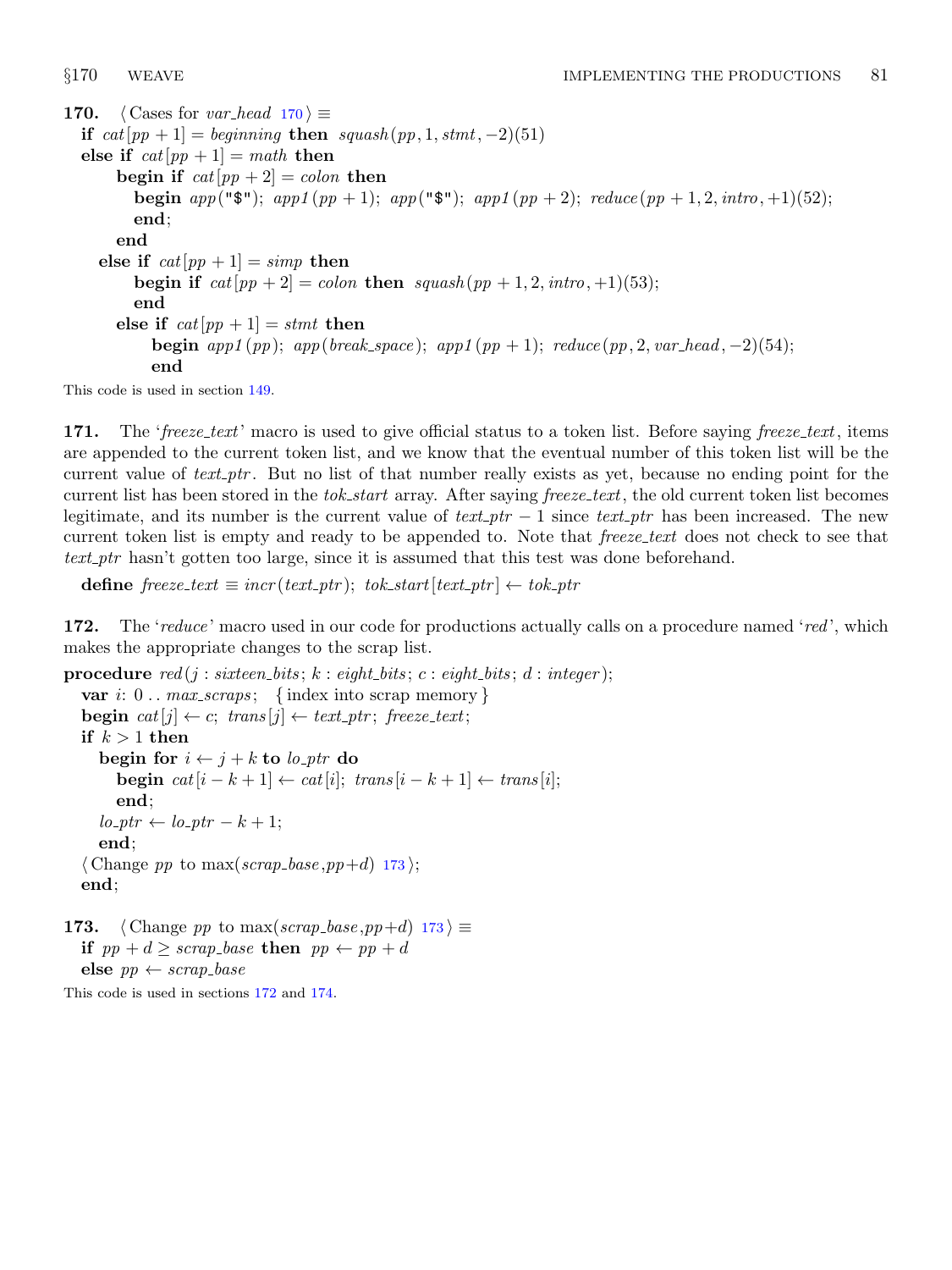<span id="page-67-0"></span>174. Similarly, the 'squash' macro invokes a procedure called 'sq'. This procedure takes advantage of the simplification that occurs when  $k = 1$ .

```
procedure sq(j: sixteen\_bits; k: eight\_bits; c: eight\_bits; d: integer);var i: 0.. max_scraps; {index into scrap memory}
  begin if k = 1 then
    begin cat[j] \leftarrow c; 173 \rangle;
    end
 else begin for i \leftarrow j to j + k - 1 do
      begin app1 (i);end;
    red(j, k, c, d);end;
 end;
```
175. Here now is the code that applies productions as long as possible. It requires two local labels (found and *done*), as well as a local variable  $(i)$ .

 $\langle$  Reduce the scraps using the productions until no more rules apply 175  $\rangle \equiv$ 

**loop begin** (Make sure the entries  $cat[pp \dots (pp + 3)]$  are defined 176); if  $(tok\_ptr + 8 > max\_toks) \vee (text\_ptr + 4 > max\_texts)$  then begin stat if  $tok\_ptr > max\_tok\_ptr$  then  $max\_tok\_ptr \leftarrow tok\_ptr;$ if text ptr > max txt ptr then max txt ptr  $\leftarrow$  text ptr; tats overflow(´token/text´); end; if  $pp > lo\_ptr$  then goto done;  $\langle$  Match a production at pp, or increase pp if there is no match [149](#page-60-0) $\rangle$ ; end; done:

This code is used in section [179.](#page-68-0)

176. If we get to the end of the scrap list, category codes equal to zero are stored, since zero does not match anything in a production.

```
\langle Make sure the entries cat[pp . . (pp + 3)] are defined 176\rangle \equivif lo\_ptr < pp + 3 then
      begin repeat if hi\_ptr \leq scrap\_ptr then
             begin \text{incr}(lo{\text{-}}ptr);cat[lo\_ptr] \leftarrow cat[hi\_ptr]; trans [lo\_ptr] \leftarrow trans[hi\_ptr];
             incr(hi\_ptr);end;
      until (hi_{\scriptscriptstyle\perp} ptr > \text{scrap}_{\scriptscriptstyle\perp} ptr) \vee (lo_{\scriptscriptstyle\perp} ptr = pp + 3);for i \leftarrow lo\_ptr + 1 to pp + 3 do cat[i] \leftarrow 0;
      end
```
This code is used in section 175.

177. If WEAVE is being run in debugging mode, the production numbers and current stack categories will be printed out when *tracing* is set to 2; a sequence of two or more irreducible scraps will be printed out when *tracing* is set to 1.

```
\langle9 \rangle +≡
 debug tracing: 0 \ldots 2; { can be used to show parsing details }
 gubed
```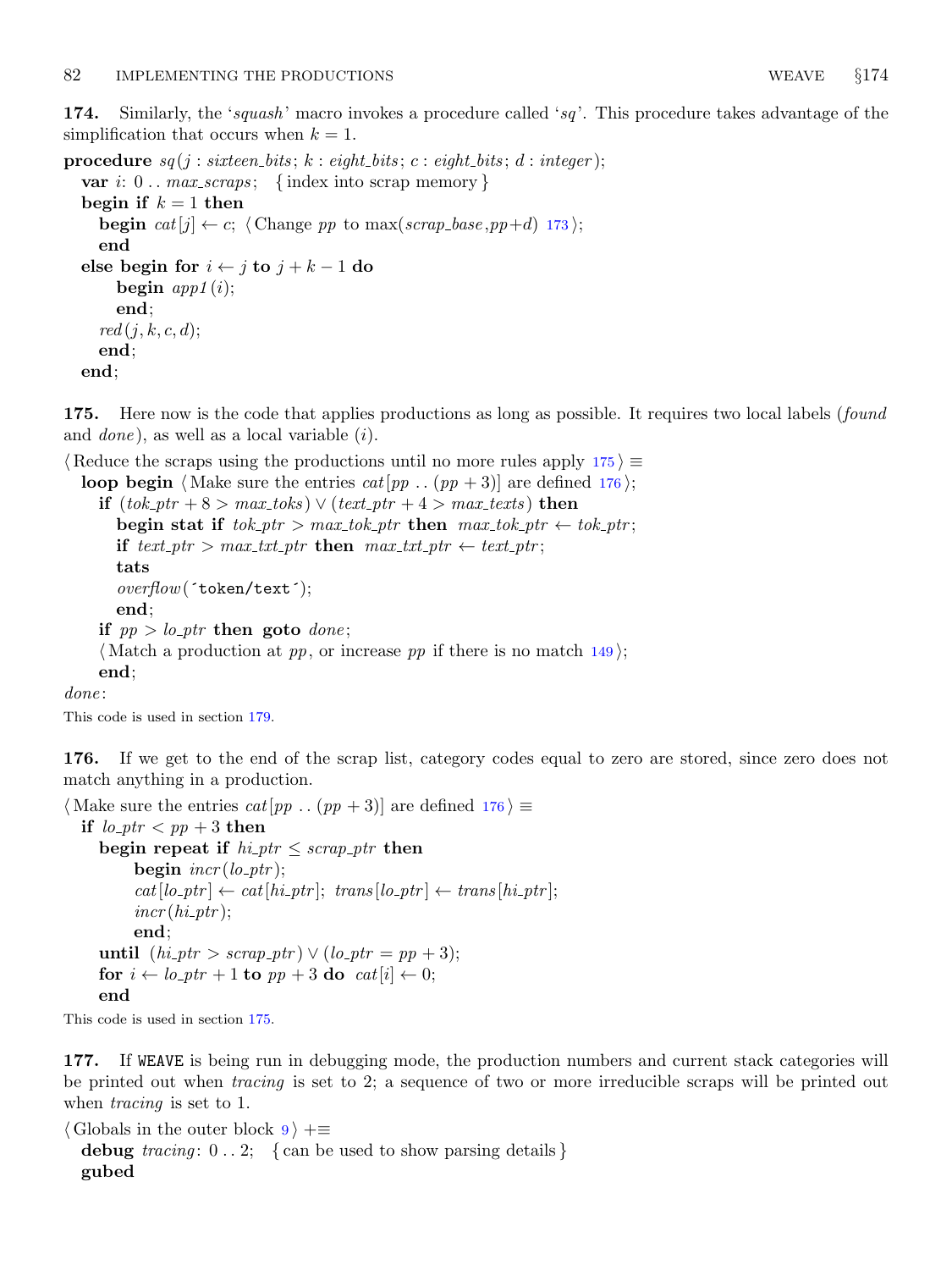<span id="page-68-0"></span>178. The prod procedure is called in debugging mode just after reduce or squash; its parameter is the number of the production that has just been applied.

debug procedure  $prod(n : eight\_bits);$  {shows current categories} var  $k: 1$ ... max\_scraps; {index into cat} begin if  $\text{tracing} = 2$  then begin  $print\_nl(n:1, \dots)$ ; for  $k \leftarrow \text{scrap\_base}$  to  $\text{lo\_ptr}$  do begin if  $k = pp$  then  $print(*)$  else  $print({\underline{\ } \, \cdot \,})$ ;  $print\_cat(cat[k])$ ; end; if  $hi_ptr \leq \text{scrap\_ptr}$  then  $print(\text{'}\dots\text{'});$  {indicate that more is coming} end; end; gubed

179. The translate function assumes that scraps have been stored in positions scrap\_base through scrap\_ptr of cat and trans. It appends a terminator scrap and begins to apply productions as much as possible. The result is a token list containing the translation of the given sequence of scraps.

After calling translate, we will have text-ptr  $+3 \leq$  max-texts and tok-ptr  $+6 \leq$  max-toks, so it will be possible to create up to three token lists with up to six tokens without checking for overflow. Before calling translate, we should have text ptr  $\langle$  max texts and scrap ptr  $\langle$  max scraps, since translate might add a new text and a new scrap before it checks for overflow.

 $\langle$  Declaration of subprocedures for *translate* [150](#page-61-0)  $\rangle$ function  $\text{translation: } text\_pointer; \{ \text{ converts a sequence of scraps} \}$ label *done*, found; var i:  $1 \ldots max\_scraps; \{ index into cat \}$ j:  $0 \ldots max\_scraps; \{ runs through final scraps\}$ debug k:  $0$ .. long\_buf\_size; {index into buffer } gubed **begin**  $pp \leftarrow scrap\_base$ ;  $lo\_ptr \leftarrow pp - 1$ ;  $hi\_ptr \leftarrow pp$ ; If tracing, print an indication of where we are  $182$ ;

(Reduce the scraps using the productions until no more rules apply  $175$ ); **if**  $(lo_ptr = scrap\_base) \land (cat[lo_ptr] ≠ math)$  then translate ← trans[lo\_ptr] else  $\langle$  Combine the irreducible scraps that remain [180](#page-69-0) $\rangle$ ; end;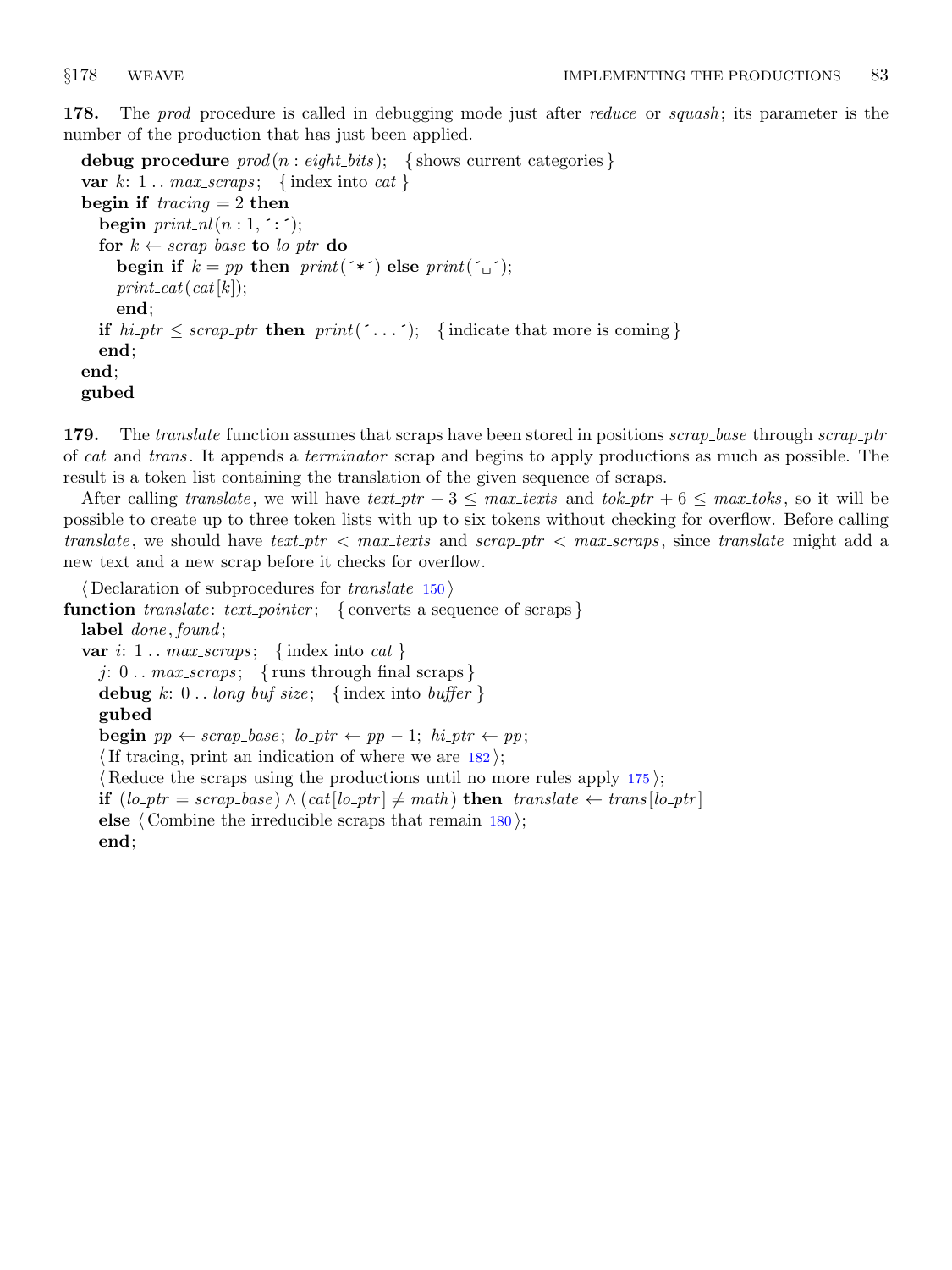<span id="page-69-0"></span>180. If the initial sequence of scraps does not reduce to a single scrap, we concatenate the translations of all remaining scraps, separated by blank spaces, with dollar signs surrounding the translations of math scraps.

 $\langle$  Combine the irreducible scraps that remain  $180 \rangle \equiv$ 

181. (If semi-tracing, show the irreducible scraps  $181$ )  $\equiv$ 

```
begin \langle If semi-tracing, show the irreducible scraps 181\rangle;
  for j \leftarrow \text{scrap\_base} to \text{lo\_ptr} do
     begin if j \neq \text{scrap\_base} then
        begin app("<sup>"</sup>);
        end;
     if cat[j] = math then
        begin app("$");
        end;
     app1(j);if cat[j] = math then
        begin app("$");
        end;
     if tok\_ptr + 6 > max\_toks then overflow('token');
     end;
  freeze\_text; translate \leftarrow text\_ptr-1;end
This code is used in section 179.
```
debug if  $(log_p tr > scrap\_base) \wedge (tracing = 1)$  then begin  $print_n((\text{Irreducible}_\text{u}\text{scrap}_\text{u}\text{sequence}_\text{u}\text{in}_\text{u}\text{section}_\text{u'}, \text{module}.\text{count}: 1); \text{ print\_ln}(\text{'}:');$ mark harmless ; for  $j \leftarrow \text{scrap}\text{-}\text{base}$  to  $\text{lo}\text{-}\text{ptr}$  do begin  $print('_1$ ; print\_cat(cat[j]); end; end; gubed

This code is used in section 180.

```
182. \langle If tracing, print an indication of where we are 182\rangle \equivdebug if tracing = 2 then
     begin print\_nl (Tracing after l. ´, line : 1, ´: ´); mark harmless;
     if loc > 50 then
       begin print(\cdot \dots \cdot);for k \leftarrow loc - 50 to loc do print(xchr[buffer[k - 1]]);
       end
     else for k \leftarrow 1 to loc do print(xchr[buffer[k - 1]]);
     end
  gubed
This code is used in section 179.
```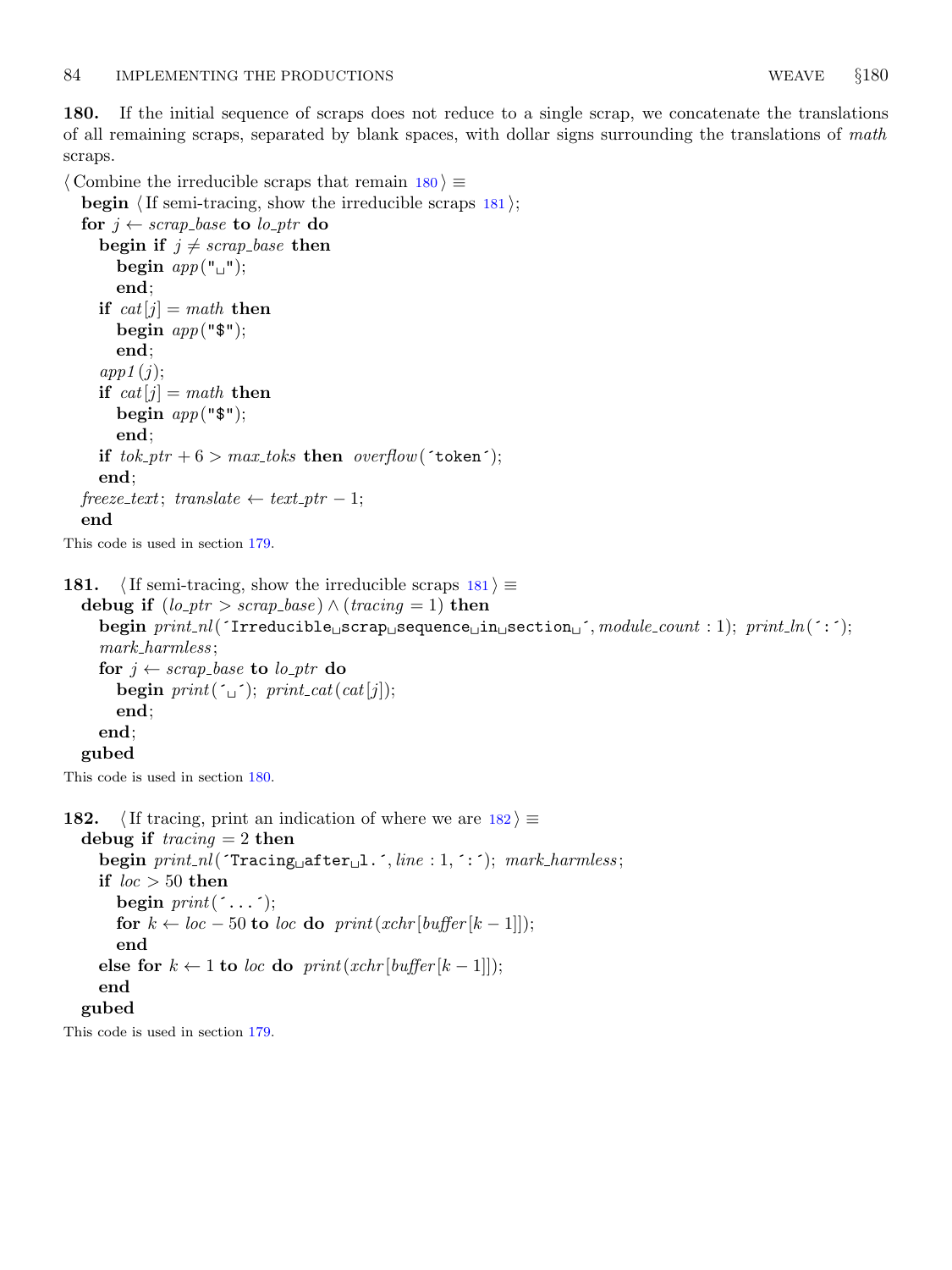<span id="page-70-0"></span>183. Initializing the scraps. If we are going to use the powerful production mechanism just developed, we must get the scraps set up in the first place, given a Pascal text. A table of the initial scraps corresponding to Pascal tokens appeared above in the section on parsing; our goal now is to implement that table. We shall do this by implementing a subroutine called *Pascal parse* that is analogous to the *Pascal xref* routine used during phase one.

Like Pascal ref, the Pascal parse procedure starts with the current value of next control and it uses the operation next control  $\leftarrow$  get next repeatedly to read Pascal text until encountering the next '|' or '{', or until next\_control  $\geq$  format. The scraps corresponding to what it reads are appended into the cat and trans arrays, and *scrap\_ptr* is advanced.

Like prod, this procedure has to split into pieces so that each part is short enough to be handled by Pascal compilers that discriminate against long subroutines. This time there are two split-off routines, called easy\_cases and sub\_cases.

After studying *Pascal parse*, we will look at the sub-procedures *app comment*, *app octal*, and *app hex* that are used in some of its branches.

 $\langle$  Declaration of the *app\_comment* procedure [195](#page-74-0) $\rangle$ 

Declaration of the *app\_octal* and *app\_hex* procedures  $196$ 

Declaration of the easy cases procedure  $186$ 

 $\langle$  Declaration of the *sub cases* procedure [192](#page-73-0) $\rangle$ 

```
procedure Pascal_parse; { creates scraps from Pascal tokens }
  label reswitch, exit;
```

```
var j: 0 \dots \text{long_buf\_size}; {index into buffer }
```
p: name\_pointer; { identifier designator }

```
begin while next-control \leq format do
```

```
begin \langle Append the scrap appropriate to next control185\rangle;
next_{control} \leftarrow get_{next};
```
if  $(next_{control} = "\r") \vee (next_{control} = "\r")$  then return;

```
end;
```

```
exit: end;
```
184. The macros defined here are helpful abbreviations for the operations needed when generating the scraps. A scrap of category c whose translation has three tokens  $t_1, t_2, t_3$  is generated by  $\mathfrak{so}(t_1)(t_2)(t_3)(c)$ , etc.

```
define s\theta(#) \equiv incr(scrap_ptr); cat[scrap_ptr] \leftarrow #; trans [scrap_ptr] \leftarrow text_ptr; freeze_text;
         end
define s1 (\#) \equiv app(\#); s0define s2 (\#) \equiv app(\#); \; s1define s3(\#) \equiv app(\#); s2define s_4(\textbf{\#}) \equiv app(\textbf{\#}); s3define sc\ell \equiv begin s\elldefine sc3 \equiv begin s3define sc2 \equiv begin s2define \mathit{sc1} \equiv \text{begin } \mathit{sl}define sc\theta (#) \equivbegin \text{incr}(scrap\_ptr); \text{cat}[scrap\_ptr] \leftarrow #; \text{trans}[scrap\_ptr] \leftarrow 0;
            end
define comment\_scrap(\#) \equivbegin app(*); app{}_comment;end
```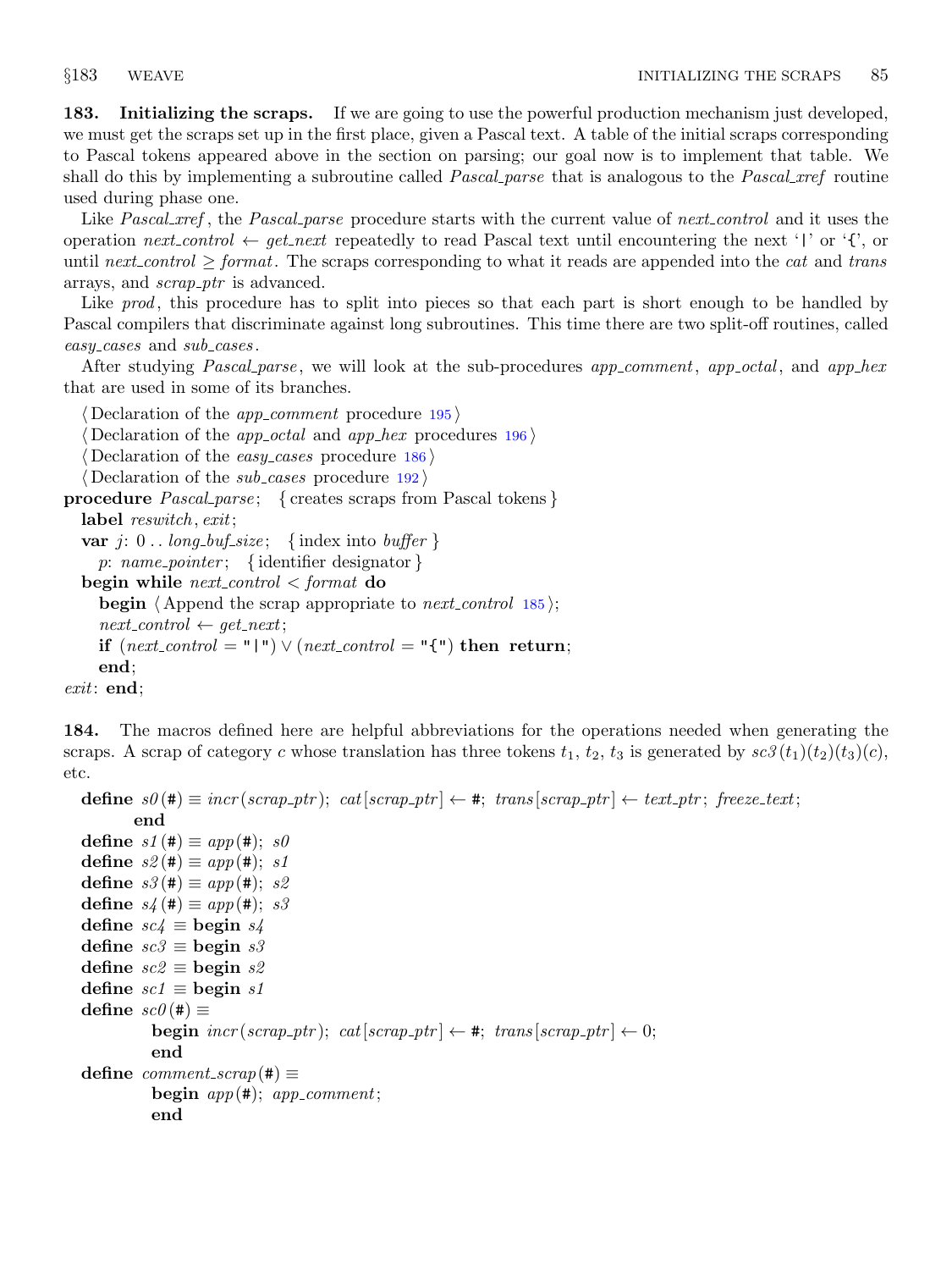<span id="page-71-0"></span>**185.**  $\langle$  Append the scrap appropriate to next control 185  $\rangle \equiv$ 

(Make sure that there is room for at least four more scraps, six more tokens, and four more texts  $187$ ); reswitch: case next\_control of

```
string, verbatim: \langle189\rangle;
identifier: \langle191\rangle;
TeX_string: \langle190\rangle;
othercases easy_cases
endcases
```
This code is used in section [183.](#page-70-0)

186. The easy-cases each result in straightforward scraps.

```
\langle Declaration of the easy_cases procedure 186\rangle \equivprocedure easy_cases; { a subprocedure of Pascal\_parse}
  begin case next_control of
  set_element_sign: sc3("\\"')("i")("n")(math);double_dot: sc3("\\}'')("t")("o")(math);"#", "$", "%", "^", "_": sc2 ("\")(next_control)(math);
  \mathit{ignore}, "\mid", \mathit{xref\_roman}, \mathit{xref\_wildcard}, \mathit{xref\_typewriter}: \mathit{do\_nothing};"(", "[": \mathit{sc1}(\mathit{next\_control})(open);")", "]": \mathit{sc1}(\textit{next\_control})(\textit{close});
  "*": \mathit{sc}_4 ("\")("a")("s")("t")(math);
  ", ": \mathit{sc3}(", ")(\mathit{opt})("9")(\mathit{math});
  ".", "0", "1", "2", "3", "4", "5", "6", "7", "8", "9": \; sc1(\mathit{next\_control})(simp);"; ": sc1(";")(semi);": ": \; scl\; (":")(\; colon);\langle188\rangleexponent: sc3("\\"|("E")("f") (exp);begin_comment: sc2("\\"')("B") (math);end_comment: sc2("\\"')("T") (math);octal: app_octal;
  hex: app_hex;
  check_sum: sc2 ("\")(")")(simp);
  force_line: sc2 ("\")("]")(simp);
  thin_space: sc2 ("\")(",")(math);
  math_break: sc2(\varphi t)("0")(simp);
  line\_break: comment\_scrap(force);big\_line\_break: comment\_scrap(big\_force);no_line_break: begin app(big\_cancel); app("\\`'); app("\\`''); comp("\\`''); common\_error(big\_cancel);end;
  pseudo\_semi: sc0 (semi);join: sc2 ("\")("J")(math);
  othercases \mathit{sc1} (next_control)(math)
  endcases;
  end;
```
This code is used in section [183.](#page-70-0)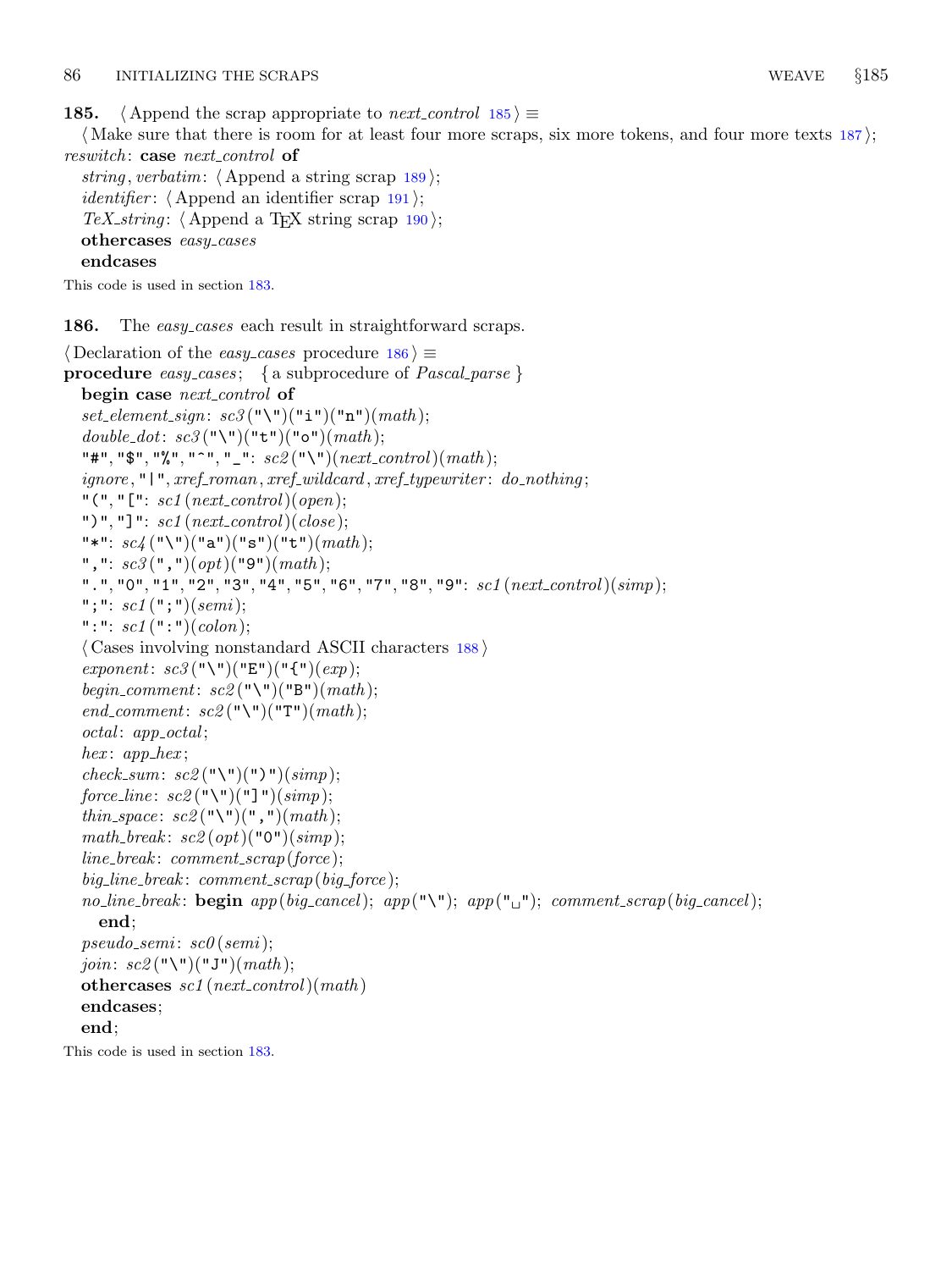<span id="page-72-0"></span>187. (Make sure that there is room for at least four more scraps, six more tokens, and four more texts  $187$   $\equiv$ 

```
if (\textit{scrap\_ptr} + 4 > \textit{max\_scraps}) \vee (\textit{tok\_ptr} + 6 > \textit{max\_toks}) \vee (\textit{text\_ptr} + 4 > \textit{max\_texts}) then
   begin stat if scrap\_ptr > max\_scr\_ptr then max\_scr\_ptr \leftarrow scrap\_ptr;
   if tok\_ptr > max\_tok\_ptr then max\_tok\_ptr \leftarrow tok\_ptr;if text\_ptr > max.txt\_ptr then max.txt\_ptr \leftarrow text\_ptr;tats
   overflow(´scrap/token/text´);
   end
```
This code is used in section [185.](#page-71-0)

188. Some nonstandard ASCII characters may have entered WEAVE by means of standard ones. They are converted to TEX control sequences so that it is possible to keep WEAVE from stepping beyond standard ASCII.

```
\langle Cases involving nonstandard ASCII characters 188\rangle \equivnot_equal: sc2("\\}'')("I")(math);less\_or\_equal: sc2("\\"()("L") (math);greater\_or\_equal: sc2("\\"')("G") (math);equivalence_sign: sc2("\\"')("S") (math);and_sign: sc2("\\}'')("W") (math);
or_sign: sc2 ("\")("V")(math);
not_sign: sc2 ("\")("R")(math);
left_arrow: sc2("\\")("K") (math);
This code is used in section 186.
```
189. The following code must use *app\_tok* instead of *app* in order to protect against overflow. Note that  $tok\_ptr + 1 \leq max\_toks$  after app tok has been used, so another app is legitimate before testing again. Many of the special characters in a string must be prefixed by  $\forall$  so that T<sub>EX</sub> will print them properly.

```
\langle Append a string scrap 189\rangle \equivbegin app("\\if next\_control = verbatim then
      begin app("=":
      end
  else begin app(".");end;
   app("{\{\}^\prime\}$; j \leftarrow id\_first;while j < id\_loc do
      begin case buffer[j] of
      " " ", "\mathcal{N}", "\mathcal{N}", "\mathcal{S}", "\mathcal{N}", "\mathcal{N}"", "\mathcal{N}", "\mathcal{N}", "\mathcal{N}"", "\mathcal{N}"", "\mathcal{S}"", "\mathcal{N}""; begin \mathit{app} ("\mathcal{N}"");
         end;
      "\mathbb{C}": if buffer[j+1] = " \mathbb{C}" then incr(j)else err print(´! Double @ should be used in strings´);
      othercases do_nothing
      endcases;
      app\_tok(buffer[j]); incr(j);end;
   sc1 ("}")(simp);
   end
This code is used in section 185.
```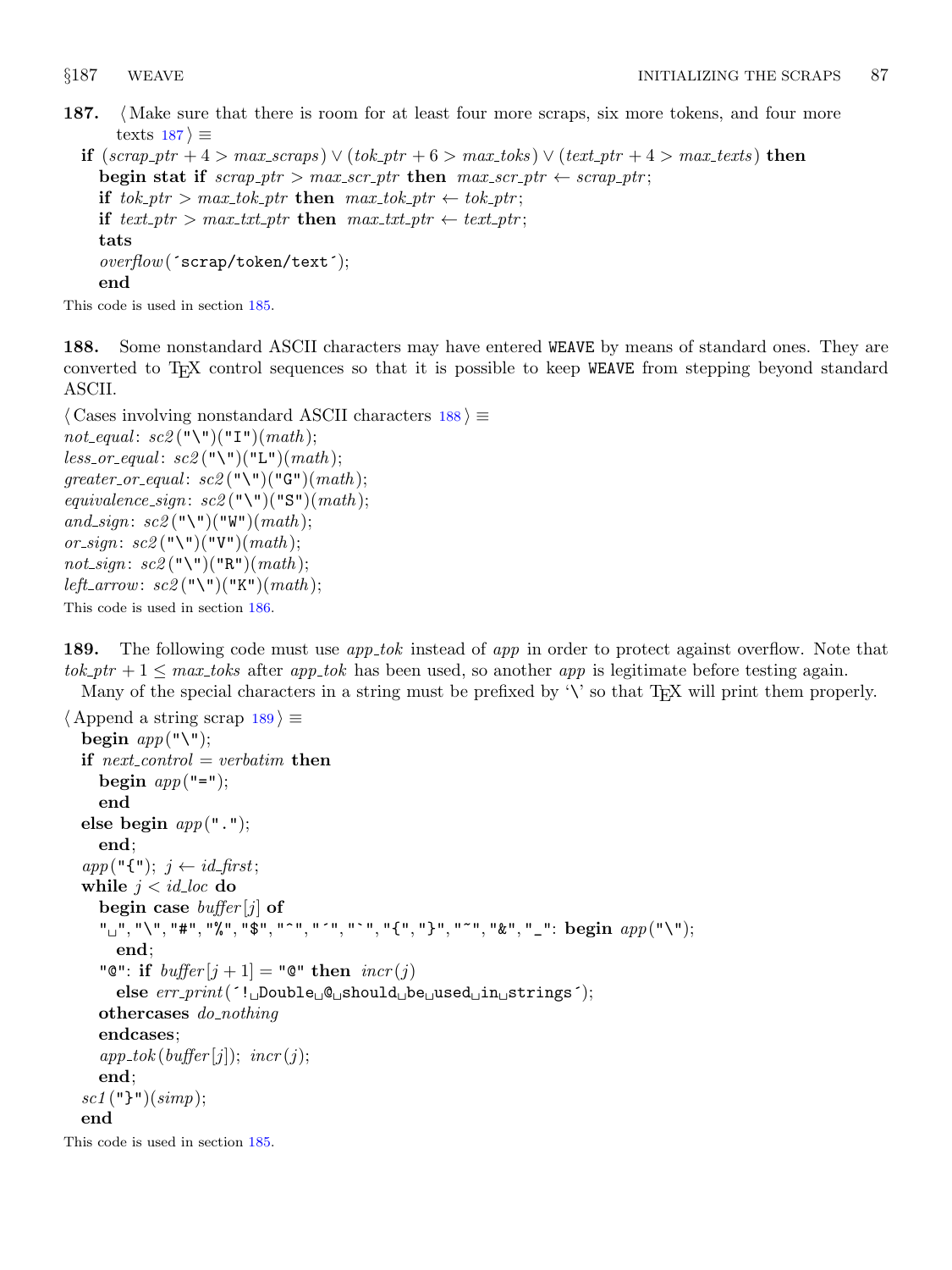<span id="page-73-0"></span>190.  $\langle$  Append a T<sub>E</sub>X string scrap 190 $\rangle \equiv$ begin  $app("\\'')$ ;  $app("h")$ ;  $app("b")$ ;  $app("o")$ ;  $app("x")$ ;  $app("f")$ ; for  $j \leftarrow id_{\text{f}} f$  to  $id_{\text{f}} loc - 1$  do  $app_{\text{f}} \left( b \right) \left( \text{f}} f e \right)$ ;  $sc1$  ("}")( $simp$ ); end

This code is used in section [185.](#page-71-0)

191. (Append an identifier scrap  $191$ )  $\equiv$ **begin**  $p \leftarrow id\_lookup(normal);$ case  $ilk[p]$  of normal,  $array$ like, const like, div like, do like, for like, goto like, nil like, to like: sub cases (p);  $\langle$  Cases that generate more than one scrap [193](#page-74-0) $\rangle$ othercases begin  $next\_control \leftarrow ilk[p] - char\_like$ ; goto reswitch; end  $\{$  and, in, not, or  $\}$ endcases; end This code is used in section [185.](#page-71-0)

192. The *sub\_cases* also result in straightforward scraps.

 $\langle$  Declaration of the *sub cases* procedure  $192$   $\equiv$ **procedure**  $subcases (p : name\_pointer);$  { a subprocedure of *Pascal parse* } begin case  $ilk[p]$  of normal:  $\text{sc} 1 (\text{id}_{\text{f}} \text{lag} + p)(\text{simp});$  { not a reserved word } array\_like: sc1 (res\_flag + p)(alpha); { $array, file, set$ } const like:  $sc3(force)(backup)(res_flag + p)(intro);$  { const, label, type }  $div\_like$ :  $sc3(math\_bin)(res\_flag + p)$ ("}") $(math);$  {div, mod}  $do\_like: \, sc1 \, (res\_flag + p) \, (omega); \, \{ do, of, then \}$ for like:  $\mathit{sc2}(\mathit{force})(\mathit{res}\_\mathit{flag} + p)(\mathit{alpha}); \quad \{\textbf{for}, \textbf{while}, \textbf{with}\}\$ goto\_like: sc1 (res\_flag + p)(intro); { goto, packed } nil like:  $sc1(res_{\text{mag}} + p)(simp);$  {nil} to\_like:  $sc3(math_{rel})(res_{flag} + p)("\}") (math); \{down to, to\}$ end; end;

This code is used in section [183.](#page-70-0)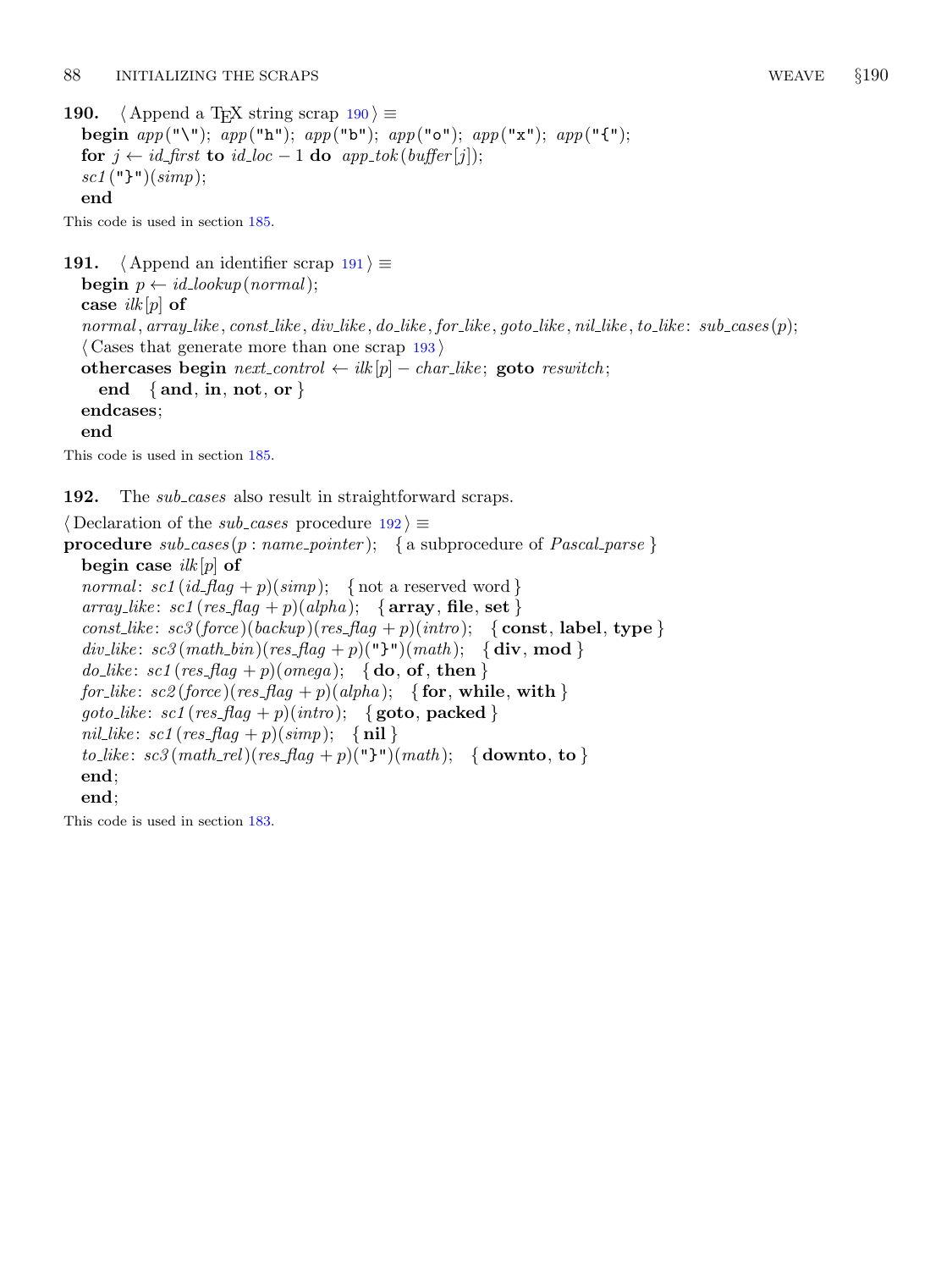<span id="page-74-0"></span>193. (Cases that generate more than one scrap  $193$ )  $\equiv$ begin\_like: **begin**  $sc3 (force) (res\_flag + p)(cancel) (beginning); sc0 (intro);$ end; { begin } case\_like: **begin**  $sc\theta$  (casey);  $sc\theta$  (force)(res\_flaq + p)(alpha); end; { case } else like: **begin**  $\langle$  Append *terminator* if not already present 194 $\rangle$ ;  $sc3 (force) (backup) (res\_flag + p) (else);$ end; { else } end like: begin  $\langle$  Append terminator if not already present 194 $\rangle$ ;  $\mathit{sc2}$  (force)(res\_flag + p)(close); end; {end } *if like*: **begin**  $sc\theta$  (*cond*);  $sc\theta$  (*force*)(*res\_flag* + p)(*alpha*); end; { if } loop\_like: begin  $sc3(force)("\'')("''')(alpha); sc1(res_flag + p)(omega);$ end; { xclause } proc\_like: **begin**  $sc4$  (force)(backup)(res\_flag + p)(cancel)(proc);  $sc3$  (indent)("\")("<sub>\"</sub>")(intro); end; { function, procedure, program } record like: **begin** sc1 (res\_flag + p)(record\_head); sc0 (intro); end; { record } repeat like: begin sc4 (force)(indent)(res flag + p)(cancel)(beginning); sc0(intro); end; { repeat } until like: begin  $\langle$  Append terminator if not already present 194 $\rangle$ ;  $\mathit{sc3}(\mathit{force})(\mathit{backward})(\mathit{res}\_\mathit{flag} + p)(\mathit{close}); \ \mathit{sc0}(\mathit{clause});$ end; { until } var\_like: begin  $sc4$  (force)(backup)(res\_flag + p)(cancel)(var\_head);  $sc0$ (intro); end; { $var$ } This code is used in section [191.](#page-73-0)

194. If a comment or semicolon appears before the reserved words end, else, or until, the *semi* or terminator scrap that is already present overrides the terminator scrap belonging to this reserved word.

 $\langle$  Append *terminator* if not already present 194 $\rangle \equiv$ 

**if**  $(scrap\_ptr < scrap\_base) ∨ ((cat[scrap\_ptr] ≠ terminator) ∧ (cat[scrap\_ptr] ≠ semi))$  then sc0 (terminator )

This code is used in sections 193, 193, and 193.

195. A comment is incorporated into the previous scrap if that scrap is of type *omega* or *semi* or terminator . (These three categories have consecutive category codes.) Otherwise the comment is entered as a separate scrap of type terminator , and it will combine with a terminator scrap that immediately follows it.

The *app\_comment* procedure takes care of placing a comment at the end of the current scrap list. When app\_comment is called, we assume that the current token list is the translation of the comment involved.

 $\langle$  Declaration of the *app\_comment* procedure 195 $\rangle \equiv$ 

**procedure** app\_comment; { append a comment to the scrap list}

begin freeze\_text;

- **if**  $(scrap\_ptr < scrap\_base) ∨ (cat[scrap\_ptr] < omega) ∨ (cat[scrap\_ptr] > terminator)$  then  $sc\theta$  (terminator)
- else begin app1 (scrap\_ptr); { cat [scrap\_ptr] is omega or semi or terminator } end;

 $app(text\_ptr-1 + tok\_flag);$  trans  $[strap\_ptr] \leftarrow text\_ptr;$  freeze\_text; end;

This code is used in section [183.](#page-70-0)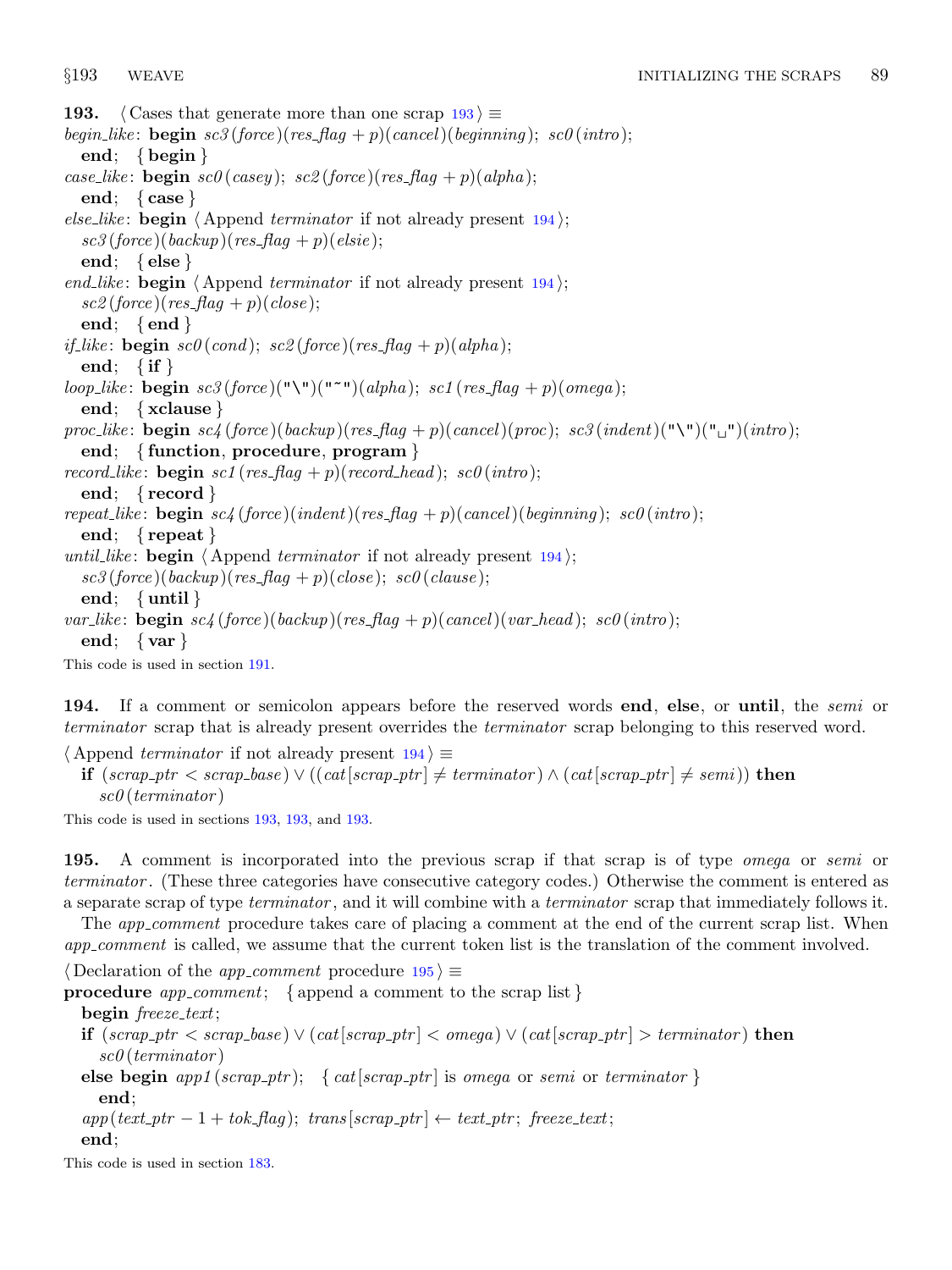<span id="page-75-0"></span>196. We are now finished with *Pascal parse*, except for two relatively trivial subprocedures that convert constants into tokens.

 $\langle$  Declaration of the *app\_octal* and *app\_hex* procedures 196 $\rangle \equiv$ procedure *app\_octal*; begin  $app("\\$ while  $(buffer[loc] \geq "0") \wedge (buffer[loc] \leq "7")$  do **begin**  $app\_tok(buffer[loc])$ ;  $incr(loc)$ ; end;  $sc1$  ("}")( $simp$ ); end; procedure  $app\_hex$ ; begin  $app("\\$ while  $((buffer[loc] ≥ "0") ∧ (buffer[loc] ≤ "9")) ∨ ((buffer[loc] ≥ "A") ∧ (buffer[loc] ≤ "F"))$  do **begin**  $app\_tok(buffer[loc])$ ;  $incr(loc)$ ; end;  $sc1$  ("}")( $simp$ ); end;

This code is used in section [183.](#page-70-0)

197. When the '|' that introduces Pascal text is sensed, a call on *Pascal translate* will return a pointer to the T<sub>EX</sub> translation of that text. If scraps exist in the *cat* and *trans* arrays, they are unaffected by this translation process.

function Pascal\_translate: text\_pointer;

```
var p: text pointer; { points to the translation }
  save\text{-}base: 0 \ldots \text{max\_scraps}; { holds original value of scrap\text{-}base }
begin save_base \leftarrow scrap_base; scrap_base \leftarrow scrap_ptr + 1; Pascal_parse; {get the scraps together}
if next-control \neq "\text{'" then } err-print' ('\text{!}Missing "|" after Pascal text');
app\_tok(cancel); app\_comment; \{ place a \ cancel token as a final "comment" \}p \leftarrow translate; \{ make the translation\}stat if scrap\_ptr > max\_scr\_ptr then max\_scr\_ptr \leftarrow scrap\_ptr; tats
scrap_ptr \leftarrow scrap_base – 1; scrap_base \leftarrow save_base; { scrap the scraps }
Pascal\_translate \leftarrow p;end;
```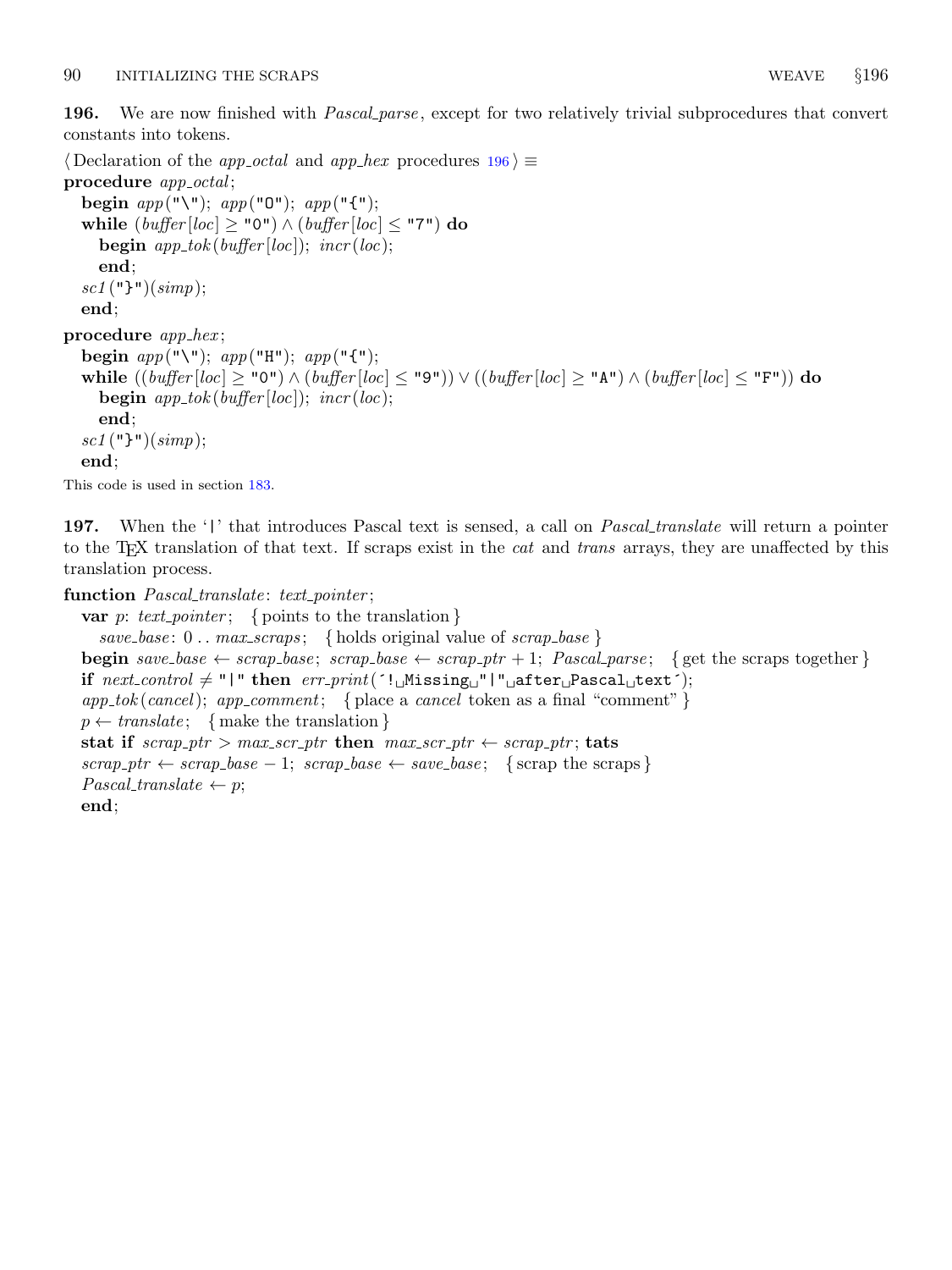<span id="page-76-0"></span>198. The *outer-parse* routine is to *Pascal-parse* as *outer-xref* is to *Pascal-xref*: It constructs a sequence of scraps for Pascal text until next control  $\geq$  format. Thus, it takes care of embedded comments.

procedure *outer\_parse*; { makes scraps from Pascal tokens and comments } var bal: eight\_bits; { brace level in comment }  $p, q: \text{text\_pointer}; \{ \text{partial comments} \}$ begin while  $next-control < format$  do if  $next\_control \neq "{$ " then  $Pascal\_parse$ else begin  $\langle$  Make sure that there is room for at least seven more tokens, three more texts, and one more scrap  $199$ ;  $app("\\ "); app("C"); app("{\cdot}"); ball \leftarrow copy{}_comment(1); next\_control \leftarrow "|".$ while  $bal > 0$  do begin  $p \leftarrow \text{text}, \text{if } \text{reeze} \cdot \text{text}; \text{ } q \leftarrow \text{Pascal} \cdot \text{translate};$ { at this point we have  $tok\_ptr + 6 \leq max\_toks$  }  $app(tok_flag + p);$   $app(inner\_tok_flag + q);$ if  $next\_control = "\mid"$  then  $bal \leftarrow copy\_comment(bal)$ else  $bal \leftarrow 0$ ; { an error has been reported } end;  $app(force);$  app\_comment; {the full comment becomes a scrap} end; end;

199. (Make sure that there is room for at least seven more tokens, three more texts, and one more scrap  $199$   $\equiv$ 

if  $(tok\_ptr + 7 > max\_toks)$  ∨  $(text\_ptr + 3 > max\_texts)$  ∨  $(scrap\_ptr \geq max\_scraps)$  then begin stat if  $scrap\_ptr > max\_scr\_ptr$  then  $max\_scr\_ptr \leftarrow scrap\_ptr;$ if  $tok\_ptr > max\_tok\_ptr$  then  $max\_tok\_ptr \leftarrow tok\_ptr;$ if text ptr > max\_txt\_ptr then max\_txt\_ptr  $\leftarrow$  text\_ptr; tats overflow(´token/text/scrap´); end

This code is used in section 198.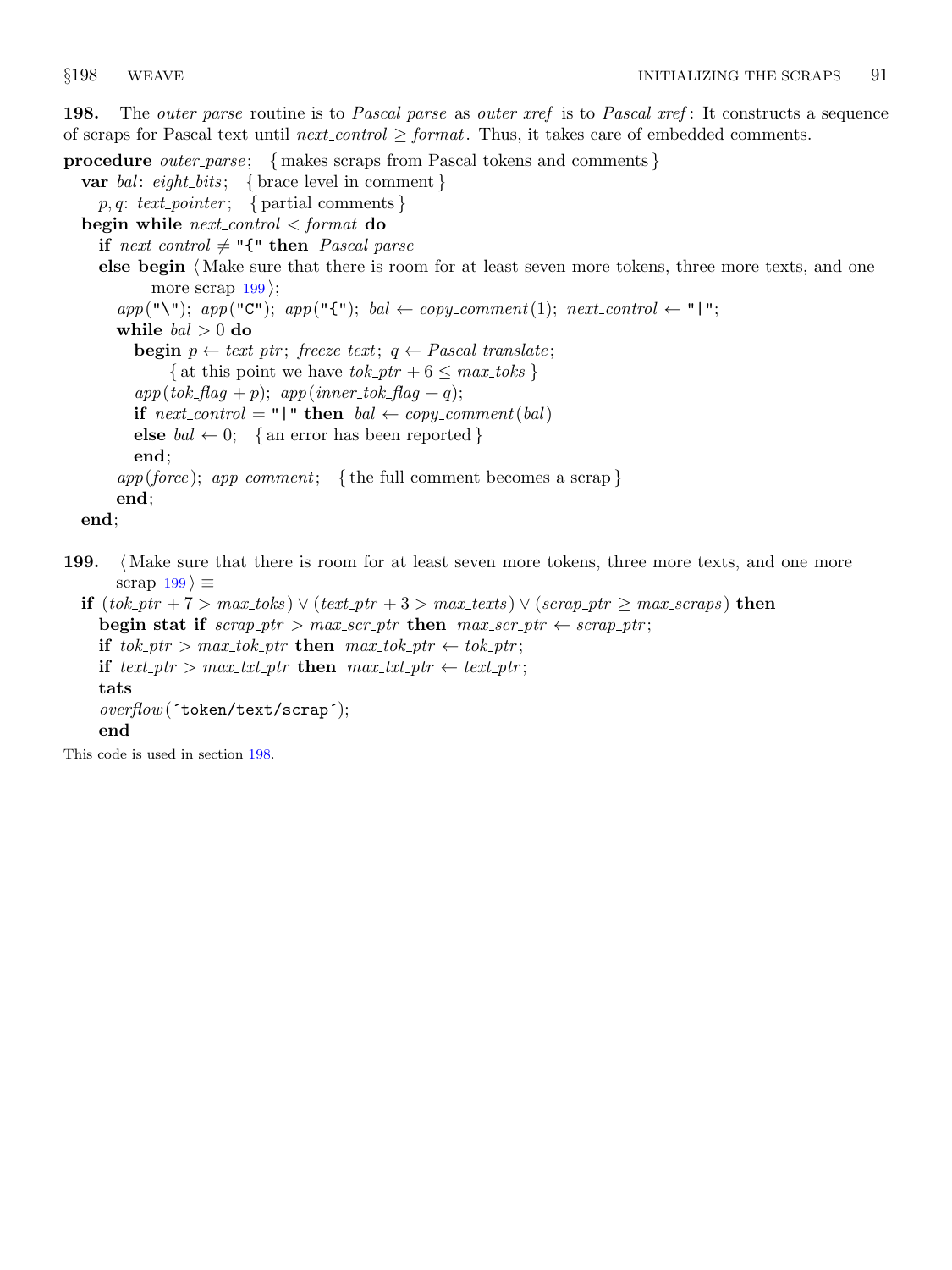<span id="page-77-0"></span>200. Output of tokens. So far our programs have only built up multi-layered token lists in WEAVE's internal memory; we have to figure out how to get them into the desired final form. The job of converting token lists to characters in the TEX output file is not difficult, although it is an implicitly recursive process. Four main considerations had to be kept in mind when this part of WEAVE was designed. (a) There are two modes of output: *outer* mode, which translates tokens like *force* into line-breaking control sequences, and inner mode, which ignores them except that blank spaces take the place of line breaks. (b) The *cancel* instruction applies to adjacent token or tokens that are output, and this cuts across levels of recursion since 'cancel' occurs at the beginning or end of a token list on one level. (c) The T<sub>E</sub>X output file will be semireadable if line breaks are inserted after the result of tokens like *break\_space* and *force*. (d) The final line break should be suppressed, and there should be no *force* token output immediately after '\Y\P'.

201. The output process uses a stack to keep track of what is going on at different "levels" as the token lists are being written out. Entries on this stack have three parts:

 $end_{field}$  is the  $tok_{mem}$  location where the token list of a particular level will end;

tok field is the tok mem location from which the next token on a particular level will be read;

mode\_field is the current mode, either *inner* or *outer*.

The current values of these quantities are referred to quite frequently, so they are stored in a separate place instead of in the *stack* array. We call the current values  $cur\_end$ ,  $cur\_tok$ , and  $cur\_mode$ .

The global variable *stack\_ptr* tells how many levels of output are currently in progress. The end of output occurs when an *end\_translation* token is found, so the stack is never empty except when we first begin the output process.

define  $inner = 0$  {value of mode for Pascal texts within T<sub>E</sub>X texts } define *outer*  $= 1$  { value of *mode* for Pascal texts in modules }

 $\langle$  Types in the outer block [11](#page-4-0)  $\rangle$  +≡

 $mode = inner \dots outer;$  $output\_state = record \text{ } end\_field: \text{ } sixteen\_bits; \text{ } \{ \text{ } ending \text{ } location \text{ } of \text{ } token \text{ } list \}$ tok-field: sixteen bits; { present location within token list}  $\textit{mode}\$ :  $\textit{mode}$ ; { interpretation of control tokens } end;

```
202. define cur\_end \equiv cur\_state.end\_field { current ending location in tok_mem }
  define cur\_tok \equiv cur\_state.\textit{tok}\_\textit{field} { location of next output token in tok\_\textit{mem} }
  define cur-mode \equiv cur-state mode-field { current mode of interpretation }
  define init\_stack \equiv stack\_ptr \leftarrow 0; cur\_mode \leftarrow outer { do this to initialize the stack }
```
 $\langle$  Globals in the outer block  $9 \rangle + \equiv$  $9 \rangle + \equiv$ 

```
cur\_state: output_state; { cur\_end, cur\_tok, cur\_mode }
stack: array [1.. stack_size of output_state; {info for non-current levels}
stack\_ptr: 0 \dots stack\_size; \{ first unused location in the output state stack }
  stat max\_stack\_ptr: 0.. stack\_size; { largest value assumed by stack\_ptr}
  tats
```

```
203. \langle10 \rangle +≡
  stat max stack ptr \leftarrow 0; tats
```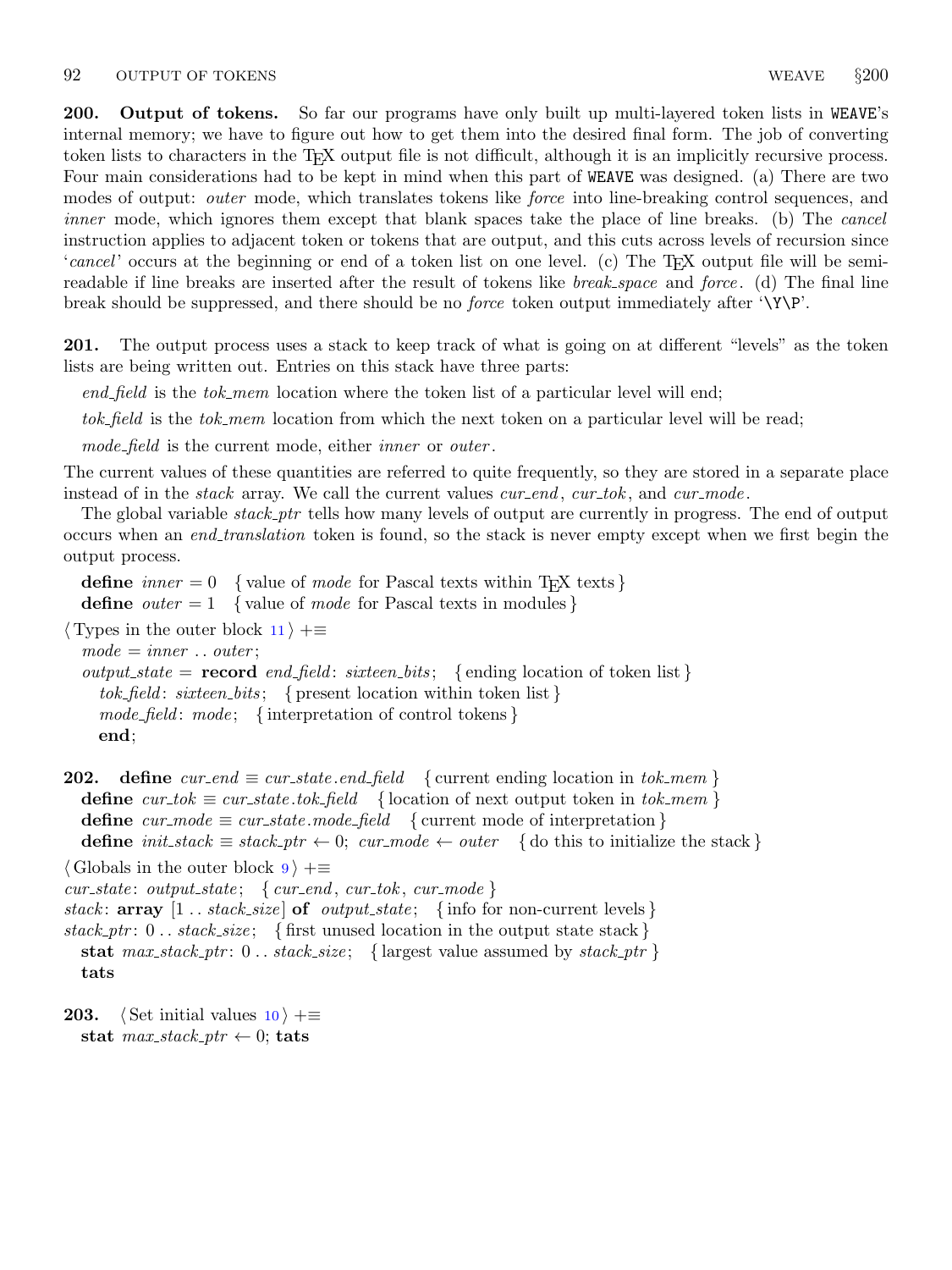<span id="page-78-0"></span>**204.** To insert token-list  $p$  into the output, the *push-level* subroutine is called; it saves the old level of output and gets a new one going. The value of *cur mode* is not changed.

procedure  $push\_level(p: text\_pointer);$  {suspends the current level} begin if  $stack\_ptr = stack\_size$  then  $overflow('stack')$ else begin if  $stack\_ptr > 0$  then  $stack\_ptr] \leftarrow cur\_state$ ; {save cur\_end ... cur\_mode}  $incr (stack\_ptr);$ stat if  $stack\_ptr > max\_stack\_ptr$  then  $max\_stack\_ptr \leftarrow stack\_ptr;$  tats  $cur\_tok \leftarrow tok\_start[p]; \; cur\_end \leftarrow tok\_start[p+1];$ end; end;

205. Conversely, the *pop-level* routine restores the conditions that were in force when the current level was begun. This subroutine will never be called when  $stack\_ptr = 1$ . It is so simple, we declare it as a macro:

```
define pop\_level \equivbegin decr(state\_ptr); cur\_state \leftarrow stack[stack\_ptr];end { do this when cur_tok reaches cur_end }
```
206. The get output function returns the next byte of output that is not a reference to a token list. It returns the values *identifier* or res word or mod name if the next token is to be an identifier (typeset in italics), a reserved word (typeset in boldface) or a module name (typeset by a complex routine that might generate additional levels of output). In these cases *cur-name* points to the identifier or module name in question.

define  $res\_word = '201$  { returned by  $get\_output$  for reserved words } define  $mod\_name = 200$  { returned by  $get\_output$  for module names } **function**  $get\_output:$  eight\_bits; { returns the next token of output } label restart; var a: sixteen\_bits; { current item read from  $tok\_mem$  } begin restart: while  $cur\_tok = cur\_end$  do pop\_level;  $a \leftarrow tok\_mem[cur\_tok];$  incr(cur\_tok); if  $a \geq 700$  then begin  $cur_name \leftarrow a \mod id\_flag;$ case a div id  $flag$  of 2:  $a \leftarrow res\_word; \{ a = res\_flag + cur\_name \}$ 3:  $a \leftarrow mod_name; \{a = mod\_flag + cur_name\}$ 4: begin *push\_level*(*cur\_name*); goto *restart*; end;  $\{a = tok\_flag + cur_name\}$ 5: begin push\_level(cur\_name); cur\_mode  $\leftarrow$  inner; goto restart; end;  $\{a = inner\_tok\_flag + cur_name\}$ othercases  $a \leftarrow identifier \{ a = id_{-}\text{flag} + cur_{-}\}$ endcases; end; debug if *trouble\_shooting* then *debug\_help*;

## gubed

 $get\_output \leftarrow a;$ end;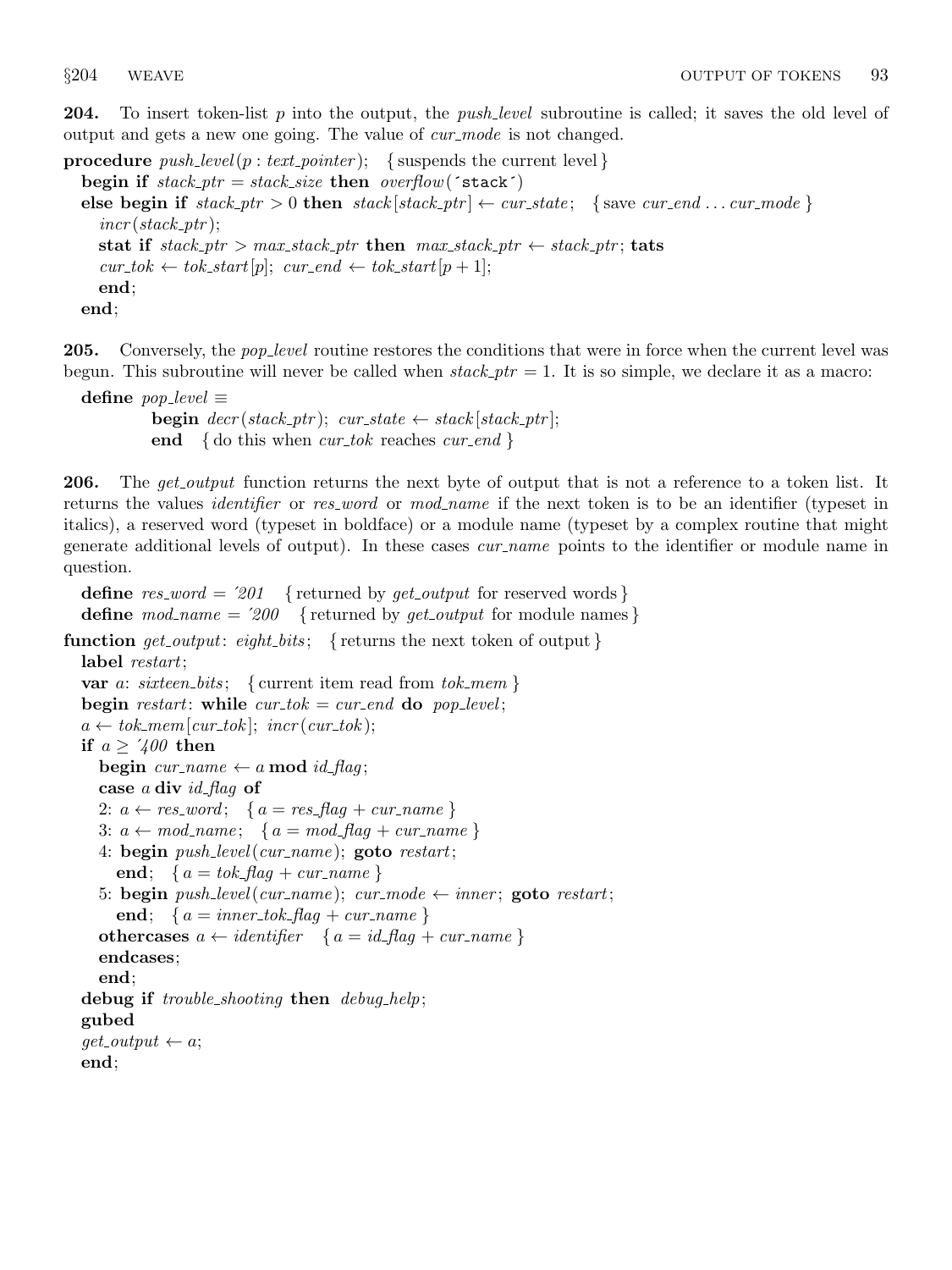<span id="page-79-0"></span>**207.** The real work associated with token output is done by *make output*. This procedure appends an end translation token to the current token list, and then it repeatedly calls get output and feeds characters to the output buffer until reaching the *end\_translation* sentinel. It is possible for *make\_output* to be called recursively, since a module name may include embedded Pascal text; however, the depth of recursion never exceeds one level, since module names cannot be inside of module names.

A procedure called output Pascal does the scanning, translation, and output of Pascal text within '| . . . |' brackets, and this procedure uses *make\_output* to output the current token list. Thus, the recursive call of make\_output actually occurs when make\_output calls output\_Pascal while outputting the name of a module.

## procedure make\_output; forward;

**procedure** *output\_Pascal*; { outputs the current token list } var  $save\_tok\_ptr$ ,  $save\_text\_ptr$ ,  $save\_next\_control$ :  $sixteen\_bits$ ; {values to be restored} p: text pointer; { translation of the Pascal text } **begin** save\_tok\_ptr  $\leftarrow$  tok\_ptr; save\_text\_ptr  $\leftarrow$  text\_ptr; save\_next\_control  $\leftarrow$  next\_control; next control  $\leftarrow$  "|";  $p \leftarrow Pascal\_translate$ ; app $(p + inner\_tok\_flag)$ ; make output; { output the list} stat if  $text\_ptr > max\_txt\_ptr$  then  $max\_txt\_ptr \leftarrow text\_ptr;$ if  $tok\_ptr > max\_tok\_ptr$  then  $max\_tok\_ptr \leftarrow tok\_ptr$ ; tats  $text\_ptr \leftarrow save\_text\_ptr; tok\_ptr \leftarrow save\_tok\_ptr;$  { forget the tokens }  $next-control \leftarrow save.next-control;$  { restore *next\_control* to original state } end;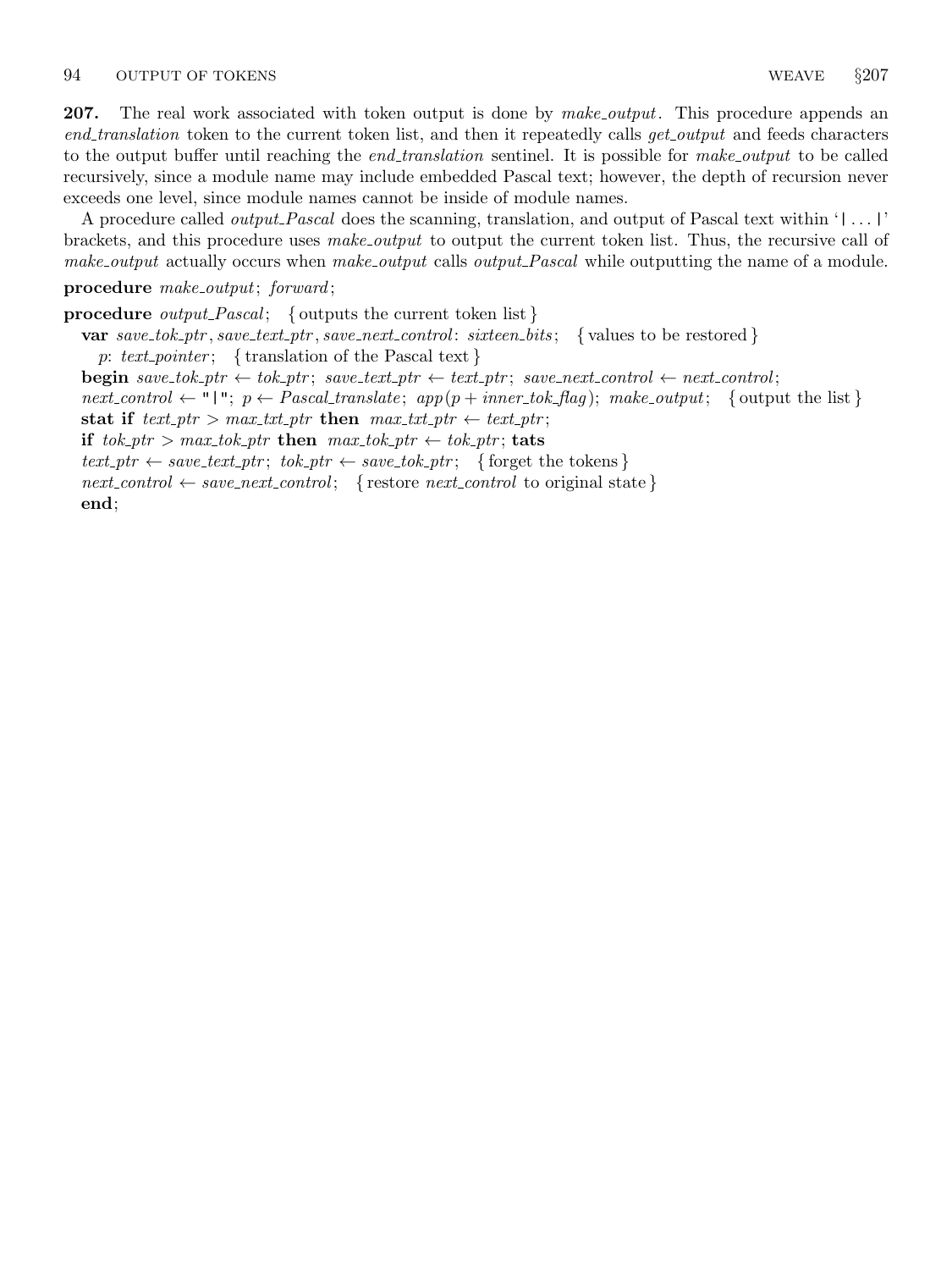<span id="page-80-0"></span>208. Here is WEAVE's major output handler.

```
procedure make_output; { outputs the equivalents of tokens }
  label reswitch, exit, found;
  var a: eight_bits; { current output byte }
    b: \{eight\} \{ next output byte \}k, k-limit: 0 \ldots max_b \, y \, t \, \text{s}; {indices into \text{byte\_mem} }
    w: 0 \ldots ww - 1; { row of byte_mem }
    j: 0... long_buf\_size; {index into buffer }
    string delimiter: ASCII\_code; { first and last character of string being copied }
    save_loc, save_limit: 0 \ldots long_buf\_size; { loc and limit to be restored }
    cur\_mod_name: name\_pointer; \{ name of module being output\}save_mode: mode; { value of cur_mode before a sequence of breaks }
  begin app(end\_translation); {append a sentinel}
  freeze\_text; push\_level(text\_ptr-1);loop begin a \leftarrow get\_output;reswitch: case \alpha of
    end_{translation}: return;
    identifier, res_word: \langle Output an identifier 209\rangle;
    213 \rangle;math bin, math op, math rel: \langle210 \rangle;
    cancel: begin repeat a \leftarrow get\_output;until (a < \text{backup}) \vee (a > \text{big-force});goto reswitch ;
       end;
    big_cancel: begin repeat a \leftarrow get\_output;until ((a < \text{backward}) \land (a \neq "\sqcup") \lor (a > \text{big-force});goto reswitch ;
       end;
    indent, outdent, opt, backup, break_space, force, big_force: \langle Output a control, look ahead in case of line
           breaks, possibly goto reswitch 211;
    othercases out(a) { otherwise a is an ASCII character }
    endcases;
    end;
exit: end;
```
209. An identifier of length one does not have to be enclosed in braces, and it looks slightly better if set in a math-italic font instead of a (slightly narrower) text-italic font. Thus we output '\|a' but '\\{aa}'.

```
\langle Output an identifier 209 \rangle \equivbegin out ("\");
  if a = identifier then
    if length(cur_name) = 1 then out("|")else out("\\ \n'else out("&"); {a = res\_word}
  if length (cur name) = 1 then out (byte mem [cur name mod ww, byte start [cur name]])
  else out_name(cur_name);end
```
This code is used in section 208.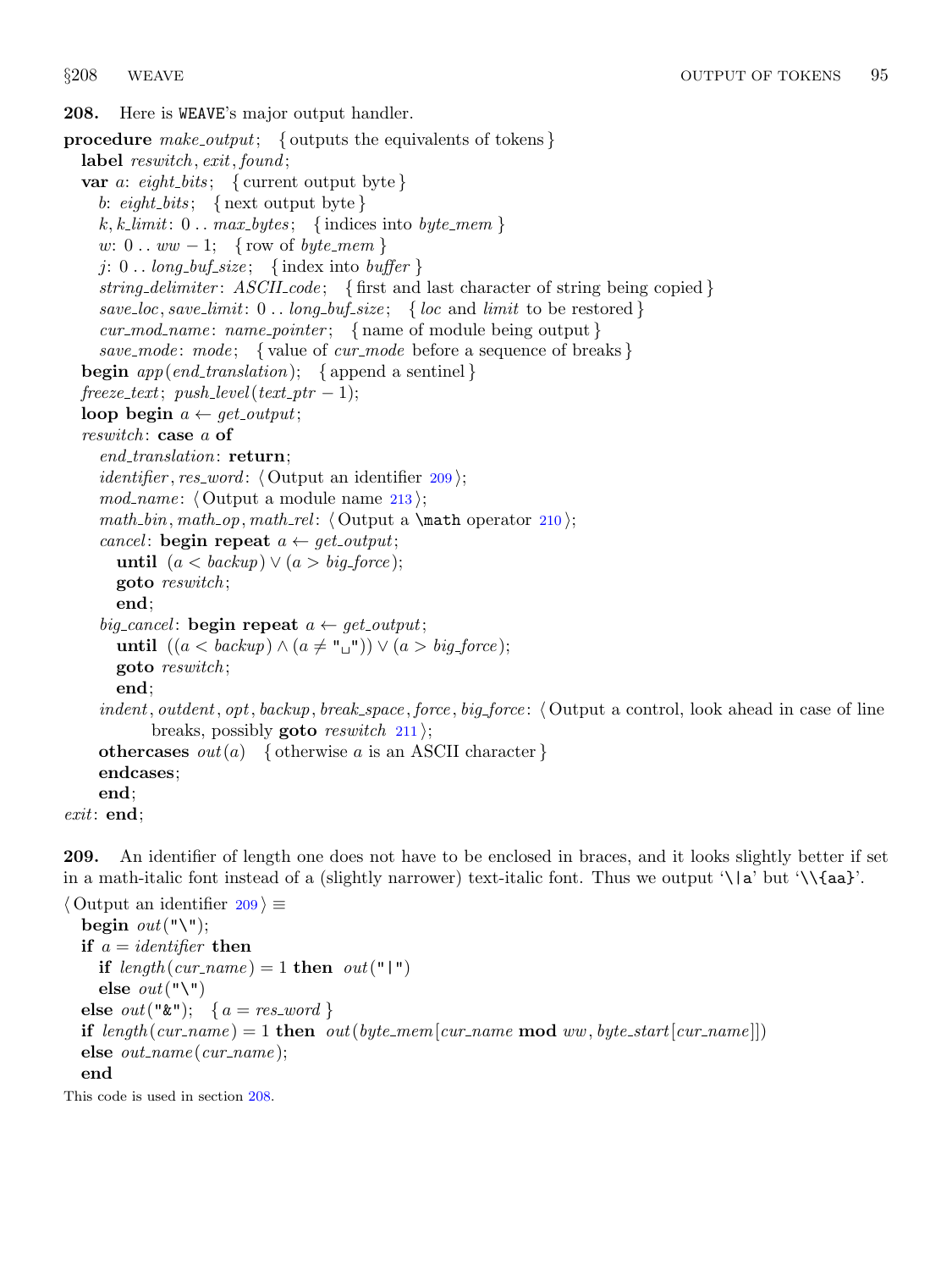```
210. \langle Output a \math operator 210 \rangle \equivbegin out5("\\")("\texttt{m"})("\texttt{a"})("\texttt{t"})("\texttt{h"});if a = math\_bin then out3("b")("i")("n")else if a = math_{rel} then out3("r")("e")("l")else out2("o")("p");
  out("{\{\}'},end
```
This code is used in section [208.](#page-80-0)

211. The current mode does not affect the behavior of WEAVE's output routine except when we are outputting control tokens.

 $\Diamond$  Output a control, look ahead in case of line breaks, possibly **goto** reswitch 211 $\rangle \equiv$ 

if  $a < \text{break\_space}$  then begin if  $cur\_mode = outer$  then begin  $out2$  ("\")(a – cancel + "0"); if  $a = opt$  then  $out(qet\_output)$  { opt is followed by a digit} end else if  $a = opt$  then  $b \leftarrow get\_output$  {ignore digit following *opt*} end

else  $\langle$  Look ahead for strongest line break, goto *reswitch* 212 $\rangle$ 

This code is used in section [208.](#page-80-0)

212. If several of the tokens *break\_space*, *force*, *big\_force* occur in a row, possibly mixed with blank spaces (which are ignored), the largest one is used. A line break also occurs in the output file, except at the very end of the translation. The very first line break is suppressed (i.e., a line break that follows '\Y\P').

```
\langle Look ahead for strongest line break, goto reswitch 212\rangle \equivbegin b \leftarrow a; save_mode \leftarrow cur_mode;
  loop begin a \leftarrow get\_output;if (a = \text{cancel}) \vee (a = \text{big-cancel}) then goto reswitch; { cancel overrides everything }
     if ((a \neq "\sqcup") \land (a < break\_space)) \lor (a > big\_force) then
       begin if save_mode = outer then
          begin if out\_ptr > 3 then
             if (out_buf[out_ptr] = "P") \wedge (out_buf[out_ptr - 1] = "\"\) \wedge (out_buf[out_ptr - 2] =(\forall \Psi) \wedge (out\_buf[out\_ptr-3] = \Psi \wedge \Psi) then goto reswitch;
          out2 ("\")(b – cancel + "0");
          if a \neq end\_translation then finish line;
          end
       else if (a \neq end\_translation) \wedge (cur\_mode = inner) then out("_1");
       goto reswitch ;
       end;
     if a > b then b \leftarrow a; { if a = "\sqcup" we have a < b}
     end;
  end
```
This code is used in section 211.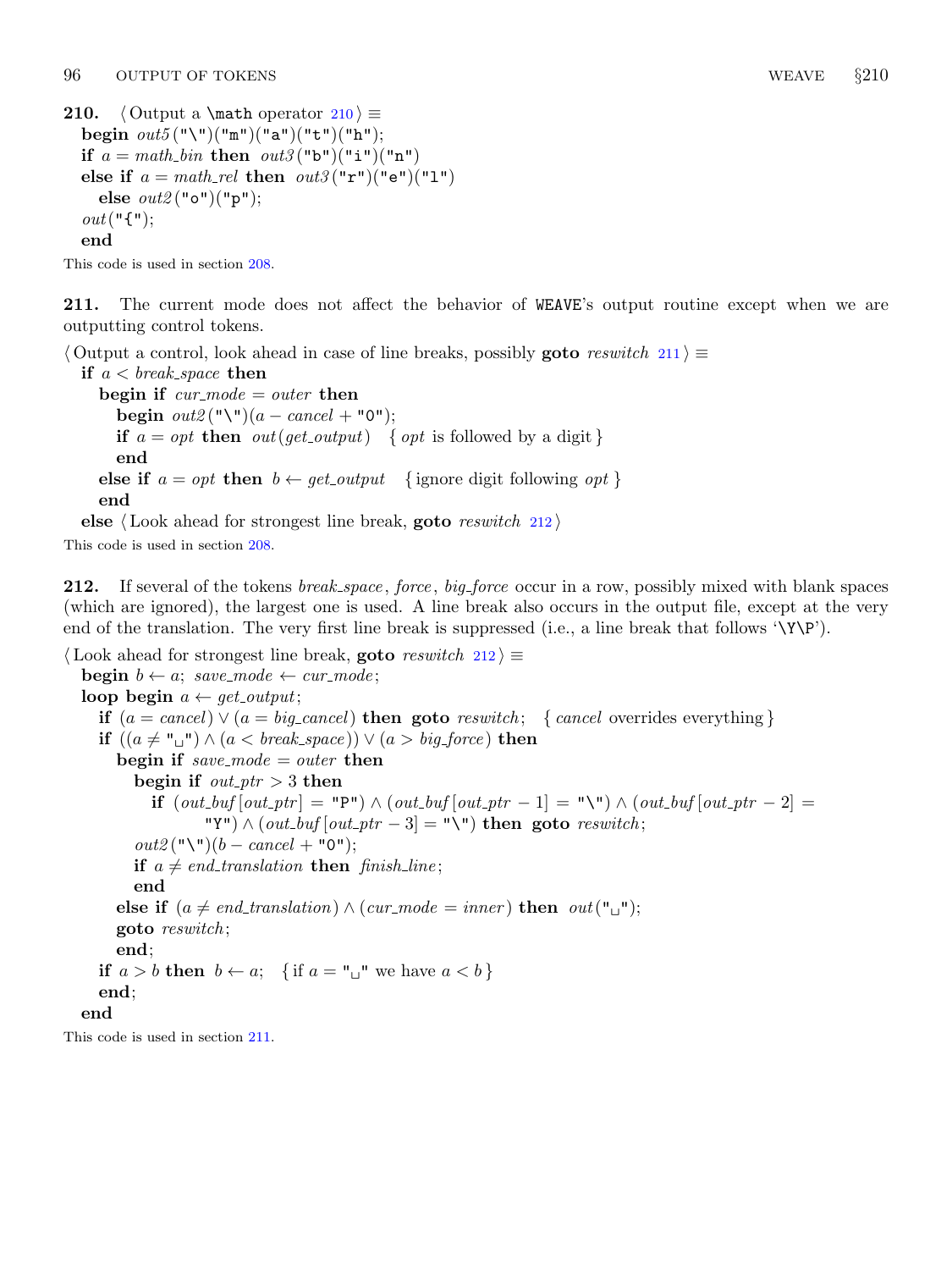<span id="page-82-0"></span>**213.** The remaining part of *make\_output* is somewhat more complicated. When we output a module name, we may need to enter the parsing and translation routines, since the name may contain Pascal code embedded in | . . . | constructions. This Pascal code is placed at the end of the active input buffer and the translation process uses the end of the active tok mem area.

 $\langle$  Output a module name 213  $\rangle \equiv$ begin  $out2$  ("\")("X"); cur\_xref  $\leftarrow$  xref [cur\_name]; if  $num(cur\_xref) \geq def\_flag$  then begin  $out\_mod(num.cur\_xref) - def\_flag);$ if *phase\_three* then **begin**  $cur\_xref \leftarrow xlink(cur\_xref);$ while  $num(cur\_xref) \geq def\_flag$  do begin  $out2(",")(" \sqcup")$ ;  $out2mod(num(cur\_xref) - def\_flag)$ ;  $cur\_xref \leftarrow xlink(cur\_xref)$ ; end; end; end **else**  $out("0")$ ; { output the module number, or zero if it was undefined } *out*(":"); (Output the text of the module name 214);  $out2$  ("\")("X"); end This code is used in section [208.](#page-80-0) 214.  $\langle$  Output the text of the module name 214 $\rangle \equiv$  $k \leftarrow byte.start[cur_name]; w \leftarrow cur_name \textbf{ mod } ww; k-limit \leftarrow byte.start[cur_name + ww];$ 

 $cur\_mod\_name \leftarrow cur\_name;$ while  $k < k$ -limit do **begin**  $b \leftarrow byte\_mem[w, k];$   $incr(k);$ if  $b = \texttt{"C" then }$  (Skip next character, give error if not ' $\texttt{C" 215}$ ); if  $b \neq$  "|" then *out*(*b*) else begin  $\langle$  Copy the Pascal text into *buffer*  $[(limit + 1) \dots j]$  [216](#page-83-0) $\rangle$ ;  $save\_loc \leftarrow loc; save\_limit \leftarrow limit; loc \leftarrow limit + 2; limit \leftarrow j + 1; buffer[limit] \leftarrow "1";$  $output\_Pascal; loc \leftarrow save\_loc; limit \leftarrow save\_limit;$ end; end

This code is used in section 213.

```
215. (Skip next character, give error if not '\mathcal{C}' 215) \equivbegin if byte\_mem[w, k] \neq "@" then
      begin \text{print\_nl}(\text{``l}_\sqcup\text{II1}legal_\sqcupcontrol_\sqcupcode_\sqcupin_\sqcupsection_\sqcupname:´); \text{print\_nl}(\text{``&f~)};
      print_id(cur_model_name); print(\infty, \cdot) ; mark_error;end;
   incr(k);end
```
This code is used in section 214.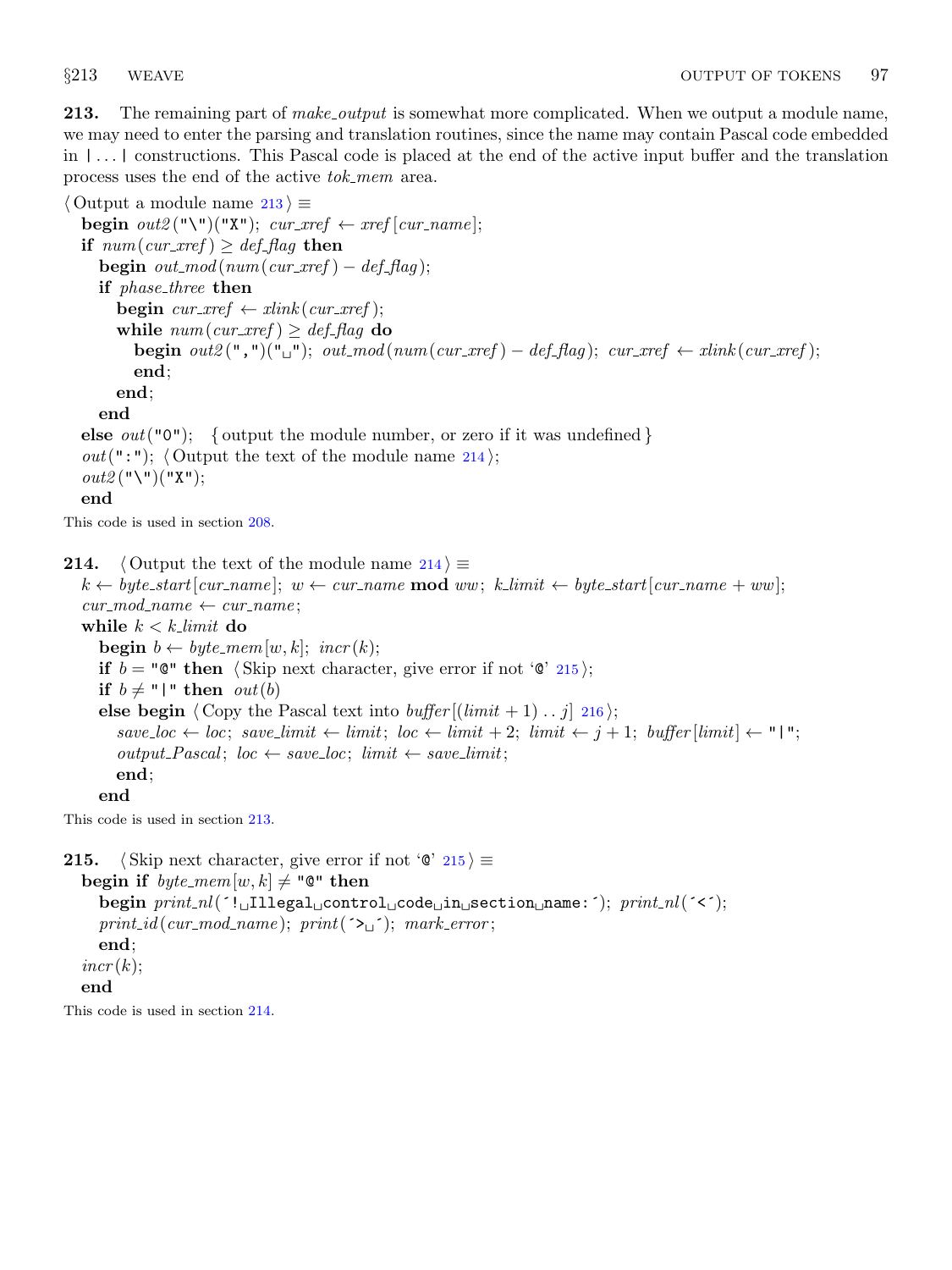end

This code is used in section 216.

<span id="page-83-0"></span>216. The Pascal text enclosed in  $|\ldots|$  should not contain '|' characters, except within strings. We put a '|' at the front of the buffer, so that an error message that displays the whole buffer will look a little bit sensible. The variable *string delimiter* is zero outside of strings, otherwise it equals the delimiter that began the string being copied.

```
\langle Copy the Pascal text into buffer [(limit + 1) \dots j] 216\rangle \equivj \leftarrow limit + 1; \text{ buffer}[j] \leftarrow "\mid" ; \text{ string-delimiter} \leftarrow 0;loop begin if k \geq k limit then
        begin <i>projmin\_nl</i>(<sup>1</sup> \cup Pascal_Utext<sub>u</sub>section\_name_Uddn' 't_Uend;'); <i>print.nl</i>(<sup>1</sup> \langleprint_id(cur_mod_name); print(\rightarrow \rightarrow); mark_error; goto found;
        end;
     b \leftarrow byte\_mem[w, k]; incr(k);
     if b = \text{``} \mathbb{Q}^{\text{''}} then \langle Copy a control code into the buffer 217 \rangleelse begin if (b = """") \vee (b = "^") then
           if string-delimiter = 0 then string-delimiter \leftarrow belse if string delimiter = b then string delimiter \leftarrow 0;
        if (b ≠ "|") \vee (string\_delimiter ≠ 0) then
           begin if j > long_buf\_size - 3 then overflow(\text{`buffer'});
           \text{incr}(j); \text{buffer}[j] \leftarrow b;
           end
        else goto found;
        end;
     end;
found:
This code is used in section 214.
217. (Copy a control code into the buffer 217) \equivbegin if j > long_buf\_size - 4 then overflow(\text{`buffer'});
```
 $buffer[j + 1] \leftarrow "Q"; buffer[j + 2] \leftarrow byte\_mem[w, k]; j \leftarrow j + 2; incr(k);$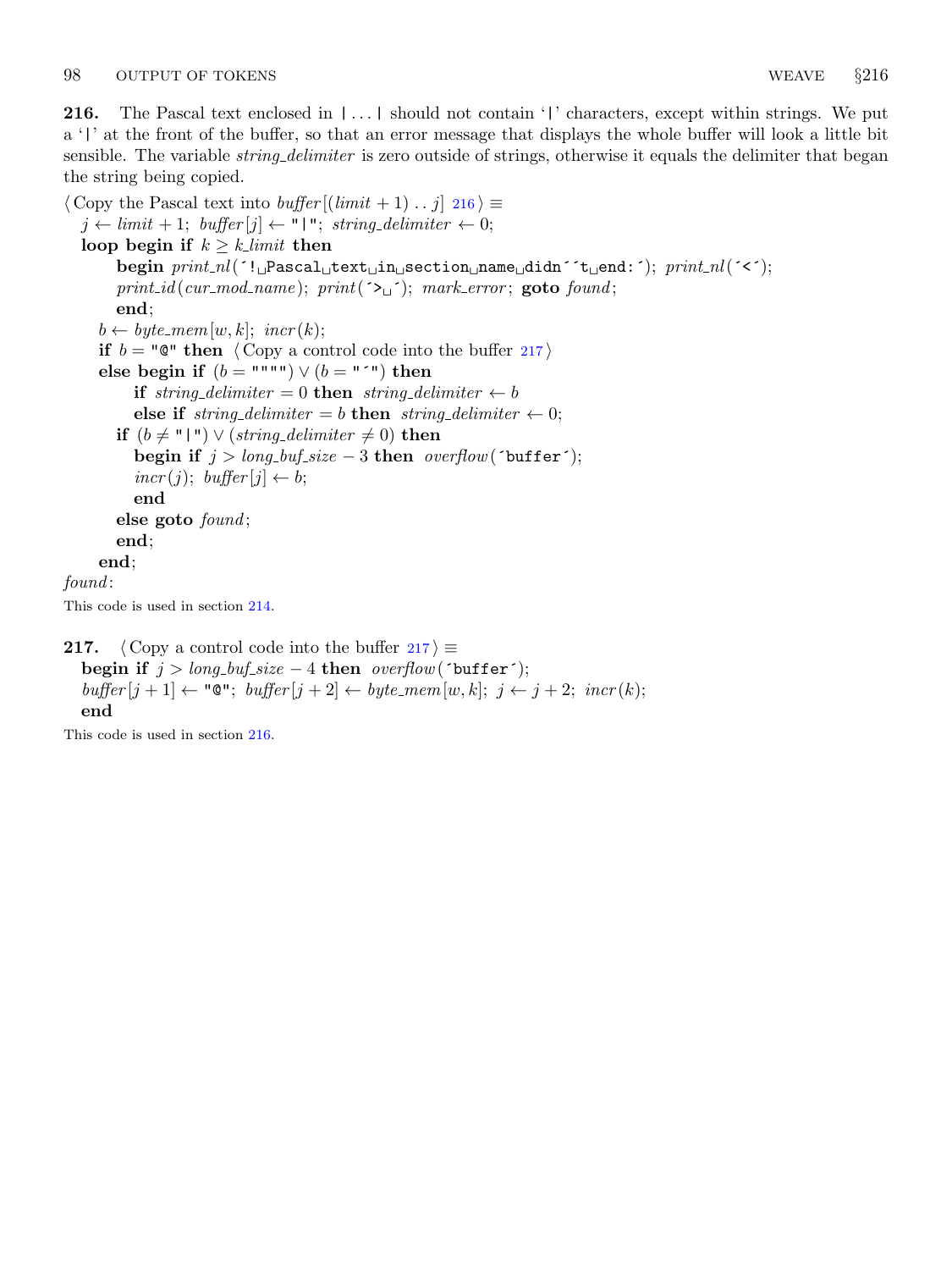<span id="page-84-0"></span>218. Phase two processing. We have assembled enough pieces of the puzzle in order to be ready to specify the processing in WEAVE's main pass over the source file. Phase two is analogous to phase one, except that more work is involved because we must actually output the T<sub>E</sub>X material instead of merely looking at the WEB specifications.

 $\langle$  Phase II: Read all the text again and translate it to TEX form 218 $\rangle \equiv$ 

 $reset-input; print.nl('Writing_the_output_ffile...'); module_count \leftarrow 0; copyu, finish-line;$  $flush_buffer(0, false, false);$  {insert a blank line, it looks nice } while  $\lnot input\_has\_ended$  do  $\langle$  Translate the current module 220  $\rangle$ 

This code is used in section [261.](#page-98-0)

219. The output file will contain the control sequence \Y between non-null sections of a module, e.g., between the TEX and definition parts if both are nonempty. This puts a little white space between the parts when they are printed. However, we don't want  $\Upsilon$  to occur between two definitions within a single module. The variables *out line* or *out ptr* will change if a section is non-null, so the following macros 'save position' and '*emit\_space\_if\_needed*' are able to handle the situation:

define save\_position  $\equiv$  save\_line  $\leftarrow$  out\_line; save\_place  $\leftarrow$  out\_ptr define emit\_space\_if\_needed  $\equiv$ **if** (save\_line  $\neq$  out\_line) ∨ (save\_place  $\neq$  out\_ptr) **then** out2("\")("Y")

 $\langle$  Globals in the outer block [9](#page-3-0)  $\rangle$  +=

save\_line: integer; { former value of *out\_line* }

save\_place: sixteen\_bits; { former value of *out\_ptr* }

220.  $\langle$  Translate the current module 220  $\rangle \equiv$ 

 $\mathbf{begin} \text{ }$  incr(module\_count);

 $\langle$  Output the code for the beginning of a new module  $221$ ;

save\_position;

 $\langle$  Translate the T<sub>EX</sub> part of the current module [222](#page-85-0) $\rangle$ ;

 $\langle$  Translate the definition part of the current module [225](#page-86-0) $\rangle$ ;

Translate the Pascal part of the current module  $230$ ;

Show cross references to this module  $233$ ;

 $\langle$  Output the code for the end of a module [238](#page-90-0) $\rangle$ ;

end

This code is used in section 218.

221. Modules beginning with the WEB control sequence  $\mathcal{C}_{\omega}$  start in the output with the T<sub>E</sub>X control sequence '\M', followed by the module number. Similarly, ' $\mathbb{Q}^*$ ' modules lead to the control sequence '\N'. If this is a changed module, we put \* just before the module number.

 $\langle$  Output the code for the beginning of a new module 221  $\rangle \equiv$ 

 $out("\\ \$ if buffer[loc - 1]  $\neq$  "\*" then out("M") else begin out ("N"); print ( $\ast \ast$ , module\_count : 1); update\_terminal; { print a progress report } end;  $out\_mod(module\_count); out2(" "")(" "$ 

This code is used in section 220.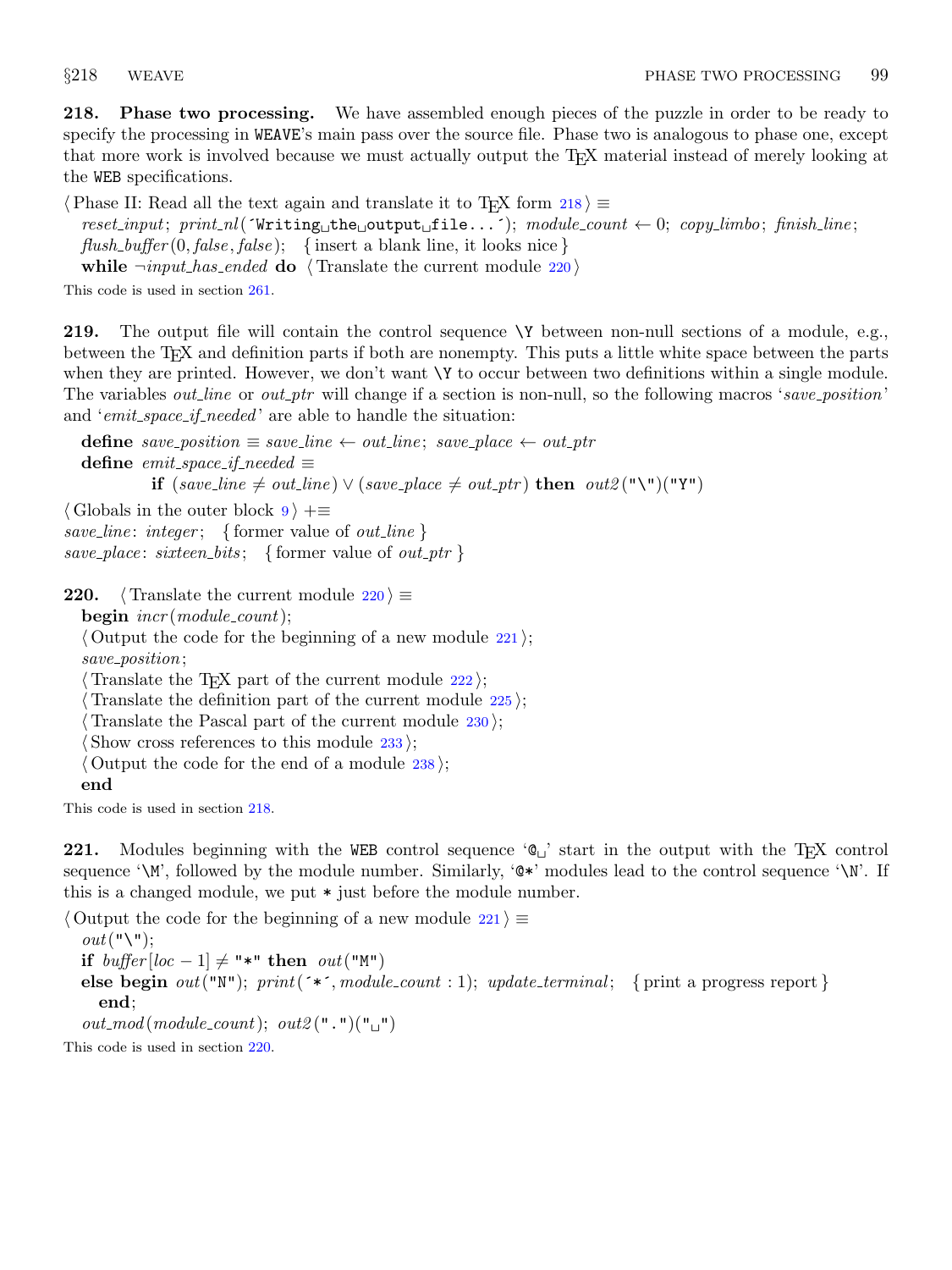<span id="page-85-0"></span>222. In the T<sub>E</sub>X part of a module, we simply copy the source text, except that index entries are not copied and Pascal text within  $|\dots|$  is translated.

 $\langle$  Translate the TEX part of the current module 222 $\rangle \equiv$ repeat  $next-control \leftarrow copy\_Text;$ case next\_control of "|": begin init\_stack; output\_Pascal; end; " $\mathbb{C}$ ":  $out(" $\mathbb{C}$ ");$ *octal*:  $\langle$  Translate an octal constant appearing in T<sub>F</sub>X text 223 $\rangle$ ; hex:  $\langle$  Translate a hexadecimal constant appearing in T<sub>E</sub>X text 224 $\rangle$ ;  $Tex\_string, xref\_roman, xref\_wildcard, xref\_typewriter, module_name: begin loc \leftarrow loc - 2;$  $next_{control} \leftarrow get_{next}; \{\text{skip to } \text{\textcircled{\&}}\}$ if  $next-control = TeX\_string$  then  $err\_print('!\_J\text{PEX}\_string\_should\_be\_in\_Pascal\_text\_only');$ end; begin\_comment, end\_comment, check\_sum, thin\_space, math\_break, line\_break, big\_line\_break,  $no\_line\_break, join, pseudo.sem: err\_print($ '!<sub>u</sub>You<sub>u</sub>can<sup> $\sim$ </sup>t<sub>u</sub>do<sub>u</sub>that<sub>u</sub>In<sub>u</sub>TeX<sub>u</sub>text<sup>-</sup>); othercases *do\_nothing* endcases; until next\_control  $\geq$  format

This code is used in section [220.](#page-84-0)

223. (Translate an octal constant appearing in TEX text  $223$ )  $\equiv$ begin  $out3("\\"()"0")("{}"$ ; while  $(buffer[loc] \geq "0") \wedge (buffer[loc] \leq "7")$  do **begin** out(buffer[loc]); incr(loc); end; { since *buffer* [*limit*] = " $\vert$ ", this loop will end }  $out("}$ "); end

This code is used in section 222.

224.  $\langle$  Translate a hexadecimal constant appearing in TEX text 224 $\rangle \equiv$ begin  $out3("\\"()"H")("'''')$ ; while  $((buffer[loc] ≥ "0") ∧ (buffer[loc] ≤ "9")) ∨ ((buffer[loc] ≥ "A") ∧ (buffer[loc] ≤ "F"))$  do **begin** out(buffer[loc]); incr(loc); end;  $out("}$ "); end

This code is used in section 222.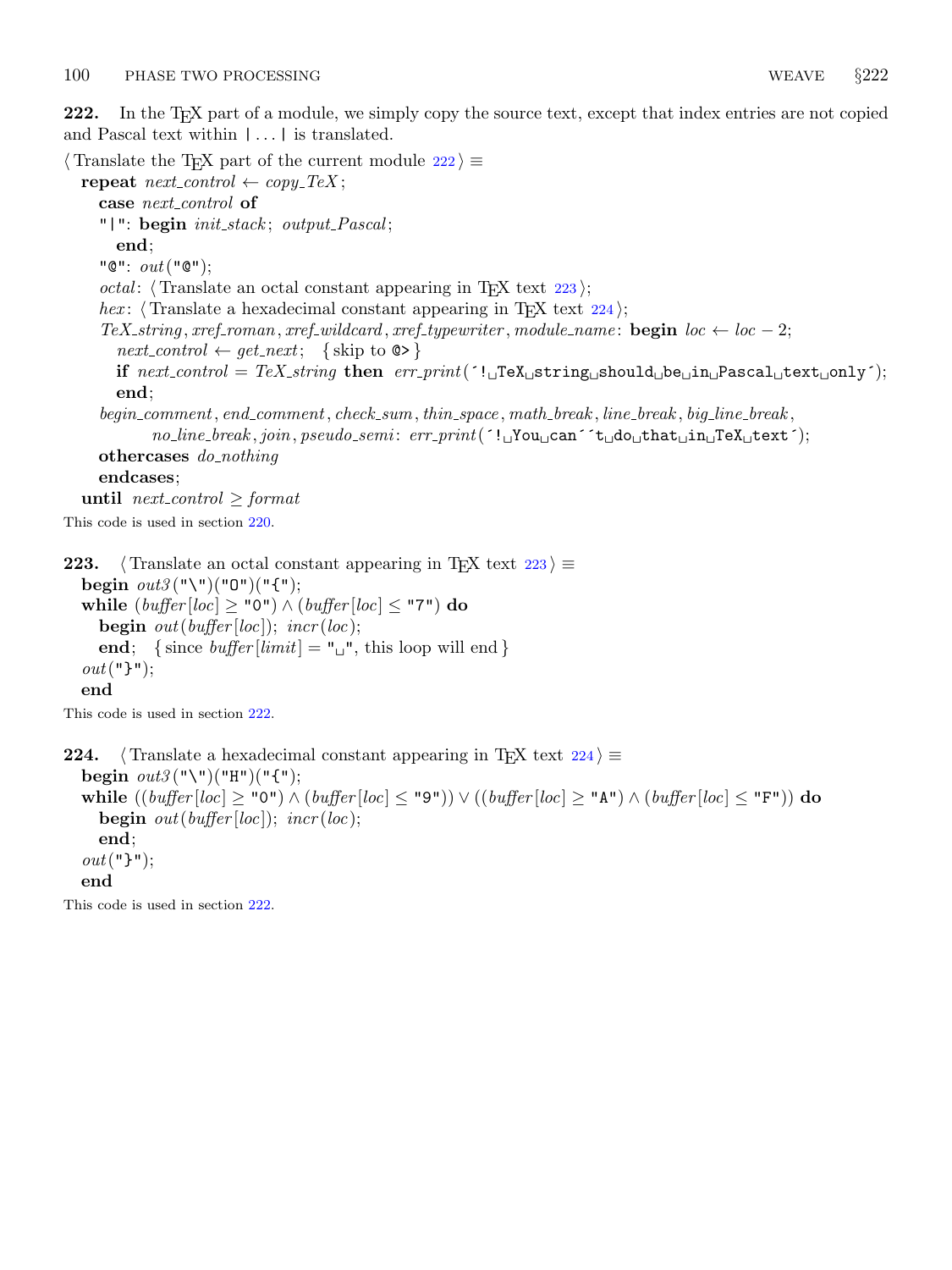<span id="page-86-0"></span>225. When we get to the following code we have next control  $\geq$  format, and the token memory is in its initial empty state.

 $\langle$  Translate the definition part of the current module 225  $\rangle \equiv$ 

```
if next control \leq definition then { definition part non-empty }
  begin emit_space_if_needed; save_position;
  end;
while next_control \leq definition do { format or definition }
  begin{align} \n\text{begin} \nikz \n\end{align}if next control = definition then \langle Start a macro definition 227\rangleelse \langle228\rangle;
  outer_parse; finish_Pascal;
  end
```
This code is used in section [220.](#page-84-0)

**226.** The *finish\_Pascal* procedure outputs the translation of the current scraps, preceded by the control sequence ' $\P$ ' and followed by the control sequence ' $\parrow$ . It also restores the token and scrap memories to their initial empty state.

A force token is appended to the current scraps before translation takes place, so that the translation will normally end with  $6$  or  $7$  (the TEX macros for *force* and *big-force*). This  $6$  or  $7$  is replaced by the concluding \par or by \Y\par.

**procedure** finish Pascal; { finishes a definition or a Pascal part } var p: text\_pointer; { translation of the scraps } begin  $out2$  ("\")("P"); app\_tok (force); app\_comment;  $p \leftarrow translate$ ; app( $p + tok\_flag$ ); make\_output; { output the list } if  $out\_ptr > 1$  then if *out\_buf*  $\left[ \text{out\_ptr} - 1 \right] = "\Psi$  then if out\_buf  $[out\_ptr] = "6"$  then out\_ptr  $\leftarrow out\_ptr - 2$ else if  $out_buf[out_ptr] = "7"$  then  $out_buf[out_ptr] \leftarrow "Y"$ ;  $out4$  ("\")("p")("a")("r"); finish\_line; stat if  $text\_ptr > max\_txt\_ptr$  then  $max\_txt\_ptr \leftarrow text\_ptr;$ if  $tok\_ptr > max\_tok\_ptr$  then  $max\_tok\_ptr \leftarrow tok\_ptr;$ if  $scrap\_ptr > max\_scr\_ptr$  then  $max\_scr\_ptr \leftarrow scrap\_ptr;$ tats  $tok\_ptr \leftarrow 1$ ;  $text\_ptr \leftarrow 1$ ;  $scrap\_ptr \leftarrow 0$ ; { forget the tokens and the scraps } end; 227. (Start a macro definition  $227$ )  $\equiv$ begin  $\text{sc2}(\text{``}\text{``}\text{''})\text{``} \text{''}$ )( $\text{intr}\text{o}$ ); {this will produce 'define '}  $next_{control} \leftarrow get_{next};$ 

if  $next-control \neq identifier$  then  $err\_print('! \Box \text{Improper} \text{macro} \Delta \text{definition'})$ else  $\mathit{sc1}(\mathit{id}\_\mathit{flag} + \mathit{id}\_\mathit{lookup}(\mathit{normal}))(\mathit{math});$  $next_{control} \leftarrow get_{next};$ end

This code is used in section 225.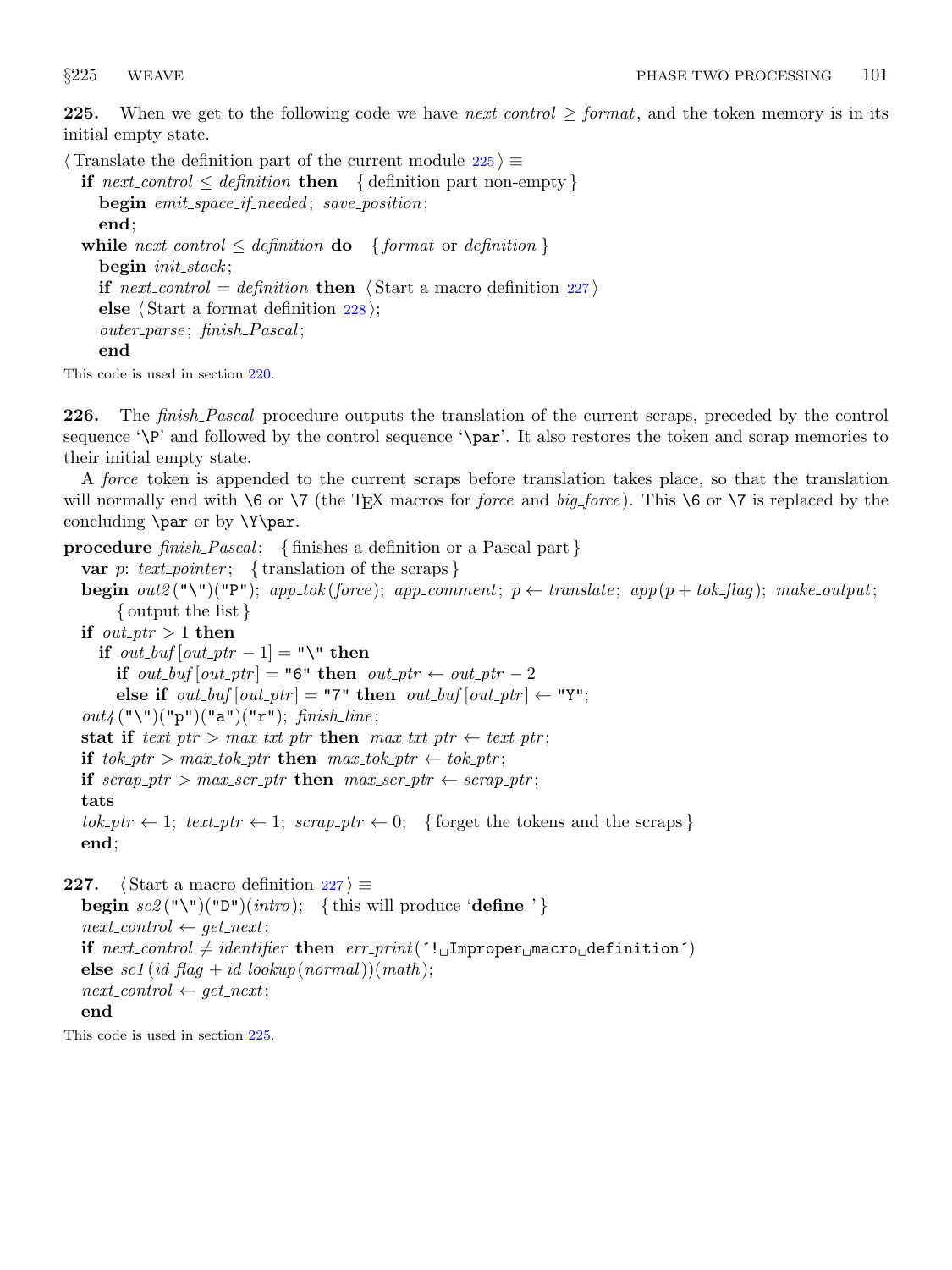<span id="page-87-0"></span>228.  $\langle$  Start a format definition 228  $\rangle \equiv$ **begin**  $\text{sc2}(\sqrt[n]{\sqrt{m}})$  ( $\text{im}(\sqrt[n]{m}$ ); {this will produce '**format**'}  $next_{control} \leftarrow get_{next};$ if  $next-control = identifier$  then **begin** sc1 (id\_flag + id\_lookup(normal))(math); next\_control  $\leftarrow$  get\_next; if next-control = equivalence-sign then **begin**  $\text{sc2}(\text{``}\text{''})(\text{''S''})(\text{math});$  { output an equivalence sign }  $next\_control \leftarrow get\_next;$ if  $next_{control} = identifier$  then **begin** sc1 (id\_flag + id\_lookup(normal))(math); sc0(semi); { insert an invisible semicolon }  $next_{control} \leftarrow get_{next};$ end; end; end; if  $scrap\_ptr \neq 5$  then  $err\_print('! \Box \text{Improper} \Box \text{format} \Box \text{definition}');$ end

This code is used in section [225.](#page-86-0)

229. Finally, when the TFX and definition parts have been treated, we have next control  $\geq$  begin Pascal. We will make the global variable *this module* point to the current module name, if it has a name.

 $\langle$  Globals in the outer block  $9$   $\rangle$  +≡ this module: name pointer; { the current module name, or zero }

```
230. \langle Translate the Pascal part of the current module 230 \rangle \equivthis_module \leftarrow 0;
  if next_control \leq module_name then
    begin emit_space_if_needed; init_stack;
    if next control = begin Pascal then next control \leftarrow get next
    else begin this module ← cur module; (Check that = or \equiv follows this module name, and emit the
           scraps to start the module definition 231;
      end;
    while next_control \leq module_name do
      begin outer-parse; \langle232\rangle;
      end;
    finish_Pascal:
    end
```
This code is used in section [220.](#page-84-0)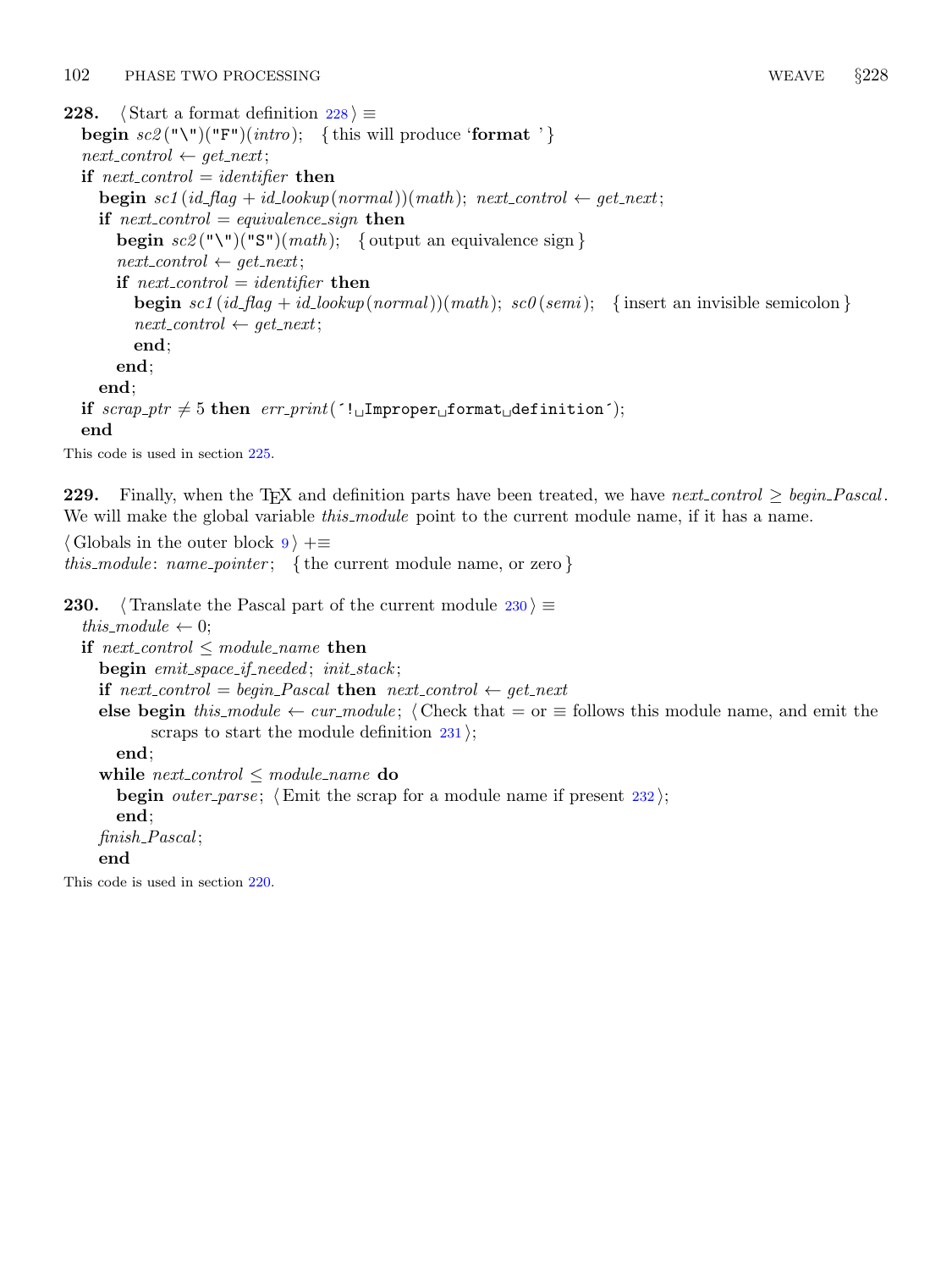<span id="page-88-0"></span>231.  $\langle$  Check that = or  $\equiv$  follows this module name, and emit the scraps to start the module definition  $231$   $\equiv$ 

repeat  $next_{control} \leftarrow get_{next};$ until  $next-control \neq "+";$  { allow optional '+=' } **if** (next\_control  $\neq$  "=") ∧ (next\_control  $\neq$  equivalence\_sign) **then**  $err\_print($  $'!$ <sub> $\cup$ </sub>You $\cup$ need $\cup$ an $\cup$ = $\cup$ sign $\cup$ after $\cup$ the $\cup$ section $\cup$ name $'$ ) else  $next_{control} \leftarrow get_{next};$ if  $out\_ptr > 1$  then **if**  $(out\_buf[out\_ptr] = "Y") \wedge (out\_buf[out\_ptr-1] = "\"')$  then **begin**  $app(backup);$  { the module name will be flush left } end;  $scl \, (mod\_flag + this\_module) \, (mod\_scrap); \, \, curr\_xref \leftarrow xref [this\_module];$ if  $num(cur\_xref) \neq module\_count + def\_flag$  then **begin**  $sc3(math_{rel})(\text{''+''})(\text{''})\text{''})$ (math); { module name is multiply defined } this module  $\leftarrow 0$ ; { so we won't give cross-reference info here } end;  $\mathit{sc2}$  ("\")("S")(*math*); { output an equivalence sign }  $\mathit{sc1}(\mathit{force})(\mathit{semi}); \{ \text{this forces a line break unless 'Q+'} follows} \}$ 

This code is used in section [230.](#page-87-0)

232.  $\langle$  Emit the scrap for a module name if present 232  $\rangle \equiv$ 

if next\_control  $\lt$  module\_name then begin  $err\_print('! \cup \text{You} \cup can 't \cup do \cup that \cup in \cup \text{Pascal}\cup text'); next\_control \leftarrow get.next;$ end else if  $next_{control} = module_name$  then **begin** sc1 (mod\_flag + cur\_module)(mod\_scrap); next\_control  $\leftarrow$  get\_next; end

This code is used in section [230.](#page-87-0)

233. Cross references relating to a named module are given after the module ends.

 $\langle$  Show cross references to this module 233  $\rangle \equiv$ if this module  $> 0$  then **begin**  $\langle$  Rearrange the list pointed to by *cur\_xref* [235](#page-89-0) $\rangle$ ;  $footnote (def_flag);$   $footnote(0);$ end

This code is used in section [220.](#page-84-0)

234. To rearrange the order of the linked list of cross references, we need four more variables that point to cross reference entries. We'll end up with a list pointed to by  $cur\_xref$ .

 $\langle$  Globals in the outer block [9](#page-3-0)  $\rangle$  +≡ next xref, this xref, first xref, mid xref: xref number; { pointer variables for rearranging a list}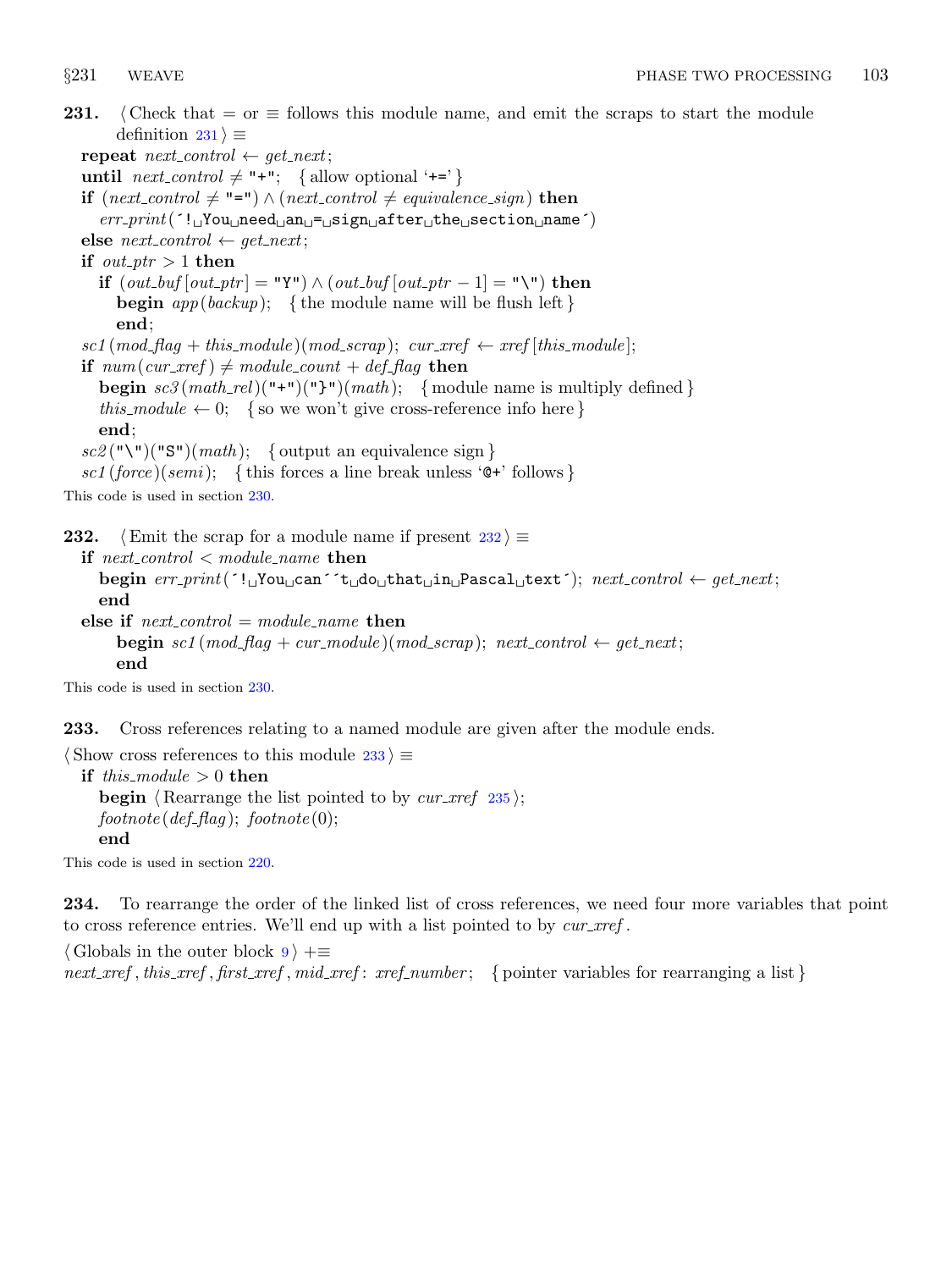<span id="page-89-0"></span>235. We want to rearrange the cross reference list so that all the entries with  $\det_{f} flag$  come first, in ascending order; then come all the other entries, in ascending order. There may be no entries in either one or both of these categories.

 $\langle$  Rearrange the list pointed to by *cur\_xref* 235 $\rangle \equiv$ first  $xref \leftarrow xref$  [this module]; this  $xref \leftarrow xlink$  (first  $xref$ ); { by pass current module number } if  $num(this\_xref) > def_{flag}$  then **begin**  $mid\_xref \leftarrow this\_xref$ ;  $cur\_xref \leftarrow 0$ ; {this value doesn't matter} repeat  $next\_xref \leftarrow xlink(this\_xref); xlink(this\_xref) \leftarrow cur\_xref; cur\_xref \leftarrow this\_xref;$  $this\_xref \leftarrow next\_xref;$ until  $num(this\_xref) \leq def_{-f}lag;$  $xlink(first\_xref) \leftarrow cur\_xref;$ end else  $mid\_xref \leftarrow 0;$  {first list null }  $cur\_xref \leftarrow 0$ ; while this  $xref \neq 0$  do **begin** next\_xref  $\leftarrow$  xlink (this\_xref); xlink (this\_xref)  $\leftarrow$  cur\_xref; cur\_xref  $\leftarrow$  this\_xref;  $this\_xref \leftarrow next\_xref;$ end; if  $mid\_xref > 0$  then  $xlink(mid\_xref) \leftarrow cur\_xref$ else  $xlink(first\_xref) \leftarrow cur\_xref;$  $cur\_xref \leftarrow xlink(first\_xref)$ This code is used in section [233.](#page-88-0)

236. The *footnote* procedure gives cross reference information about multiply defined module names (if the flag parameter is  $def_flag$ , or about the uses of a module name (if the flag parameter is zero). It assumes that cur *xref* points to the first cross-reference entry of interest, and it leaves cur *xref* pointing to the first element not printed. Typical outputs: '\A101.'; '\Us370\ET1009.'; '\As8, 27\\*, 51\ETs64.'.

procedure  $footnote (flag: sixteen\_bits);$  { outputs module cross-references } label done, exit; var q:  $xref_number$ ; { cross-reference pointer variable } begin if  $num(cur\_xref) \leq flag$  then return; finish\_line; out("\"); if  $flag = 0$  then  $out("U")$  else  $out("A")$ ;  $\langle$  Output all the module numbers on the reference list *cur xref* [237](#page-90-0) $\rangle$ ;  $out(" "$ exit: end;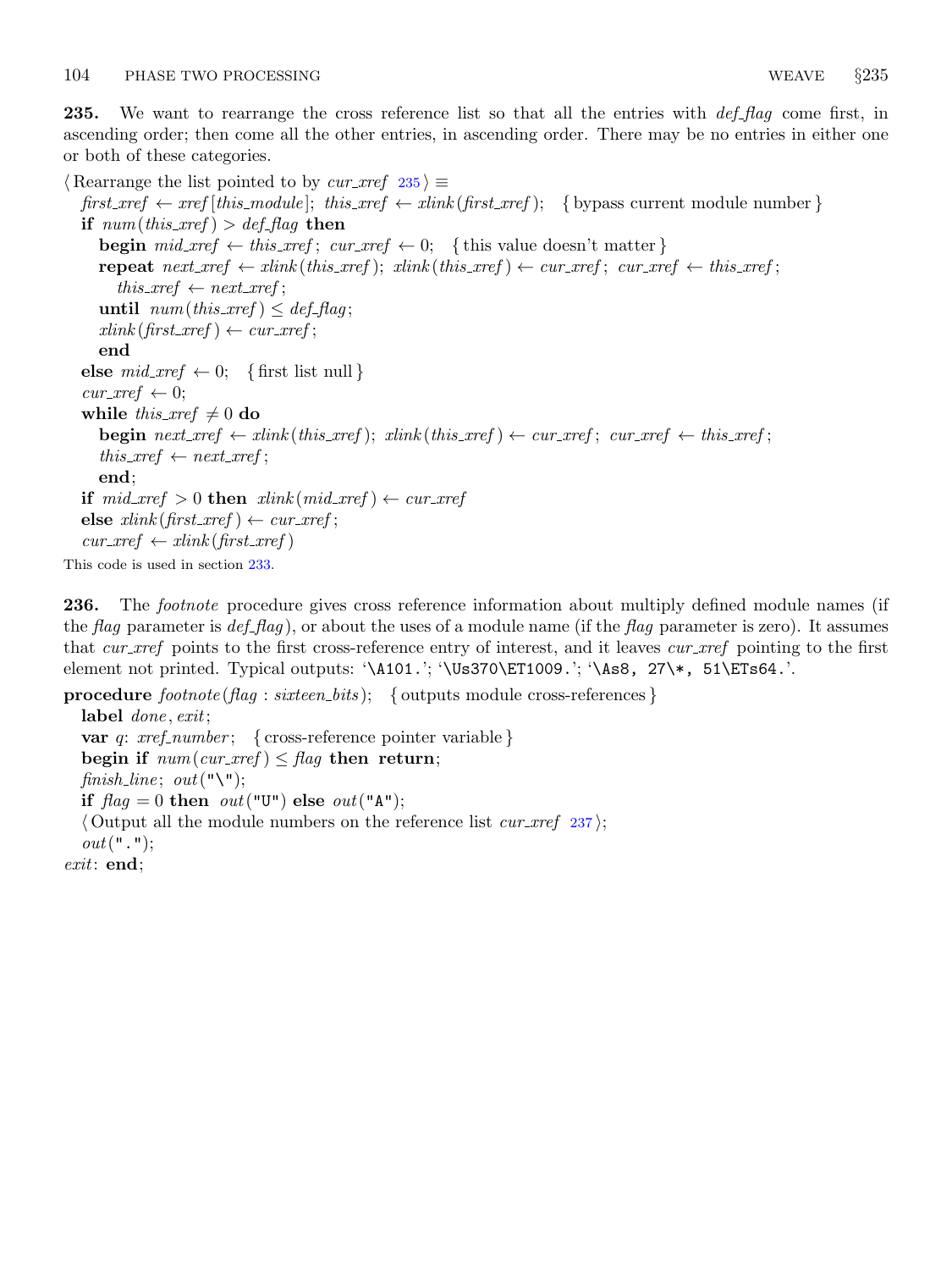<span id="page-90-0"></span>237. The following code distinguishes three cases, according as the number of cross references is one, two, or more than two. Variable  $q$  points to the first cross reference, and the last link is a zero.

 $\langle$  Output all the module numbers on the reference list *cur\_xref*  $237$   $\equiv$  $q \leftarrow cur\_xref;$ if  $num(xlink(q)) > flag$  then  $out("s")$ ; {plural}

loop begin  $out_{\text{mod}}(num(cur_{\text{arc}}) - flag); cur_{\text{arc}} \leftarrow xlink(cur_{\text{arc}})$ ; { point to the next cross reference to output } if  $num(cur\_xref) \leq flag$  then goto done; if  $num(xlink(cur\_xref)) > flag$  then  $out2(",")("_"')$  {not the last} else begin  $out3("\\")("E")("T")$ ; {the last} if  $cur\_xref \neq xlink(q)$  then  $out("s")$ ; {the last of more than two} end; end;

done:

This code is used in section [236.](#page-89-0)

238.  $\langle$  Output the code for the end of a module 238  $\rangle \equiv$  $out3$  ("\")("f")("i"); finish\_line; flush\_buffer (0, false, false); {insert a blank line, it looks nice}

This code is used in section [220.](#page-84-0)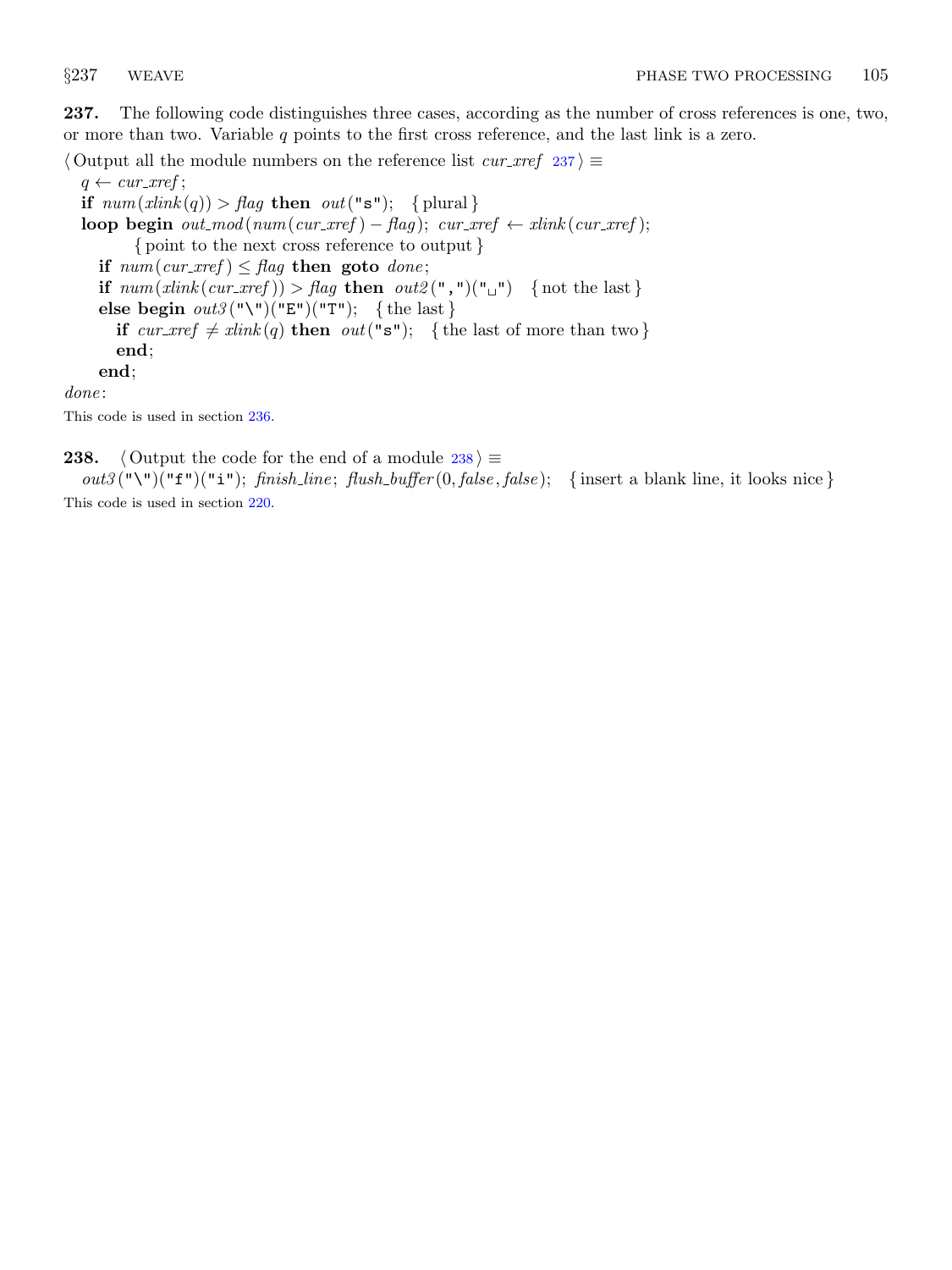<span id="page-91-0"></span>239. Phase three processing. We are nearly finished! WEAVE's only remaining task is to write out the index, after sorting the identifiers and index entries.

 $\langle$  Phase III: Output the cross-reference index 239  $\rangle \equiv$  $phase\_three \leftarrow true; print\_nl('Writing\_the\_index...');$ if change exists then **begin** finish line;  $\langle$  Tell about changed modules 241 $\rangle$ ; end; finish\_line; out/("\")("i")("n")("x"); finish\_line;  $\langle$  Do the first pass of sorting [243](#page-92-0));  $\langle$  Sort and output the index [250](#page-93-0) $\rangle$ ;  $out_4(\mathbf{``}\mathbf{``})(\mathbf{``}f\mathbf{''})(\mathbf{``}i\mathbf{``}) (\mathbf{``}n\mathbf{``})$ ; finish line;  $\langle$  Output all the module names [257](#page-95-0) $\rangle$ ;  $out_4$  ("\")("c")("o")("n"); finish\_line; print ('Done.');

This code is used in section [261.](#page-98-0)

240. Just before the index comes a list of all the changed modules, including the index module itself.  $\langle$  Globals in the outer block [9](#page-3-0)  $\rangle$  +≡ k\_module:  $0 \ldots$  max\_modules; {runs through the modules}

```
241. \langle Tell about changed modules 241 \rangle \equivbegin { remember that the index is already marked as changed }
  k\text{--}module \leftarrow 1; out4("\\"("c")("b")("b")("j");
```
while  $k$ -module  $<$  module-count do begin if  $changed\_module[k\_module]$  then begin out\_mod(k\_module); out2(",")(" $\sqcup$ "); end;  $incr(k \text{.} module);$ end;  $out_{\mathit{mod}}(k_{\mathit{module}}); out(" \cdot");$ end

This code is used in section 239.

242. A left-to-right radix sorting method is used, since this makes it easy to adjust the collating sequence and since the running time will be at worst proportional to the total length of all entries in the index. We put the identifiers into 230 different lists based on their first characters. (Uppercase letters are put into the same list as the corresponding lowercase letters, since we want to have ' $t < T e X <$  to'.) The list for character c begins at location *bucket*  $|c|$  and continues through the *blink* array.

 $\langle$  Globals in the outer block [9](#page-3-0)  $\rangle$  +≡ bucket:  $array [ASCH_code]$  of name\_pointer; next\_name: name\_pointer; { successor of cur\_name when sorting } c:  $ASCILcode$ ; {index into bucket} h:  $0$ ... hash\_size; {index into hash} blink:  $array [0..max\_names]$  of  $s$ ixteen bits; {links in the buckets}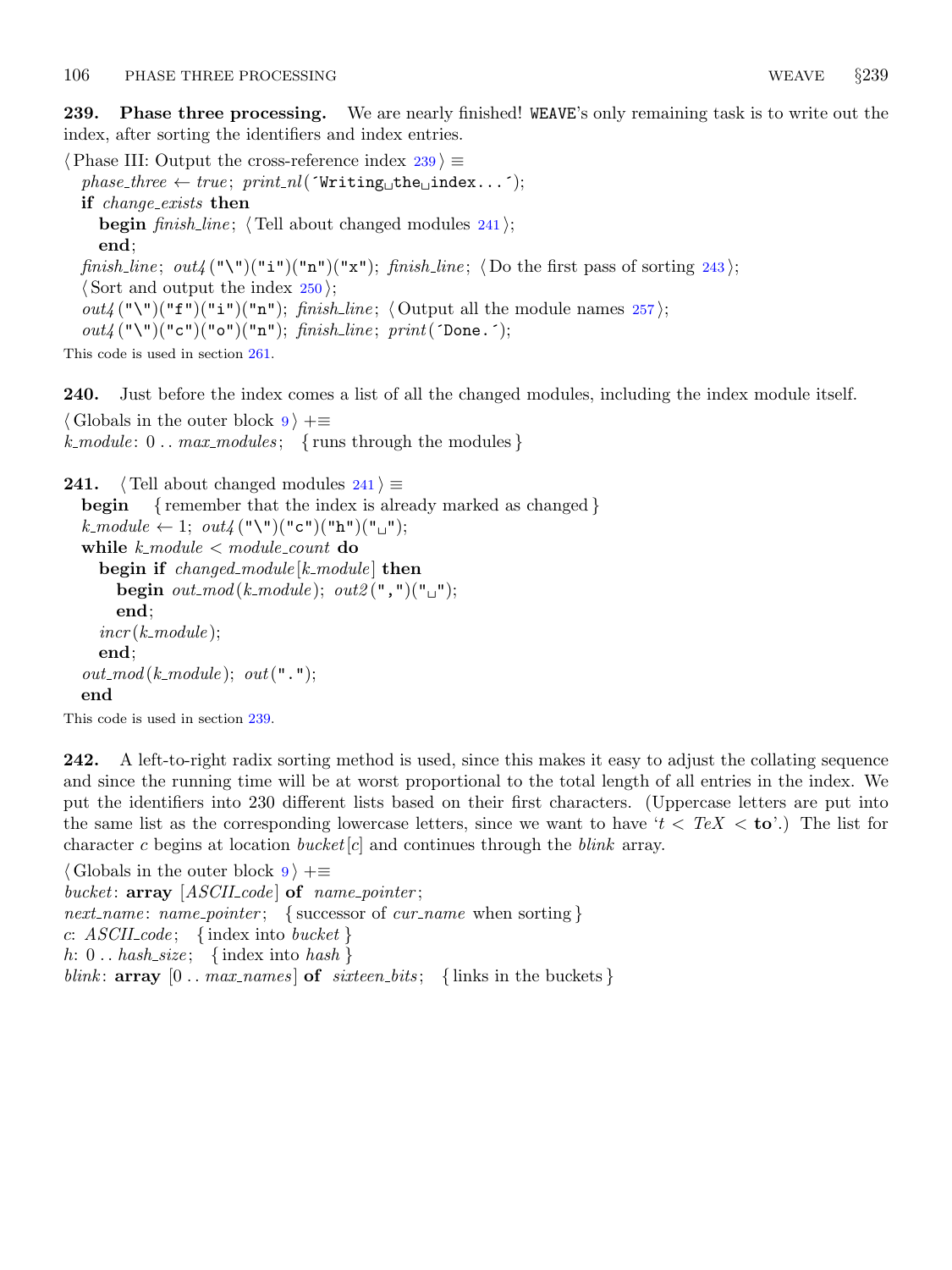<span id="page-92-0"></span>243. To begin the sorting, we go through all the hash lists and put each entry having a nonempty crossreference list into the proper bucket.

```
\langle Do the first pass of sorting 243 \rangle \equivfor c \leftarrow 0 to 255 do bucket [c] \leftarrow 0;
  for h \leftarrow 0 to hash_size -1 do
     begin next_name \leftarrow hash[h];while next_name \neq 0 do
        begin cur_name \leftarrow next_name; next_name \leftarrow link |cur_name|;
        if xref[cur_name] \neq 0 then
            begin c \leftarrow byte\_mem|cur_name \mod{ww}, byte\_start|cur_name|;
            if (c \leq "Z") \wedge (c \geq "A") then c \leftarrow c + 2\gamma;
            \text{blink}[\text{cur_name}] \leftarrow \text{bucket}[c]; \text{ bucket}[c] \leftarrow \text{cur_name};end;
        end;
     end
```
This code is used in section [239.](#page-91-0)

244. During the sorting phase we shall use the *cat* and *trans* arrays from WEAVE's parsing algorithm and rename them *depth* and *head*. They now represent a stack of identifier lists for all the index entries that have not yet been output. The variable *sort\_ptr* tells how many such lists are present; the lists are output in reverse order (first sort ptr, then sort ptr – 1, etc.). The jth list starts at head [j], and if the first k characters of all entries on this list are known to be equal we have  $depth[j] = k$ .

define  $depth \equiv cat$  { reclaims memory that is no longer needed for parsing } define  $head \equiv trans$  { ditto } define  $sort\_ptr \equiv scrap\_ptr \{$ ditto } define  $max\_sorts \equiv max\_scraps$  { ditto }  $\langle$  Globals in the outer block  $9 \rangle + \equiv$  $9 \rangle + \equiv$  $cur\_depth:$  eight\_bits; { depth of current buckets }  $cur\_byte: 0 \ldots max\_bytes; \{ index into byte\_mem \}$  $cur\_bank: 0...ww-1; \{row of byte\_mem\}$  $cur\_val:$  sixteen\_bits; { current cross reference number} stat  $max.sort{\text -}ptr: 0 \dots max{\text -}sorts$ ; tats { largest value of sort\_ptr }

**245.**  $\langle$  Set initial values [10](#page-3-0)  $\rangle$  +≡ stat  $max.sort\_ptr \leftarrow 0$ ; tats

**246.** The desired alphabetic order is specified by the *collate* array; namely, *collate*  $[0] < \text{collate}[1] < \cdots <$ collate [229].

 $\langle$  Globals in the outer block [9](#page-3-0)  $\rangle$  += collate:  $array [0.. 229]$  of  $ASCII_code; \{ collaboration order\}$ 

**247.**  $\langle$  Local variables for initialization [16](#page-7-0)  $\rangle$  +≡ c:  $\text{ASCII\_code}$ ; { used to initialize collate }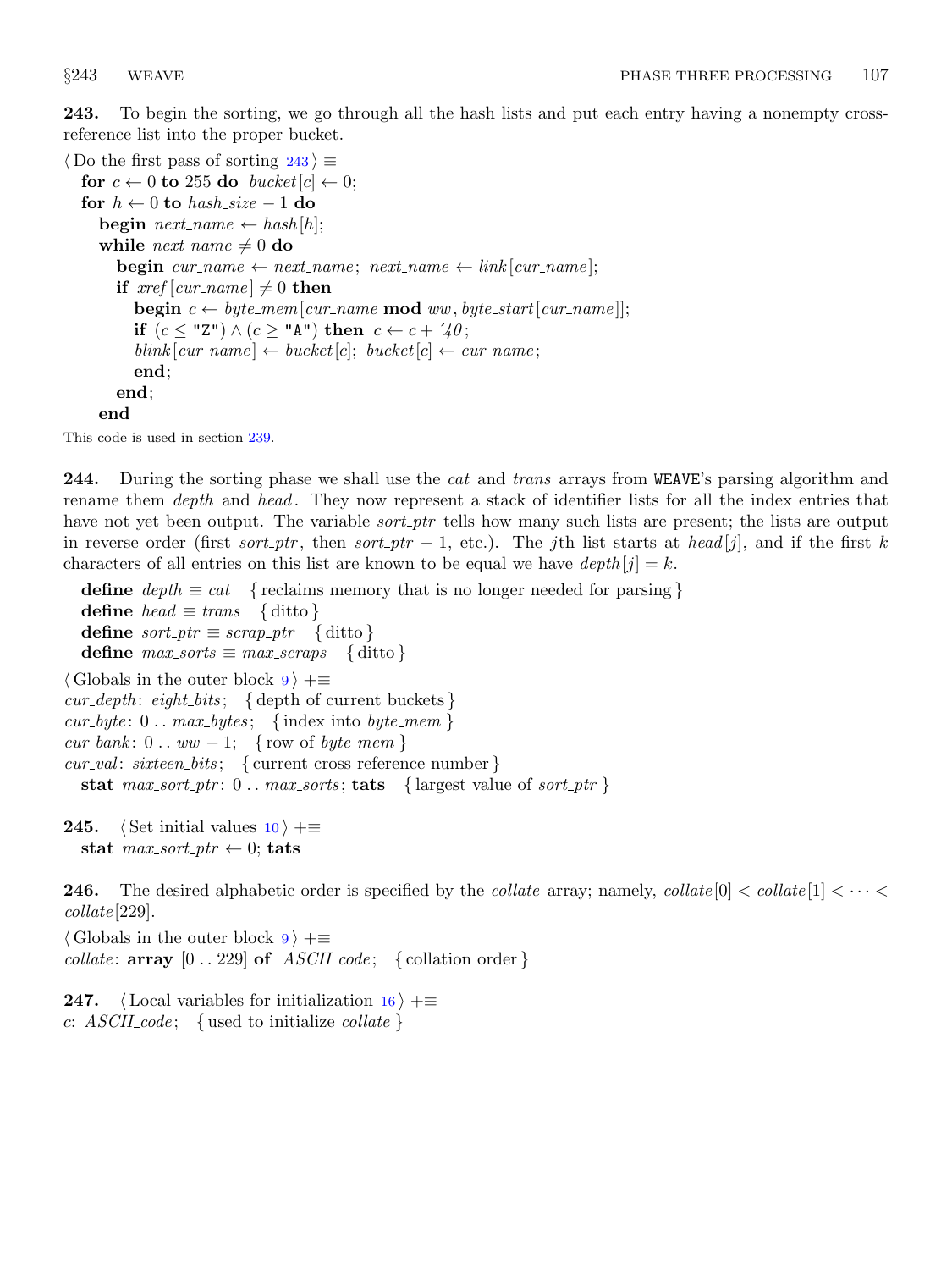<span id="page-93-0"></span>**248.** We use the order null  $\lt_{\sqcup} \lt$  other characters  $\lt_{\sqcup} \lt$  A =  $a \lt \cdots \lt 2 = z \lt 0 \lt \cdots \lt 9$ .

 $\langle$  Set initial values  $10 \rangle$  $10 \rangle$  +≡  $collate [0] \leftarrow 0; collate [1] \leftarrow "u";$ for  $c \leftarrow 1$  to " $\cup$ " – 1 do collate  $[c + 1] \leftarrow c$ ; for  $c \leftarrow$  " $\sqcup$ " + 1 to "0" – 1 do collate  $[c] \leftarrow c$ ; for  $c \leftarrow$  "9" + 1 to "A" – 1 do  $collate [c - 10] \leftarrow c;$ for  $c \leftarrow$  "Z" + 1 to "\_" – 1 do collate  $[c - 36] \leftarrow c$ ;  $collate$  ["  $_$  "  $-$  36]  $\leftarrow$  " $_$  "  $+$  1; for  $c \leftarrow$  "z" + 1 to 255 do collate  $[c - 63] \leftarrow c$ ;  $collate$  [193]  $\leftarrow$  "\_"; for  $c \leftarrow$  "a" to "z" do  $collate [c - "a" + 194] \leftarrow c;$ for  $c \leftarrow$  "0" to "9" do  $collate [c - "0" + 220] \leftarrow c;$ 

249. Procedure *unbucket* goes through the buckets and adds nonempty lists to the stack, using the collating sequence specified in the *collate* array. The parameter to *unbucket* tells the current depth in the buckets. Any two sequences that agree in their first 255 character positions are regarded as identical.

define  $\text{infinity} = 255 \quad \{\infty \text{ (approximately)}\}$ 

**procedure** unbucket(d : eight\_bits); { empties buckets having depth d} var c:  $ASCII\_{code}$ ; {index into bucket } begin for  $c \leftarrow 229$  downto 0 do if  $bucket[collect] > 0$  then begin if  $sort\_ptr > max\_sorts$  then  $overflow('sorting');$  $incr (sort\_ptr);$ stat if  $sort\_ptr > max.sort\_ptr$  then  $max\_sort\_ptr \leftarrow sort\_ptr$ ; tats if  $c = 0$  then  $depth|sort\_ptr| \leftarrow infinity$ else  $depth[sort\_ptr] \leftarrow d;$  $head[sort\_ptr] \leftarrow bucket[collect][c]$ ;  $bucket[collect][c] \leftarrow 0$ ; end; end;

```
250. Sort and output the index 250 \gesort\_ptr \leftarrow 0; unbucket(1);while sort\_ptr > 0 do
    begin cur\_depth \leftarrow cat[sort\_ptr];
    if (blink[head[sort\_ptr]] = 0) \vee (cur\_depth = infinity) then
       \langle Output index entries for the list at sort_ptr252 \rangleelse \langle Split the list at sort_ptr251\rangle;
    end
```
This code is used in section [239.](#page-91-0)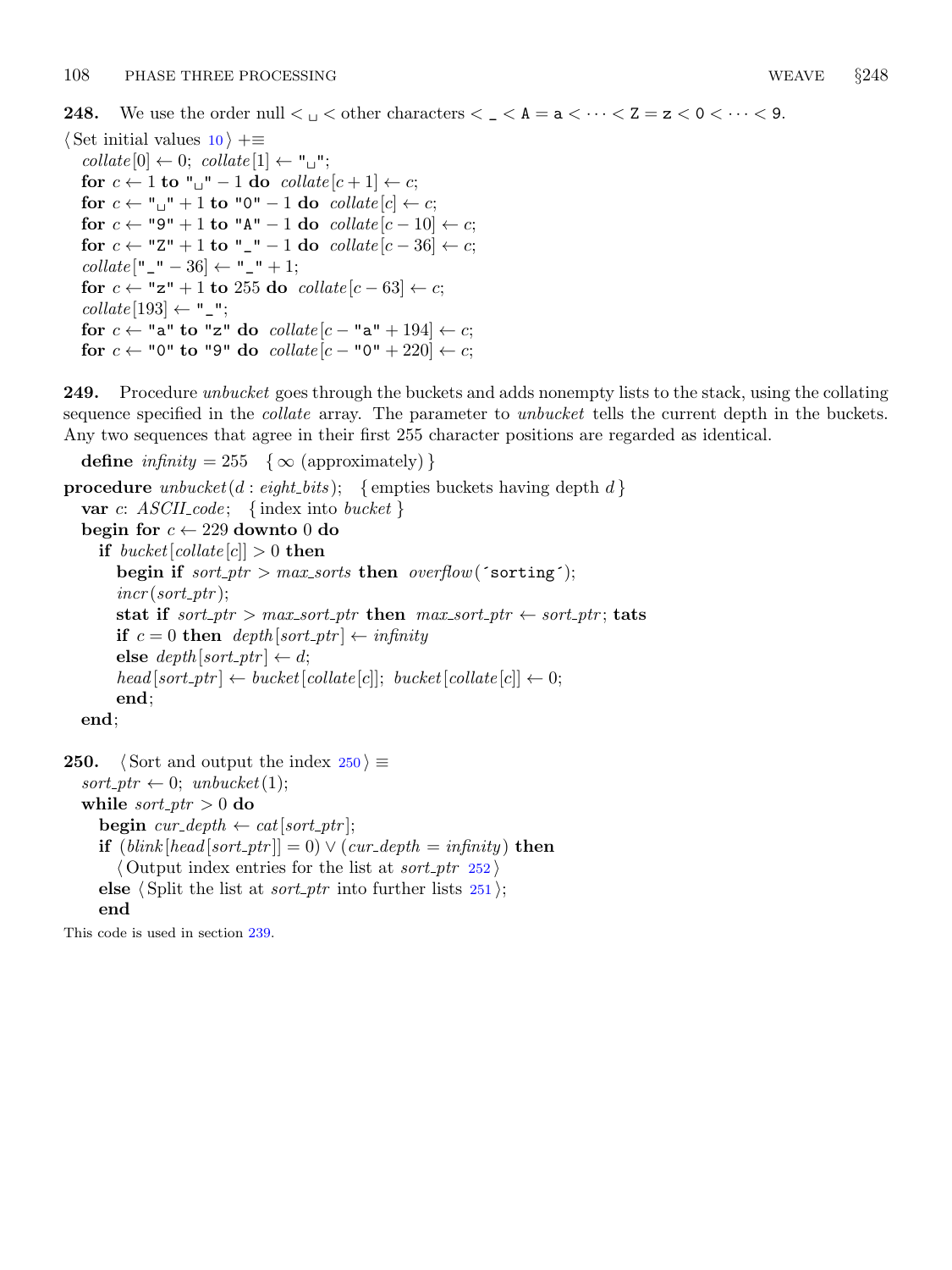```
251. (Split the list at sort_ptr into further lists 251 \equivbegin next_name \leftarrow head[sort\_ptr];
   repeat cur_name \leftarrow next_name; next_name \leftarrow blink [cur_name];
      cur\_byte \leftarrow byte\_start[cur\_name] + cur\_depth; cur\_bank \leftarrow cur\_name \textbf{ mod } ww;if cur byte = byte_start [cur_name + ww] then c \leftarrow 0 { we hit the end of the name}
      else begin c \leftarrow byte\_mem[cur\_bank, cur\_byte];if (c \leq "Z") \wedge (c \geq "A") then c \leftarrow c + 2\sqrt{a};
         end;
      \textit{blind} \left[ \textit{cur_name} \right] \leftarrow \textit{bucket} \left[ c \right]; \textit{bucket} \left[ c \right] \leftarrow \textit{cur_name};until next_name = 0;decr (sort\_ptr); unbucket (cur\_depth + 1);end
```
This code is used in section [250.](#page-93-0)

```
252. \langle Output index entries for the list at sort ptr 252\rangle \equivbegin cur_name \leftarrow head[sort\_ptr];
  debug if trouble shooting then debug help; gubed
  repeat out2("\\"')(":"); \langle Output the name at cur_name 253 \rangle;\langle Output the cross-references at cur_name 254\rangle;
     cur_name \leftarrow \text{blink}[\text{cur_name}];until cur_name = 0;decr (sort\_ptr);end
This code is used in section 250.
```

```
253. \langle Output the name at cur_name 253\rangle \equivcase ilk[cur_name] of
  normal: if length(cur_name) = 1 then out2("\\"|") else out2("\\"|")"("\'|");
  roman: do\_nothing;
  wildcard: out2 ("\")("9");
  typewriter: out2("\\"')("."othercases out2 ("\")(" &")
  endcases;
  out_name(cur_name)This code is used in section 252.
```
**254.** Section numbers that are to be underlined are enclosed in  $\{\ldots\}$ .

 $\langle$  Output the cross-references at *cur name*  $254 \rangle \equiv$ (Invert the cross-reference list at *cur\_name*, making *cur\_xref* the head  $255$ ); repeat  $out2(","")("_"); cur_val \leftarrow num(cur\_xref);$ if  $cur\_val < def\_flag$  then  $out\_mod(cur\_val)$ else begin  $out2$  ("\")("[");  $out\_mod$  ( $cur\_val - def\_flag$ );  $out$  ("]"); end;  $cur\_xref \leftarrow xlink(cur\_xref);$ until  $cur\_xref = 0$ ;  $out(" . ");$  finish\_line

This code is used in section 252.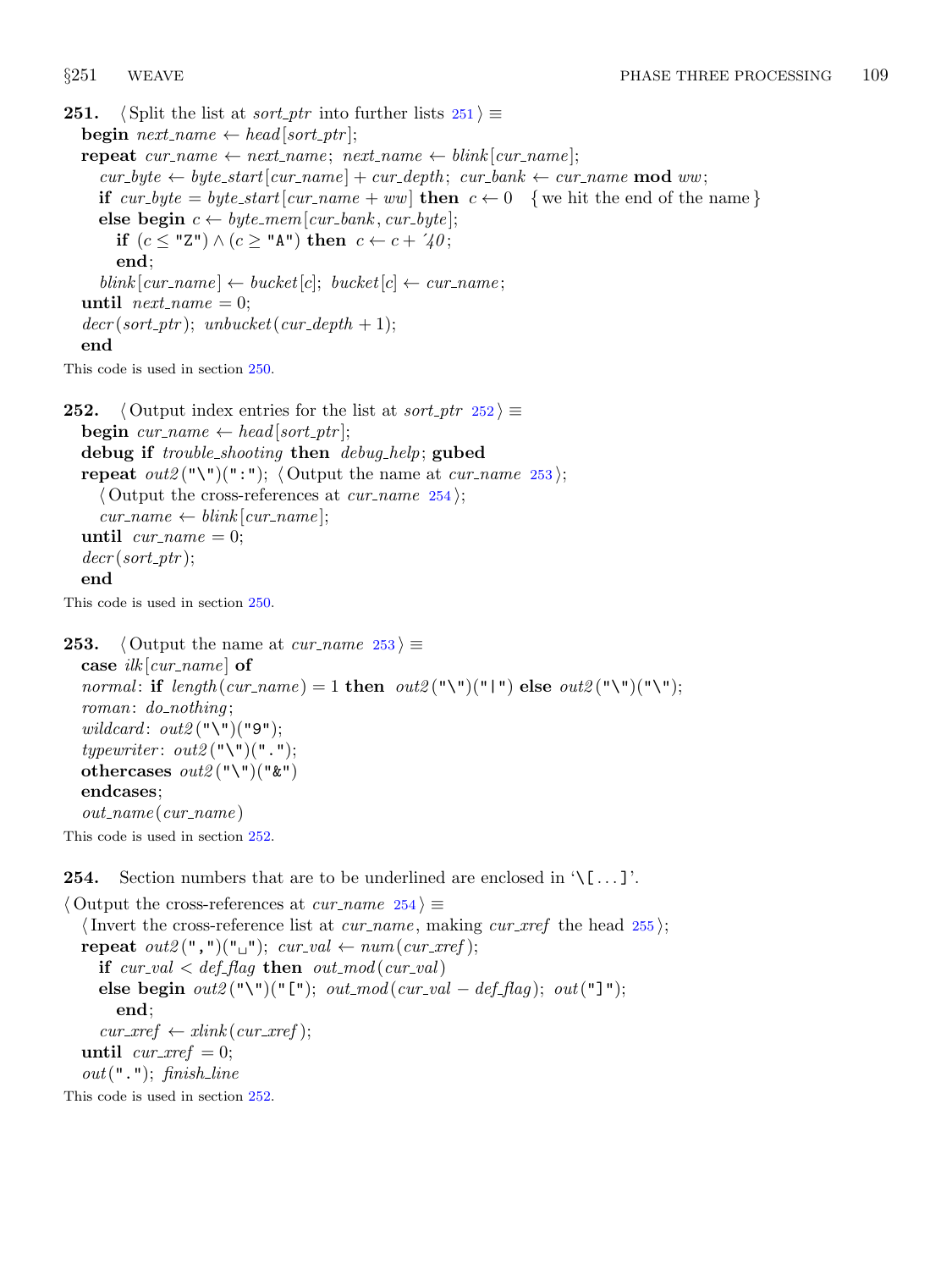<span id="page-95-0"></span>255. List inversion is best thought of as popping elements off one stack and pushing them onto another. In this case *cur\_xref* will be the head of the stack that we push things onto.

 $\langle$  Invert the cross-reference list at *cur\_name*, making *cur\_xref* the head  $255 \ge$ this\_xref  $\leftarrow$  xref [cur\_name]; cur\_xref  $\leftarrow$  0; repeat  $next\_xref \leftarrow xlink(this\_xref); xlink(this\_xref) \leftarrow cur\_xref; cur\_xref \leftarrow this\_xref;$  $this\_xref \leftarrow next\_xref;$ until this  $xref = 0$ 

This code is used in section [254.](#page-94-0)

256. The following recursive procedure walks through the tree of module names and prints them.

**procedure**  $\text{mod\_print}(p : \text{name\_pointer})$ ; { print all module names in subtree p }

begin if  $p > 0$  then begin  $mod\_print(llink[p])$ ;  $out2("\\")("::")$ ;  $tok\_ptr \leftarrow 1; text\_ptr \leftarrow 1; scrap\_ptr \leftarrow 0; init\_stack; app(p + mod\_flag); make\_output; footnote(0);$  $\{ \text{cur\_xref} \text{ was set by } \text{make\_output} \}$ finish line ;  $mod\_print(rlink[p]);$ end; end;

**257.**  $\langle$  Output all the module names  $257 \rangle \equiv \text{mod\_print}(\text{root})$ This code is used in section [239.](#page-91-0)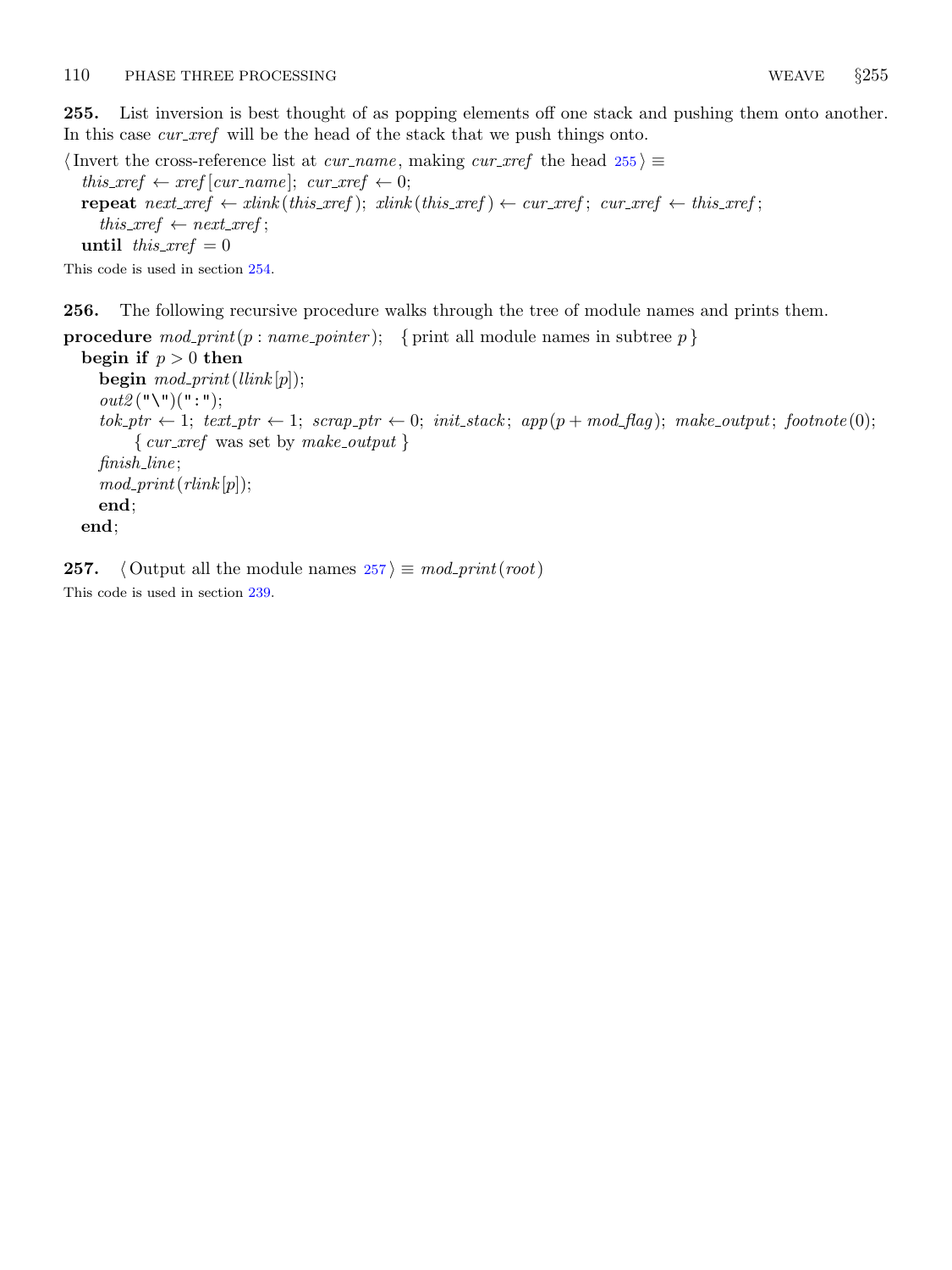<span id="page-96-0"></span>258. Debugging. The Pascal debugger with which WEAVE was developed allows breakpoints to be set, and variables can be read and changed, but procedures cannot be executed. Therefore a 'debug help' procedure has been inserted in the main loops of each phase of the program; when ddt and dd are set to appropriate values, symbolic printouts of various tables will appear.

The idea is to set a breakpoint inside the *debug-help* routine, at the place of '*breakpoint*:' below. Then when *debug-help* is to be activated, set *trouble-shooting* equal to *true*. The *debug-help* routine will prompt you for values of ddt and dd, discontinuing this when  $dd \leq 0$ ; thus you type  $2n + 1$  integers, ending with zero or a negative number. Then control either passes to the breakpoint, allowing you to look at and/or change variables (if you typed zero), or to exit the routine (if you typed a negative value).

Another global variable, *debug\_cycle*, can be used to skip silently past calls on *debug\_help*. If you set  $debug\_cycle > 1$ , the program stops only every  $debug\_cycle$  times  $debug\_help$  is called; however, any error stop will set *debug\_cycle* to zero.

 $\langle$  Globals in the outer block  $9 \rangle + \equiv$  $9 \rangle + \equiv$ 

debug trouble\_shooting: boolean; { is debug\_help wanted? } ddt: integer; { operation code for the *debug\_help* routine } dd: integer; { operand in procedures performed by  $\text{debug\_help}$  } debug\_cycle: integer; { threshold for debug\_help stopping } debug\_skipped: integer; {we have skipped this many debug\_help calls} term in: text file; {the user's terminal as an input file} gubed

259. The debugging routine needs to read from the user's terminal.

 $\langle$  Set initial values [10](#page-3-0)  $\rangle$  +≡

debug trouble shooting  $\leftarrow$  true; debug cycle  $\leftarrow$  1; debug skipped  $\leftarrow$  0; tracing  $\leftarrow$  0; trouble\_shooting  $\leftarrow$  false; debug\_cycle  $\leftarrow$  99999; {use these when it almost works} reset(term\_in,  $TTY: \tilde{\phantom{a}}$ ,  $\tilde{\phantom{a}}$  (17); { open term in as the terminal, don't do a get } gubed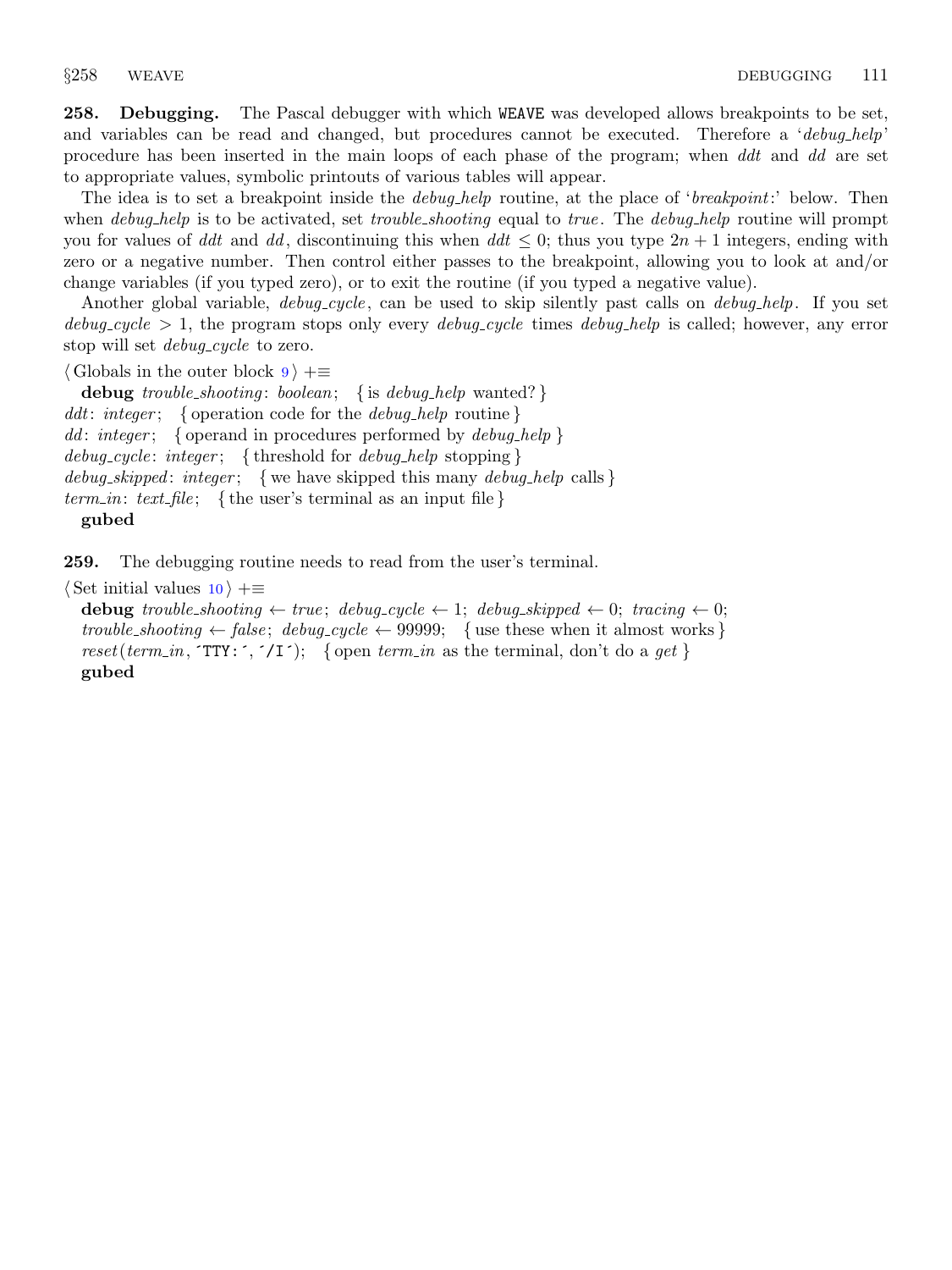```
260. define breakpoint = 888 { place where a breakpoint is desirable }
  debug procedure \text{debug\_help}; { routine to display various things }
  label breakpoint, exit;
  var k: integer; { index into various arrays }
  begin \text{incr}(debug\_skipped);if debug-skipped \langle debug-cycle then return;
  debug\_skipped \leftarrow 0;loop begin print\_nl (*#*); update_terminal; {prompt}
    read(term_in, ddt); {read a debug-command code}
    if ddt < 0 then return
    else if ddt = 0 then
         begin goto breakpoint; \&\setminus\{go to every label at least once }
       breakpoint: ddt \leftarrow 0; \mathbb{Q} \setminusend
       else begin read(term_in, dd);case ddt of
         1: print_id(dd);2: print\_text(id);3: for k \leftarrow 1 to dd do print(xchr[buffer[k]]);
         4: for k \leftarrow 1 to dd do print(xchr[mod_text[k]]);
         5: for k \leftarrow 1 to out_ptr do print(xchr[out_buf[k]]);
         6: for k \leftarrow 1 to dd do
              begin print\_cat(cat[k]); print(\tilde{\ }_i);
              end;
         othercases print('?')endcases;
         end;
    end;
exit: end;
  gubed
```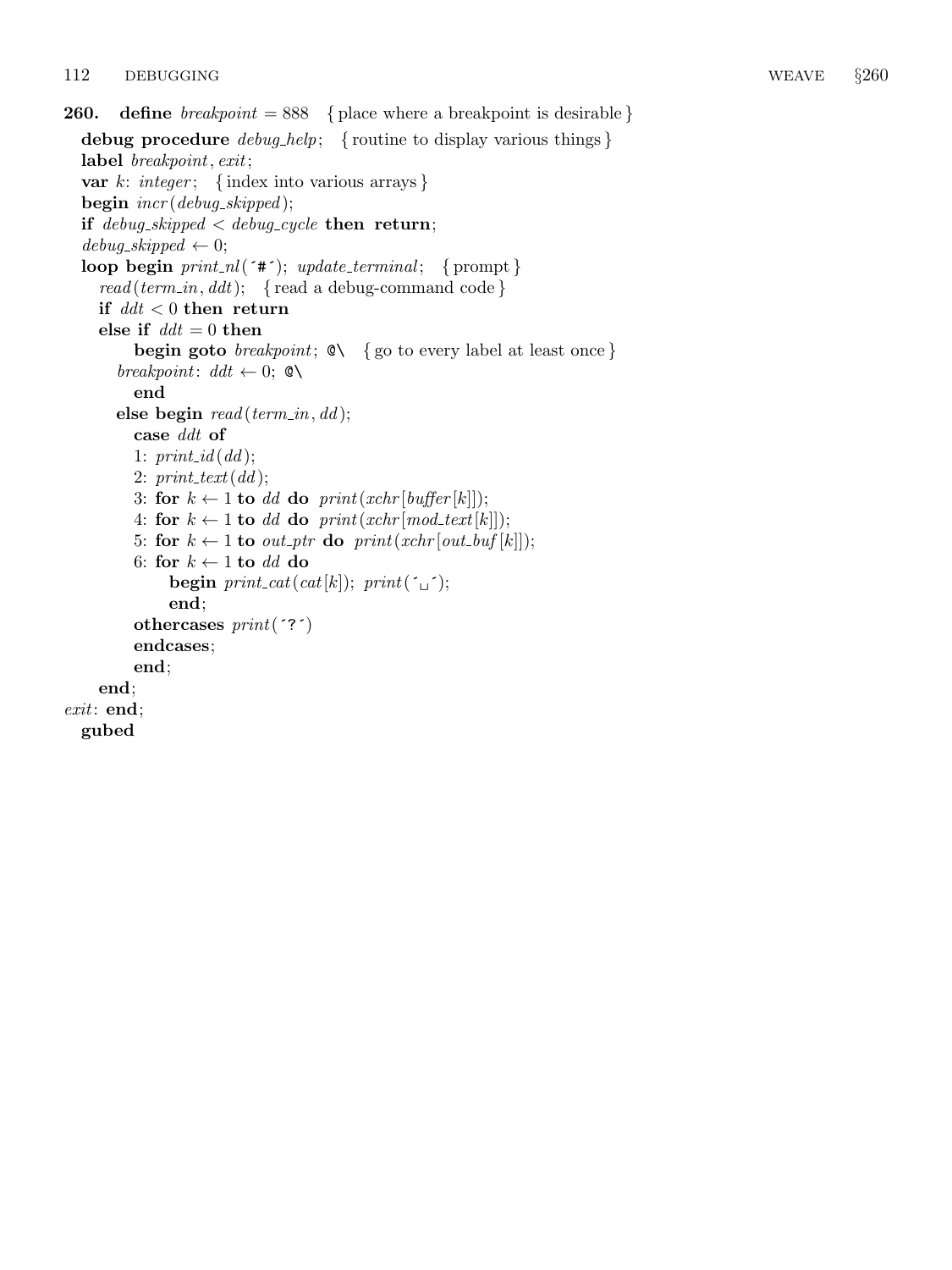<span id="page-98-0"></span>261. The main program. Let's put it all together now: WEAVE starts and ends here.

The main procedure has been split into three sub-procedures in order to keep certain Pascal compilers from overflowing their capacity.

## procedure  $Phase.I;$

**begin**  $\langle$  Phase I: Read all the user's text and store the cross references  $109$ ; end;

procedure  $Phase\_II$ ;

begin  $\langle$  Phase II: Read all the text again and translate it to T<sub>E</sub>X form [218](#page-84-0) $\rangle$ ; end;

**begin** *initialize*; { beginning of the main program } print\_ln(banner); { print a "banner line" }  $\langle$  Store all the reserved words [64](#page-20-0) $\rangle$ ;

 $Phase I$ ;  $Phase II$ ;

 $\langle$  Phase III: Output the cross-reference index [239](#page-91-0) $\rangle$ ;

 $\langle$  Check that all changes have been read  $\langle 85 \rangle$  $\langle 85 \rangle$  $\langle 85 \rangle$ ;

end of WEAVE: stat  $\langle$  Print statistics about memory usage 262 $\rangle$ ; tats

{ here files should be closed if the operating system requires it }

 $\langle$  Print the job *history* 263 ; end.

262.  $\langle$  Print statistics about memory usage 262 $\rangle \equiv$ 

```
print\_nl ('Memory usage statistics: \frac{1}{l}, name ptr : 1, \frac{1}{l} names, \frac{1}{l}, xref\_ptr : 1,
       \sim cross references, \sim \sim, byte ptr[0] : 1);
for cur_bank \leftarrow 1 to ww - 1 do print(\rightarrow, byte_ptr |cur_0| : 1);
\mathit{print(\texttt{`_bbytes};\texttt{`})}; \ \mathit{print\_nl}(\texttt{`parsing\_required\_',} \textit{max\_scr\_ptr} : 1, \texttt{`_bscripts}, \texttt{`_j",} \textit{max\_txt\_rl} : 1,\tau_{\sqcup}texts,\sqcup, max\_tok\_ptr : 1, \tau_{\sqcup}tokens,\sqcup, max\_stack\_ptr : 1, \tau_{\sqcup}levels;\tau);
print\_nl('sorting\_required\_', max\_sort\_ptr : 1, '\_levels.')
```
This code is used in section 261.

**263.** Some implementations may wish to pass the *history* value to the operating system so that it can be used to govern whether or not other programs are started. Here we simply report the history to the user.

 $\langle$  Print the job *history* 263  $\rangle \equiv$ case history of  $spotless: print\_nl($  ( $No<sub>U</sub>errors<sub>U</sub>were<sub>U</sub>found.)$ );  $harmless_message: print.nl('(Did<sub>u</sub> you<sub>u</sub>see<sub>u</sub>the<sub>u</sub>warning<sub>u</sub>message<sub>u</sub>above?)');$  $error$ - $message: print.nl('(Pardon<sub>u</sub>me, <sub>u</sub>but<sub>u</sub>I<sub>u</sub>think<sub>u</sub>I<sub>u</sub>spotted<sub>u</sub>something<sub>u</sub>wrong.)');$  $\mathit{fatal\_message:}\ print\_nl($  (That $\text{u}$ was $\text{u}$ a $\text{u}$ fatal $\text{u}$ error, $\text{u}$ my $\text{u}$ friend.)  $^{\circ}$ ); end { there are no other cases }

This code is used in section 261.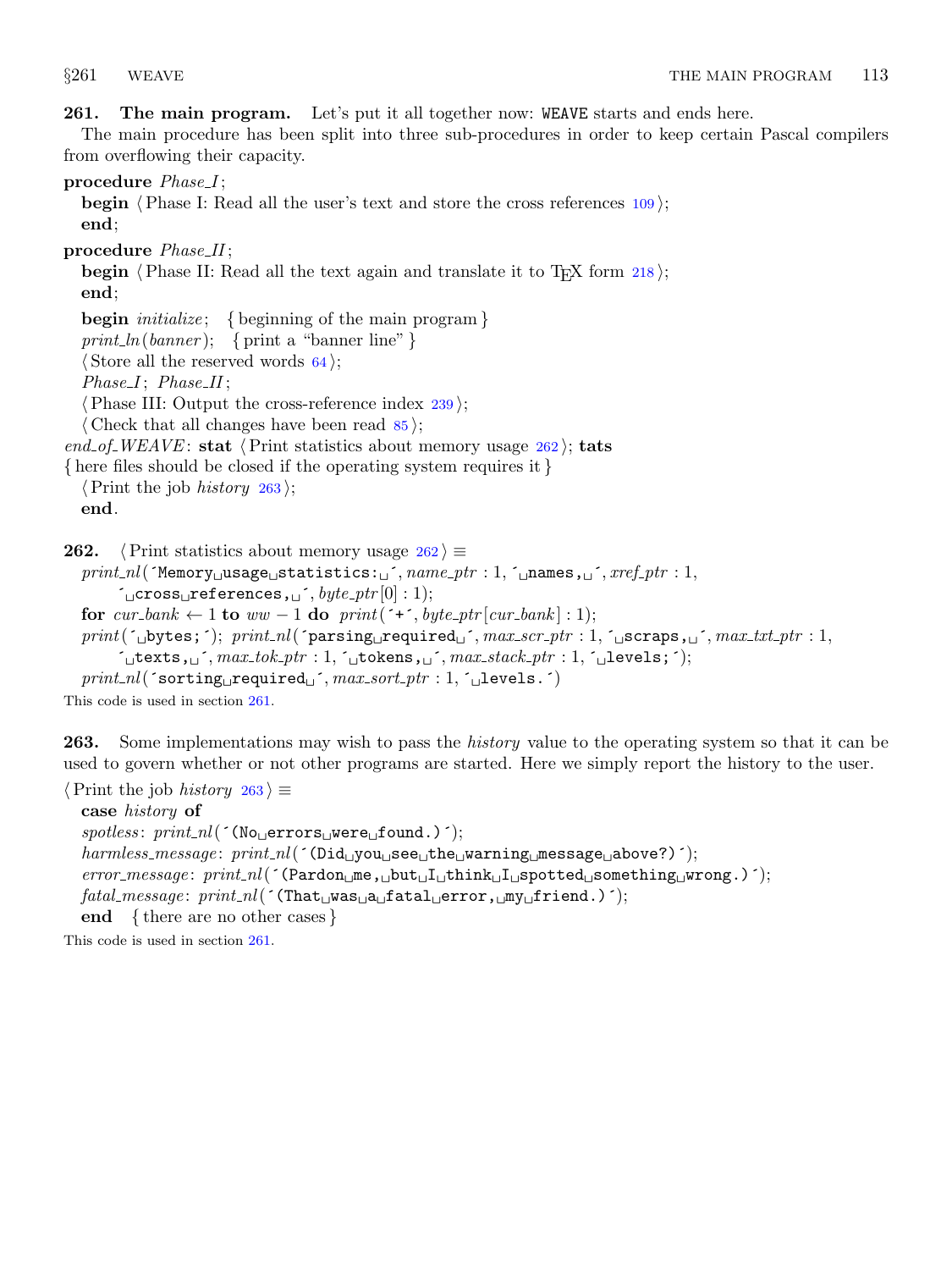<span id="page-99-0"></span>264. System-dependent changes. This module should be replaced, if necessary, by changes to the program that are necessary to make WEAVE work at a particular installation. It is usually best to design your change file so that all changes to previous modules preserve the module numbering; then everybody's version will be consistent with the printed program. More extensive changes, which introduce new modules, can be inserted here; then only the index itself will get a new module number.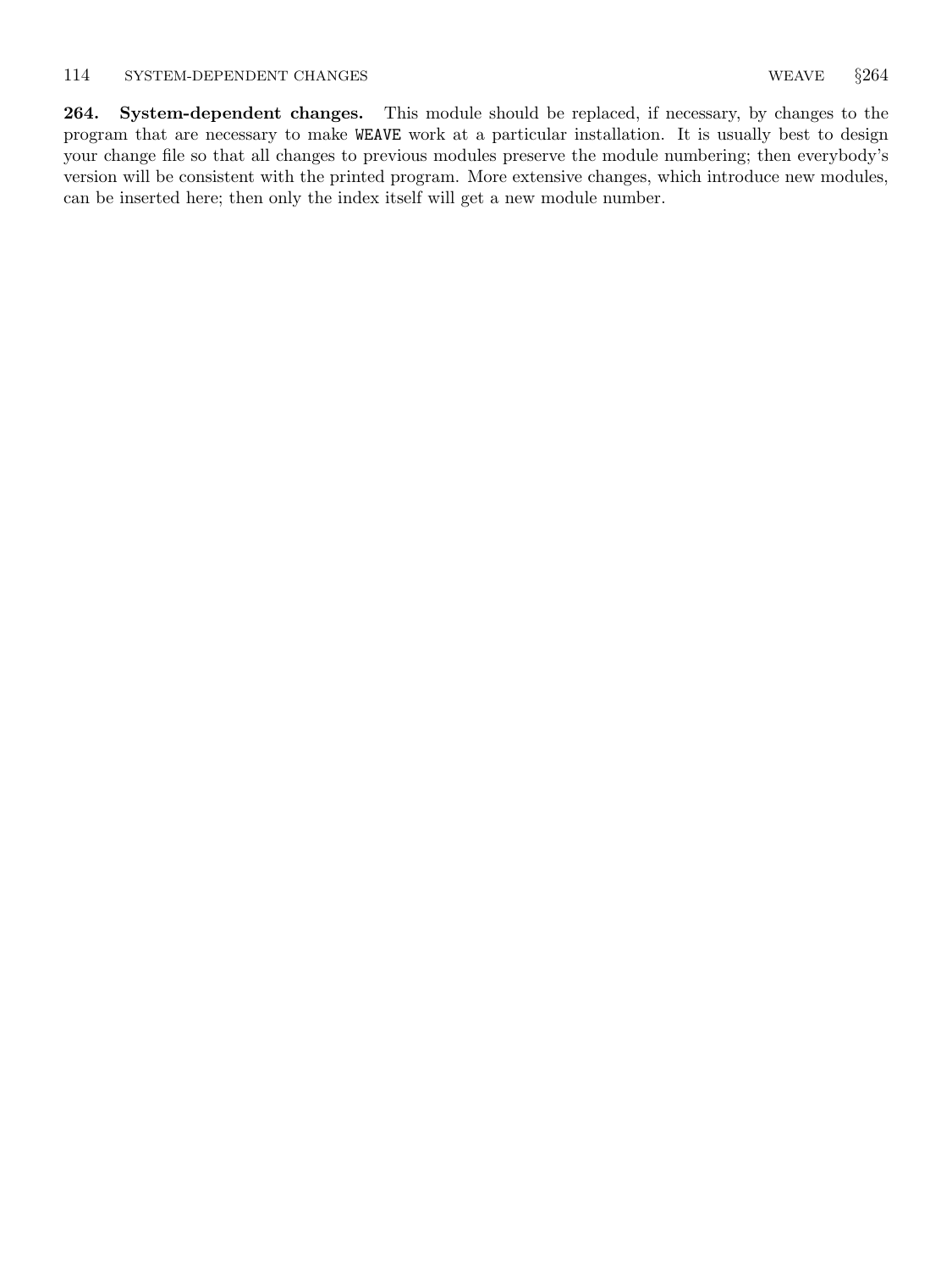265. Index. If you have read and understood the code for Phase III above, you know what is in this index and how it got here. All modules in which an identifier is used are listed with that identifier, except that reserved words are indexed only when they appear in format definitions, and the appearances of identifiers in module names are not indexed. Underlined entries correspond to where the identifier was declared. Error messages, control sequences put into the output, and a few other things like "recursion" are indexed here too.

| \):<br><b>186.</b>                    | $\setminus 0$ :<br>196, 223.                                                                   |
|---------------------------------------|------------------------------------------------------------------------------------------------|
| 130.<br>$\setminus *$ :               | 212, 226.<br>$\P$ :                                                                            |
| 162, 163, 186.<br>\, :                | $\setminus R$ :<br>188.                                                                        |
| 189, 253.<br>$\setminus \cdot$        | 188, 228, 231.<br>$\setminus$ S:                                                               |
| 252, 256.<br>$\setminus:$             | $\setminus T$ :<br>186.                                                                        |
| $\setminus$ = :<br>189.               | $\to$ :<br>-186.                                                                               |
| $\setminus$ [ :<br>254.               | $\setminus U$ :<br><b>236.</b>                                                                 |
| 186, 189, 193.<br>\⊔∶                 | $\big\setminus U$ s:<br>237.                                                                   |
| $\backslash$ # :<br>186, 189.         | $\vee$ :<br>188.                                                                               |
| $\setminus$ \$:<br>186, 189.          | $\setminus W$ :<br>188.                                                                        |
| \% :<br>186, 189.                     | $\setminus X$ :<br>213.                                                                        |
| $\setminus \&$ :<br>189, 209, 253.    | $\setminus Y$ :<br>212, 219, 226, 231.                                                         |
| $\setminus$ :<br>189.                 | $\setminus$ 1:<br>211, 212.                                                                    |
| $\setminus$ :<br>189, 209, 253.       | $\backslash 2$ :<br>211, 212.                                                                  |
| $\setminus \hat{ }$ :<br>186, 189.    | $\sqrt{3}$ :<br>211, 212.                                                                      |
| $\setminus \cdot$ :<br>189.           | $\setminus 4$ :<br>211, 212.                                                                   |
| $\setminus \{$ :<br>189.              | $\sqrt{5}$ :<br>211, 212.                                                                      |
| $\setminus$ :<br>189.                 | $\setminus 6$ :<br>211, 212, 226.                                                              |
| $\setminus \tilde{\ }$ :<br>189, 193. | $\setminus 7$ :<br>211, 212, 226.                                                              |
| $\setminus$ ] :<br>186.               | $\backslash 9:$<br>253.                                                                        |
| $\setminus$ :<br>209, 253.            | @1:<br>88, 177.                                                                                |
| 131, 189.<br>$\setminus \_$ :         | @2:<br>88, 177.                                                                                |
| $\Lambda$ :<br><b>236.</b>            | 130, 206, 208<br>a:                                                                            |
| \As: $237$ .                          | alpha: $\frac{140}{142}$ , 142, 143, 149, 192, 193.                                            |
| $\ast: 186.$                          | <i>alpha_cases</i> : 149, 150.                                                                 |
| $\B. 186.$                            | Ambiguous prefix: 69.                                                                          |
| $\setminus C$ :<br>198.               | and_sign: $\frac{15}{64}$ , 64, 188.                                                           |
| $\cong$ 239.                          | <i>app</i> : <u>148</u> , 151, 152, 153, 155, 156, 158, 159,                                   |
| 227.<br>$\Delta D$ :                  | 160, 161, 162, 163, 164, 165, 167, 168, 170,                                                   |
| $\setminus E$ :<br>186.               | 180, 184, 186, 189, 190, 195, 196, 198, 207,                                                   |
| $\E_1: 237.$                          | 208, 226, 231, 256.                                                                            |
| $\E{Ts}: 237.$                        | <i>app_comment</i> : 183, 184, <u>195</u> , 197, 198, 226.                                     |
| $\Gamma$ :<br><b>228.</b>             | <i>app_hex</i> : 183, 186, 196.                                                                |
| $\setminus$ fi: 238.                  | <i>app_octal:</i> 183, 186, 196.                                                               |
| $\binom{1}{1}$ : 239.                 | <i>app_tok</i> : <u>136</u> , 137, 138, 148, 189, 190, 196,                                    |
| 188.<br>$\setminus G$ :               | 197, 226.                                                                                      |
| $\forall H: 196, 224.$                | append_xref: $\frac{50}{51}$ .                                                                 |
| $\Upsilon$ : 188.                     | $app1: \quad \underline{148}, \, 151, \, 152, \, 153, \, 155, \, 156, \, 159, \, 160, \, 162,$ |
| \in: $186$ .                          | 163, 164, 165, 168, 170, 174, 180, 195.                                                        |
| \input webmac: $124$ .                | app2: 148, 153, 156, 158, 161, 163, 165, 167.                                                  |
| $\tan: 239.$                          | app3: 148, 158, 164.                                                                           |
| $\setminus J$ :<br>186.               | $array\_\!\!like: \quad \underline{42}, \ 64, \ 191, \ 192.$                                   |
| $\backslash K$ :<br>188.              | ASCII code: $11, 86$ .                                                                         |
| $\backslash$ L:<br>188.               | $ASCII\_code: \underline{11}, 13, 27, 28, 37, 65, 73, 87, 89, 91,$                             |
| $\setminus M$ :<br>221.               | 121, 127, 132, 136, 208, 242, 246, 247, 249.                                                   |
| $\setminus N$ :<br>221.               | $b: \quad \underline{122}, \ \underline{208}.$                                                 |
|                                       |                                                                                                |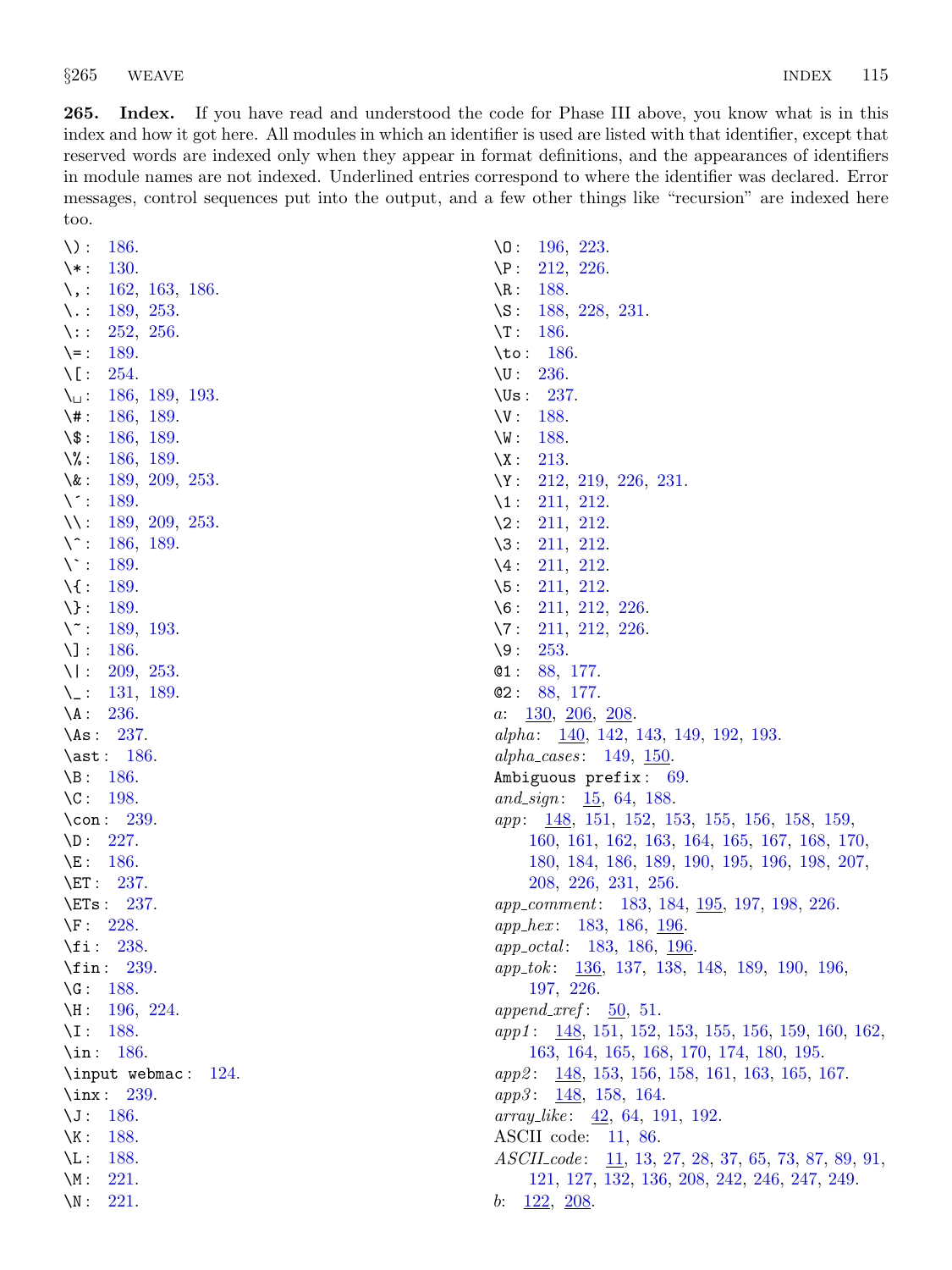backup: [141,](#page-51-0) [142](#page-52-0), [143](#page-54-0), [147](#page-58-0), [160](#page-63-0), [167](#page-65-0), [192,](#page-73-0) [193,](#page-74-0) [208,](#page-80-0) [231](#page-88-0).  $bal: \quad \underline{91}, \ 92, \ \underline{112}, \ \underline{136}, \ 137, \ 138, \ \underline{198}.$  $bal: \quad \underline{91}, \ 92, \ \underline{112}, \ \underline{136}, \ 137, \ 138, \ \underline{198}.$  $bal: \quad \underline{91}, \ 92, \ \underline{112}, \ \underline{136}, \ 137, \ 138, \ \underline{198}.$  $bal: \quad \underline{91}, \ 92, \ \underline{112}, \ \underline{136}, \ 137, \ 138, \ \underline{198}.$  $bal: \quad \underline{91}, \ 92, \ \underline{112}, \ \underline{136}, \ 137, \ 138, \ \underline{198}.$  $bal: \quad \underline{91}, \ 92, \ \underline{112}, \ \underline{136}, \ 137, \ 138, \ \underline{198}.$  $bal: \quad \underline{91}, \ 92, \ \underline{112}, \ \underline{136}, \ 137, \ 138, \ \underline{198}.$  $bal: \quad \underline{91}, \ 92, \ \underline{112}, \ \underline{136}, \ 137, \ 138, \ \underline{198}.$  $bal: \quad \underline{91}, \ 92, \ \underline{112}, \ \underline{136}, \ 137, \ 138, \ \underline{198}.$ banner: [1](#page-1-0), [261](#page-98-0). begin: [3](#page-1-0). begin comment: [86](#page-28-0), [87,](#page-29-0) [97,](#page-34-0) [186](#page-71-0), [222](#page-85-0). *begin\_like*:  $42, 64, 193$  $42, 64, 193$  $42, 64, 193$  $42, 64, 193$ . begin Pascal:  $86, 87, 117, 229, 230$  $86, 87, 117, 229, 230$  $86, 87, 117, 229, 230$  $86, 87, 117, 229, 230$  $86, 87, 117, 229, 230$  $86, 87, 117, 229, 230$  $86, 87, 117, 229, 230$  $86, 87, 117, 229, 230$  $86, 87, 117, 229, 230$ . beginning : [140](#page-50-0), [142](#page-52-0), [143](#page-54-0), [150,](#page-61-0) [152,](#page-61-0) [164,](#page-65-0) [170,](#page-66-0) [193.](#page-74-0) big\_cancel: [141](#page-51-0), [142,](#page-52-0) [147](#page-58-0), [186,](#page-71-0) [208](#page-80-0), [212.](#page-81-0)  $big-force: \quad \underline{141}, \, 142, \, 147, \, 186, \, 208, \, 212, \, 226.$  $big-force: \quad \underline{141}, \, 142, \, 147, \, 186, \, 208, \, 212, \, 226.$  $big-force: \quad \underline{141}, \, 142, \, 147, \, 186, \, 208, \, 212, \, 226.$  $big-force: \quad \underline{141}, \, 142, \, 147, \, 186, \, 208, \, 212, \, 226.$  $big-force: \quad \underline{141}, \, 142, \, 147, \, 186, \, 208, \, 212, \, 226.$  $big-force: \quad \underline{141}, \, 142, \, 147, \, 186, \, 208, \, 212, \, 226.$  $big-force: \quad \underline{141}, \, 142, \, 147, \, 186, \, 208, \, 212, \, 226.$  $big-force: \quad \underline{141}, \, 142, \, 147, \, 186, \, 208, \, 212, \, 226.$  $big-force: \quad \underline{141}, \, 142, \, 147, \, 186, \, 208, \, 212, \, 226.$  $big-force: \quad \underline{141}, \, 142, \, 147, \, 186, \, 208, \, 212, \, 226.$  $big-force: \quad \underline{141}, \, 142, \, 147, \, 186, \, 208, \, 212, \, 226.$  $big-force: \quad \underline{141}, \, 142, \, 147, \, 186, \, 208, \, 212, \, 226.$  $big-force: \quad \underline{141}, \, 142, \, 147, \, 186, \, 208, \, 212, \, 226.$  $big-force: \quad \underline{141}, \, 142, \, 147, \, 186, \, 208, \, 212, \, 226.$ big line break:  $86, 87, 186, 222$  $86, 87, 186, 222$  $86, 87, 186, 222$  $86, 87, 186, 222$  $86, 87, 186, 222$  $86, 87, 186, 222$ . blink:  $242, 243, 250, 251, 252.$  $242, 243, 250, 251, 252.$  $242, 243, 250, 251, 252.$  $242, 243, 250, 251, 252.$  $242, 243, 250, 251, 252.$  $242, 243, 250, 251, 252.$  $242, 243, 250, 251, 252.$  $242, 243, 250, 251, 252.$  $242, 243, 250, 251, 252.$  $242, 243, 250, 251, 252.$ boolean: [28](#page-9-0), [29](#page-10-0), [45,](#page-14-0) [71,](#page-23-0) [74](#page-23-0), [93,](#page-32-0) [122,](#page-42-0) [143](#page-54-0), [258.](#page-96-0)  $break: 22.$  $break: 22.$  $break: 22.$  $break\_out: 125, 126, 127.$  $break\_out: 125, 126, 127.$  $break\_out: 125, 126, 127.$  $break\_out: 125, 126, 127.$  $break\_out: 125, 126, 127.$  $break\_out: 125, 126, 127.$  $break\_out: 125, 126, 127.$ break\_space:  $141, 143, 147, 152, 155, 156, 160,$  $141, 143, 147, 152, 155, 156, 160,$  $141, 143, 147, 152, 155, 156, 160,$  $141, 143, 147, 152, 155, 156, 160,$  $141, 143, 147, 152, 155, 156, 160,$  $141, 143, 147, 152, 155, 156, 160,$  $141, 143, 147, 152, 155, 156, 160,$  $141, 143, 147, 152, 155, 156, 160,$  $141, 143, 147, 152, 155, 156, 160,$  $141, 143, 147, 152, 155, 156, 160,$  $141, 143, 147, 152, 155, 156, 160,$  $141, 143, 147, 152, 155, 156, 160,$  $141, 143, 147, 152, 155, 156, 160,$  $141, 143, 147, 152, 155, 156, 160,$ [164,](#page-65-0) [168,](#page-65-0) [170](#page-66-0), [200](#page-77-0), [208,](#page-80-0) [211,](#page-81-0) [212](#page-81-0). breakpoint: [258,](#page-96-0) [260](#page-97-0). bucket:  $242, 243, 249, 251.$  $242, 243, 249, 251.$  $242, 243, 249, 251.$  $242, 243, 249, 251.$  $242, 243, 249, 251.$  $242, 243, 249, 251.$  $242, 243, 249, 251.$  $242, 243, 249, 251.$  $\textit{buf\_size}: \quad 8, \, 28, \, 73, \, 74, \, 75, \, 79, \, 123.$  $\textit{buf\_size}: \quad 8, \, 28, \, 73, \, 74, \, 75, \, 79, \, 123.$  $\textit{buf\_size}: \quad 8, \, 28, \, 73, \, 74, \, 75, \, 79, \, 123.$  $\textit{buf\_size}: \quad 8, \, 28, \, 73, \, 74, \, 75, \, 79, \, 123.$  $\textit{buf\_size}: \quad 8, \, 28, \, 73, \, 74, \, 75, \, 79, \, 123.$  $\textit{buf\_size}: \quad 8, \, 28, \, 73, \, 74, \, 75, \, 79, \, 123.$  $\textit{buf\_size}: \quad 8, \, 28, \, 73, \, 74, \, 75, \, 79, \, 123.$  $\textit{buf\_size}: \quad 8, \, 28, \, 73, \, 74, \, 75, \, 79, \, 123.$  $\textit{buf\_size}: \quad 8, \, 28, \, 73, \, 74, \, 75, \, 79, \, 123.$  $\textit{buf\_size}: \quad 8, \, 28, \, 73, \, 74, \, 75, \, 79, \, 123.$  $\textit{buf\_size}: \quad 8, \, 28, \, 73, \, 74, \, 75, \, 79, \, 123.$  $\textit{buf\_size}: \quad 8, \, 28, \, 73, \, 74, \, 75, \, 79, \, 123.$  $\textit{buf\_size}: \quad 8, \, 28, \, 73, \, 74, \, 75, \, 79, \, 123.$  $\textit{buf\_size}: \quad 8, \, 28, \, 73, \, 74, \, 75, \, 79, \, 123.$ buffer: [27](#page-9-0), [28,](#page-9-0) [31](#page-10-0), [32](#page-11-0), [55,](#page-17-0) [58](#page-17-0), [59](#page-17-0), [61,](#page-18-0) [62](#page-18-0), [63,](#page-19-0) [74,](#page-23-0) [76](#page-24-0), [78,](#page-24-0) [79,](#page-25-0) [80,](#page-26-0) [81,](#page-26-0) [82,](#page-26-0) [84,](#page-27-0) [85,](#page-27-0) [89,](#page-30-0) [90](#page-30-0), [91](#page-31-0), [92](#page-31-0), [93](#page-32-0), [95](#page-33-0), [97,](#page-34-0) [98,](#page-34-0) [99](#page-34-0), [100,](#page-35-0) [103](#page-36-0), [104,](#page-36-0) [106,](#page-37-0) [107](#page-37-0), [110,](#page-38-0) [123](#page-43-0), [132,](#page-46-0) [133,](#page-46-0) [134](#page-46-0), [135](#page-47-0), [136,](#page-47-0) [137](#page-48-0), [179](#page-68-0), [182,](#page-69-0) [183,](#page-70-0) [189](#page-72-0), [190,](#page-73-0) [196,](#page-75-0) [208](#page-80-0), [214](#page-82-0), [216,](#page-83-0) [217](#page-83-0), [221](#page-84-0), [223,](#page-85-0) [224,](#page-85-0) [260](#page-97-0). byte mem: [36,](#page-12-0) [37](#page-12-0), [38,](#page-12-0) [39,](#page-12-0) [40](#page-12-0), [43,](#page-13-0) [44](#page-14-0), [52,](#page-15-0) [58](#page-17-0), [61,](#page-18-0) [62,](#page-18-0) [66,](#page-21-0) [67](#page-21-0), [68](#page-22-0), [69](#page-22-0), [131](#page-45-0), [208](#page-80-0), [209,](#page-80-0) [214,](#page-82-0) [215,](#page-82-0) [216,](#page-83-0) [217](#page-83-0), [243](#page-92-0), [244,](#page-92-0) [251](#page-94-0). byte\_ptr:  $38, 39, 41, 62, 67, 262$  $38, 39, 41, 62, 67, 262$  $38, 39, 41, 62, 67, 262$  $38, 39, 41, 62, 67, 262$  $38, 39, 41, 62, 67, 262$  $38, 39, 41, 62, 67, 262$  $38, 39, 41, 62, 67, 262$  $38, 39, 41, 62, 67, 262$  $38, 39, 41, 62, 67, 262$  $38, 39, 41, 62, 67, 262$ . byte start: [36](#page-12-0), [37,](#page-12-0) [38](#page-12-0), [39,](#page-12-0) [41,](#page-12-0) [44](#page-14-0), [50,](#page-15-0) [55](#page-17-0), [61,](#page-18-0) [62,](#page-18-0) [67,](#page-21-0) [68](#page-22-0), [93,](#page-32-0) [114](#page-40-0), [131,](#page-45-0) [209](#page-80-0), [214](#page-82-0), [243,](#page-92-0) [251](#page-94-0). c:  $66, 69, 87, 89, 90, 91, 95, 132, 134, 136, 140,$  $66, 69, 87, 89, 90, 91, 95, 132, 134, 136, 140,$  $66, 69, 87, 89, 90, 91, 95, 132, 134, 136, 140,$  $66, 69, 87, 89, 90, 91, 95, 132, 134, 136, 140,$  $66, 69, 87, 89, 90, 91, 95, 132, 134, 136, 140,$  $66, 69, 87, 89, 90, 91, 95, 132, 134, 136, 140,$  $66, 69, 87, 89, 90, 91, 95, 132, 134, 136, 140,$  $66, 69, 87, 89, 90, 91, 95, 132, 134, 136, 140,$  $66, 69, 87, 89, 90, 91, 95, 132, 134, 136, 140,$  $66, 69, 87, 89, 90, 91, 95, 132, 134, 136, 140,$  $66, 69, 87, 89, 90, 91, 95, 132, 134, 136, 140,$  $66, 69, 87, 89, 90, 91, 95, 132, 134, 136, 140,$  $66, 69, 87, 89, 90, 91, 95, 132, 134, 136, 140,$  $66, 69, 87, 89, 90, 91, 95, 132, 134, 136, 140,$  $66, 69, 87, 89, 90, 91, 95, 132, 134, 136, 140,$  $66, 69, 87, 89, 90, 91, 95, 132, 134, 136, 140,$  $66, 69, 87, 89, 90, 91, 95, 132, 134, 136, 140,$  $66, 69, 87, 89, 90, 91, 95, 132, 134, 136, 140,$  $66, 69, 87, 89, 90, 91, 95, 132, 134, 136, 140,$  $66, 69, 87, 89, 90, 91, 95, 132, 134, 136, 140,$  $66, 69, 87, 89, 90, 91, 95, 132, 134, 136, 140,$ [172,](#page-66-0) [174](#page-67-0), [242](#page-91-0), [247,](#page-92-0) [249](#page-93-0). cancel: [141](#page-51-0), [142,](#page-52-0) [143,](#page-54-0) [147](#page-58-0), [153](#page-62-0), [155,](#page-62-0) [156,](#page-62-0) [159,](#page-63-0) [160](#page-63-0), [162,](#page-64-0) [163,](#page-64-0) [164](#page-65-0), [165](#page-65-0), [193,](#page-74-0) [197](#page-75-0), [200](#page-77-0), [208,](#page-80-0) [211,](#page-81-0) [212](#page-81-0). carriage return: [15](#page-6-0), [17,](#page-7-0) [28.](#page-9-0)  $carry over: 122.$  $carry over: 122.$  $carry over: 122.$ case head : [140](#page-50-0), [143](#page-54-0), [149](#page-60-0), [153](#page-62-0), [154](#page-62-0), [162](#page-64-0), [163,](#page-64-0) [165.](#page-65-0) case like : [42](#page-13-0), [64,](#page-20-0) [193](#page-74-0). casey : [140,](#page-50-0) [142](#page-52-0), [143,](#page-54-0) [149](#page-60-0), [153,](#page-62-0) [165,](#page-65-0) [193](#page-74-0).  $cat: \underline{144}, 149, 150, 151, 152, 153, 154, 155, 156,$  $cat: \underline{144}, 149, 150, 151, 152, 153, 154, 155, 156,$  $cat: \underline{144}, 149, 150, 151, 152, 153, 154, 155, 156,$  $cat: \underline{144}, 149, 150, 151, 152, 153, 154, 155, 156,$  $cat: \underline{144}, 149, 150, 151, 152, 153, 154, 155, 156,$  $cat: \underline{144}, 149, 150, 151, 152, 153, 154, 155, 156,$  $cat: \underline{144}, 149, 150, 151, 152, 153, 154, 155, 156,$  $cat: \underline{144}, 149, 150, 151, 152, 153, 154, 155, 156,$  $cat: \underline{144}, 149, 150, 151, 152, 153, 154, 155, 156,$  $cat: \underline{144}, 149, 150, 151, 152, 153, 154, 155, 156,$  $cat: \underline{144}, 149, 150, 151, 152, 153, 154, 155, 156,$  $cat: \underline{144}, 149, 150, 151, 152, 153, 154, 155, 156,$  $cat: \underline{144}, 149, 150, 151, 152, 153, 154, 155, 156,$  $cat: \underline{144}, 149, 150, 151, 152, 153, 154, 155, 156,$  $cat: \underline{144}, 149, 150, 151, 152, 153, 154, 155, 156,$  $cat: \underline{144}, 149, 150, 151, 152, 153, 154, 155, 156,$  $cat: \underline{144}, 149, 150, 151, 152, 153, 154, 155, 156,$ [158,](#page-63-0) [159,](#page-63-0) [160](#page-63-0), [161](#page-63-0), [162,](#page-64-0) [163](#page-64-0), [164](#page-65-0), [165,](#page-65-0) [167,](#page-65-0) [168](#page-65-0), [170,](#page-66-0) [172,](#page-66-0) [174,](#page-67-0) [176,](#page-67-0) [178,](#page-68-0) [179,](#page-68-0) [180,](#page-69-0) [181](#page-69-0), [183](#page-70-0), [184,](#page-70-0) [194,](#page-74-0) [195](#page-74-0), [197](#page-75-0), [244,](#page-92-0) [250,](#page-93-0) [260](#page-97-0). Change file ended...:  $77, 79, 84$  $77, 79, 84$  $77, 79, 84$  $77, 79, 84$  $77, 79, 84$ . Change file entry did not match : [85.](#page-27-0) change\_buffer: [73](#page-23-0), [74](#page-23-0), [75,](#page-24-0) [78,](#page-24-0) [79](#page-25-0), [85](#page-27-0). change changing : [72](#page-23-0), [79](#page-25-0), [81,](#page-26-0) [84.](#page-27-0) change exists : [45,](#page-14-0) [109,](#page-38-0) [110,](#page-38-0) [239.](#page-91-0) change file:  $2, 23, 24, 32, 71, 73, 76, 77, 79, 84.$  $2, 23, 24, 32, 71, 73, 76, 77, 79, 84.$  $2, 23, 24, 32, 71, 73, 76, 77, 79, 84.$  $2, 23, 24, 32, 71, 73, 76, 77, 79, 84.$  $2, 23, 24, 32, 71, 73, 76, 77, 79, 84.$  $2, 23, 24, 32, 71, 73, 76, 77, 79, 84.$  $2, 23, 24, 32, 71, 73, 76, 77, 79, 84.$  $2, 23, 24, 32, 71, 73, 76, 77, 79, 84.$  $2, 23, 24, 32, 71, 73, 76, 77, 79, 84.$  $2, 23, 24, 32, 71, 73, 76, 77, 79, 84.$  $2, 23, 24, 32, 71, 73, 76, 77, 79, 84.$  $2, 23, 24, 32, 71, 73, 76, 77, 79, 84.$  $2, 23, 24, 32, 71, 73, 76, 77, 79, 84.$  $2, 23, 24, 32, 71, 73, 76, 77, 79, 84.$  $2, 23, 24, 32, 71, 73, 76, 77, 79, 84.$  $2, 23, 24, 32, 71, 73, 76, 77, 79, 84.$  $2, 23, 24, 32, 71, 73, 76, 77, 79, 84.$  $2, 23, 24, 32, 71, 73, 76, 77, 79, 84.$  $2, 23, 24, 32, 71, 73, 76, 77, 79, 84.$  $change\_limit: 73, 74, 75, 78, 79, 83, 85.$  $change\_limit: 73, 74, 75, 78, 79, 83, 85.$  $change\_limit: 73, 74, 75, 78, 79, 83, 85.$  $change\_limit: 73, 74, 75, 78, 79, 83, 85.$  $change\_limit: 73, 74, 75, 78, 79, 83, 85.$  $change\_limit: 73, 74, 75, 78, 79, 83, 85.$  $change\_limit: 73, 74, 75, 78, 79, 83, 85.$  $change\_limit: 73, 74, 75, 78, 79, 83, 85.$  $change\_limit: 73, 74, 75, 78, 79, 83, 85.$  $change\_limit: 73, 74, 75, 78, 79, 83, 85.$  $change\_limit: 73, 74, 75, 78, 79, 83, 85.$  $change\_limit: 73, 74, 75, 78, 79, 83, 85.$  $change\_limit: 73, 74, 75, 78, 79, 83, 85.$  $change\_limit: 73, 74, 75, 78, 79, 83, 85.$  $change\_limit: 73, 74, 75, 78, 79, 83, 85.$ 

 $change\_pending: 71, 79, 84.$  $change\_pending: 71, 79, 84.$  $change\_pending: 71, 79, 84.$  $change\_pending: 71, 79, 84.$  $change\_pending: 71, 79, 84.$  $change\_pending: 71, 79, 84.$  $changed\_module: \quad 45, 71, 79, 84, 109, 110, 130, 241.$  $changed\_module: \quad 45, 71, 79, 84, 109, 110, 130, 241.$  $changed\_module: \quad 45, 71, 79, 84, 109, 110, 130, 241.$  $changed\_module: \quad 45, 71, 79, 84, 109, 110, 130, 241.$  $changed\_module: \quad 45, 71, 79, 84, 109, 110, 130, 241.$  $changed\_module: \quad 45, 71, 79, 84, 109, 110, 130, 241.$  $changed\_module: \quad 45, 71, 79, 84, 109, 110, 130, 241.$  $changed\_module: \quad 45, 71, 79, 84, 109, 110, 130, 241.$  $changed\_module: \quad 45, 71, 79, 84, 109, 110, 130, 241.$  $changed\_module: \quad 45, 71, 79, 84, 109, 110, 130, 241.$  $changed\_module: \quad 45, 71, 79, 84, 109, 110, 130, 241.$  $changed\_module: \quad 45, 71, 79, 84, 109, 110, 130, 241.$  $changed\_module: \quad 45, 71, 79, 84, 109, 110, 130, 241.$  $changed\_module: \quad 45, 71, 79, 84, 109, 110, 130, 241.$  $changed\_module: \quad 45, 71, 79, 84, 109, 110, 130, 241.$  $changed\_module: \quad 45, 71, 79, 84, 109, 110, 130, 241.$  $changed\_module: \quad 45, 71, 79, 84, 109, 110, 130, 241.$ changing: [32](#page-11-0), [71](#page-23-0), [72,](#page-23-0) [73,](#page-23-0) [75,](#page-24-0) [79](#page-25-0), [81](#page-26-0), [82](#page-26-0), [85,](#page-27-0) [110.](#page-38-0)  $char: 12, 14.$  $char: 12, 14.$  $char: 12, 14.$  $char: 12, 14.$  $char: 12, 14.$  $char\_like: \underline{42}, 64, 191.$  $char\_like: \underline{42}, 64, 191.$  $char\_like: \underline{42}, 64, 191.$  $char\_like: \underline{42}, 64, 191.$  $char\_like: \underline{42}, 64, 191.$  $char\_like: \underline{42}, 64, 191.$  $check\_change: 79, 83.$  $check\_change: 79, 83.$  $check\_change: 79, 83.$  $check\_change: 79, 83.$ check sum: [86](#page-28-0), [87](#page-29-0), [186,](#page-71-0) [222.](#page-85-0)  $chr: 12, 13, 17, 18.$  $chr: 12, 13, 17, 18.$  $chr: 12, 13, 17, 18.$  $chr: 12, 13, 17, 18.$  $chr: 12, 13, 17, 18.$  $chr: 12, 13, 17, 18.$  $chr: 12, 13, 17, 18.$  $chr: 12, 13, 17, 18.$  $chr: 12, 13, 17, 18.$ clause : [140](#page-50-0), [142,](#page-52-0) [143,](#page-54-0) [149](#page-60-0), [151](#page-61-0), [153,](#page-62-0) [154,](#page-62-0) [156](#page-62-0), [193](#page-74-0). close : [140,](#page-50-0) [142](#page-52-0), [143](#page-54-0), [152,](#page-61-0) [153](#page-62-0), [160](#page-63-0), [162,](#page-64-0) [163,](#page-64-0) [164,](#page-65-0) [167](#page-65-0), [186,](#page-71-0) [193.](#page-74-0) collate : [246,](#page-92-0) [247,](#page-92-0) [248](#page-93-0), [249.](#page-93-0) colon: [140](#page-50-0), [142,](#page-52-0) [143,](#page-54-0) [148,](#page-59-0) [151](#page-61-0), [160](#page-63-0), [163,](#page-64-0) [167,](#page-65-0) [170,](#page-66-0) [186.](#page-71-0)  $comment: \quad \underline{142}.$  $comment: \quad \underline{142}.$  $comment: \quad \underline{142}.$  $comment\_scrap: 184, 186.$  $comment\_scrap: 184, 186.$  $comment\_scrap: 184, 186.$  $comment\_scrap: 184, 186.$  $comment\_scrap: 184, 186.$ compress: [97.](#page-34-0) cond: [140](#page-50-0), [142](#page-52-0), [143](#page-54-0), [149](#page-60-0), [193.](#page-74-0) confusion: [34.](#page-11-0)  $const\_like: \quad 42, \, 64, \, 191, \, 192.$  $const\_like: \quad 42, \, 64, \, 191, \, 192.$  $const\_like: \quad 42, \, 64, \, 191, \, 192.$  $const\_like: \quad 42, \, 64, \, 191, \, 192.$  $const\_like: \quad 42, \, 64, \, 191, \, 192.$  $const\_like: \quad 42, \, 64, \, 191, \, 192.$  $const\_like: \quad 42, \, 64, \, 191, \, 192.$  $const\_like: \quad 42, \, 64, \, 191, \, 192.$  $const\_like: \quad 42, \, 64, \, 191, \, 192.$ continue : [5,](#page-2-0) [75](#page-24-0), [76](#page-24-0). Control codes are forbidden...:  $106$ . Control text didn't end:  $106$ . control code : [87](#page-29-0), [88](#page-29-0), [90,](#page-30-0) [93,](#page-32-0) [100](#page-35-0), [135.](#page-47-0) copy\_comment: [132,](#page-46-0) [136,](#page-47-0) [198](#page-76-0).  $copy\_limbo: 132, 218.$  $copy\_limbo: 132, 218.$  $copy\_limbo: 132, 218.$  $copy\_limbo: 132, 218.$  $copy\_limbo: 132, 218.$  $copy\_TeX: 132, 134, 222.$  $copy\_TeX: 132, 134, 222.$  $copy\_TeX: 132, 134, 222.$  $copy\_TeX: 132, 134, 222.$  $copy\_TeX: 132, 134, 222.$  $copy\_TeX: 132, 134, 222.$ count: [69.](#page-22-0)  $cur\_bank: \quad \underline{244}, \; 251, \; 262.$  $cur\_bank: \quad \underline{244}, \; 251, \; 262.$  $cur\_bank: \quad \underline{244}, \; 251, \; 262.$  $cur\_bank: \quad \underline{244}, \; 251, \; 262.$  $cur\_bank: \quad \underline{244}, \; 251, \; 262.$  $cur\_bank: \quad \underline{244}, \; 251, \; 262.$  $cur\_bank: \quad \underline{244}, \; 251, \; 262.$  $cur\_byte: \quad 244, \; 251.$  $cur\_byte: \quad 244, \; 251.$  $cur\_byte: \quad 244, \; 251.$  $cur\_byte: \quad 244, \; 251.$  $cur\_depth: 244, 250, 251.$  $cur\_depth: 244, 250, 251.$  $cur\_depth: 244, 250, 251.$  $cur\_depth: 244, 250, 251.$  $cur\_depth: 244, 250, 251.$  $cur\_depth: 244, 250, 251.$  $cur\_end$ : [201](#page-77-0), [202](#page-77-0), [204](#page-78-0), [205](#page-78-0), [206](#page-78-0). cur\_mod\_name: [208,](#page-80-0) [214](#page-82-0), [215](#page-82-0), [216](#page-83-0). cur mode : [201](#page-77-0), [202](#page-77-0), [204,](#page-78-0) [206](#page-78-0), [208](#page-80-0), [211,](#page-81-0) [212](#page-81-0). cur module : [93](#page-32-0), [101,](#page-35-0) [117,](#page-41-0) [230,](#page-87-0) [232](#page-88-0). cur\_name: [63](#page-19-0), [206,](#page-78-0) [209,](#page-80-0) [213](#page-82-0), [214,](#page-82-0) [242,](#page-91-0) [243](#page-92-0), [251,](#page-94-0) [252](#page-94-0), [253,](#page-94-0) [255.](#page-95-0)  $cur\_state: \quad 202, 204, 205.$  $cur\_state: \quad 202, 204, 205.$  $cur\_state: \quad 202, 204, 205.$  $cur\_state: \quad 202, 204, 205.$  $cur\_state: \quad 202, 204, 205.$  $cur\_state: \quad 202, 204, 205.$  $cur\_tok$ : [201,](#page-77-0) [202,](#page-77-0) [204,](#page-78-0) [205,](#page-78-0) [206.](#page-78-0)  $cur\_val: 244, 254.$  $cur\_val: 244, 254.$  $cur\_val: 244, 254.$  $cur\_val: 244, 254.$  $cur\_val: 244, 254.$ cur\_xref: [118](#page-41-0), [119,](#page-41-0) [213](#page-82-0), [231,](#page-88-0) [234](#page-88-0), [235,](#page-89-0) [236](#page-89-0), [237,](#page-90-0) [254,](#page-94-0) [255,](#page-95-0) [256.](#page-95-0) d: [95,](#page-33-0) [127](#page-44-0), [172,](#page-66-0) [174,](#page-67-0) [249](#page-93-0).  $dd: 258, 260.$  $dd: 258, 260.$  $dd: 258, 260.$  $dd: 258, 260.$  $dd: 258, 260.$ ddt: [258,](#page-96-0) [260.](#page-97-0) debug: [3](#page-1-0), [4](#page-1-0), [30,](#page-10-0) [31,](#page-10-0) [88](#page-29-0), [95,](#page-33-0) [140,](#page-50-0) [146](#page-57-0), [148,](#page-59-0) [177,](#page-67-0) [178,](#page-68-0) [179](#page-68-0), [181](#page-69-0), [182,](#page-69-0) [206,](#page-78-0) [252](#page-94-0), [258](#page-96-0), [259,](#page-96-0) [260.](#page-97-0) debug\_cycle:  $31, 258, 259, 260$  $31, 258, 259, 260$  $31, 258, 259, 260$  $31, 258, 259, 260$  $31, 258, 259, 260$  $31, 258, 259, 260$  $31, 258, 259, 260$ . debug help:  $\frac{30}{31}$  $\frac{30}{31}$  $\frac{30}{31}$ , [95,](#page-33-0) [206](#page-78-0), [252,](#page-94-0) [258](#page-96-0), [260.](#page-97-0) debug\_skipped:  $31, 258, 259, 260$  $31, 258, 259, 260$  $31, 258, 259, 260$  $31, 258, 259, 260$  $31, 258, 259, 260$  $31, 258, 259, 260$ .  $decr: 6, 28, 92, 98, 103, 122, 127, 130, 135, 137,$  $decr: 6, 28, 92, 98, 103, 122, 127, 130, 135, 137,$  $decr: 6, 28, 92, 98, 103, 122, 127, 130, 135, 137,$  $decr: 6, 28, 92, 98, 103, 122, 127, 130, 135, 137,$  $decr: 6, 28, 92, 98, 103, 122, 127, 130, 135, 137,$  $decr: 6, 28, 92, 98, 103, 122, 127, 130, 135, 137,$  $decr: 6, 28, 92, 98, 103, 122, 127, 130, 135, 137,$  $decr: 6, 28, 92, 98, 103, 122, 127, 130, 135, 137,$  $decr: 6, 28, 92, 98, 103, 122, 127, 130, 135, 137,$  $decr: 6, 28, 92, 98, 103, 122, 127, 130, 135, 137,$  $decr: 6, 28, 92, 98, 103, 122, 127, 130, 135, 137,$  $decr: 6, 28, 92, 98, 103, 122, 127, 130, 135, 137,$  $decr: 6, 28, 92, 98, 103, 122, 127, 130, 135, 137,$  $decr: 6, 28, 92, 98, 103, 122, 127, 130, 135, 137,$  $decr: 6, 28, 92, 98, 103, 122, 127, 130, 135, 137,$  $decr: 6, 28, 92, 98, 103, 122, 127, 130, 135, 137,$  $decr: 6, 28, 92, 98, 103, 122, 127, 130, 135, 137,$  $decr: 6, 28, 92, 98, 103, 122, 127, 130, 135, 137,$  $decr: 6, 28, 92, 98, 103, 122, 127, 130, 135, 137,$  $decr: 6, 28, 92, 98, 103, 122, 127, 130, 135, 137,$ [138,](#page-48-0) [205](#page-78-0), [251,](#page-94-0) [252.](#page-94-0)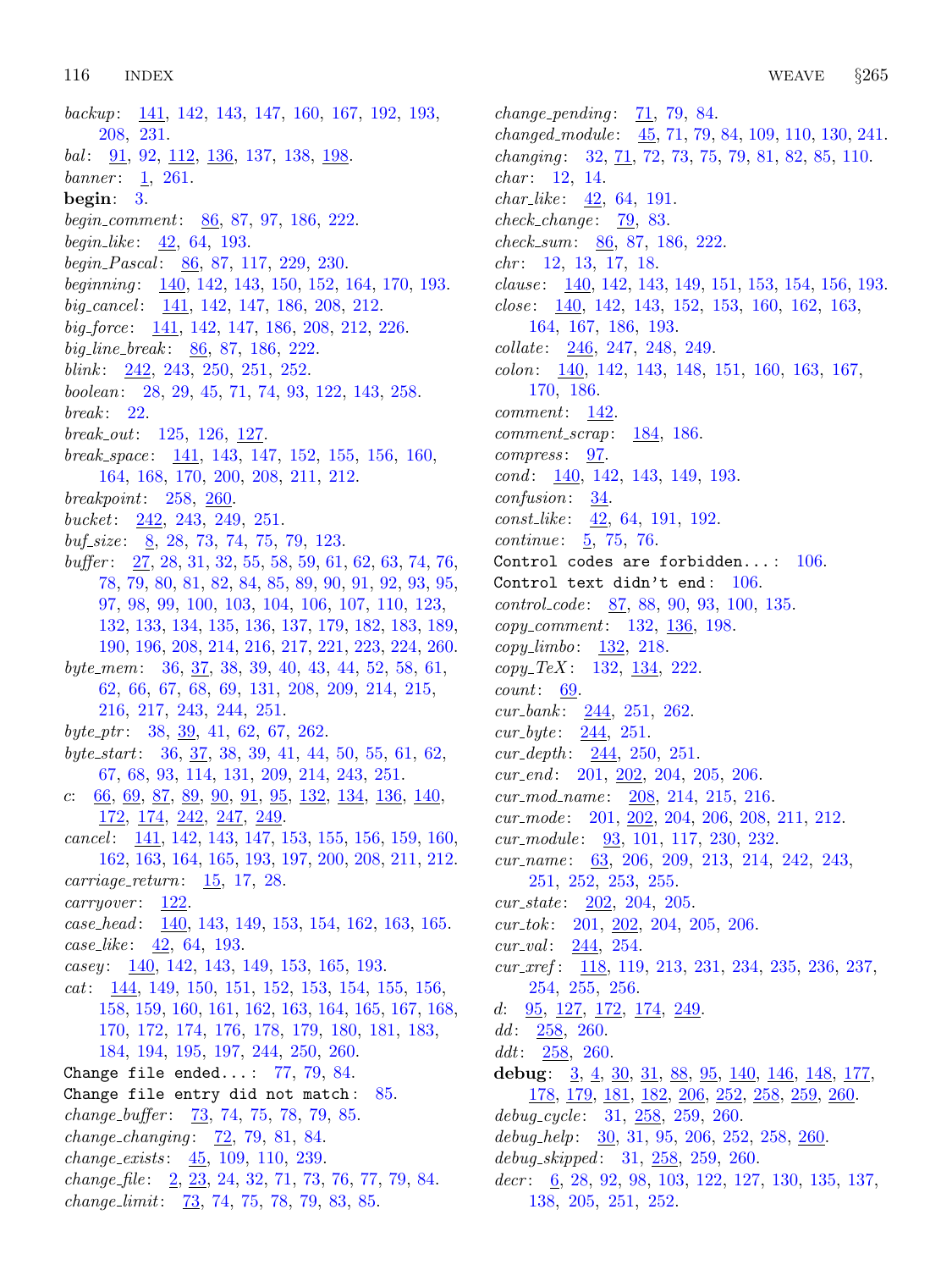[117,](#page-41-0) [119](#page-41-0), [130](#page-44-0), [213,](#page-82-0) [231,](#page-88-0) [233](#page-88-0), [235](#page-89-0), [236,](#page-89-0) [254.](#page-94-0) definition:  $86, 87, 115, 225$  $86, 87, 115, 225$  $86, 87, 115, 225$  $86, 87, 115, 225$  $86, 87, 115, 225$  $86, 87, 115, 225$ . depth:  $244, 249$  $244, 249$  $244, 249$ . dig:  $\frac{129}{130}$ . div<sub>-like</sub>:  $\frac{42}{64}$  $\frac{42}{64}$  $\frac{42}{64}$ , [191,](#page-73-0) [192](#page-73-0). do like:  $\frac{42}{64}$  $\frac{42}{64}$  $\frac{42}{64}$ ,  $\frac{64}{191}$  $\frac{64}{191}$  $\frac{64}{191}$ ,  $\frac{192}{64}$ . do<sub>nothing</sub>: [6](#page-2-0), [95](#page-33-0), [113](#page-40-0), [149](#page-60-0), [150](#page-61-0), [186](#page-71-0), [189](#page-72-0), [222,](#page-85-0) [253](#page-94-0). done:  $\frac{5}{9}$  $\frac{5}{9}$  $\frac{5}{9}$ , [75](#page-24-0), [76,](#page-24-0) [90,](#page-30-0) [91,](#page-31-0) [92,](#page-31-0) [95](#page-33-0), [103](#page-36-0), [104](#page-36-0), [122](#page-42-0), [134](#page-46-0), [135,](#page-47-0) [136](#page-47-0), [137,](#page-48-0) [138](#page-48-0), [175,](#page-67-0) [179](#page-68-0), [236,](#page-89-0) [237](#page-90-0). Double @ required...: [133](#page-46-0). Double  $@$  should be used...:  $189$ . double dot: [86,](#page-28-0) [97](#page-34-0), [186.](#page-71-0) easy\_cases: [183,](#page-70-0) [185](#page-71-0), [186](#page-71-0). eight bits : [36](#page-12-0), [58](#page-17-0), [87,](#page-29-0) [90,](#page-30-0) [91](#page-31-0), [95](#page-33-0), [108,](#page-38-0) [112,](#page-39-0) [122,](#page-42-0) [134,](#page-46-0) [136,](#page-47-0) [140,](#page-50-0) [144,](#page-56-0) [172,](#page-66-0) [174,](#page-67-0) [178,](#page-68-0) [198](#page-76-0), [206](#page-78-0), [208,](#page-80-0) [244,](#page-92-0) [249.](#page-93-0) else: [7](#page-2-0).  $else\_like: 42, 64, 193.$  $else\_like: 42, 64, 193.$  $else\_like: 42, 64, 193.$  $else\_like: 42, 64, 193.$  $else\_like: 42, 64, 193.$  $else\_like: 42, 64, 193.$  $else\_like: 42, 64, 193.$ elsie: [140,](#page-50-0) [142,](#page-52-0) [143,](#page-54-0) [149](#page-60-0), [156](#page-62-0), [193](#page-74-0).  $emit\_space\_if\_needed: 219, 225, 230.$  $emit\_space\_if\_needed: 219, 225, 230.$  $emit\_space\_if\_needed: 219, 225, 230.$  $emit\_space\_if\_needed: 219, 225, 230.$  $emit\_space\_if\_needed: 219, 225, 230.$  $emit\_space\_if\_needed: 219, 225, 230.$ end: [3](#page-1-0), [7.](#page-2-0)  $end\_comment: \underline{86}, 87, 97, 186, 222.$  $end\_comment: \underline{86}, 87, 97, 186, 222.$  $end\_comment: \underline{86}, 87, 97, 186, 222.$  $end\_comment: \underline{86}, 87, 97, 186, 222.$  $end\_comment: \underline{86}, 87, 97, 186, 222.$  $end\_comment: \underline{86}, 87, 97, 186, 222.$  $end\_comment: \underline{86}, 87, 97, 186, 222.$  $end\_comment: \underline{86}, 87, 97, 186, 222.$  $end\_comment: \underline{86}, 87, 97, 186, 222.$  $end\_comment: \underline{86}, 87, 97, 186, 222.$  $end\_comment: \underline{86}, 87, 97, 186, 222.$  $end_{field}$ :  $201, 202$  $201, 202$ . end\_like:  $\frac{42}{5}$ , [64](#page-20-0), [193.](#page-74-0)  $end_{of\_WEAVE}: 2, 33, 261.$  $end_{of\_WEAVE}: 2, 33, 261.$  $end_{of\_WEAVE}: 2, 33, 261.$  $end_{of\_WEAVE}: 2, 33, 261.$  $end_{of\_WEAVE}: 2, 33, 261.$  $end_{of\_WEAVE}: 2, 33, 261.$ end\_translation: [141](#page-51-0), [147,](#page-58-0) [201,](#page-77-0) [207](#page-79-0), [208,](#page-80-0) [212.](#page-81-0) endcases: [7](#page-2-0).  $eof: 28$ . eoln: [28](#page-9-0). equal:  $66, 67, 68$  $66, 67, 68$  $66, 67, 68$  $66, 67, 68$ . equivalence sign: [15](#page-6-0), [97](#page-34-0), [116,](#page-41-0) [188](#page-72-0), [228,](#page-87-0) [231.](#page-88-0)  $err\_print: \quad \underline{31}, \ 66, \ 69, \ 72, \ 76, \ 77, \ 79, \ 80, \ 84, \ 85,$  $err\_print: \quad \underline{31}, \ 66, \ 69, \ 72, \ 76, \ 77, \ 79, \ 80, \ 84, \ 85,$  $err\_print: \quad \underline{31}, \ 66, \ 69, \ 72, \ 76, \ 77, \ 79, \ 80, \ 84, \ 85,$  $err\_print: \quad \underline{31}, \ 66, \ 69, \ 72, \ 76, \ 77, \ 79, \ 80, \ 84, \ 85,$  $err\_print: \quad \underline{31}, \ 66, \ 69, \ 72, \ 76, \ 77, \ 79, \ 80, \ 84, \ 85,$  $err\_print: \quad \underline{31}, \ 66, \ 69, \ 72, \ 76, \ 77, \ 79, \ 80, \ 84, \ 85,$  $err\_print: \quad \underline{31}, \ 66, \ 69, \ 72, \ 76, \ 77, \ 79, \ 80, \ 84, \ 85,$  $err\_print: \quad \underline{31}, \ 66, \ 69, \ 72, \ 76, \ 77, \ 79, \ 80, \ 84, \ 85,$  $err\_print: \quad \underline{31}, \ 66, \ 69, \ 72, \ 76, \ 77, \ 79, \ 80, \ 84, \ 85,$  $err\_print: \quad \underline{31}, \ 66, \ 69, \ 72, \ 76, \ 77, \ 79, \ 80, \ 84, \ 85,$  $err\_print: \quad \underline{31}, \ 66, \ 69, \ 72, \ 76, \ 77, \ 79, \ 80, \ 84, \ 85,$  $err\_print: \quad \underline{31}, \ 66, \ 69, \ 72, \ 76, \ 77, \ 79, \ 80, \ 84, \ 85,$  $err\_print: \quad \underline{31}, \ 66, \ 69, \ 72, \ 76, \ 77, \ 79, \ 80, \ 84, \ 85,$  $err\_print: \quad \underline{31}, \ 66, \ 69, \ 72, \ 76, \ 77, \ 79, \ 80, \ 84, \ 85,$  $err\_print: \quad \underline{31}, \ 66, \ 69, \ 72, \ 76, \ 77, \ 79, \ 80, \ 84, \ 85,$  $err\_print: \quad \underline{31}, \ 66, \ 69, \ 72, \ 76, \ 77, \ 79, \ 80, \ 84, \ 85,$  $err\_print: \quad \underline{31}, \ 66, \ 69, \ 72, \ 76, \ 77, \ 79, \ 80, \ 84, \ 85,$  $err\_print: \quad \underline{31}, \ 66, \ 69, \ 72, \ 76, \ 77, \ 79, \ 80, \ 84, \ 85,$  $err\_print: \quad \underline{31}, \ 66, \ 69, \ 72, \ 76, \ 77, \ 79, \ 80, \ 84, \ 85,$  $err\_print: \quad \underline{31}, \ 66, \ 69, \ 72, \ 76, \ 77, \ 79, \ 80, \ 84, \ 85,$ [87,](#page-29-0) [95,](#page-33-0) [99](#page-34-0), [103,](#page-36-0) [104](#page-36-0), [106,](#page-37-0) [107,](#page-37-0) [133](#page-46-0), [136,](#page-47-0) [137](#page-48-0), [189,](#page-72-0) [197,](#page-75-0) [222](#page-85-0), [227](#page-86-0), [228,](#page-87-0) [231,](#page-88-0) [232](#page-88-0). *error*:  $28, 31, 33$  $28, 31, 33$  $28, 31, 33$  $28, 31, 33$ .  $error\_message: \quad 9, \quad 263.$  $error\_message: \quad 9, \quad 263.$  $error\_message: \quad 9, \quad 263.$  $error\_message: \quad 9, \quad 263.$  $error\_message: \quad 9, \quad 263.$  $exit: \underline{5}, 6, 50, 74, 75, 79, 89, 111, 123, 127, 132,$  $exit: \underline{5}, 6, 50, 74, 75, 79, 89, 111, 123, 127, 132,$  $exit: \underline{5}, 6, 50, 74, 75, 79, 89, 111, 123, 127, 132,$  $exit: \underline{5}, 6, 50, 74, 75, 79, 89, 111, 123, 127, 132,$  $exit: \underline{5}, 6, 50, 74, 75, 79, 89, 111, 123, 127, 132,$  $exit: \underline{5}, 6, 50, 74, 75, 79, 89, 111, 123, 127, 132,$  $exit: \underline{5}, 6, 50, 74, 75, 79, 89, 111, 123, 127, 132,$  $exit: \underline{5}, 6, 50, 74, 75, 79, 89, 111, 123, 127, 132,$  $exit: \underline{5}, 6, 50, 74, 75, 79, 89, 111, 123, 127, 132,$  $exit: \underline{5}, 6, 50, 74, 75, 79, 89, 111, 123, 127, 132,$  $exit: \underline{5}, 6, 50, 74, 75, 79, 89, 111, 123, 127, 132,$  $exit: \underline{5}, 6, 50, 74, 75, 79, 89, 111, 123, 127, 132,$  $exit: \underline{5}, 6, 50, 74, 75, 79, 89, 111, 123, 127, 132,$  $exit: \underline{5}, 6, 50, 74, 75, 79, 89, 111, 123, 127, 132,$  $exit: \underline{5}, 6, 50, 74, 75, 79, 89, 111, 123, 127, 132,$ [183,](#page-70-0) [208](#page-80-0), [236](#page-89-0), [260.](#page-97-0) exp: [140](#page-50-0), [142](#page-52-0), [143,](#page-54-0) [149,](#page-60-0) [186.](#page-71-0) exponent: [93](#page-32-0), [98,](#page-34-0) [186](#page-71-0). extension: [66](#page-21-0), [68](#page-22-0), [69.](#page-22-0) Extra } : [95](#page-33-0). Extra  $\mathbb{Q}$ : [87.](#page-29-0) f:  $28$ . false: [28](#page-9-0), [29,](#page-10-0) [72,](#page-23-0) [73](#page-23-0), [74,](#page-23-0) [79](#page-25-0), [81](#page-26-0), [84,](#page-27-0) [94](#page-32-0), [96,](#page-33-0) [109](#page-38-0), [122,](#page-42-0) [123,](#page-43-0) [127,](#page-44-0) [218,](#page-84-0) [238,](#page-90-0) [259.](#page-96-0)  $fatal_error: 33, 34, 35.$  $fatal_error: 33, 34, 35.$  $fatal_error: 33, 34, 35.$  $fatal_error: 33, 34, 35.$  $fatal_error: 33, 34, 35.$  $fatal_error: 33, 34, 35.$  $fatal_message: 9, 263.$  $fatal_message: 9, 263.$  $fatal_message: 9, 263.$  $fatal_message: 9, 263.$  $fatal_message: 9, 263.$ final\_limit: [28.](#page-9-0)

def flag:  $\frac{46}{100}$  $\frac{46}{100}$  $\frac{46}{100}$  $\frac{46}{100}$  $\frac{46}{100}$ , [48,](#page-14-0) [50,](#page-15-0) [51,](#page-15-0) [93,](#page-32-0) 100, [111](#page-39-0), [113](#page-40-0), [115](#page-40-0),

finish\_line: [123,](#page-43-0) [124,](#page-43-0) [132](#page-46-0), [134](#page-46-0), [135](#page-47-0), [212,](#page-81-0) [218,](#page-84-0) [226,](#page-86-0) [236,](#page-89-0) [238](#page-90-0), [239](#page-91-0), [254,](#page-94-0) [256](#page-95-0).  $finish\_Pascal: 225, 226, 230.$  $finish\_Pascal: 225, 226, 230.$  $finish\_Pascal: 225, 226, 230.$  $finish\_Pascal: 225, 226, 230.$  $finish\_Pascal: 225, 226, 230.$  $finish\_Pascal: 225, 226, 230.$  $finish\_Pascal: 225, 226, 230.$  $first\_text\_char: 12, 18.$  $first\_text\_char: 12, 18.$  $first\_text\_char: 12, 18.$  $first\_text\_char: 12, 18.$  $first\_text\_char: 12, 18.$ first xref : [234](#page-88-0), [235.](#page-89-0) five\_cases:  $149, 150$  $149, 150$  $149, 150$ . flag:  $236, 237$  $236, 237$ . flush\_buffer: [122](#page-42-0), [123,](#page-43-0) [127](#page-44-0), [128,](#page-44-0) [218](#page-84-0), [238.](#page-90-0)  $footnote: 233, 236, 256.$  $footnote: 233, 236, 256.$  $footnote: 233, 236, 256.$  $footnote: 233, 236, 256.$  $footnote: 233, 236, 256.$  $footnote: 233, 236, 256.$ for like: [42,](#page-13-0) [64](#page-20-0), [191](#page-73-0), [192.](#page-73-0) force: [141](#page-51-0), [142,](#page-52-0) [143](#page-54-0), [146](#page-57-0), [147,](#page-58-0) [153](#page-62-0), [155](#page-62-0), [156,](#page-62-0) [160,](#page-63-0) [161,](#page-63-0) [167,](#page-65-0) [186,](#page-71-0) [192,](#page-73-0) [193,](#page-74-0) [198](#page-76-0), [200](#page-77-0), [208](#page-80-0), [212,](#page-81-0) [226,](#page-86-0) [231.](#page-88-0) force line:  $86, 87, 186$  $86, 87, 186$  $86, 87, 186$  $86, 87, 186$ .  $form\_feed:$   $15, 28.$  $15, 28.$  $15, 28.$ format: [86](#page-28-0), [87](#page-29-0), [111,](#page-39-0) [112](#page-39-0), [113,](#page-40-0) [115](#page-40-0), [183](#page-70-0), [198,](#page-76-0) [222,](#page-85-0) [225.](#page-86-0)  $forward: 30, 207.$  $forward: 30, 207.$  $forward: 30, 207.$  $forward: 30, 207.$ found:  $\frac{5}{9}$  $\frac{5}{9}$  $\frac{5}{9}$ , [58](#page-17-0), [60](#page-18-0), [61](#page-18-0), [66](#page-21-0), [95](#page-33-0), [96,](#page-33-0) [122,](#page-42-0) [148,](#page-59-0) [149,](#page-60-0) [150,](#page-61-0) [151,](#page-61-0) [175,](#page-67-0) [179,](#page-68-0) [208,](#page-80-0) [216.](#page-83-0) freeze\_text: [171,](#page-66-0) [172,](#page-66-0) [180](#page-69-0), [184,](#page-70-0) [195,](#page-74-0) [198](#page-76-0), [208](#page-80-0). get: [28,](#page-9-0) [259.](#page-96-0)  $get\_line: 71, 82, 89, 90, 91, 95, 103, 123, 132,$  $get\_line: 71, 82, 89, 90, 91, 95, 103, 123, 132,$  $get\_line: 71, 82, 89, 90, 91, 95, 103, 123, 132,$  $get\_line: 71, 82, 89, 90, 91, 95, 103, 123, 132,$  $get\_line: 71, 82, 89, 90, 91, 95, 103, 123, 132,$  $get\_line: 71, 82, 89, 90, 91, 95, 103, 123, 132,$  $get\_line: 71, 82, 89, 90, 91, 95, 103, 123, 132,$  $get\_line: 71, 82, 89, 90, 91, 95, 103, 123, 132,$  $get\_line: 71, 82, 89, 90, 91, 95, 103, 123, 132,$  $get\_line: 71, 82, 89, 90, 91, 95, 103, 123, 132,$  $get\_line: 71, 82, 89, 90, 91, 95, 103, 123, 132,$  $get\_line: 71, 82, 89, 90, 91, 95, 103, 123, 132,$  $get\_line: 71, 82, 89, 90, 91, 95, 103, 123, 132,$  $get\_line: 71, 82, 89, 90, 91, 95, 103, 123, 132,$  $get\_line: 71, 82, 89, 90, 91, 95, 103, 123, 132,$  $get\_line: 71, 82, 89, 90, 91, 95, 103, 123, 132,$  $get\_line: 71, 82, 89, 90, 91, 95, 103, 123, 132,$  $get\_line: 71, 82, 89, 90, 91, 95, 103, 123, 132,$  $get\_line: 71, 82, 89, 90, 91, 95, 103, 123, 132,$ [134,](#page-46-0) [136.](#page-47-0)  $get\_next:$  [93](#page-32-0), [95](#page-33-0), [108](#page-38-0), [111](#page-39-0), [113](#page-40-0), [115](#page-40-0), [116](#page-41-0), [117](#page-41-0), [183](#page-70-0), [222,](#page-85-0) [227,](#page-86-0) [228,](#page-87-0) [230,](#page-87-0) [231,](#page-88-0) [232.](#page-88-0) get output: [206,](#page-78-0) [207,](#page-79-0) [208](#page-80-0), [211](#page-81-0), [212](#page-81-0).  $goto\_like: \quad \underline{42}, \ 64, \ 191, \ 192.$  $goto\_like: \quad \underline{42}, \ 64, \ 191, \ 192.$  $goto\_like: \quad \underline{42}, \ 64, \ 191, \ 192.$  $goto\_like: \quad \underline{42}, \ 64, \ 191, \ 192.$  $goto\_like: \quad \underline{42}, \ 64, \ 191, \ 192.$  $goto\_like: \quad \underline{42}, \ 64, \ 191, \ 192.$  $goto\_like: \quad \underline{42}, \ 64, \ 191, \ 192.$  $goto\_like: \quad \underline{42}, \ 64, \ 191, \ 192.$  $goto\_like: \quad \underline{42}, \ 64, \ 191, \ 192.$ greater:  $66, 68, 69$  $66, 68, 69$  $66, 68, 69$  $66, 68, 69$  $66, 68, 69$ .  $greater_0$ r $_0$ equal:  $15, 97, 188$  $15, 97, 188$  $15, 97, 188$  $15, 97, 188$  $15, 97, 188$ . gubed:  $3$ . h:  $\frac{56}{56}$  $\frac{56}{56}$  $\frac{56}{56}$ ,  $\frac{58}{242}$  $\frac{58}{242}$  $\frac{58}{242}$  $\frac{58}{242}$  $\frac{58}{242}$ . harmless\_message:  $9, 263$  $9, 263$ . hash: [38](#page-12-0), [55](#page-17-0), [57,](#page-17-0) [60,](#page-18-0) [242,](#page-91-0) [243.](#page-92-0) hash\_size:  $8, 55, 56, 57, 58, 59, 242, 243$  $8, 55, 56, 57, 58, 59, 242, 243$  $8, 55, 56, 57, 58, 59, 242, 243$  $8, 55, 56, 57, 58, 59, 242, 243$  $8, 55, 56, 57, 58, 59, 242, 243$  $8, 55, 56, 57, 58, 59, 242, 243$  $8, 55, 56, 57, 58, 59, 242, 243$  $8, 55, 56, 57, 58, 59, 242, 243$  $8, 55, 56, 57, 58, 59, 242, 243$  $8, 55, 56, 57, 58, 59, 242, 243$  $8, 55, 56, 57, 58, 59, 242, 243$  $8, 55, 56, 57, 58, 59, 242, 243$  $8, 55, 56, 57, 58, 59, 242, 243$  $8, 55, 56, 57, 58, 59, 242, 243$  $8, 55, 56, 57, 58, 59, 242, 243$ . head:  $244, 249, 250, 251, 252.$  $244, 249, 250, 251, 252.$  $244, 249, 250, 251, 252.$  $244, 249, 250, 251, 252.$  $244, 249, 250, 251, 252.$  $244, 249, 250, 251, 252.$  $244, 249, 250, 251, 252.$  $244, 249, 250, 251, 252.$  $244, 249, 250, 251, 252.$  $244, 249, 250, 251, 252.$ hex: [86,](#page-28-0) [87,](#page-29-0) [100](#page-35-0), [186,](#page-71-0) [222.](#page-85-0)  $hi\_ptr$ :  $\underline{144}$ , [176,](#page-67-0) [178](#page-68-0), [179.](#page-68-0) *history*:  $\frac{9}{20}$ , [10](#page-3-0), [263](#page-98-0). Hmm... n of the preceding...:  $80$ . i: [16](#page-7-0), [58,](#page-17-0) [172](#page-66-0), [174,](#page-67-0) [179.](#page-68-0) id first: [55](#page-17-0), [58](#page-17-0), [59,](#page-17-0) [61,](#page-18-0) [62,](#page-18-0) [63,](#page-19-0) [93,](#page-32-0) [98,](#page-34-0) [99,](#page-34-0) [106,](#page-37-0) [107,](#page-37-0) [189,](#page-72-0) [190.](#page-73-0)  $id_{\mathcal{I}}$ flag: [146](#page-57-0), [192](#page-73-0), [206](#page-78-0), [227](#page-86-0), [228](#page-87-0).  $id\_loc: \quad 55, 58, 59, 61, 62, 64, 93, 98, 99, 106,$  $id\_loc: \quad 55, 58, 59, 61, 62, 64, 93, 98, 99, 106,$  $id\_loc: \quad 55, 58, 59, 61, 62, 64, 93, 98, 99, 106,$  $id\_loc: \quad 55, 58, 59, 61, 62, 64, 93, 98, 99, 106,$  $id\_loc: \quad 55, 58, 59, 61, 62, 64, 93, 98, 99, 106,$  $id\_loc: \quad 55, 58, 59, 61, 62, 64, 93, 98, 99, 106,$  $id\_loc: \quad 55, 58, 59, 61, 62, 64, 93, 98, 99, 106,$  $id\_loc: \quad 55, 58, 59, 61, 62, 64, 93, 98, 99, 106,$  $id\_loc: \quad 55, 58, 59, 61, 62, 64, 93, 98, 99, 106,$  $id\_loc: \quad 55, 58, 59, 61, 62, 64, 93, 98, 99, 106,$  $id\_loc: \quad 55, 58, 59, 61, 62, 64, 93, 98, 99, 106,$  $id\_loc: \quad 55, 58, 59, 61, 62, 64, 93, 98, 99, 106,$  $id\_loc: \quad 55, 58, 59, 61, 62, 64, 93, 98, 99, 106,$  $id\_loc: \quad 55, 58, 59, 61, 62, 64, 93, 98, 99, 106,$  $id\_loc: \quad 55, 58, 59, 61, 62, 64, 93, 98, 99, 106,$  $id\_loc: \quad 55, 58, 59, 61, 62, 64, 93, 98, 99, 106,$  $id\_loc: \quad 55, 58, 59, 61, 62, 64, 93, 98, 99, 106,$  $id\_loc: \quad 55, 58, 59, 61, 62, 64, 93, 98, 99, 106,$  $id\_loc: \quad 55, 58, 59, 61, 62, 64, 93, 98, 99, 106,$  $id\_loc: \quad 55, 58, 59, 61, 62, 64, 93, 98, 99, 106,$  $id\_loc: \quad 55, 58, 59, 61, 62, 64, 93, 98, 99, 106,$ [107,](#page-37-0) [189,](#page-72-0) [190.](#page-73-0) *id\_lookup*: [55,](#page-17-0) <u>[58](#page-17-0)</u>, [63,](#page-19-0) [93](#page-32-0), [111,](#page-39-0) [113,](#page-40-0) [116](#page-41-0), [191,](#page-73-0) [227,](#page-86-0) [228.](#page-87-0) *identifier*:  $\frac{93}{98}$  $\frac{93}{98}$  $\frac{93}{98}$  $\frac{93}{98}$  $\frac{93}{98}$ ,  $\frac{98}{111}$  $\frac{98}{111}$  $\frac{98}{111}$ ,  $\frac{113}{116}$ ,  $\frac{185}{185}$ ,  $\frac{206}{108}$  $\frac{206}{108}$  $\frac{206}{108}$ , [209,](#page-80-0) [227,](#page-86-0) [228.](#page-87-0)  $id2: 63, 64.$  $id2: 63, 64.$  $id2: 63, 64.$  $id2: 63, 64.$ *id3* :  $63, 64$  $63, 64$ .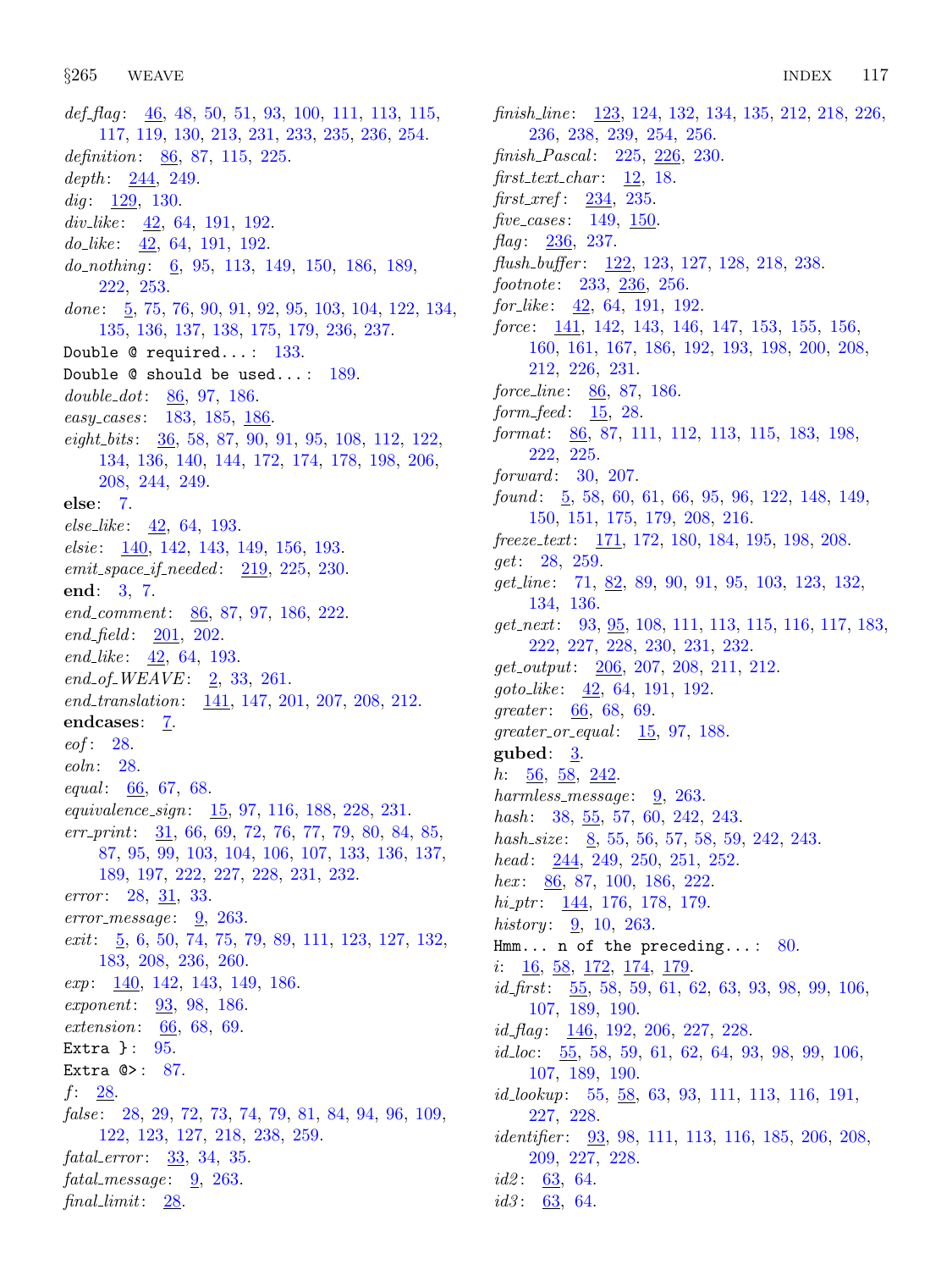$id4$ : [63,](#page-19-0) [64.](#page-20-0) *id5* :  $63, 64$  $63, 64$ .  $id6: 63, 64.$  $id6: 63, 64.$  $id6: 63, 64.$  $id6: 63, 64.$ id7:  $\frac{63}{5}$ , [64.](#page-20-0) id8:  $\frac{63}{63}$ , [64.](#page-20-0)  $id9: 63, 64.$  $id9: 63, 64.$  $id9: 63, 64.$  $id9: 63, 64.$ *if like*:  $42, 64, 193$  $42, 64, 193$  $42, 64, 193$  $42, 64, 193$  $42, 64, 193$ .  $if_{\text{model}\text{-}start_{\text{-}}then_{\text{-}}make_{\text{-}}change_{\text{-}}pending:~~79,84.$  $if_{\text{model}\text{-}start_{\text{-}}then_{\text{-}}make_{\text{-}}change_{\text{-}}pending:~~79,84.$  $if_{\text{model}\text{-}start_{\text{-}}then_{\text{-}}make_{\text{-}}change_{\text{-}}pending:~~79,84.$  $if_{\text{model}\text{-}start_{\text{-}}then_{\text{-}}make_{\text{-}}change_{\text{-}}pending:~~79,84.$  $if_{\text{model}\text{-}start_{\text{-}}then_{\text{-}}make_{\text{-}}change_{\text{-}}pending:~~79,84.$ ignore: [86,](#page-28-0) [87](#page-29-0), [88,](#page-29-0) [186](#page-71-0). *ii*: [71](#page-23-0), [85.](#page-27-0) ilk : [36](#page-12-0), [37](#page-12-0), [42,](#page-13-0) [43](#page-13-0), [55,](#page-17-0) [58](#page-17-0), [60](#page-18-0), [62,](#page-18-0) [111](#page-39-0), [116,](#page-41-0) [191,](#page-73-0) [192,](#page-73-0) [253.](#page-94-0) Illegal control code...:  $215$ . Illegal use of  $\mathbb{Q} \ldots$ : [137](#page-48-0). Improper format definition: [228.](#page-87-0) Improper macro definition: [227.](#page-86-0) Incompatible section names : [66.](#page-21-0) *incr*:  $\underline{6}$ , 28, 50, 59, 61, 62, 67, 68, 69, 7[6,](#page-2-0) [77](#page-24-0), [79,](#page-25-0) [83](#page-26-0), [84,](#page-27-0) [89](#page-30-0), [90,](#page-30-0) [91](#page-31-0), [92,](#page-31-0) [95](#page-33-0), [97,](#page-34-0) [98](#page-34-0), [99,](#page-34-0) [100](#page-35-0), [103,](#page-36-0) [104,](#page-36-0) [106,](#page-37-0) [107,](#page-37-0) [110,](#page-38-0) [122,](#page-42-0) [125,](#page-43-0) [130](#page-44-0), [133](#page-46-0), [135,](#page-47-0) [136,](#page-47-0) [137,](#page-48-0) [148,](#page-59-0) [149,](#page-60-0) [150,](#page-61-0) [171,](#page-66-0) [176](#page-67-0), [184](#page-70-0), [189,](#page-72-0) [196,](#page-75-0) [204,](#page-78-0) [206,](#page-78-0) [214,](#page-82-0) [215,](#page-82-0) [216,](#page-83-0) [217](#page-83-0), [220](#page-84-0), [223,](#page-85-0) [224](#page-85-0), [241](#page-91-0), [249,](#page-93-0) [260](#page-97-0). indent: [141](#page-51-0), [142,](#page-52-0) [143,](#page-54-0) [147](#page-58-0), [151,](#page-61-0) [160](#page-63-0), [165](#page-65-0), [193,](#page-74-0) [208](#page-80-0). *infinity*:  $249, 250$  $249, 250$ .  $init\_stack: \underline{202}, 222, 225, 230, 256.$  $init\_stack: \underline{202}, 222, 225, 230, 256.$  $init\_stack: \underline{202}, 222, 225, 230, 256.$  $init\_stack: \underline{202}, 222, 225, 230, 256.$  $init\_stack: \underline{202}, 222, 225, 230, 256.$  $init\_stack: \underline{202}, 222, 225, 230, 256.$  $init\_stack: \underline{202}, 222, 225, 230, 256.$  $init\_stack: \underline{202}, 222, 225, 230, 256.$  $init\_stack: \underline{202}, 222, 225, 230, 256.$ initialize:  $2, 261$  $2, 261$  $2, 261$ .  $inner: 200, 201, 206, 212.$  $inner: 200, 201, 206, 212.$  $inner: 200, 201, 206, 212.$  $inner: 200, 201, 206, 212.$  $inner: 200, 201, 206, 212.$  $inner: 200, 201, 206, 212.$  $inner: 200, 201, 206, 212.$  $inner: 200, 201, 206, 212.$  $inner: 200, 201, 206, 212.$  $inner\_tok\_flag: \quad \underline{146}$ , [198,](#page-76-0) [206,](#page-78-0) [207.](#page-79-0) Input ended in mid−comment : [136.](#page-47-0) Input ended in section name : [103.](#page-36-0) Input line too long : [28](#page-9-0).  $input\_has\_ended: \quad 71, 79, 81, 83, 89, 90, 91, 95,$  $input\_has\_ended: \quad 71, 79, 81, 83, 89, 90, 91, 95,$  $input\_has\_ended: \quad 71, 79, 81, 83, 89, 90, 91, 95,$  $input\_has\_ended: \quad 71, 79, 81, 83, 89, 90, 91, 95,$  $input\_has\_ended: \quad 71, 79, 81, 83, 89, 90, 91, 95,$  $input\_has\_ended: \quad 71, 79, 81, 83, 89, 90, 91, 95,$  $input\_has\_ended: \quad 71, 79, 81, 83, 89, 90, 91, 95,$  $input\_has\_ended: \quad 71, 79, 81, 83, 89, 90, 91, 95,$  $input\_has\_ended: \quad 71, 79, 81, 83, 89, 90, 91, 95,$  $input\_has\_ended: \quad 71, 79, 81, 83, 89, 90, 91, 95,$  $input\_has\_ended: \quad 71, 79, 81, 83, 89, 90, 91, 95,$  $input\_has\_ended: \quad 71, 79, 81, 83, 89, 90, 91, 95,$  $input\_has\_ended: \quad 71, 79, 81, 83, 89, 90, 91, 95,$  $input\_has\_ended: \quad 71, 79, 81, 83, 89, 90, 91, 95,$  $input\_has\_ended: \quad 71, 79, 81, 83, 89, 90, 91, 95,$  $input\_has\_ended: \quad 71, 79, 81, 83, 89, 90, 91, 95,$  $input\_has\_ended: \quad 71, 79, 81, 83, 89, 90, 91, 95,$ [103,](#page-36-0) [109,](#page-38-0) [132,](#page-46-0) [134,](#page-46-0) [136,](#page-47-0) [218.](#page-84-0) input ln: [28](#page-9-0), [76](#page-24-0), [77](#page-24-0), [79](#page-25-0), [83](#page-26-0), [84.](#page-27-0) integer : [14,](#page-6-0) [71](#page-23-0), [79,](#page-25-0) [121,](#page-42-0) [130](#page-44-0), [172,](#page-66-0) [174](#page-67-0), [219](#page-84-0), [258,](#page-96-0) [260](#page-97-0).  $interval$ *like* :  $42$ . intro: [140,](#page-50-0) [142,](#page-52-0) [143,](#page-54-0) [148](#page-59-0), [150](#page-61-0), [157,](#page-62-0) [160,](#page-63-0) [162,](#page-64-0) [163](#page-64-0), [165,](#page-65-0) [167,](#page-65-0) [170](#page-66-0), [192](#page-73-0), [193,](#page-74-0) [227,](#page-86-0) [228](#page-87-0). j: [66](#page-21-0), [69,](#page-22-0) [95,](#page-33-0) [122](#page-42-0), [146](#page-57-0), [172](#page-66-0), [174,](#page-67-0) [179,](#page-68-0) [183](#page-70-0), [208](#page-80-0). join: [86,](#page-28-0) [87](#page-29-0), [186,](#page-71-0) [222](#page-85-0).  $jump_out: 2, 33.$  $jump_out: 2, 33.$  $jump_out: 2, 33.$  $jump_out: 2, 33.$  $jump_out: 2, 33.$  $k: \quad \underline{31}, \underline{44}, \underline{58}, \underline{66}, \underline{69}, \underline{74}, \underline{75}, \underline{79}, \underline{95}, \underline{122}, \underline{123}, \underline{127},$  $k: \quad \underline{31}, \underline{44}, \underline{58}, \underline{66}, \underline{69}, \underline{74}, \underline{75}, \underline{79}, \underline{95}, \underline{122}, \underline{123}, \underline{127},$  $k: \quad \underline{31}, \underline{44}, \underline{58}, \underline{66}, \underline{69}, \underline{74}, \underline{75}, \underline{79}, \underline{95}, \underline{122}, \underline{123}, \underline{127},$  $k: \quad \underline{31}, \underline{44}, \underline{58}, \underline{66}, \underline{69}, \underline{74}, \underline{75}, \underline{79}, \underline{95}, \underline{122}, \underline{123}, \underline{127},$  $k: \quad \underline{31}, \underline{44}, \underline{58}, \underline{66}, \underline{69}, \underline{74}, \underline{75}, \underline{79}, \underline{95}, \underline{122}, \underline{123}, \underline{127},$  $k: \quad \underline{31}, \underline{44}, \underline{58}, \underline{66}, \underline{69}, \underline{74}, \underline{75}, \underline{79}, \underline{95}, \underline{122}, \underline{123}, \underline{127},$  $k: \quad \underline{31}, \underline{44}, \underline{58}, \underline{66}, \underline{69}, \underline{74}, \underline{75}, \underline{79}, \underline{95}, \underline{122}, \underline{123}, \underline{127},$  $k: \quad \underline{31}, \underline{44}, \underline{58}, \underline{66}, \underline{69}, \underline{74}, \underline{75}, \underline{79}, \underline{95}, \underline{122}, \underline{123}, \underline{127},$  $k: \quad \underline{31}, \underline{44}, \underline{58}, \underline{66}, \underline{69}, \underline{74}, \underline{75}, \underline{79}, \underline{95}, \underline{122}, \underline{123}, \underline{127},$  $k: \quad \underline{31}, \underline{44}, \underline{58}, \underline{66}, \underline{69}, \underline{74}, \underline{75}, \underline{79}, \underline{95}, \underline{122}, \underline{123}, \underline{127},$  $k: \quad \underline{31}, \underline{44}, \underline{58}, \underline{66}, \underline{69}, \underline{74}, \underline{75}, \underline{79}, \underline{95}, \underline{122}, \underline{123}, \underline{127},$  $k: \quad \underline{31}, \underline{44}, \underline{58}, \underline{66}, \underline{69}, \underline{74}, \underline{75}, \underline{79}, \underline{95}, \underline{122}, \underline{123}, \underline{127},$  $k: \quad \underline{31}, \underline{44}, \underline{58}, \underline{66}, \underline{69}, \underline{74}, \underline{75}, \underline{79}, \underline{95}, \underline{122}, \underline{123}, \underline{127},$  $k: \quad \underline{31}, \underline{44}, \underline{58}, \underline{66}, \underline{69}, \underline{74}, \underline{75}, \underline{79}, \underline{95}, \underline{122}, \underline{123}, \underline{127},$  $k: \quad \underline{31}, \underline{44}, \underline{58}, \underline{66}, \underline{69}, \underline{74}, \underline{75}, \underline{79}, \underline{95}, \underline{122}, \underline{123}, \underline{127},$  $k: \quad \underline{31}, \underline{44}, \underline{58}, \underline{66}, \underline{69}, \underline{74}, \underline{75}, \underline{79}, \underline{95}, \underline{122}, \underline{123}, \underline{127},$  $k: \quad \underline{31}, \underline{44}, \underline{58}, \underline{66}, \underline{69}, \underline{74}, \underline{75}, \underline{79}, \underline{95}, \underline{122}, \underline{123}, \underline{127},$ [130,](#page-44-0) [131](#page-45-0), [172,](#page-66-0) [174](#page-67-0), [178,](#page-68-0) [179](#page-68-0), [208,](#page-80-0) [260](#page-97-0).  $k\_limit: \quad 208, 214, 216.$  $k\_limit: \quad 208, 214, 216.$  $k\_limit: \quad 208, 214, 216.$  $k\_limit: \quad 208, 214, 216.$  $k\_limit: \quad 208, 214, 216.$  $k\_limit: \quad 208, 214, 216.$  $k$ *module*:  $240, 241$  $240, 241$  $240, 241$ . l:  $31, 58, 66, 69$  $31, 58, 66, 69$  $31, 58, 66, 69$  $31, 58, 66, 69$  $31, 58, 66, 69$  $31, 58, 66, 69$ .  $last\_text\_char:$  [12](#page-5-0), [18](#page-7-0). *lbrace*:  $146, 147$  $146, 147$  $146, 147$ . *left\_arrow:*  $15, 97, 188$  $15, 97, 188$  $15, 97, 188$  $15, 97, 188$  $15, 97, 188$ . length:  $\frac{38}{60}$  $\frac{38}{60}$  $\frac{38}{60}$ ,  $\frac{60}{209}$ ,  $\frac{253}{60}$  $\frac{253}{60}$  $\frac{253}{60}$ .

*less*:  $66, 67, 68, 69$  $66, 67, 68, 69$  $66, 67, 68, 69$  $66, 67, 68, 69$  $66, 67, 68, 69$  $66, 67, 68, 69$  $66, 67, 68, 69$ .  $less\_or\_equal: 15, 97, 188.$  $less\_or\_equal: 15, 97, 188.$  $less\_or\_equal: 15, 97, 188.$  $less\_or\_equal: 15, 97, 188.$  $less\_or\_equal: 15, 97, 188.$  $less\_or\_equal: 15, 97, 188.$  $\textit{llhs}$ : [114,](#page-40-0) [116.](#page-41-0)  $limit: 28, 32, 71, 74, 76, 77, 78, 79, 80, 81, 82, 84,$  $limit: 28, 32, 71, 74, 76, 77, 78, 79, 80, 81, 82, 84,$  $limit: 28, 32, 71, 74, 76, 77, 78, 79, 80, 81, 82, 84,$  $limit: 28, 32, 71, 74, 76, 77, 78, 79, 80, 81, 82, 84,$  $limit: 28, 32, 71, 74, 76, 77, 78, 79, 80, 81, 82, 84,$  $limit: 28, 32, 71, 74, 76, 77, 78, 79, 80, 81, 82, 84,$  $limit: 28, 32, 71, 74, 76, 77, 78, 79, 80, 81, 82, 84,$  $limit: 28, 32, 71, 74, 76, 77, 78, 79, 80, 81, 82, 84,$  $limit: 28, 32, 71, 74, 76, 77, 78, 79, 80, 81, 82, 84,$  $limit: 28, 32, 71, 74, 76, 77, 78, 79, 80, 81, 82, 84,$  $limit: 28, 32, 71, 74, 76, 77, 78, 79, 80, 81, 82, 84,$  $limit: 28, 32, 71, 74, 76, 77, 78, 79, 80, 81, 82, 84,$  $limit: 28, 32, 71, 74, 76, 77, 78, 79, 80, 81, 82, 84,$  $limit: 28, 32, 71, 74, 76, 77, 78, 79, 80, 81, 82, 84,$  $limit: 28, 32, 71, 74, 76, 77, 78, 79, 80, 81, 82, 84,$  $limit: 28, 32, 71, 74, 76, 77, 78, 79, 80, 81, 82, 84,$  $limit: 28, 32, 71, 74, 76, 77, 78, 79, 80, 81, 82, 84,$  $limit: 28, 32, 71, 74, 76, 77, 78, 79, 80, 81, 82, 84,$  $limit: 28, 32, 71, 74, 76, 77, 78, 79, 80, 81, 82, 84,$  $limit: 28, 32, 71, 74, 76, 77, 78, 79, 80, 81, 82, 84,$  $limit: 28, 32, 71, 74, 76, 77, 78, 79, 80, 81, 82, 84,$  $limit: 28, 32, 71, 74, 76, 77, 78, 79, 80, 81, 82, 84,$  $limit: 28, 32, 71, 74, 76, 77, 78, 79, 80, 81, 82, 84,$  $limit: 28, 32, 71, 74, 76, 77, 78, 79, 80, 81, 82, 84,$ [85,](#page-27-0) [89](#page-30-0), [90,](#page-30-0) [91](#page-31-0), [95](#page-33-0), [97,](#page-34-0) [99](#page-34-0), [103,](#page-36-0) [106](#page-37-0), [107,](#page-37-0) [123](#page-43-0), [132,](#page-46-0) [133](#page-46-0), [134](#page-46-0), [135,](#page-47-0) [136,](#page-47-0) [208](#page-80-0), [214](#page-82-0), [216,](#page-83-0) [223.](#page-85-0)  $line: 32, 71, 72, 76, 77, 79, 81, 83, 84, 85, 182.$  $line: 32, 71, 72, 76, 77, 79, 81, 83, 84, 85, 182.$  $line: 32, 71, 72, 76, 77, 79, 81, 83, 84, 85, 182.$  $line: 32, 71, 72, 76, 77, 79, 81, 83, 84, 85, 182.$  $line: 32, 71, 72, 76, 77, 79, 81, 83, 84, 85, 182.$  $line: 32, 71, 72, 76, 77, 79, 81, 83, 84, 85, 182.$  $line: 32, 71, 72, 76, 77, 79, 81, 83, 84, 85, 182.$  $line: 32, 71, 72, 76, 77, 79, 81, 83, 84, 85, 182.$  $line: 32, 71, 72, 76, 77, 79, 81, 83, 84, 85, 182.$  $line: 32, 71, 72, 76, 77, 79, 81, 83, 84, 85, 182.$  $line: 32, 71, 72, 76, 77, 79, 81, 83, 84, 85, 182.$  $line: 32, 71, 72, 76, 77, 79, 81, 83, 84, 85, 182.$  $line: 32, 71, 72, 76, 77, 79, 81, 83, 84, 85, 182.$  $line: 32, 71, 72, 76, 77, 79, 81, 83, 84, 85, 182.$  $line: 32, 71, 72, 76, 77, 79, 81, 83, 84, 85, 182.$  $line: 32, 71, 72, 76, 77, 79, 81, 83, 84, 85, 182.$  $line: 32, 71, 72, 76, 77, 79, 81, 83, 84, 85, 182.$  $line: 32, 71, 72, 76, 77, 79, 81, 83, 84, 85, 182.$  $line: 32, 71, 72, 76, 77, 79, 81, 83, 84, 85, 182.$  $line: 32, 71, 72, 76, 77, 79, 81, 83, 84, 85, 182.$  $line: 32, 71, 72, 76, 77, 79, 81, 83, 84, 85, 182.$  $line: 32, 71, 72, 76, 77, 79, 81, 83, 84, 85, 182.$  $line: 32, 71, 72, 76, 77, 79, 81, 83, 84, 85, 182.$ Line had to be broken:  $128$ .  $line\_break: 86, 87, 186, 222.$  $line\_break: 86, 87, 186, 222.$  $line\_break: 86, 87, 186, 222.$  $line\_break: 86, 87, 186, 222.$  $line\_break: 86, 87, 186, 222.$  $line\_break: 86, 87, 186, 222.$  $line\_break: 86, 87, 186, 222.$  $line\_break: 86, 87, 186, 222.$  $line\_break: 86, 87, 186, 222.$  $line\_feed:$  [15,](#page-6-0) [28.](#page-9-0)  $line_length: 8, 121, 122, 125, 127.$  $line_length: 8, 121, 122, 125, 127.$  $line_length: 8, 121, 122, 125, 127.$  $line_length: 8, 121, 122, 125, 127.$  $line_length: 8, 121, 122, 125, 127.$  $line_length: 8, 121, 122, 125, 127.$  $line_length: 8, 121, 122, 125, 127.$  $line_length: 8, 121, 122, 125, 127.$  $line_length: 8, 121, 122, 125, 127.$  $line_length: 8, 121, 122, 125, 127.$  $lines\_dont\_match: 74, 79.$  $lines\_dont\_match: 74, 79.$  $lines\_dont\_match: 74, 79.$  $lines\_dont\_match: 74, 79.$  $link: 36, 37, 38, 43, 60, 243.$  $link: 36, 37, 38, 43, 60, 243.$  $link: 36, 37, 38, 43, 60, 243.$  $link: 36, 37, 38, 43, 60, 243.$  $link: 36, 37, 38, 43, 60, 243.$  $link: 36, 37, 38, 43, 60, 243.$  $link: 36, 37, 38, 43, 60, 243.$  $link: 36, 37, 38, 43, 60, 243.$  $link: 36, 37, 38, 43, 60, 243.$  $link: 36, 37, 38, 43, 60, 243.$  $link: 36, 37, 38, 43, 60, 243.$  $link: 36, 37, 38, 43, 60, 243.$  $link: 36, 37, 38, 43, 60, 243.$ *llink*:  $\frac{43}{66}$  $\frac{43}{66}$  $\frac{43}{66}$  $\frac{43}{66}$  $\frac{43}{66}$ , [67](#page-21-0), [69](#page-22-0), [119,](#page-41-0) [256.](#page-95-0)  $lo_p tr: \quad 144, 172, 175, 176, 178, 179, 180, 181.$  $lo_p tr: \quad 144, 172, 175, 176, 178, 179, 180, 181.$  $lo_p tr: \quad 144, 172, 175, 176, 178, 179, 180, 181.$  $lo_p tr: \quad 144, 172, 175, 176, 178, 179, 180, 181.$  $lo_p tr: \quad 144, 172, 175, 176, 178, 179, 180, 181.$  $lo_p tr: \quad 144, 172, 175, 176, 178, 179, 180, 181.$  $lo_p tr: \quad 144, 172, 175, 176, 178, 179, 180, 181.$  $lo_p tr: \quad 144, 172, 175, 176, 178, 179, 180, 181.$  $lo_p tr: \quad 144, 172, 175, 176, 178, 179, 180, 181.$  $lo_p tr: \quad 144, 172, 175, 176, 178, 179, 180, 181.$  $lo_p tr: \quad 144, 172, 175, 176, 178, 179, 180, 181.$  $lo_p tr: \quad 144, 172, 175, 176, 178, 179, 180, 181.$  $lo_p tr: \quad 144, 172, 175, 176, 178, 179, 180, 181.$  $lo_p tr: \quad 144, 172, 175, 176, 178, 179, 180, 181.$  $lo_p tr: \quad 144, 172, 175, 176, 178, 179, 180, 181.$  $lo_p tr: \quad 144, 172, 175, 176, 178, 179, 180, 181.$  $lo_p tr: \quad 144, 172, 175, 176, 178, 179, 180, 181.$ loc: [28](#page-9-0), [32,](#page-11-0) [71](#page-23-0), [76,](#page-24-0) [79](#page-25-0), [80,](#page-26-0) [81](#page-26-0), [82,](#page-26-0) [84](#page-27-0), [85,](#page-27-0) [89,](#page-30-0) [90](#page-30-0), [91,](#page-31-0) [92](#page-31-0), [95](#page-33-0), [97,](#page-34-0) [98](#page-34-0), [99](#page-34-0), [100,](#page-35-0) [103](#page-36-0), [104](#page-36-0), [106,](#page-37-0) [107,](#page-37-0) [110,](#page-38-0) [113,](#page-40-0) [132,](#page-46-0) [133,](#page-46-0) [134,](#page-46-0) [135,](#page-47-0) [136](#page-47-0), [137](#page-48-0), [182](#page-69-0), [196,](#page-75-0) [208,](#page-80-0) [214](#page-82-0), [221](#page-84-0), [222,](#page-85-0) [223,](#page-85-0) [224](#page-85-0).  $long_buf\_size$ :  $8, 27, 28, 31, 55, 58, 71, 179,$  $8, 27, 28, 31, 55, 58, 71, 179,$  $8, 27, 28, 31, 55, 58, 71, 179,$  $8, 27, 28, 31, 55, 58, 71, 179,$  $8, 27, 28, 31, 55, 58, 71, 179,$  $8, 27, 28, 31, 55, 58, 71, 179,$  $8, 27, 28, 31, 55, 58, 71, 179,$  $8, 27, 28, 31, 55, 58, 71, 179,$  $8, 27, 28, 31, 55, 58, 71, 179,$  $8, 27, 28, 31, 55, 58, 71, 179,$  $8, 27, 28, 31, 55, 58, 71, 179,$  $8, 27, 28, 31, 55, 58, 71, 179,$  $8, 27, 28, 31, 55, 58, 71, 179,$  $8, 27, 28, 31, 55, 58, 71, 179,$  $8, 27, 28, 31, 55, 58, 71, 179,$ [183,](#page-70-0) [208](#page-80-0), [216,](#page-83-0) [217.](#page-83-0)  $longest_name: \underline{8}, 65, 66, 69, 95, 103, 105.$  $longest_name: \underline{8}, 65, 66, 69, 95, 103, 105.$  $longest_name: \underline{8}, 65, 66, 69, 95, 103, 105.$  $longest_name: \underline{8}, 65, 66, 69, 95, 103, 105.$  $longest_name: \underline{8}, 65, 66, 69, 95, 103, 105.$  $longest_name: \underline{8}, 65, 66, 69, 95, 103, 105.$  $longest_name: \underline{8}, 65, 66, 69, 95, 103, 105.$  $longest_name: \underline{8}, 65, 66, 69, 95, 103, 105.$  $longest_name: \underline{8}, 65, 66, 69, 95, 103, 105.$  $longest_name: \underline{8}, 65, 66, 69, 95, 103, 105.$  $longest_name: \underline{8}, 65, 66, 69, 95, 103, 105.$  $longest_name: \underline{8}, 65, 66, 69, 95, 103, 105.$ loop: [6.](#page-2-0)  $loop\_like: \quad 42, \, 64, \, 193.$  $loop\_like: \quad 42, \, 64, \, 193.$  $loop\_like: \quad 42, \, 64, \, 193.$  $loop\_like: \quad 42, \, 64, \, 193.$  $loop\_like: \quad 42, \, 64, \, 193.$  $loop\_like: \quad 42, \, 64, \, 193.$  $m: \underline{50}, \underline{130}.$  $m: \underline{50}, \underline{130}.$  $m: \underline{50}, \underline{130}.$ make\_output: [207,](#page-79-0) [208](#page-80-0), [213](#page-82-0), [226,](#page-86-0) [256](#page-95-0).  $mark\_error: \underline{9}, 31, 215, 216.$  $mark\_error: \underline{9}, 31, 215, 216.$  $mark\_error: \underline{9}, 31, 215, 216.$  $mark\_error: \underline{9}, 31, 215, 216.$  $mark\_error: \underline{9}, 31, 215, 216.$  $mark\_error: \underline{9}, 31, 215, 216.$  $mark\_error: \underline{9}, 31, 215, 216.$ mark\_fatal:  $\frac{9}{33}$ . mark\_harmless: [9](#page-3-0), [105,](#page-36-0) [119](#page-41-0), [128,](#page-44-0) [181](#page-69-0), [182.](#page-69-0) math: [139,](#page-49-0) [140,](#page-50-0) [142](#page-52-0), [143](#page-54-0), [148,](#page-59-0) [150,](#page-61-0) [151](#page-61-0), [158](#page-63-0), [160,](#page-63-0) [162,](#page-64-0) [163,](#page-64-0) [167,](#page-65-0) [170,](#page-66-0) [179,](#page-68-0) [180](#page-69-0), [186](#page-71-0), [188](#page-72-0), [192,](#page-73-0) [227](#page-86-0), [228,](#page-87-0) [231.](#page-88-0) math<sub>-</sub>bin: [141](#page-51-0), [142](#page-52-0), [147,](#page-58-0) [192](#page-73-0), [208,](#page-80-0) [210.](#page-81-0) math\_break:  $86, 87, 186, 222$  $86, 87, 186, 222$  $86, 87, 186, 222$  $86, 87, 186, 222$  $86, 87, 186, 222$  $86, 87, 186, 222$  $86, 87, 186, 222$ . math<sub>-0</sub>p: [141](#page-51-0), [143,](#page-54-0) [147,](#page-58-0) [162](#page-64-0), [163,](#page-64-0) [208.](#page-80-0) math rel: [141](#page-51-0), [142](#page-52-0), [146,](#page-57-0) [147,](#page-58-0) [192,](#page-73-0) [208,](#page-80-0) [210](#page-81-0), [231](#page-88-0). max\_bytes: [8,](#page-3-0) [37,](#page-12-0) [39](#page-12-0), [44,](#page-14-0) [58](#page-17-0), [62,](#page-18-0) [66](#page-21-0), [67](#page-21-0), [69,](#page-22-0) [131,](#page-45-0) [208,](#page-80-0) [244.](#page-92-0) max\_modules: [8,](#page-3-0) [45,](#page-14-0) [46,](#page-14-0) [110,](#page-38-0) [240.](#page-91-0) max\_names: [8](#page-3-0), [37,](#page-12-0) [38](#page-12-0), [62](#page-18-0), [67,](#page-21-0) [69](#page-22-0), [242](#page-91-0).  $max\_refs: 8, 47, 50.$  $max\_refs: 8, 47, 50.$  $max\_refs: 8, 47, 50.$  $max\_refs: 8, 47, 50.$  $max\_refs: 8, 47, 50.$  $max\_refs: 8, 47, 50.$  $max\_refs: 8, 47, 50.$ max\_scr\_ptr: [144,](#page-56-0) [145](#page-56-0), [187](#page-72-0), [197,](#page-75-0) [199,](#page-76-0) [226,](#page-86-0) [262](#page-98-0). max scraps: [8](#page-3-0), [144,](#page-56-0) [172](#page-66-0), [174,](#page-67-0) [178](#page-68-0), [179](#page-68-0), [187,](#page-72-0) [197,](#page-75-0) [199,](#page-76-0) [244.](#page-92-0) max\_sort\_ptr:  $244, 245, 249, 262$  $244, 245, 249, 262$  $244, 245, 249, 262$  $244, 245, 249, 262$  $244, 245, 249, 262$  $244, 245, 249, 262$ . max\_sorts: [244](#page-92-0), [249.](#page-93-0) max\_stack\_ptr: [202,](#page-77-0) [203,](#page-77-0) [204](#page-78-0), [262](#page-98-0).  $max\_texts: 8, 52, 175, 179, 187, 199.$  $max\_texts: 8, 52, 175, 179, 187, 199.$  $max\_texts: 8, 52, 175, 179, 187, 199.$  $max\_texts: 8, 52, 175, 179, 187, 199.$  $max\_texts: 8, 52, 175, 179, 187, 199.$  $max\_texts: 8, 52, 175, 179, 187, 199.$  $max\_texts: 8, 52, 175, 179, 187, 199.$  $max\_texts: 8, 52, 175, 179, 187, 199.$  $max\_texts: 8, 52, 175, 179, 187, 199.$  $max\_texts: 8, 52, 175, 179, 187, 199.$  $max\_texts: 8, 52, 175, 179, 187, 199.$  $max\_texts: 8, 52, 175, 179, 187, 199.$  $max\_texts: 8, 52, 175, 179, 187, 199.$ max\_tok\_ptr: [53](#page-16-0), [54](#page-16-0), [175](#page-67-0), [187](#page-72-0), [199](#page-76-0), [207](#page-79-0), [226,](#page-86-0) [262.](#page-98-0) max toks: [8,](#page-3-0) [53,](#page-16-0) [136,](#page-47-0) [146](#page-57-0), [175](#page-67-0), [179](#page-68-0), [180,](#page-69-0) [187,](#page-72-0) [189,](#page-72-0) [198,](#page-76-0) [199.](#page-76-0) max txt ptr: [53](#page-16-0), [54](#page-16-0), [175](#page-67-0), [187,](#page-72-0) [199,](#page-76-0) [207,](#page-79-0) [226,](#page-86-0) [262.](#page-98-0)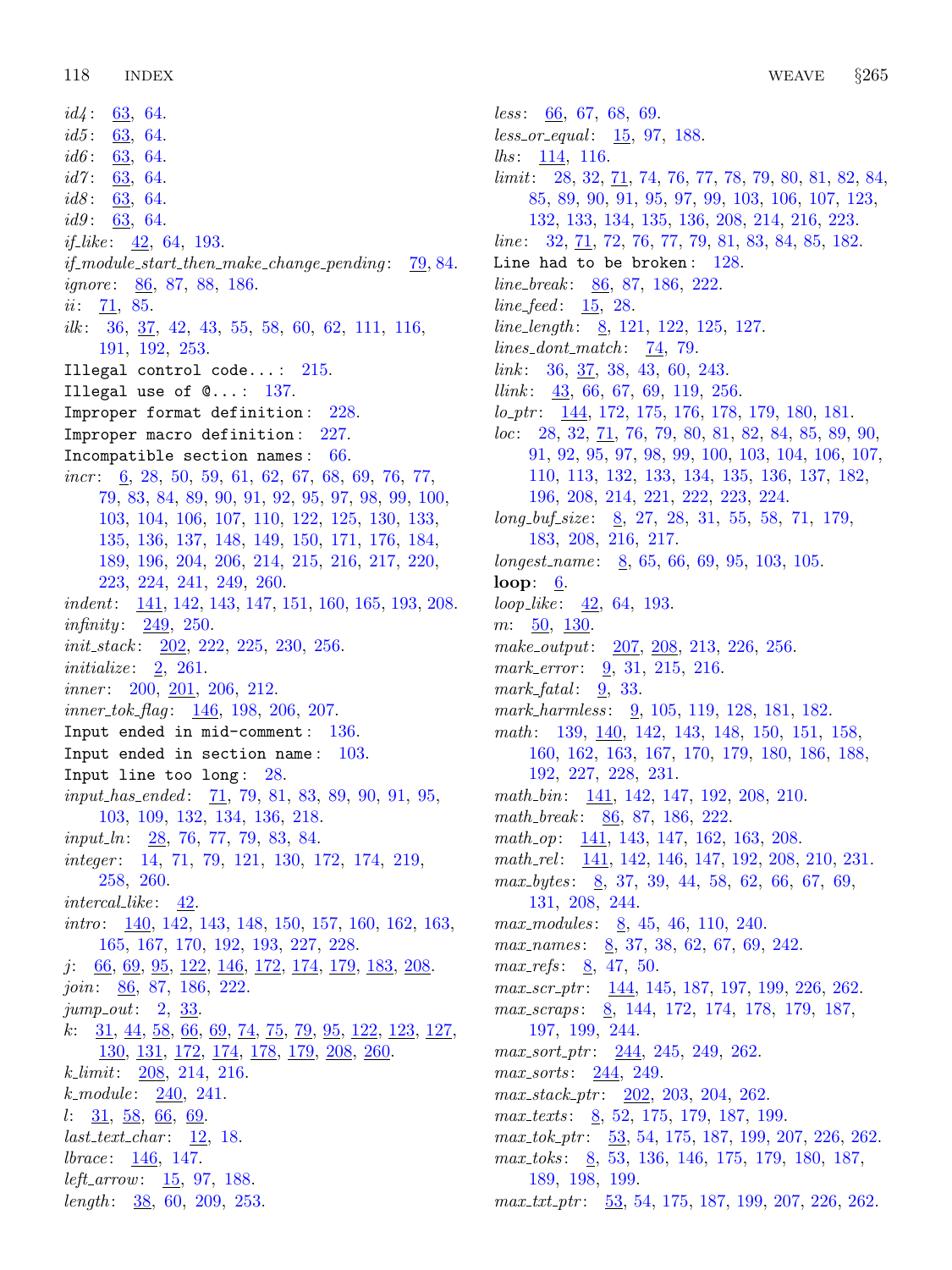*oot3*:  $125$ .

mid xref:  $234, 235$  $234, 235$ . Missing "|"... : [197.](#page-75-0) mod\_check: [119,](#page-41-0) [120](#page-41-0).  $mod\_flag: \quad \underline{146}$  $mod\_flag: \quad \underline{146}$  $mod\_flag: \quad \underline{146}$ , [206,](#page-78-0) [231,](#page-88-0) [232,](#page-88-0) [256.](#page-95-0) mod\_lookup: [65,](#page-21-0) [66,](#page-21-0) [101,](#page-35-0) [102](#page-35-0). mod\_name: [206,](#page-78-0) [208.](#page-80-0) mod print: [256,](#page-95-0) [257.](#page-95-0) mod\_scrap: [140,](#page-50-0) [142](#page-52-0), [143](#page-54-0), [149,](#page-60-0) [167](#page-65-0), [231](#page-88-0), [232.](#page-88-0) mod\_text: [65](#page-21-0), [66](#page-21-0), [67](#page-21-0), [68](#page-22-0), [69,](#page-22-0) [95,](#page-33-0) [101,](#page-35-0) [102,](#page-35-0) [103](#page-36-0), [104,](#page-36-0) [105,](#page-36-0) [260.](#page-97-0) mod\_xref\_switch: [46,](#page-14-0) [48,](#page-14-0) [49](#page-14-0), [51](#page-15-0), [117.](#page-41-0)  $mode: \frac{201}{208}.$  $mode: \frac{201}{208}.$  $mode: \frac{201}{208}.$  $mode: \frac{201}{208}.$  $mode: \frac{201}{208}.$  $mode\_field: \quad 201, \; 202.$  $mode\_field: \quad 201, \; 202.$  $mode\_field: \quad 201, \; 202.$  $mode\_field: \quad 201, \; 202.$ module\_count:  $\underline{45}$ , [50,](#page-15-0) [51](#page-15-0), [71](#page-23-0), [79](#page-25-0), [84](#page-27-0), [109](#page-38-0), [110](#page-38-0), [181,](#page-69-0) [218,](#page-84-0) [220,](#page-84-0) [221,](#page-84-0) [231,](#page-88-0) [241.](#page-91-0) module\_name: [86](#page-28-0), [87,](#page-29-0) [93](#page-32-0), [100](#page-35-0), [113,](#page-40-0) [117](#page-41-0), [222](#page-85-0), [230,](#page-87-0) [232](#page-88-0). *n*:  $\frac{50}{79}$ ,  $\frac{178}{7}$ . Name does not match: [69](#page-22-0). name\_pointer: [38,](#page-12-0) [39](#page-12-0), [44,](#page-14-0) [50](#page-15-0), [51,](#page-15-0) [58](#page-17-0), [63,](#page-19-0) [66](#page-21-0), [69,](#page-22-0) [93](#page-32-0), [111,](#page-39-0) [114](#page-40-0), [119,](#page-41-0) [131](#page-45-0), [144,](#page-56-0) [183,](#page-70-0) [192](#page-73-0), [208,](#page-80-0) [229](#page-87-0), [242](#page-91-0), [256.](#page-95-0) name ptr: [38,](#page-12-0) [39](#page-12-0), [41,](#page-12-0) [44,](#page-14-0) [58](#page-17-0), [60,](#page-18-0) [62,](#page-18-0) [67](#page-21-0), [262.](#page-98-0) Never defined:  $\leq$  section name>: [119](#page-41-0). Never used:  $\leq$  section name>: [119.](#page-41-0) new line:  $20, 31, 32, 33, 128$  $20, 31, 32, 33, 128$  $20, 31, 32, 33, 128$  $20, 31, 32, 33, 128$  $20, 31, 32, 33, 128$  $20, 31, 32, 33, 128$  $20, 31, 32, 33, 128$  $20, 31, 32, 33, 128$ . new mod xref:  $51, 117$  $51, 117$ . new\_module: [86,](#page-28-0) [87,](#page-29-0) [90,](#page-30-0) [95,](#page-33-0) [134.](#page-46-0) new\_xref: [50,](#page-15-0) [111,](#page-39-0) [113](#page-40-0), [116](#page-41-0). next\_control: [108](#page-38-0), [111](#page-39-0), [112](#page-39-0), [113,](#page-40-0) [115,](#page-40-0) [116,](#page-41-0) [117](#page-41-0), [183,](#page-70-0) [185,](#page-71-0) [186,](#page-71-0) [189,](#page-72-0) [191,](#page-73-0) [197,](#page-75-0) [198,](#page-76-0) [207](#page-79-0), [222](#page-85-0), [225,](#page-86-0) [227,](#page-86-0) [228](#page-87-0), [229](#page-87-0), [230,](#page-87-0) [231,](#page-88-0) [232](#page-88-0). next\_name:  $242, 243, 251$  $242, 243, 251$  $242, 243, 251$  $242, 243, 251$ . next\_xref: [234](#page-88-0), [235](#page-89-0), [255.](#page-95-0) nil: [6](#page-2-0). nil like:  $\frac{42}{64}$  $\frac{42}{64}$  $\frac{42}{64}$ , [191](#page-73-0), [192.](#page-73-0) no\_line\_break: [86](#page-28-0), [87](#page-29-0), [186](#page-71-0), [222](#page-85-0). no underline: [86,](#page-28-0) [87](#page-29-0), [100](#page-35-0), [113](#page-40-0). normal: [42,](#page-13-0) [58](#page-17-0), [60](#page-18-0), [111,](#page-39-0) [116](#page-41-0), [191,](#page-73-0) [192](#page-73-0), [227,](#page-86-0) [228,](#page-87-0) [253](#page-94-0). not equal:  $15, 97, 188$  $15, 97, 188$  $15, 97, 188$  $15, 97, 188$ .  $not\_found: 5.$  $not\_found: 5.$  $not\_found: 5.$ not\_sign:  $\frac{15}{64}$ , [188](#page-72-0). num: [46](#page-14-0), [49](#page-14-0), [50,](#page-15-0) [51,](#page-15-0) [119](#page-41-0), [213,](#page-82-0) [231,](#page-88-0) [235](#page-89-0), [236](#page-89-0), [237,](#page-90-0) [254](#page-94-0). num field:  $46, 48$  $46, 48$ . octal:  $86, 87, 186, 222$  $86, 87, 186, 222$  $86, 87, 186, 222$  $86, 87, 186, 222$  $86, 87, 186, 222$  $86, 87, 186, 222$ . omega: [140,](#page-50-0) [142](#page-52-0), [143,](#page-54-0) [151](#page-61-0), [192,](#page-73-0) [193](#page-74-0), [195.](#page-74-0) oot: [125](#page-43-0). oot1 : [125.](#page-43-0) oot2: [125.](#page-43-0)

 $oot4: 125.$  $oot4: 125.$ *oot5*:  $125$ . open: [139,](#page-49-0) [140,](#page-50-0) [142](#page-52-0), [143](#page-54-0), [150](#page-61-0), [186](#page-71-0).  $open\_input: \underline{24}, 81.$  $open\_input: \underline{24}, 81.$  $open\_input: \underline{24}, 81.$  $open\_input: \underline{24}, 81.$ opt: [139,](#page-49-0) [141](#page-51-0), [142,](#page-52-0) [143,](#page-54-0) [147](#page-58-0), [159](#page-63-0), [163,](#page-64-0) [186](#page-71-0), [208,](#page-80-0) [211.](#page-81-0) or\_sign:  $15, 64, 188$  $15, 64, 188$  $15, 64, 188$  $15, 64, 188$ . ord: [13](#page-5-0).  $other\_line: 71, 72, 81, 85.$  $other\_line: 71, 72, 81, 85.$  $other\_line: 71, 72, 81, 85.$  $other\_line: 71, 72, 81, 85.$  $other\_line: 71, 72, 81, 85.$  $other\_line: 71, 72, 81, 85.$  $other\_line: 71, 72, 81, 85.$  $other\_line: 71, 72, 81, 85.$ othercases: [7.](#page-2-0) others: [7](#page-2-0). out: [125,](#page-43-0) [130,](#page-44-0) [131](#page-45-0), [133,](#page-46-0) [135,](#page-47-0) [208](#page-80-0), [209,](#page-80-0) [210,](#page-81-0) [211,](#page-81-0) [212,](#page-81-0) [213,](#page-82-0) [214,](#page-82-0) [221,](#page-84-0) [222,](#page-85-0) [223](#page-85-0), [224](#page-85-0), [236](#page-89-0), [237,](#page-90-0) [241,](#page-91-0) [254.](#page-94-0)  $out\_buf: \underline{121}, 122, 124, 125, 126, 127, 128, 212,$  $out\_buf: \underline{121}, 122, 124, 125, 126, 127, 128, 212,$  $out\_buf: \underline{121}, 122, 124, 125, 126, 127, 128, 212,$  $out\_buf: \underline{121}, 122, 124, 125, 126, 127, 128, 212,$  $out\_buf: \underline{121}, 122, 124, 125, 126, 127, 128, 212,$  $out\_buf: \underline{121}, 122, 124, 125, 126, 127, 128, 212,$  $out\_buf: \underline{121}, 122, 124, 125, 126, 127, 128, 212,$  $out\_buf: \underline{121}, 122, 124, 125, 126, 127, 128, 212,$  $out\_buf: \underline{121}, 122, 124, 125, 126, 127, 128, 212,$  $out\_buf: \underline{121}, 122, 124, 125, 126, 127, 128, 212,$  $out\_buf: \underline{121}, 122, 124, 125, 126, 127, 128, 212,$  $out\_buf: \underline{121}, 122, 124, 125, 126, 127, 128, 212,$  $out\_buf: \underline{121}, 122, 124, 125, 126, 127, 128, 212,$  $out\_buf: \underline{121}, 122, 124, 125, 126, 127, 128, 212,$ [226,](#page-86-0) [231,](#page-88-0) [260.](#page-97-0) out\_line: [121](#page-42-0), [122](#page-42-0), [124](#page-43-0), [128,](#page-44-0) [219.](#page-84-0) out\_mod: [130](#page-44-0), [213](#page-82-0), [221,](#page-84-0) [237](#page-90-0), [241](#page-91-0), [254.](#page-94-0) out\_name: [131,](#page-45-0) [209](#page-80-0), [253.](#page-94-0)  $out\_ptr$ : [121](#page-42-0), [122](#page-42-0), [123,](#page-43-0) [124,](#page-43-0) [125](#page-43-0), [127](#page-44-0), [128](#page-44-0), [135,](#page-47-0) [212,](#page-81-0) [219](#page-84-0), [226](#page-86-0), [231,](#page-88-0) [260](#page-97-0). outdent: [141](#page-51-0), [143](#page-54-0), [147,](#page-58-0) [153,](#page-62-0) [155](#page-62-0), [156,](#page-62-0) [160,](#page-63-0) [162](#page-64-0), [163,](#page-64-0) [164,](#page-65-0) [208.](#page-80-0) outer:  $200, 201, 202, 211, 212$  $200, 201, 202, 211, 212$  $200, 201, 202, 211, 212$  $200, 201, 202, 211, 212$  $200, 201, 202, 211, 212$  $200, 201, 202, 211, 212$  $200, 201, 202, 211, 212$  $200, 201, 202, 211, 212$  $200, 201, 202, 211, 212$ . outer<sub>-parse: 198</sub>, [225,](#page-86-0) [230](#page-87-0).  $outer\_xref: 112, 115, 117, 198.$  $outer\_xref: 112, 115, 117, 198.$  $outer\_xref: 112, 115, 117, 198.$  $outer\_xref: 112, 115, 117, 198.$  $outer\_xref: 112, 115, 117, 198.$  $outer\_xref: 112, 115, 117, 198.$  $outer\_xref: 112, 115, 117, 198.$  $outer\_xref: 112, 115, 117, 198.$ output\_Pascal: [207,](#page-79-0) [214](#page-82-0), [222](#page-85-0).  $output\_state: 201, 202.$  $output\_state: 201, 202.$  $output\_state: 201, 202.$  $output\_state: 201, 202.$ out2 : [125](#page-43-0), [130,](#page-44-0) [210,](#page-81-0) [211](#page-81-0), [212](#page-81-0), [213,](#page-82-0) [219,](#page-84-0) [221](#page-84-0), [226](#page-86-0), [237,](#page-90-0) [241,](#page-91-0) [252,](#page-94-0) [253,](#page-94-0) [254,](#page-94-0) [256.](#page-95-0) out3: [125](#page-43-0), [210](#page-81-0), [223](#page-85-0), [224,](#page-85-0) [237,](#page-90-0) [238.](#page-90-0)  $out4$ :  $125, 226, 239, 241$  $125, 226, 239, 241$  $125, 226, 239, 241$  $125, 226, 239, 241$  $125, 226, 239, 241$  $125, 226, 239, 241$ .  $out5: \frac{125}{200}.$  $out5: \frac{125}{200}.$  $out5: \frac{125}{200}.$ overflow: [35](#page-11-0), [50,](#page-15-0) [62](#page-18-0), [67,](#page-21-0) [110,](#page-38-0) [136](#page-47-0), [175,](#page-67-0) [180](#page-69-0), [187,](#page-72-0) [199,](#page-76-0) [204](#page-78-0), [216](#page-83-0), [217,](#page-83-0) [249](#page-93-0). p: [44,](#page-14-0) [50](#page-15-0), [51,](#page-15-0) [58,](#page-17-0) [66](#page-21-0), [69,](#page-22-0) [111](#page-39-0), [119,](#page-41-0) [131,](#page-45-0) [146](#page-57-0), [183,](#page-70-0) [192,](#page-73-0) [197](#page-75-0), [198](#page-76-0), [204,](#page-78-0) [226](#page-86-0). param: [86.](#page-28-0) Pascal text...didn't end: [216](#page-83-0). Pascal parse: [183,](#page-70-0) [186](#page-71-0), [192,](#page-73-0) [196](#page-75-0), [197](#page-75-0), [198.](#page-76-0) Pascal translate : [197](#page-75-0), [198,](#page-76-0) [207.](#page-79-0) Pascal\_xref: [111,](#page-39-0) [112](#page-39-0), [113](#page-40-0), [183,](#page-70-0) [198.](#page-76-0)  $per\_cent:$  [122.](#page-42-0)  $Phase I: 261.$  $Phase I: 261.$  $Phase II: 261$ . phase\_one: [29,](#page-10-0) [31](#page-10-0), [109.](#page-38-0) phase three : [29](#page-10-0), [109](#page-38-0), [213](#page-82-0), [239.](#page-91-0) pop\_level:  $205, 206$  $205, 206$  $205, 206$ . pp: [144,](#page-56-0) [148,](#page-59-0) [149](#page-60-0), [150](#page-61-0), [151,](#page-61-0) [152,](#page-61-0) [153](#page-62-0), [154](#page-62-0), [155,](#page-62-0) [156,](#page-62-0) [157,](#page-62-0) [158](#page-63-0), [159,](#page-63-0) [160,](#page-63-0) [161](#page-63-0), [162](#page-64-0), [163,](#page-64-0) [164,](#page-65-0) [165](#page-65-0), [166,](#page-65-0) [167,](#page-65-0) [168](#page-65-0), [169,](#page-65-0) [170,](#page-66-0) [173](#page-66-0), [175](#page-67-0), [176,](#page-67-0) [178,](#page-68-0) [179](#page-68-0). prefix:  $66, 68$  $66, 68$  $66, 68$ .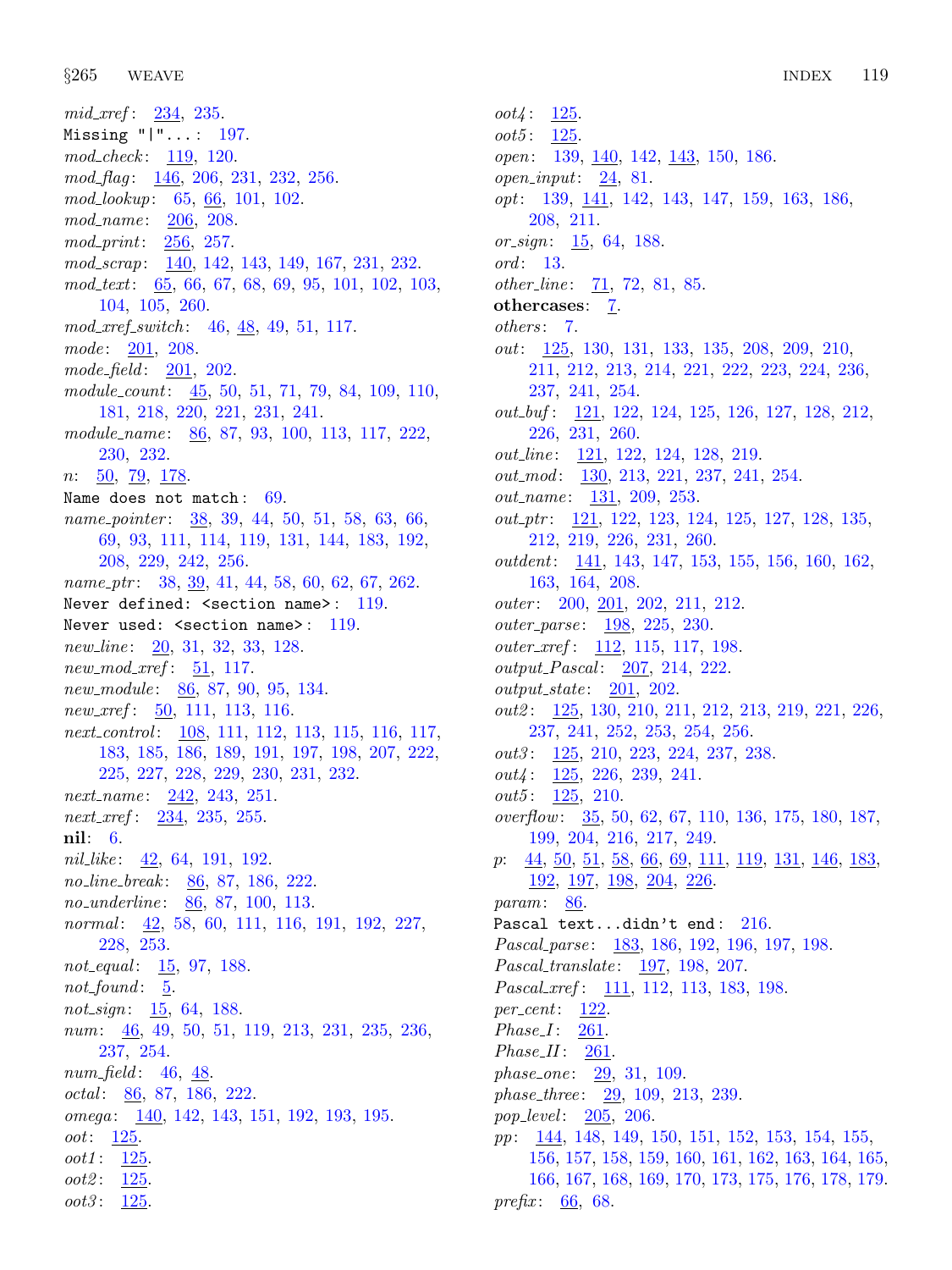prefix lookup:  $69, 101$  $69, 101$ . prime the change buffer :  $75, 81, 84$  $75, 81, 84$  $75, 81, 84$  $75, 81, 84$  $75, 81, 84$ . print: [20](#page-8-0), [31,](#page-10-0) [32](#page-11-0), [33,](#page-11-0) [44](#page-14-0), [105,](#page-36-0) [110,](#page-38-0) [119](#page-41-0), [128,](#page-44-0) [140,](#page-50-0) [146,](#page-57-0) [147,](#page-58-0) [178,](#page-68-0) [181,](#page-69-0) [182,](#page-69-0) [215,](#page-82-0) [216](#page-83-0), [221](#page-84-0), [239,](#page-91-0) [260,](#page-97-0) [262.](#page-98-0) print\_cat: [140,](#page-50-0) [178,](#page-68-0) [181,](#page-69-0) [260](#page-97-0). print id: [44](#page-14-0), [119](#page-41-0), [146,](#page-57-0) [215,](#page-82-0) [216](#page-83-0), [260](#page-97-0). print  $\ln$ : [20](#page-8-0), [32](#page-11-0), [128](#page-44-0), [181](#page-69-0), [261](#page-98-0). print  $nl$ :  $20$ ,  $28$ ,  $105$ ,  $119$ ,  $128$ ,  $178$ ,  $181$ ,  $182$ ,  $215$ , [216,](#page-83-0) [218,](#page-84-0) [239,](#page-91-0) [260,](#page-97-0) [262,](#page-98-0) [263.](#page-98-0) print\_text:  $146$ , [260.](#page-97-0) proc: [140,](#page-50-0) [142](#page-52-0), [143](#page-54-0), [149,](#page-60-0) [162](#page-64-0), [163](#page-64-0), [164,](#page-65-0) [193](#page-74-0). proc<sub>-like</sub>:  $\frac{42}{64}$  $\frac{42}{64}$  $\frac{42}{64}$ , [111,](#page-39-0) [193](#page-74-0). prod: [148,](#page-59-0) [178](#page-68-0), [183](#page-70-0). production: [148](#page-59-0). production\_end: [148.](#page-59-0) productions, table of: [143](#page-54-0). pseudo\_semi: [86](#page-28-0), [87](#page-29-0), [186](#page-71-0), [222](#page-85-0). push\_level: [204](#page-78-0), [206,](#page-78-0) [208](#page-80-0).  $q: \underline{50}, \underline{51}, \underline{66}, \underline{69}, \underline{198}, \underline{236}.$  $q: \underline{50}, \underline{51}, \underline{66}, \underline{69}, \underline{198}, \underline{236}.$  $q: \underline{50}, \underline{51}, \underline{66}, \underline{69}, \underline{198}, \underline{236}.$  $q: \underline{50}, \underline{51}, \underline{66}, \underline{69}, \underline{198}, \underline{236}.$  $q: \underline{50}, \underline{51}, \underline{66}, \underline{69}, \underline{198}, \underline{236}.$  $q: \underline{50}, \underline{51}, \underline{66}, \underline{69}, \underline{198}, \underline{236}.$  $q: \underline{50}, \underline{51}, \underline{66}, \underline{69}, \underline{198}, \underline{236}.$  $q: \underline{50}, \underline{51}, \underline{66}, \underline{69}, \underline{198}, \underline{236}.$  $q: \underline{50}, \underline{51}, \underline{66}, \underline{69}, \underline{198}, \underline{236}.$  $r: \underline{51}, \underline{69}, \underline{146}.$  $r: \underline{51}, \underline{69}, \underline{146}.$  $r: \underline{51}, \underline{69}, \underline{146}.$  $rbrace: 146.$  $rbrace: 146.$  $rbrace: 146.$ read: [260](#page-97-0). read ln: [28.](#page-9-0)  $record\_head: \quad 140, 142, 143, 149, 193.$  $record\_head: \quad 140, 142, 143, 149, 193.$  $record\_head: \quad 140, 142, 143, 149, 193.$  $record\_head: \quad 140, 142, 143, 149, 193.$  $record\_head: \quad 140, 142, 143, 149, 193.$  $record\_head: \quad 140, 142, 143, 149, 193.$  $record\_head: \quad 140, 142, 143, 149, 193.$  $record\_head: \quad 140, 142, 143, 149, 193.$  $record\_head: \quad 140, 142, 143, 149, 193.$  $record\_head: \quad 140, 142, 143, 149, 193.$  $record\_head: \quad 140, 142, 143, 149, 193.$ record like : [42](#page-13-0), [64,](#page-20-0) [193](#page-74-0). recursion: [119](#page-41-0), [207,](#page-79-0) [256.](#page-95-0) red: [148](#page-59-0), <u>172</u>, [174.](#page-67-0) reduce : [148,](#page-59-0) [151](#page-61-0), [152](#page-61-0), [153,](#page-62-0) [155,](#page-62-0) [156](#page-62-0), [158,](#page-63-0) [159,](#page-63-0) [160](#page-63-0), [161,](#page-63-0) [162,](#page-64-0) [163](#page-64-0), [164](#page-65-0), [165,](#page-65-0) [167](#page-65-0), [168](#page-65-0), [170,](#page-66-0) [172,](#page-66-0) [178](#page-68-0). repeat\_like:  $42, 64, 193$  $42, 64, 193$  $42, 64, 193$  $42, 64, 193$ .  $res_{flag}: 146, 192, 193, 206.$  $res_{flag}: 146, 192, 193, 206.$  $res_{flag}: 146, 192, 193, 206.$  $res_{flag}: 146, 192, 193, 206.$  $res_{flag}: 146, 192, 193, 206.$  $res_{flag}: 146, 192, 193, 206.$  $res_{flag}: 146, 192, 193, 206.$  $res_{flag}: 146, 192, 193, 206.$  $res_{flag}: 146, 192, 193, 206.$ res\_word: [206,](#page-78-0) [208](#page-80-0), [209.](#page-80-0) *reserved*:  $42, 50, 60$  $42, 50, 60$  $42, 50, 60$  $42, 50, 60$ . reset: [24](#page-8-0), [259](#page-96-0).  $reset\_input: 81, 109, 218.$  $reset\_input: 81, 109, 218.$  $reset\_input: 81, 109, 218.$  $reset\_input: 81, 109, 218.$  $reset\_input: 81, 109, 218.$  $reset\_input: 81, 109, 218.$  $reset\_input: 81, 109, 218.$ restart:  $\frac{5}{9}$  $\frac{5}{9}$  $\frac{5}{9}$ , [82,](#page-26-0) [95,](#page-33-0) [100](#page-35-0), [206.](#page-78-0) reswitch:  $\frac{5}{9}$ , 183, 18[5,](#page-2-0) [191](#page-73-0), [208](#page-80-0), [212.](#page-81-0) return: [5](#page-2-0), [6](#page-2-0). rewrite: [21,](#page-8-0) [26.](#page-9-0) rhs : [114](#page-40-0), [116](#page-41-0).  $rlink: \quad \underline{43}, \ 66, \ 67, \ 69, \ 119, \ 256.$  $rlink: \quad \underline{43}, \ 66, \ 67, \ 69, \ 119, \ 256.$  $rlink: \quad \underline{43}, \ 66, \ 67, \ 69, \ 119, \ 256.$  $rlink: \quad \underline{43}, \ 66, \ 67, \ 69, \ 119, \ 256.$  $rlink: \quad \underline{43}, \ 66, \ 67, \ 69, \ 119, \ 256.$  $rlink: \quad \underline{43}, \ 66, \ 67, \ 69, \ 119, \ 256.$  $rlink: \quad \underline{43}, \ 66, \ 67, \ 69, \ 119, \ 256.$  $rlink: \quad \underline{43}, \ 66, \ 67, \ 69, \ 119, \ 256.$  $rlink: \quad \underline{43}, \ 66, \ 67, \ 69, \ 119, \ 256.$  $rlink: \quad \underline{43}, \ 66, \ 67, \ 69, \ 119, \ 256.$  $rlink: \quad \underline{43}, \ 66, \ 67, \ 69, \ 119, \ 256.$  $rlink: \quad \underline{43}, \ 66, \ 67, \ 69, \ 119, \ 256.$ roman: [42,](#page-13-0) [111](#page-39-0), [253.](#page-94-0) root: [43,](#page-13-0) [66](#page-21-0), [69,](#page-22-0) [120,](#page-41-0) [257](#page-95-0). save\_base: [197.](#page-75-0) save limit: [208](#page-80-0), [214.](#page-82-0) save\_line: [219.](#page-84-0) save loc: [208](#page-80-0), [214](#page-82-0). save\_mode: [208](#page-80-0), [212.](#page-81-0) save\_next\_control: [207](#page-79-0). save\_place: [219](#page-84-0). save\_position: [219,](#page-84-0) [220](#page-84-0), [225](#page-86-0).

 $save\_text\_ptr: 207$  $save\_text\_ptr: 207$ .  $save\_tok\_ptr$ : [207](#page-79-0). scanning hex : [93](#page-32-0), [94,](#page-32-0) [95,](#page-33-0) [96,](#page-33-0) [100.](#page-35-0) scrap\_base: [144,](#page-56-0) [145](#page-56-0), [173](#page-66-0), [178,](#page-68-0) [179,](#page-68-0) [180](#page-69-0), [181](#page-69-0), [194,](#page-74-0) [195,](#page-74-0) [197.](#page-75-0)  $scrap\_ptr$ :  $144, 145, 176, 178, 179, 183, 184, 187,$  $144, 145, 176, 178, 179, 183, 184, 187,$  $144, 145, 176, 178, 179, 183, 184, 187,$  $144, 145, 176, 178, 179, 183, 184, 187,$  $144, 145, 176, 178, 179, 183, 184, 187,$  $144, 145, 176, 178, 179, 183, 184, 187,$  $144, 145, 176, 178, 179, 183, 184, 187,$  $144, 145, 176, 178, 179, 183, 184, 187,$  $144, 145, 176, 178, 179, 183, 184, 187,$  $144, 145, 176, 178, 179, 183, 184, 187,$  $144, 145, 176, 178, 179, 183, 184, 187,$  $144, 145, 176, 178, 179, 183, 184, 187,$  $144, 145, 176, 178, 179, 183, 184, 187,$  $144, 145, 176, 178, 179, 183, 184, 187,$  $144, 145, 176, 178, 179, 183, 184, 187,$  $144, 145, 176, 178, 179, 183, 184, 187,$ [194,](#page-74-0) [195](#page-74-0), [197,](#page-75-0) [199](#page-76-0), [226,](#page-86-0) [228](#page-87-0), [244,](#page-92-0) [256](#page-95-0).  $\textit{sc0}:$  [184](#page-70-0), [186](#page-71-0), [193](#page-74-0), [194](#page-74-0), [195,](#page-74-0) [228.](#page-87-0) sc1: [184](#page-70-0), [186,](#page-71-0) [189,](#page-72-0) [190](#page-73-0), [192,](#page-73-0) [193,](#page-74-0) [196](#page-75-0), [227,](#page-86-0) [228,](#page-87-0) [231,](#page-88-0) [232.](#page-88-0) sc2 : [184](#page-70-0), [186,](#page-71-0) [188](#page-72-0), [192](#page-73-0), [193,](#page-74-0) [227](#page-86-0), [228,](#page-87-0) [231](#page-88-0).  $\textit{sc3}:$  [184](#page-70-0), [186](#page-71-0), [192,](#page-73-0) [193,](#page-74-0) [231](#page-88-0).  $\mathit{sc4}: 184, 186, 193.$  $\mathit{sc4}: 184, 186, 193.$  $\mathit{sc4}: 184, 186, 193.$  $\mathit{sc4}: 184, 186, 193.$  $\mathit{sc4}: 184, 186, 193.$  $\mathit{sc4}: 184, 186, 193.$ Section name didn't end: [104](#page-36-0). Section name too long: [105.](#page-36-0) semi: [139](#page-49-0), [140](#page-50-0), [142,](#page-52-0) [143](#page-54-0), [149](#page-60-0), [161,](#page-63-0) [163](#page-64-0), [186](#page-71-0), [194,](#page-74-0) [195](#page-74-0), [228,](#page-87-0) [231.](#page-88-0)  $set_{element\_sign}$ :  $\underline{15}$ , [64](#page-20-0), [186](#page-71-0). sid1: [63.](#page-19-0) sid2 : [63.](#page-19-0) sid3: [63.](#page-19-0) sid4 : [63.](#page-19-0) sid5: [63.](#page-19-0) sid6: [63.](#page-19-0)  $sid7: 63.$  $sid7: 63.$ sid8: [63.](#page-19-0) sid9: [63.](#page-19-0) simp: [140](#page-50-0), [142](#page-52-0), [143,](#page-54-0) [148,](#page-59-0) [150](#page-61-0), [151](#page-61-0), [158](#page-63-0), [160,](#page-63-0) [161,](#page-63-0) [162,](#page-64-0) [167](#page-65-0), [170,](#page-66-0) [186](#page-71-0), [189,](#page-72-0) [190](#page-73-0), [192,](#page-73-0) [196](#page-75-0). sixteen\_bits: [36,](#page-12-0) [37,](#page-12-0) [48,](#page-14-0) [50,](#page-15-0) [53](#page-16-0), [55](#page-17-0), [66](#page-21-0), [69,](#page-22-0) [172,](#page-66-0) [174,](#page-67-0) [201](#page-77-0), [206,](#page-78-0) [207](#page-79-0), [219,](#page-84-0) [236](#page-89-0), [242,](#page-91-0) [244](#page-92-0).  $skip\_commont: 91, 112, 132, 136.$  $skip\_commont: 91, 112, 132, 136.$  $skip\_commont: 91, 112, 132, 136.$  $skip\_commont: 91, 112, 132, 136.$  $skip\_commont: 91, 112, 132, 136.$  $skip\_commont: 91, 112, 132, 136.$  $skip\_commont: 91, 112, 132, 136.$  $skip\_commont: 91, 112, 132, 136.$  $skip\_commont: 91, 112, 132, 136.$  $skip\_limbo: 89, 109, 132.$  $skip\_limbo: 89, 109, 132.$  $skip\_limbo: 89, 109, 132.$  $skip\_limbo: 89, 109, 132.$  $skip\_limbo: 89, 109, 132.$  $skip\_limbo: 89, 109, 132.$  $skip\_limbo: 89, 109, 132.$  $skip\_TER: 90, 113, 132.$  $skip\_TER: 90, 113, 132.$  $skip\_TER: 90, 113, 132.$  $skip\_TER: 90, 113, 132.$  $skip\_TER: 90, 113, 132.$  $skip\_TER: 90, 113, 132.$ Sorry, x capacity exceeded : [35.](#page-11-0)  $sort\_ptr: \quad 244, 249, 250, 251, 252.$  $sort\_ptr: \quad 244, 249, 250, 251, 252.$  $sort\_ptr: \quad 244, 249, 250, 251, 252.$  $sort\_ptr: \quad 244, 249, 250, 251, 252.$  $sort\_ptr: \quad 244, 249, 250, 251, 252.$  $sort\_ptr: \quad 244, 249, 250, 251, 252.$  $sort\_ptr: \quad 244, 249, 250, 251, 252.$  $sort\_ptr: \quad 244, 249, 250, 251, 252.$  $sort\_ptr: \quad 244, 249, 250, 251, 252.$  $sort\_ptr: \quad 244, 249, 250, 251, 252.$  $sort\_ptr: \quad 244, 249, 250, 251, 252.$ special string characters: [189](#page-72-0). split procedures: [149,](#page-60-0) [183,](#page-70-0) [261.](#page-98-0) spotless: [9](#page-3-0), [10](#page-3-0), [263.](#page-98-0)  $sq: 148, 174.$  $sq: 148, 174.$  $sq: 148, 174.$  $sq: 148, 174.$ squash: [148](#page-59-0), [151](#page-61-0), [152](#page-61-0), [154,](#page-62-0) [157,](#page-62-0) [160,](#page-63-0) [161,](#page-63-0) [162,](#page-64-0) [163,](#page-64-0) [166,](#page-65-0) [167](#page-65-0), [169](#page-65-0), [170,](#page-66-0) [174,](#page-67-0) [178](#page-68-0).  $stack: 201, 202, 204, 205.$  $stack: 201, 202, 204, 205.$  $stack: 201, 202, 204, 205.$  $stack: 201, 202, 204, 205.$  $stack: 201, 202, 204, 205.$  $stack: 201, 202, 204, 205.$  $stack: 201, 202, 204, 205.$  $stack: 201, 202, 204, 205.$ stack ptr:  $201, 202, 204, 205$  $201, 202, 204, 205$  $201, 202, 204, 205$  $201, 202, 204, 205$  $201, 202, 204, 205$  $201, 202, 204, 205$ .  $stack\_size: 8, 202, 204.$  $stack\_size: 8, 202, 204.$  $stack\_size: 8, 202, 204.$  $stack\_size: 8, 202, 204.$  $stack\_size: 8, 202, 204.$  $stack\_size: 8, 202, 204.$  $stack\_size: 8, 202, 204.$ stat: [3](#page-1-0). stmt: [140,](#page-50-0) [143](#page-54-0), [149](#page-60-0), [152,](#page-61-0) [153](#page-62-0), [155](#page-62-0), [156,](#page-62-0) [159,](#page-63-0) [160](#page-63-0), [161,](#page-63-0) [162,](#page-64-0) [164](#page-65-0), [167](#page-65-0), [168,](#page-65-0) [169,](#page-65-0) [170](#page-66-0). string: [93,](#page-32-0) [99,](#page-34-0) [185](#page-71-0). String constant didn't end: [99.](#page-34-0) string\_delimiter: [208](#page-80-0), [216.](#page-83-0) sub cases: [183,](#page-70-0) [191,](#page-73-0) [192](#page-73-0).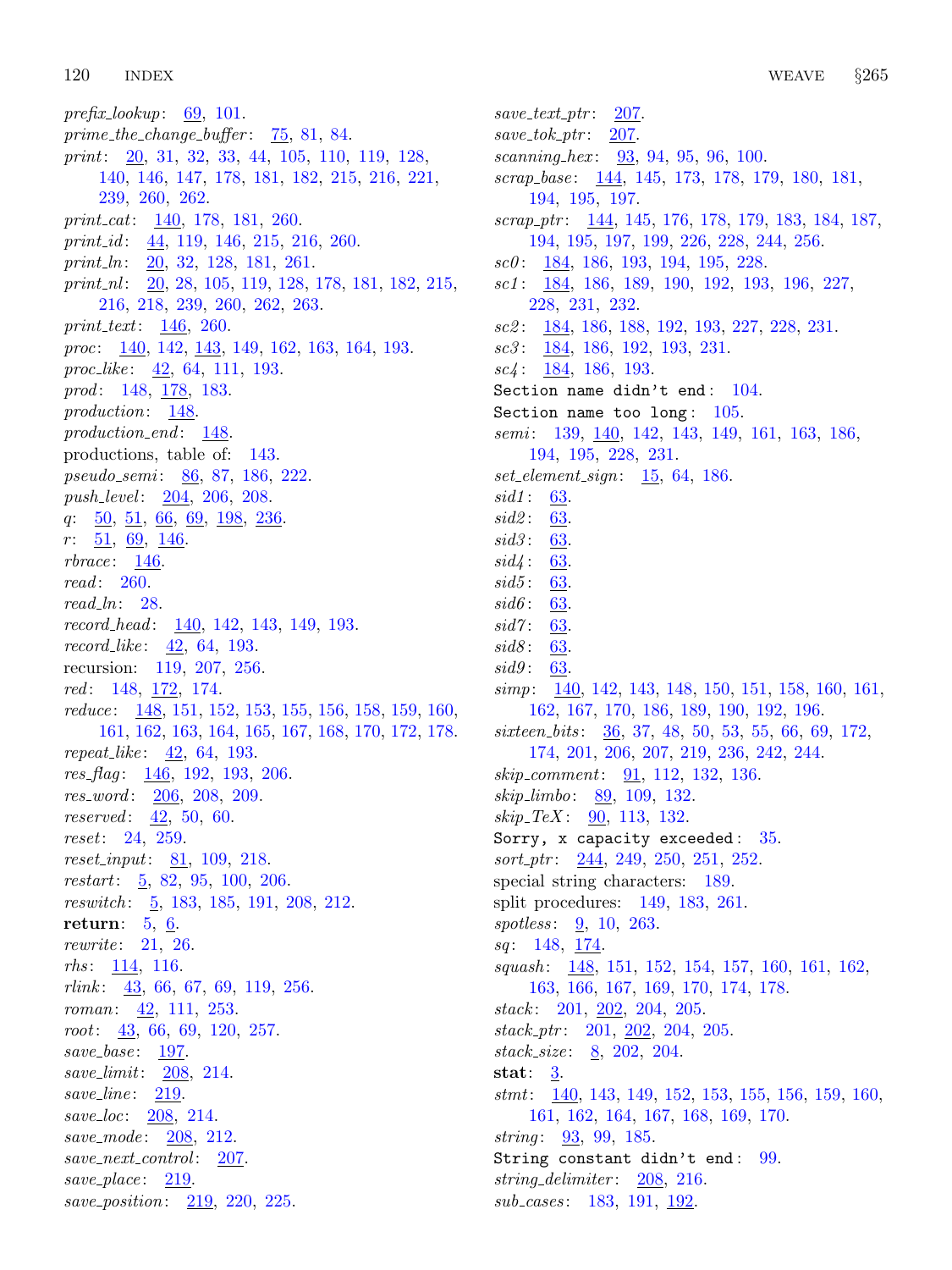system dependencies: [1,](#page-1-0) [2,](#page-1-0) [4,](#page-1-0) [7,](#page-2-0) [12,](#page-5-0) [17,](#page-7-0) [20,](#page-8-0) [21](#page-8-0), [22](#page-8-0), [24,](#page-8-0) [26](#page-9-0), [28,](#page-9-0) [32,](#page-11-0) [33](#page-11-0), [259](#page-96-0), [260,](#page-97-0) [261,](#page-98-0) [263](#page-98-0), [264.](#page-99-0)  $s0: 184.$  $s0: 184.$ s1: [184.](#page-70-0) s2: [184.](#page-70-0)  $s3: 184.$  $s3: 184.$  $s4: 184.$  $s4: 184.$ t:  $58$ .  $tab\_mark: 15, 32, 79, 87, 89, 92, 95, 103, 104,$  $tab\_mark: 15, 32, 79, 87, 89, 92, 95, 103, 104,$  $tab\_mark: 15, 32, 79, 87, 89, 92, 95, 103, 104,$  $tab\_mark: 15, 32, 79, 87, 89, 92, 95, 103, 104,$  $tab\_mark: 15, 32, 79, 87, 89, 92, 95, 103, 104,$  $tab\_mark: 15, 32, 79, 87, 89, 92, 95, 103, 104,$  $tab\_mark: 15, 32, 79, 87, 89, 92, 95, 103, 104,$  $tab\_mark: 15, 32, 79, 87, 89, 92, 95, 103, 104,$  $tab\_mark: 15, 32, 79, 87, 89, 92, 95, 103, 104,$  $tab\_mark: 15, 32, 79, 87, 89, 92, 95, 103, 104,$  $tab\_mark: 15, 32, 79, 87, 89, 92, 95, 103, 104,$  $tab\_mark: 15, 32, 79, 87, 89, 92, 95, 103, 104,$  $tab\_mark: 15, 32, 79, 87, 89, 92, 95, 103, 104,$  $tab\_mark: 15, 32, 79, 87, 89, 92, 95, 103, 104,$  $tab\_mark: 15, 32, 79, 87, 89, 92, 95, 103, 104,$  $tab\_mark: 15, 32, 79, 87, 89, 92, 95, 103, 104,$  $tab\_mark: 15, 32, 79, 87, 89, 92, 95, 103, 104,$  $tab\_mark: 15, 32, 79, 87, 89, 92, 95, 103, 104,$  $tab\_mark: 15, 32, 79, 87, 89, 92, 95, 103, 104,$ [123,](#page-43-0) [133,](#page-46-0) [135.](#page-47-0) tats:  $3$ .  $temp\_line: 71, 72.$  $temp\_line: 71, 72.$  $temp\_line: 71, 72.$  $temp\_line: 71, 72.$  $temp\_line: 71, 72.$ term\_in:  $258, 259, 260$  $258, 259, 260$  $258, 259, 260$  $258, 259, 260$ .  $term\_out: 20, 21, 22.$  $term\_out: 20, 21, 22.$  $term\_out: 20, 21, 22.$  $term\_out: 20, 21, 22.$  $term\_out: 20, 21, 22.$  $term\_out: 20, 21, 22.$  $term\_out: 20, 21, 22.$ terminator: [139,](#page-49-0)  $\underline{140}$ , [142](#page-52-0), [143](#page-54-0), [149,](#page-60-0) [152,](#page-61-0) [153](#page-62-0), [160](#page-63-0), [161,](#page-63-0) [164,](#page-65-0) [166](#page-65-0), [167](#page-65-0), [179,](#page-68-0) [194,](#page-74-0) [195](#page-74-0). TeX string should be...:  $222$ . tex file:  $2, 25, 26, 122, 124$  $2, 25, 26, 122, 124$  $2, 25, 26, 122, 124$  $2, 25, 26, 122, 124$  $2, 25, 26, 122, 124$  $2, 25, 26, 122, 124$  $2, 25, 26, 122, 124$  $2, 25, 26, 122, 124$ . TeX<sub>-</sub>string: [86,](#page-28-0) [87,](#page-29-0) [93](#page-32-0), [100](#page-35-0), [185,](#page-71-0) [222](#page-85-0).  $text_{char}: 12, 13, 20.$  $text_{char}: 12, 13, 20.$  $text_{char}: 12, 13, 20.$  $text_{char}: 12, 13, 20.$  $text_{char}: 12, 13, 20.$  $text_{char}: 12, 13, 20.$  $text_{char}: 12, 13, 20.$ text file:  $\frac{12}{20}$  $\frac{12}{20}$  $\frac{12}{20}$  $\frac{12}{20}$  $\frac{12}{20}$ , 20, [23](#page-8-0), [25](#page-8-0), [28](#page-9-0), [258](#page-96-0). text<sub>-pointer</sub>:  $\underline{52}$  $\underline{52}$  $\underline{52}$ , [53,](#page-16-0) [144](#page-56-0), [146,](#page-57-0) [179](#page-68-0), [197,](#page-75-0) [198](#page-76-0), [204,](#page-78-0) [207,](#page-79-0) [226.](#page-86-0) text<sub>-ptr</sub>:  $\underline{53}$  $\underline{53}$  $\underline{53}$ , [54](#page-16-0), [146,](#page-57-0) [171,](#page-66-0) [172,](#page-66-0) [175,](#page-67-0) [179](#page-68-0), [180](#page-69-0), [184](#page-70-0), [187,](#page-72-0) [195](#page-74-0), [198,](#page-76-0) [199](#page-76-0), [207,](#page-79-0) [208](#page-80-0), [226,](#page-86-0) [256](#page-95-0). thin space: [86](#page-28-0), [87](#page-29-0), [186,](#page-71-0) [222.](#page-85-0) This can't happen:  $34$ . this *module* : [229](#page-87-0), [230](#page-87-0), [231,](#page-88-0) [233,](#page-88-0) [235](#page-89-0). *this\_xref* :  $234$ , [235,](#page-89-0) [255](#page-95-0). to like : [42,](#page-13-0) [64](#page-20-0), [191,](#page-73-0) [192](#page-73-0). tok field : [201,](#page-77-0) [202](#page-77-0).  $tok_flag: \quad \underline{146}$  $tok_flag: \quad \underline{146}$  $tok_flag: \quad \underline{146}$ , [148,](#page-59-0) [195,](#page-74-0) [198](#page-76-0), [206](#page-78-0), [226.](#page-86-0) tok mem: [53](#page-16-0), [136,](#page-47-0) [146,](#page-57-0) [148](#page-59-0), [201](#page-77-0), [202](#page-77-0), [206,](#page-78-0) [213.](#page-82-0) tok ptr : [53,](#page-16-0) [54,](#page-16-0) [136](#page-47-0), [137](#page-48-0), [148,](#page-59-0) [171,](#page-66-0) [175](#page-67-0), [179](#page-68-0), [180,](#page-69-0) [187,](#page-72-0) [189,](#page-72-0) [198](#page-76-0), [199](#page-76-0), [207,](#page-79-0) [226,](#page-86-0) [256](#page-95-0).  $tok\_start: 52, 53, 54, 144, 146, 171, 204.$  $tok\_start: 52, 53, 54, 144, 146, 171, 204.$  $tok\_start: 52, 53, 54, 144, 146, 171, 204.$  $tok\_start: 52, 53, 54, 144, 146, 171, 204.$  $tok\_start: 52, 53, 54, 144, 146, 171, 204.$  $tok\_start: 52, 53, 54, 144, 146, 171, 204.$  $tok\_start: 52, 53, 54, 144, 146, 171, 204.$  $tok\_start: 52, 53, 54, 144, 146, 171, 204.$  $tok\_start: 52, 53, 54, 144, 146, 171, 204.$  $tok\_start: 52, 53, 54, 144, 146, 171, 204.$  $tok\_start: 52, 53, 54, 144, 146, 171, 204.$  $tok\_start: 52, 53, 54, 144, 146, 171, 204.$  $tok\_start: 52, 53, 54, 144, 146, 171, 204.$  $tok\_start: 52, 53, 54, 144, 146, 171, 204.$  $tok\_start: 52, 53, 54, 144, 146, 171, 204.$ tracing: [88,](#page-29-0) [177,](#page-67-0) [178,](#page-68-0) [181](#page-69-0), [182](#page-69-0), [259.](#page-96-0) trans: [144,](#page-56-0) [148](#page-59-0), [172](#page-66-0), [176,](#page-67-0) [179,](#page-68-0) [183](#page-70-0), [184](#page-70-0), [195,](#page-74-0) [197,](#page-75-0) [244](#page-92-0).  $translate: 149, 179, 180, 197, 226.$  $translate: 149, 179, 180, 197, 226.$  $translate: 149, 179, 180, 197, 226.$  $translate: 149, 179, 180, 197, 226.$  $translate: 149, 179, 180, 197, 226.$  $translate: 149, 179, 180, 197, 226.$  $translate: 149, 179, 180, 197, 226.$  $translate: 149, 179, 180, 197, 226.$  $translate: 149, 179, 180, 197, 226.$  $translate: 149, 179, 180, 197, 226.$ trouble shooting : [95](#page-33-0), [206,](#page-78-0) [252](#page-94-0), [258](#page-96-0), [259.](#page-96-0) true: [6](#page-2-0), [28,](#page-9-0) [29](#page-10-0), [71,](#page-23-0) [72](#page-23-0), [74](#page-23-0), [79,](#page-25-0) [81](#page-26-0), [83,](#page-26-0) [84](#page-27-0), [85,](#page-27-0) [93,](#page-32-0) [100,](#page-35-0) [109](#page-38-0), [110](#page-38-0), [122,](#page-42-0) [127,](#page-44-0) [128](#page-44-0), [239](#page-91-0), [258,](#page-96-0) [259.](#page-96-0)  $typewriter: \underline{42}, 111, 253.$  $typewriter: \underline{42}, 111, 253.$  $typewriter: \underline{42}, 111, 253.$  $typewriter: \underline{42}, 111, 253.$  $typewriter: \underline{42}, 111, 253.$ unbucket: [249](#page-93-0), [250,](#page-93-0) [251.](#page-94-0) underline: [86,](#page-28-0) [87,](#page-29-0) [100](#page-35-0), [113](#page-40-0). Unknown control code: [87](#page-29-0). until like:  $\frac{42}{64}$  $\frac{42}{64}$  $\frac{42}{64}$ , [64,](#page-20-0) [193](#page-74-0).  $up\_to$ : [95](#page-33-0). update\_terminal: [22](#page-8-0), [31](#page-10-0), [110,](#page-38-0) [221](#page-84-0), [260](#page-97-0). var\_head: [140](#page-50-0), [142,](#page-52-0) [143](#page-54-0), [148](#page-59-0), [149,](#page-60-0) [162](#page-64-0), [163,](#page-64-0) [170,](#page-66-0) [193](#page-74-0).

 $var\_like: \quad 42, \, 64, \, 111, \, 193.$  $var\_like: \quad 42, \, 64, \, 111, \, 193.$  $var\_like: \quad 42, \, 64, \, 111, \, 193.$  $var\_like: \quad 42, \, 64, \, 111, \, 193.$  $var\_like: \quad 42, \, 64, \, 111, \, 193.$  $var\_like: \quad 42, \, 64, \, 111, \, 193.$  $var\_like: \quad 42, \, 64, \, 111, \, 193.$  $var\_like: \quad 42, \, 64, \, 111, \, 193.$  $var\_like: \quad 42, \, 64, \, 111, \, 193.$ verbatim: [86,](#page-28-0) [87,](#page-29-0) [100,](#page-35-0) [107](#page-37-0), [185](#page-71-0), [189.](#page-72-0) Verbatim string didn't end:  $107$ . w:  $\frac{44}{58}$  $\frac{44}{58}$  $\frac{44}{58}$  $\frac{44}{58}$  $\frac{44}{58}$ ,  $\frac{66}{69}$ ,  $\frac{69}{131}$  $\frac{69}{131}$  $\frac{69}{131}$ ,  $\frac{208}{69}$  $\frac{208}{69}$  $\frac{208}{69}$  $WEAVE: \underline{2}$ . WEB file ended...:  $79$ . web file:  $\frac{2}{5}$  $\frac{2}{5}$  $\frac{2}{5}$ ,  $\frac{23}{5}$ ,  $\frac{24}{5}$  $\frac{24}{5}$  $\frac{24}{5}$ ,  $\frac{32}{5}$ ,  $\frac{71}{73}$  $\frac{71}{73}$  $\frac{71}{73}$ ,  $\frac{79}{5}$  $\frac{79}{5}$  $\frac{79}{5}$ ,  $\frac{83}{5}$ ,  $\frac{85}{5}$  $\frac{85}{5}$  $\frac{85}{5}$ . webmac:  $124$ . Where is the match...:  $76, 80, 84$  $76, 80, 84$  $76, 80, 84$  $76, 80, 84$  $76, 80, 84$ .  $wi: \underline{40}$ , [41](#page-12-0). wildcard: [42](#page-13-0), [111](#page-39-0), [253.](#page-94-0) write: [20,](#page-8-0) [122](#page-42-0), [124](#page-43-0). write\_ln: [20,](#page-8-0) [122](#page-42-0). ww: [8](#page-3-0), [37](#page-12-0), [38,](#page-12-0) [39,](#page-12-0) [40](#page-12-0), [41](#page-12-0), [44,](#page-14-0) [50,](#page-15-0) [58](#page-17-0), [61](#page-18-0), [62,](#page-18-0) [66,](#page-21-0) [67](#page-21-0), [68,](#page-22-0) [69,](#page-22-0) [131](#page-45-0), [208](#page-80-0), [209](#page-80-0), [214](#page-82-0), [243,](#page-92-0) [244,](#page-92-0) [251,](#page-94-0) [262.](#page-98-0) xchr: [13,](#page-5-0) [14,](#page-6-0) [16,](#page-7-0) [17,](#page-7-0) [18,](#page-7-0) [32,](#page-11-0) [44](#page-14-0), [105](#page-36-0), [122](#page-42-0), [128](#page-44-0), [146,](#page-57-0) [147](#page-58-0), [182,](#page-69-0) [260.](#page-97-0) xclause: [6](#page-2-0).  $xlink: \quad 46, 50, 51, 119, 213, 235, 237, 254, 255.$  $xlink: \quad 46, 50, 51, 119, 213, 235, 237, 254, 255.$  $xlink: \quad 46, 50, 51, 119, 213, 235, 237, 254, 255.$  $xlink: \quad 46, 50, 51, 119, 213, 235, 237, 254, 255.$  $xlink: \quad 46, 50, 51, 119, 213, 235, 237, 254, 255.$  $xlink: \quad 46, 50, 51, 119, 213, 235, 237, 254, 255.$  $xlink: \quad 46, 50, 51, 119, 213, 235, 237, 254, 255.$  $xlink: \quad 46, 50, 51, 119, 213, 235, 237, 254, 255.$  $xlink: \quad 46, 50, 51, 119, 213, 235, 237, 254, 255.$  $xlink: \quad 46, 50, 51, 119, 213, 235, 237, 254, 255.$  $xlink: \quad 46, 50, 51, 119, 213, 235, 237, 254, 255.$  $xlink: \quad 46, 50, 51, 119, 213, 235, 237, 254, 255.$  $xlink: \quad 46, 50, 51, 119, 213, 235, 237, 254, 255.$  $xlink: \quad 46, 50, 51, 119, 213, 235, 237, 254, 255.$  $xlink: \quad 46, 50, 51, 119, 213, 235, 237, 254, 255.$  $xlink: \quad 46, 50, 51, 119, 213, 235, 237, 254, 255.$  $xlink: \quad 46, 50, 51, 119, 213, 235, 237, 254, 255.$  $xlink: \quad 46, 50, 51, 119, 213, 235, 237, 254, 255.$  $xlink$ -field: [46](#page-14-0), [48.](#page-14-0) xmem: [46](#page-14-0), [48](#page-14-0). *xord* : [13,](#page-5-0) [16](#page-7-0), [18](#page-7-0), [28.](#page-9-0) xref : [36](#page-12-0), [37](#page-12-0), [46,](#page-14-0) [49](#page-14-0), [50](#page-15-0), [51,](#page-15-0) [62,](#page-18-0) [67](#page-21-0), [119](#page-41-0), [213,](#page-82-0) [231,](#page-88-0) [235](#page-89-0), [243,](#page-92-0) [255.](#page-95-0)  $xref_number: \quad 47, 48, 50, 51, 118, 234, 236.$  $xref_number: \quad 47, 48, 50, 51, 118, 234, 236.$  $xref_number: \quad 47, 48, 50, 51, 118, 234, 236.$  $xref_number: \quad 47, 48, 50, 51, 118, 234, 236.$  $xref_number: \quad 47, 48, 50, 51, 118, 234, 236.$  $xref_number: \quad 47, 48, 50, 51, 118, 234, 236.$  $xref_number: \quad 47, 48, 50, 51, 118, 234, 236.$  $xref_number: \quad 47, 48, 50, 51, 118, 234, 236.$  $xref_number: \quad 47, 48, 50, 51, 118, 234, 236.$  $xref_number: \quad 47, 48, 50, 51, 118, 234, 236.$  $xref_number: \quad 47, 48, 50, 51, 118, 234, 236.$  $xref_number: \quad 47, 48, 50, 51, 118, 234, 236.$  $xref_number: \quad 47, 48, 50, 51, 118, 234, 236.$  $xref_number: \quad 47, 48, 50, 51, 118, 234, 236.$  $xref\_ptr: 46, 48, 49, 50, 51, 262.$  $xref\_ptr: 46, 48, 49, 50, 51, 262.$  $xref\_ptr: 46, 48, 49, 50, 51, 262.$  $xref\_ptr: 46, 48, 49, 50, 51, 262.$  $xref\_ptr: 46, 48, 49, 50, 51, 262.$  $xref\_ptr: 46, 48, 49, 50, 51, 262.$  $xref\_ptr: 46, 48, 49, 50, 51, 262.$  $xref\_ptr: 46, 48, 49, 50, 51, 262.$  $xref\_ptr: 46, 48, 49, 50, 51, 262.$  $xref\_ptr: 46, 48, 49, 50, 51, 262.$  $xref\_ptr: 46, 48, 49, 50, 51, 262.$  $xref\_ptr: 46, 48, 49, 50, 51, 262.$ xref roman: [86](#page-28-0), [87](#page-29-0), [93,](#page-32-0) [100,](#page-35-0) [111,](#page-39-0) [113](#page-40-0), [186](#page-71-0), [222.](#page-85-0) xref\_switch: [46](#page-14-0), [48,](#page-14-0) [49,](#page-14-0) [50](#page-15-0), [93](#page-32-0), [100,](#page-35-0) [101](#page-35-0), [111](#page-39-0), [113,](#page-40-0) [115.](#page-40-0) xref\_typewriter: [86](#page-28-0), [87](#page-29-0), [93,](#page-32-0) [111,](#page-39-0) [113](#page-40-0), [186](#page-71-0), [222.](#page-85-0) xref wildcard : [86](#page-28-0), [87](#page-29-0), [93,](#page-32-0) [111](#page-39-0), [113](#page-40-0), [186,](#page-71-0) [222](#page-85-0). You can't do that...:  $222, 232$  $222, 232$  $222, 232$ . You need an =  $sign...: 231$ .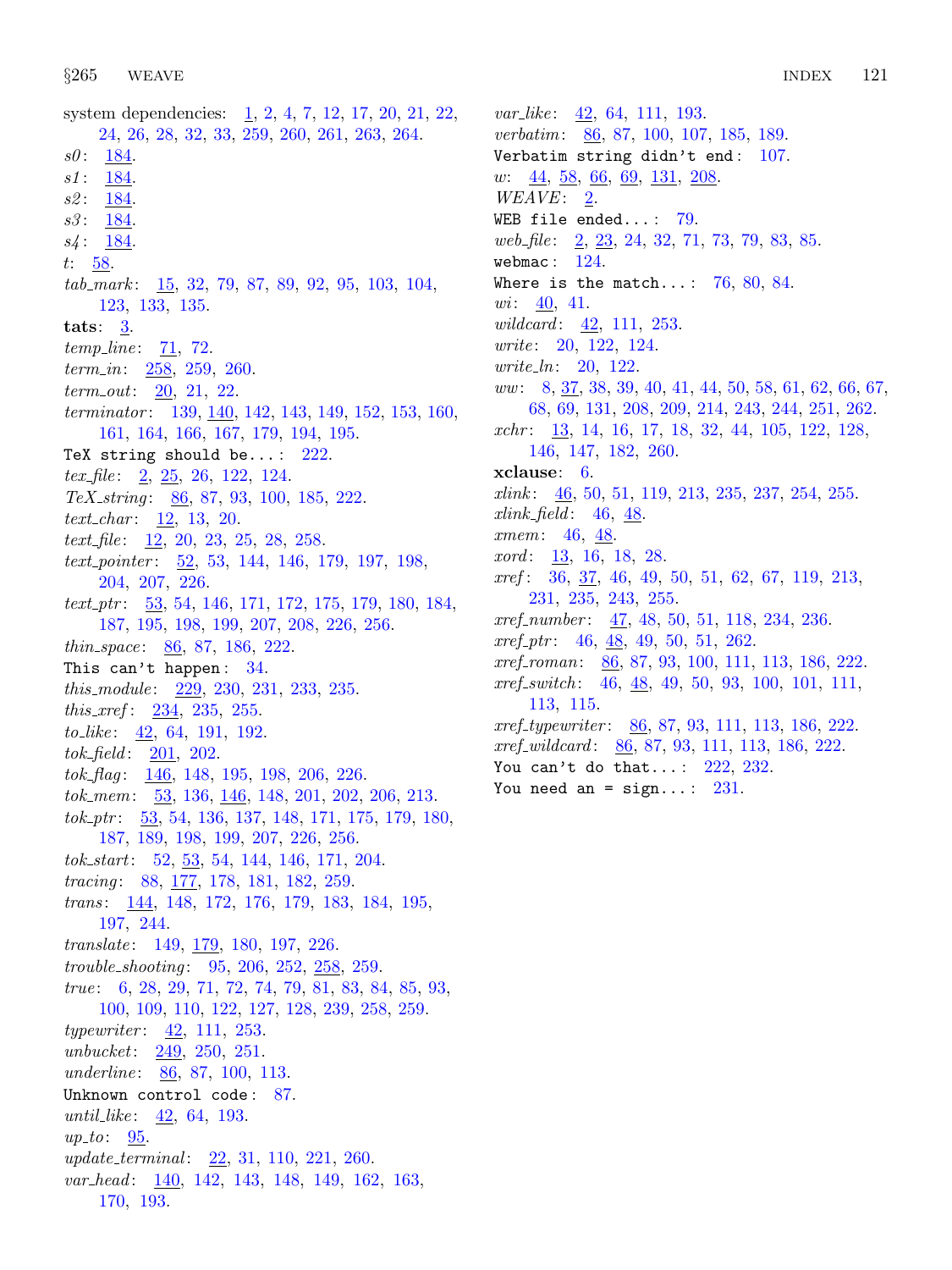$\langle$  Append a string scrap [189](#page-72-0) is Used in section [185.](#page-71-0)  $\langle$  Append a T<sub>E</sub>X string scrap [190](#page-73-0) iused in section [185.](#page-71-0) Append an identifier scrap Used in section [185.](#page-71-0) Append the scrap appropriate to *next\_control* Used in section [183](#page-70-0). Append terminator if not already present Used in sections [193,](#page-74-0) 193, and [193.](#page-74-0) Cases for alpha Used in section [150](#page-61-0). Cases for *beginning* Used in section [150](#page-61-0). Cases for *case\_head* Used in section [149](#page-60-0). Cases for casey Used in section [149.](#page-60-0) Cases for *clause* Used in section [149](#page-60-0). Cases for  $cond \ 156$  $cond \ 156$  Used in section [149](#page-60-0). Cases for  $\text{else}$  [157](#page-62-0) i Used in section [149.](#page-60-0) Cases for  $exp\left(158\right)$  $exp\left(158\right)$  $exp\left(158\right)$  Used in section [149](#page-60-0). Cases for *intro* Used in section [150.](#page-61-0) Cases for math Used in section [150.](#page-61-0) Cases for  $mod\_scrap$  [161](#page-63-0) i Used in section [149.](#page-60-0) Cases for *open math* Used in section [162.](#page-64-0) Cases for *open* Used in section [150.](#page-61-0) Cases for *proc* Used in section [149.](#page-60-0) Cases for record head Used in section [149](#page-60-0). Cases for semi Used in section [149](#page-60-0). Cases for  $simp$  [167](#page-65-0) ii Used in section [150](#page-61-0). Cases for  $s$ tmt [168](#page-65-0) in section [149](#page-60-0). Cases for *terminator* Used in section [149](#page-60-0). Cases for  $var\_head$  [170](#page-66-0) iused in section [149](#page-60-0). Cases involving nonstandard ASCII characters Used in section [186.](#page-71-0) Cases that generate more than one scrap Used in section [191](#page-73-0). Change pp to  $\max(s \text{crap\_base}, pp+d)$  [173](#page-66-0)) Used in sections [172](#page-66-0) and [174.](#page-67-0) Check for overlong name Used in section [103.](#page-36-0) Check that all changes have been read Used in section [261](#page-98-0). Check that = or  $\equiv$  follows this module name, and emit the scraps to start the module definition [231](#page-88-0)) Used in section [230.](#page-87-0) Clear bal and **goto** done Used in sections [136](#page-47-0) and [137.](#page-48-0) Combine the irreducible scraps that remain Used in section [179.](#page-68-0) Compare name p with current identifier, **goto** found if equal Used in section [60](#page-18-0). Compiler directives Used in section [2](#page-1-0). Compress two-symbol combinations like ':=' } Used in section [95.](#page-33-0) Compute the hash code  $h$  [59](#page-17-0) iused in section [58.](#page-17-0) Compute the name location  $p \, 60$  $p \, 60$  ised in section [58](#page-17-0). Constants in the outer block Used in section [2.](#page-1-0) Copy a control code into the buffer ised in section [216](#page-83-0). Copy special things when  $c = "Q", "\," {", "} "$ ; goto *done* at end [137](#page-48-0) ised in section [136](#page-47-0). Copy the Pascal text into  $buffer[(limit + 1) .. j]$  [216](#page-83-0)) Used in section [214.](#page-82-0) Copy up to '|' or control code, **goto** done if finished is Used in section [134.](#page-46-0) Copy up to control code, return if finished Used in section [132.](#page-46-0) Declaration of subprocedures for *translate* Used in section [179.](#page-68-0) Declaration of the *app\_comment* procedure Used in section [183.](#page-70-0) Declaration of the *app\_octal* and *app\_hex* procedures Used in section [183](#page-70-0). Declaration of the *easy cases* procedure Used in section [183](#page-70-0). Declaration of the *sub-cases* procedure Used in section [183](#page-70-0). Do special things when  $c = "\mathbb{Q}"$ , " $\{\cdot\}, "{\cdot} \cdot {\cdot} \}$ "; goto *done* at end [92](#page-31-0)) Used in section [91.](#page-31-0) Do the first pass of sorting Used in section [239](#page-91-0).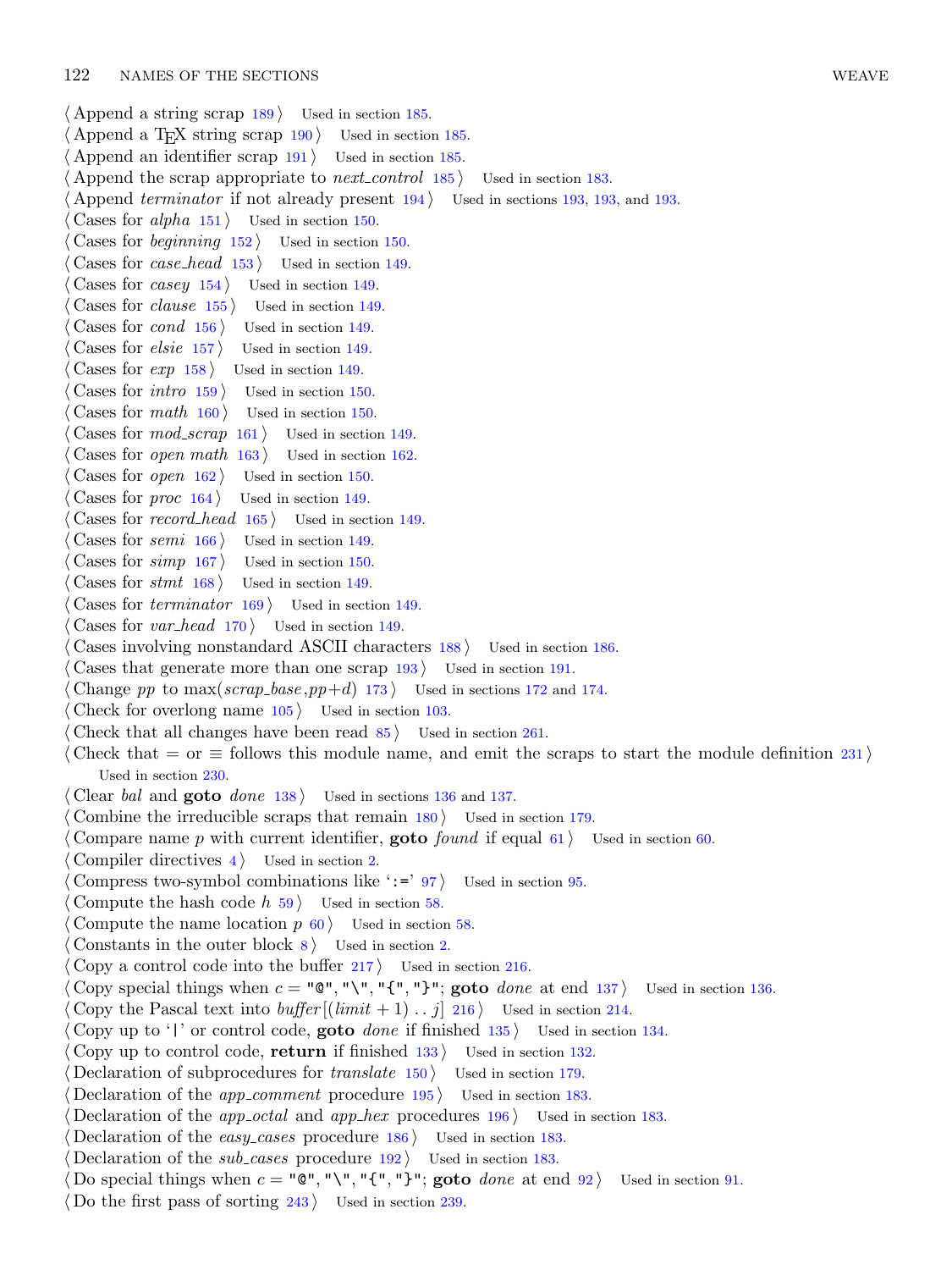- Emit the scrap for a module name if present  $232$  Used in section [230.](#page-87-0)
- Enter a new module name into the tree  $67$  Used in section [66](#page-21-0).
- Enter a new name into the table at position  $p \, 62$  $p \, 62$  Used in section [58.](#page-17-0)
- Error handling procedures  $30, 31, 33$  $30, 31, 33$  $30, 31, 33$  $30, 31, 33$  $30, 31, 33$  Used in section [2](#page-1-0).
- Get a string  $99$  Used in section [95](#page-33-0).
- Get an identifier  $98$  Used in section [95](#page-33-0).
- Get control code and possible module name  $100$  Used in section [95.](#page-33-0)
- h Globals in the outer block [9,](#page-3-0) [13](#page-5-0), [20,](#page-8-0) [23](#page-8-0), [25,](#page-8-0) [27,](#page-9-0) [29](#page-10-0), [37,](#page-12-0) [39](#page-12-0), [45,](#page-14-0) [48,](#page-14-0) [53](#page-16-0), [55,](#page-17-0) [63](#page-19-0), [65,](#page-21-0) [71](#page-23-0), [73](#page-23-0), [93,](#page-32-0) [108,](#page-38-0) [114](#page-40-0), [118](#page-41-0), [121,](#page-42-0) [129,](#page-44-0) [144,](#page-56-0) [177,](#page-67-0) [202,](#page-77-0) [219](#page-84-0), [229](#page-87-0), [234](#page-88-0), [240](#page-91-0), [242,](#page-91-0) [244,](#page-92-0) [246,](#page-92-0) [258](#page-96-0) Used in section [2](#page-1-0).
- Go to found if c is a hexadecimal digit, otherwise set scanning hex  $\leftarrow$  false [96](#page-33-0) iused in section [95.](#page-33-0)
- If end of name, **goto** done  $104$  Used in section [103](#page-36-0).
- If semi-tracing, show the irreducible scraps  $181$  Used in section [180.](#page-69-0)
- If the current line starts with  $\mathbb{Q}y$ , report any discrepancies and return  $80$  Used in section [79.](#page-25-0)
- If tracing, print an indication of where we are  $182$  Used in section [179](#page-68-0).
- Invert the cross-reference list at  $cur_name$ , making  $cur\_xref$  the head  $255$  Used in section [254.](#page-94-0)
- Local variables for initialization  $16, 40, 56, 247$  $16, 40, 56, 247$  $16, 40, 56, 247$  $16, 40, 56, 247$  $16, 40, 56, 247$  $16, 40, 56, 247$  $16, 40, 56, 247$  Used in section [2.](#page-1-0)
- Look ahead for strongest line break, **goto** reswitch  $212$  Used in section [211](#page-81-0).
- (Make sure that there is room for at least four more scraps, six more tokens, and four more texts  $187$ ) Used in section [185.](#page-71-0)
- $\langle$  Make sure that there is room for at least seven more tokens, three more texts, and one more scrap [199](#page-76-0) $\rangle$ Used in section [198.](#page-76-0)
- (Make sure the entries  $cat[pp \dots (pp + 3)]$  are defined [176](#page-67-0)) Used in section [175.](#page-67-0)
- (Match a production at pp, or increase pp if there is no match [149](#page-60-0)) Used in section [175](#page-67-0).
- Move buffer and limit to change-buffer and change-limit [78](#page-24-0) iused in sections [75](#page-24-0) and [79](#page-25-0).
- Output a control, look ahead in case of line breaks, possibly **goto** reswitch  $211$  Used in section [208](#page-80-0).
- Output a  $\mathcal{D}$  operator [210](#page-81-0) iused in section [208.](#page-80-0)
- Output a module name  $213$  Used in section [208.](#page-80-0)
- Output all the module names  $257$  Used in section [239.](#page-91-0)
- Output all the module numbers on the reference list  $cur\_xref$  [237](#page-90-0)) Used in section [236](#page-89-0).
- Output an identifier  $209$  Used in section [208.](#page-80-0)
- Output index entries for the list at *sort\_ptr*  $252$  ised in section [250.](#page-93-0)
- Output the code for the beginning of a new module  $221$  Used in section [220](#page-84-0).
- Output the code for the end of a module  $238$  Used in section [220](#page-84-0).
- Output the cross-references at  $cur_name 254$  $cur_name 254$  Used in section [252](#page-94-0).
- Output the name at  $cur_name$  [253](#page-94-0)) Used in section [252.](#page-94-0)
- Output the text of the module name  $214$  Used in section [213](#page-82-0).
- Phase I: Read all the user's text and store the cross references  $109$  ised in section [261.](#page-98-0)
- Phase II: Read all the text again and translate it to  $T_{\rm F}X$  form [218](#page-84-0)) Used in section [261](#page-98-0).
- Phase III: Output the cross-reference index  $239$  Used in section [261.](#page-98-0)
- Print error location based on input buffer  $32$  Used in section [31.](#page-10-0)
- Print error messages about unused or undefined module names  $120$  Used in section [109](#page-38-0).
- Print statistics about memory usage  $262$  Used in section [261](#page-98-0).
- Print the job history  $263$  Used in section [261.](#page-98-0)
- Print token r in symbolic form  $147$  Used in section [146](#page-57-0).
- Print warning message, break the line, return  $128$  Used in section [127](#page-44-0).
- Process a format definition  $116$  Used in section [115](#page-40-0).
- Put module name into  $mod\_text[1.. k]$  [103](#page-36-0)) Used in section [101.](#page-35-0)
- Read from *change-file* and maybe turn off *changing*  $84$  is Used in section [82](#page-26-0).
- Read from web file and maybe turn on *changing* [83](#page-26-0) is Used in section [82](#page-26-0).
- Rearrange the list pointed to by  $cur\_xref$  [235](#page-89-0)) Used in section [233.](#page-88-0)
- Reduce the scraps using the productions until no more rules apply  $175$  Used in section [179](#page-68-0). Scan a verbatim string  $107$  Used in section [100.](#page-35-0)